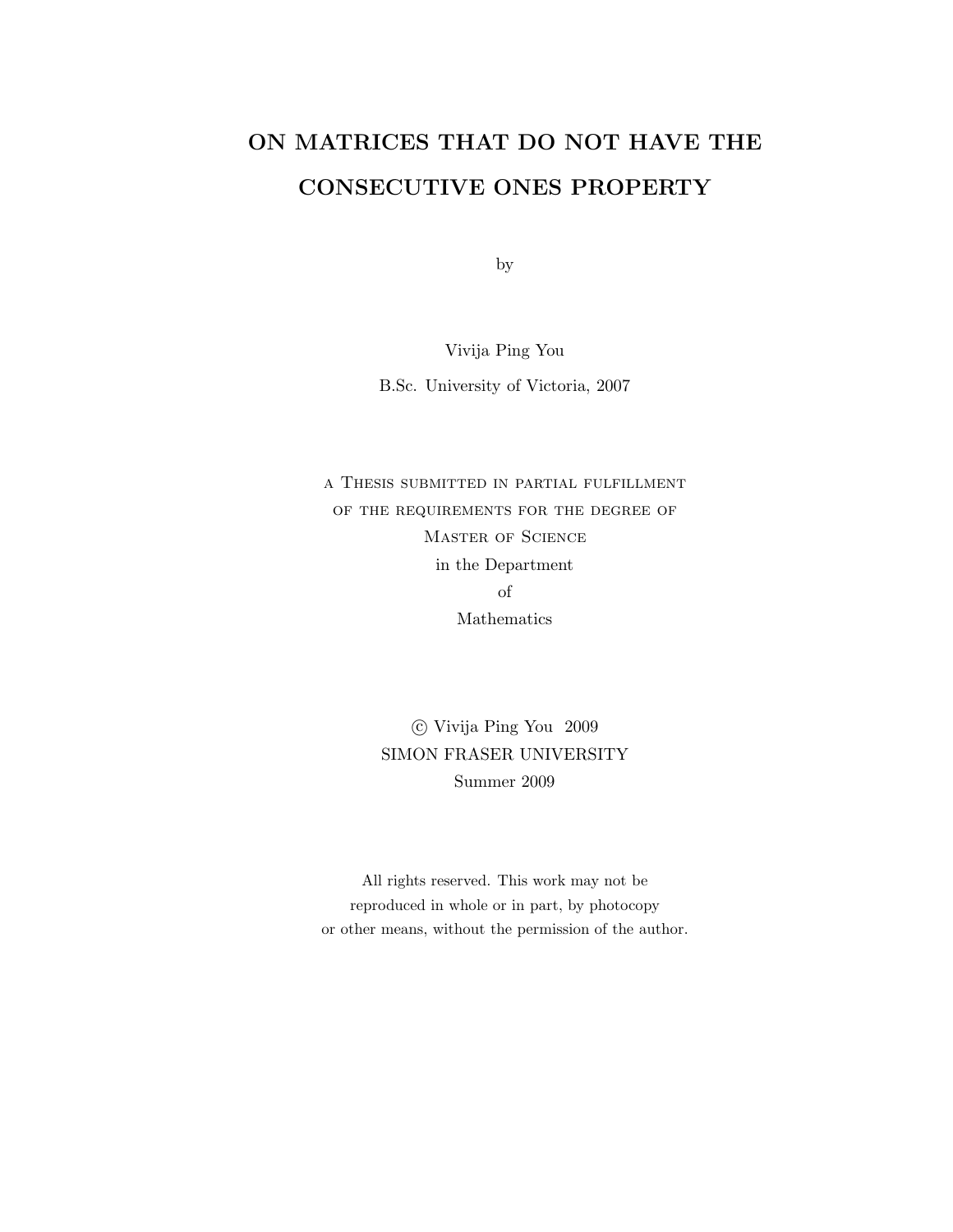## APPROVAL

| Name:                       | Vivija Ping You                                                                                        |
|-----------------------------|--------------------------------------------------------------------------------------------------------|
| Degree:                     | Master of Science                                                                                      |
| Title of Thesis:            | On Matrices that Do Not Have the Consecutive Ones Prop-<br>erty                                        |
| <b>Examining Committee:</b> | Dr. Tamon Stephen<br>Chair                                                                             |
|                             | Dr. Cedric Chauve, Associate Professor, Mathemat-<br>ics, Simon Fraser University<br>Senior Supervisor |
|                             | Dr. Ladislav Stacho, Associate Professor, Mathemat-<br>ics, Simon Fraser University<br>Supervisor      |
|                             | Dr. Jan Manuch, Postdoctoral Fellow, Computing<br>Science, Simon Fraser University<br>Supervisor       |
|                             | Dr. Marni Mishna, Assistant Professor, Mathematics,<br>Simon Fraser University<br><b>SFU Examiner</b>  |
| Date Approved:              |                                                                                                        |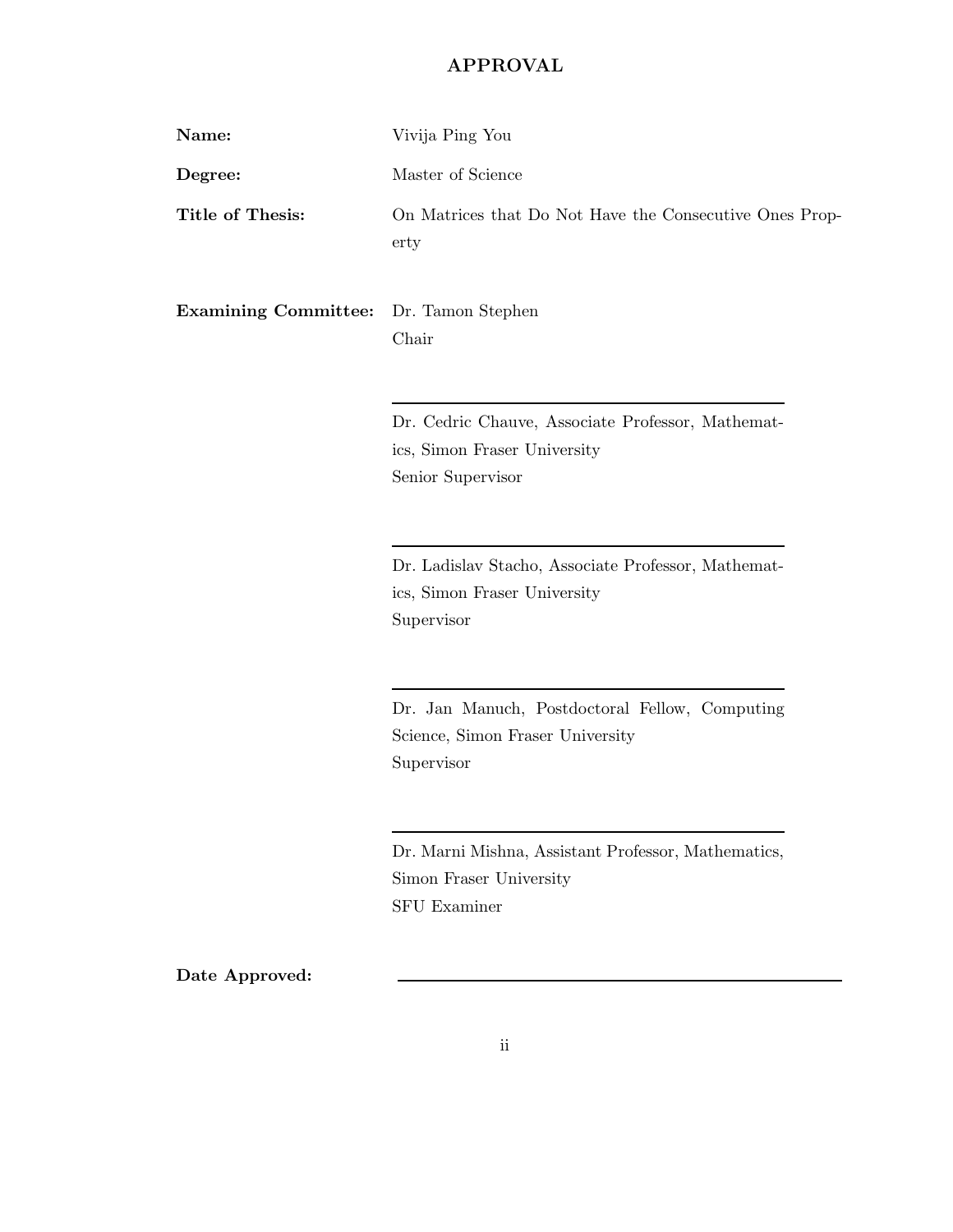## Abstract

A binary matrix has the consecutive ones property if its columns can be ordered in such a way that, in each row, all 1s are consecutive. This classical combinatorial notion has been central in genomic problems such as physical mapping or paleogenomics. In these fields, genomes that cannot be sequenced are represented by a matrix that has the consecutive ones property, but are inferred from an initial matrix that does not have this property due to errors. In this work, we study combinatorial and algorithmic characterizations of matrices that do not have the consecutive ones property. We review existing results and propose new results centered around the notion of minimal conflicting sets.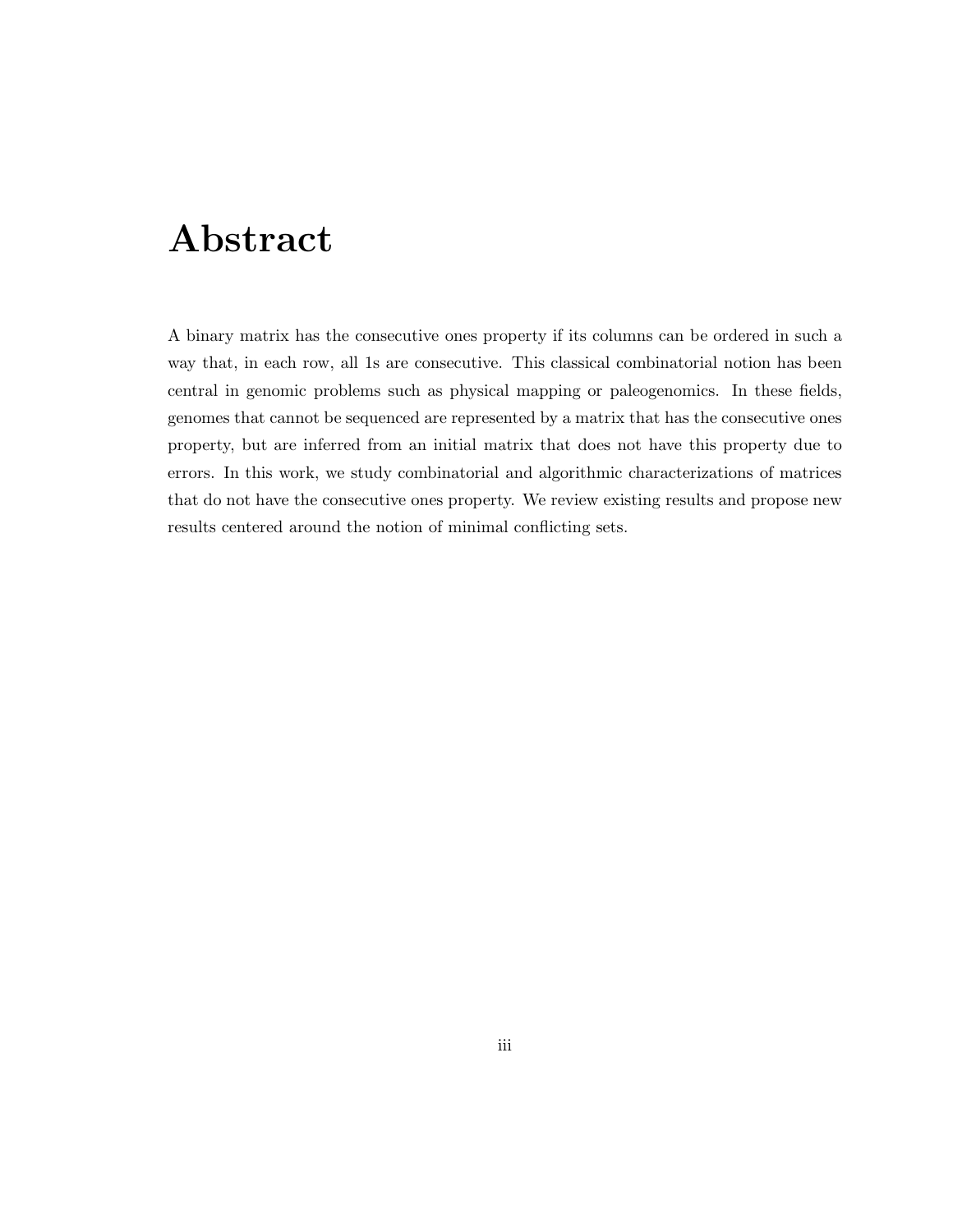# **Contents**

|   | Approval |                   |                                                                                | ii             |
|---|----------|-------------------|--------------------------------------------------------------------------------|----------------|
|   | Abstract |                   |                                                                                | iii            |
|   | Contents |                   |                                                                                | iv             |
|   |          | List of Tables    |                                                                                | vi             |
|   |          | List of Figures   |                                                                                | vii            |
|   |          | Acknowledgments   |                                                                                | ix             |
| 1 |          | <b>Background</b> |                                                                                | $\mathbf 1$    |
| 1 |          | Introduction      |                                                                                | $\bf{2}$       |
|   | 1.1      |                   |                                                                                | 3              |
|   |          | 1.1.1             |                                                                                | 3              |
|   |          | 1.1.2             | Two Graphs Related to the Consecutive Ones Property                            | $\overline{5}$ |
|   |          | 1.1.3             |                                                                                | 7              |
|   | 1.2      |                   | Motivation: Applications from Computational Genomics                           | 8              |
|   |          | 1.2.1             |                                                                                | 8              |
|   |          | 1.2.2             |                                                                                | 9              |
|   |          | 1.2.3             |                                                                                | 10             |
|   | 1.3      |                   |                                                                                | 13             |
|   |          | 1.3.1             | Definitions                                                                    | 13             |
|   |          | 1.3.2             | Matrices with Two 1s per Row $\dots \dots \dots \dots \dots \dots \dots \dots$ | 14             |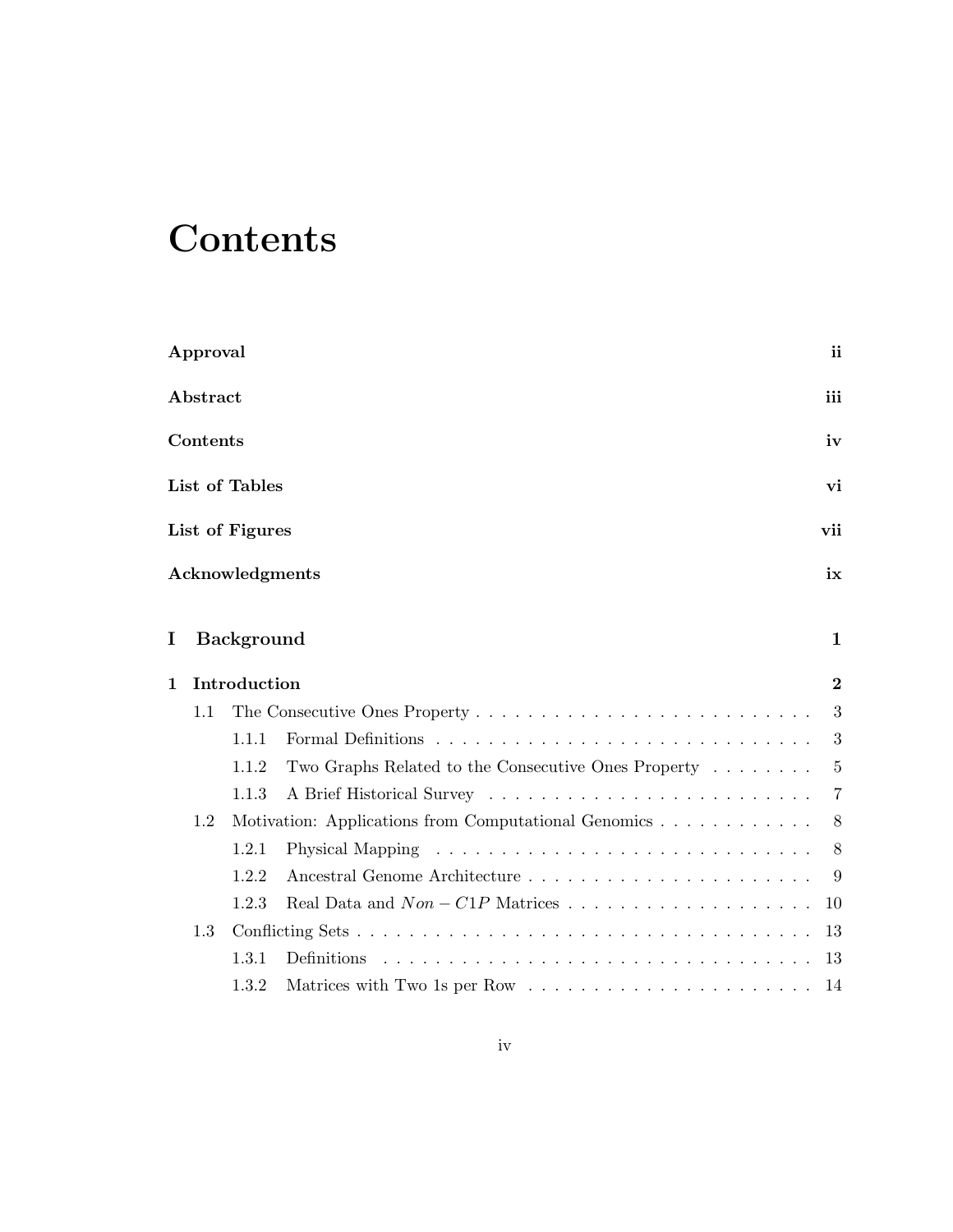|              | 1.4     |                                                                          |      |
|--------------|---------|--------------------------------------------------------------------------|------|
| $\bf{2}$     |         | Deciding the $C1P$                                                       | 19   |
|              | 2.1     |                                                                          | 19   |
|              |         | 2.1.1                                                                    | 20   |
|              |         | 2.1.2                                                                    | 29   |
|              | 2.2     |                                                                          | - 30 |
|              |         | 2.2.1                                                                    | 31   |
|              |         | Using Partition Refinement to Decide the $C1P$<br>2.2.2                  | 33   |
|              | 2.3     |                                                                          |      |
|              | 2.4     |                                                                          | 41   |
|              |         |                                                                          |      |
| $\mathbf{I}$ |         | <b>New Results</b>                                                       | 43   |
| 3            |         | Minimum Conflicting Sets and Tucker Patterns                             | 44   |
|              | $3.1\,$ | Minimal Conflicting Sets in Matrices with Three 1s per Row $\dots \dots$ | 44   |
|              | 3.2     | An Algorithm to Decide Whether a Row is Conflicting                      | 57   |
| 4            |         | <b>Computing All Minimal Conflicting Sets</b>                            | 62   |
|              | 4.1     |                                                                          | 63   |
|              | 4.2     |                                                                          | 64   |
|              | 4.3     | An Efficient Backtracking Approach for Matrices with Two 1s per Row      | 70   |
|              | 4.4     |                                                                          | 74   |
| 5            |         | <b>Conclusion and Perspectives</b>                                       | 77   |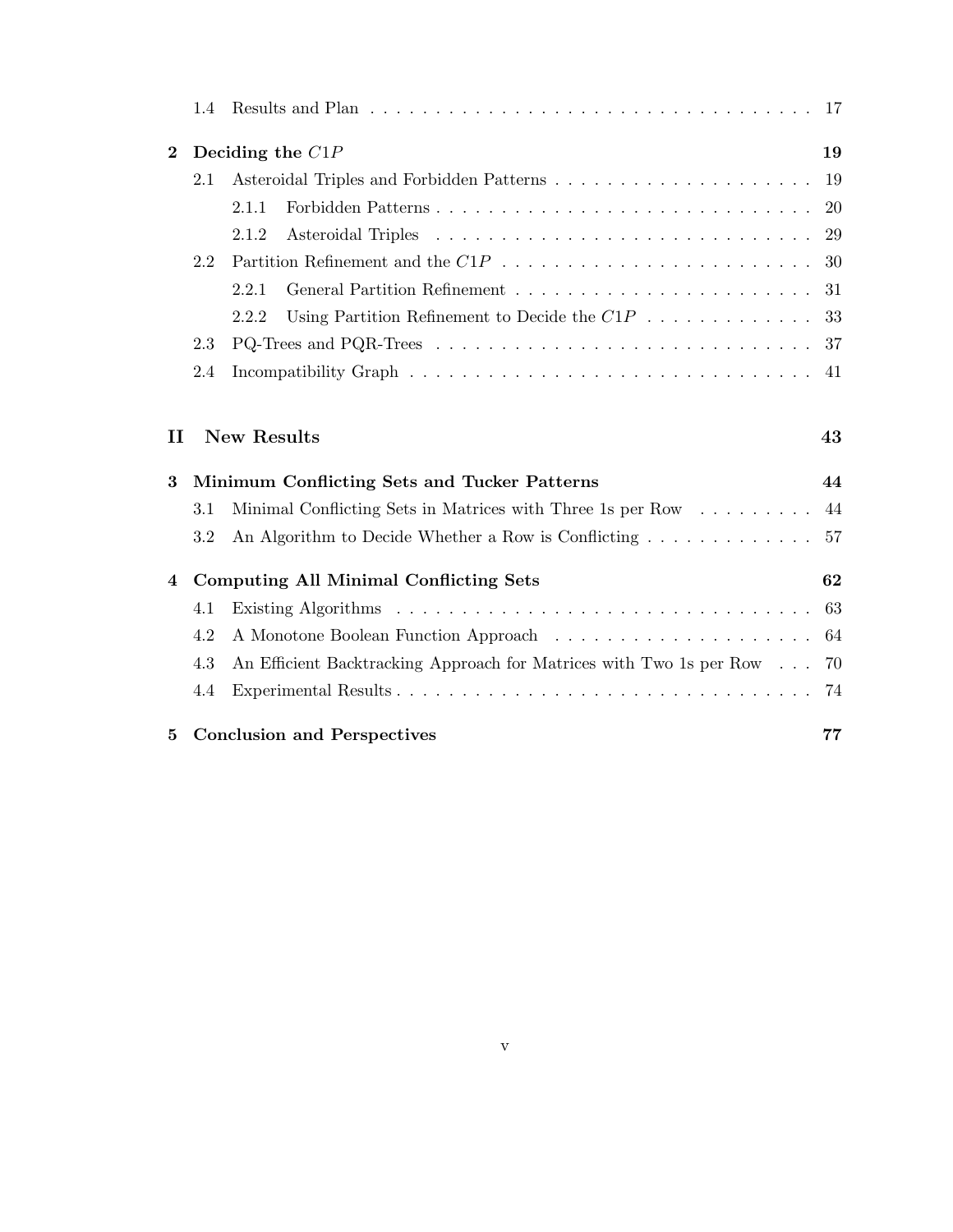# List of Tables

| 4.2 | Statistics on $MCS$ and $MCIP$ on simulated adjacencies datasets. FP_CR is       |  |
|-----|----------------------------------------------------------------------------------|--|
|     | the Conflicting Ratio for False Positives, TP_CR is for CR the True Positives,   |  |
|     | $FP\_MR$ is the $MCIP$ ratio for False Positives and $TP\_MR$ is the MR for True |  |
|     |                                                                                  |  |
| 4.3 | Distribution of the $MCS$ and $MCIP$ ratios for all rows (ALL), false positives  |  |
|     | (FP) and true positives (TP). Each cell of the table contains the number of      |  |
|     |                                                                                  |  |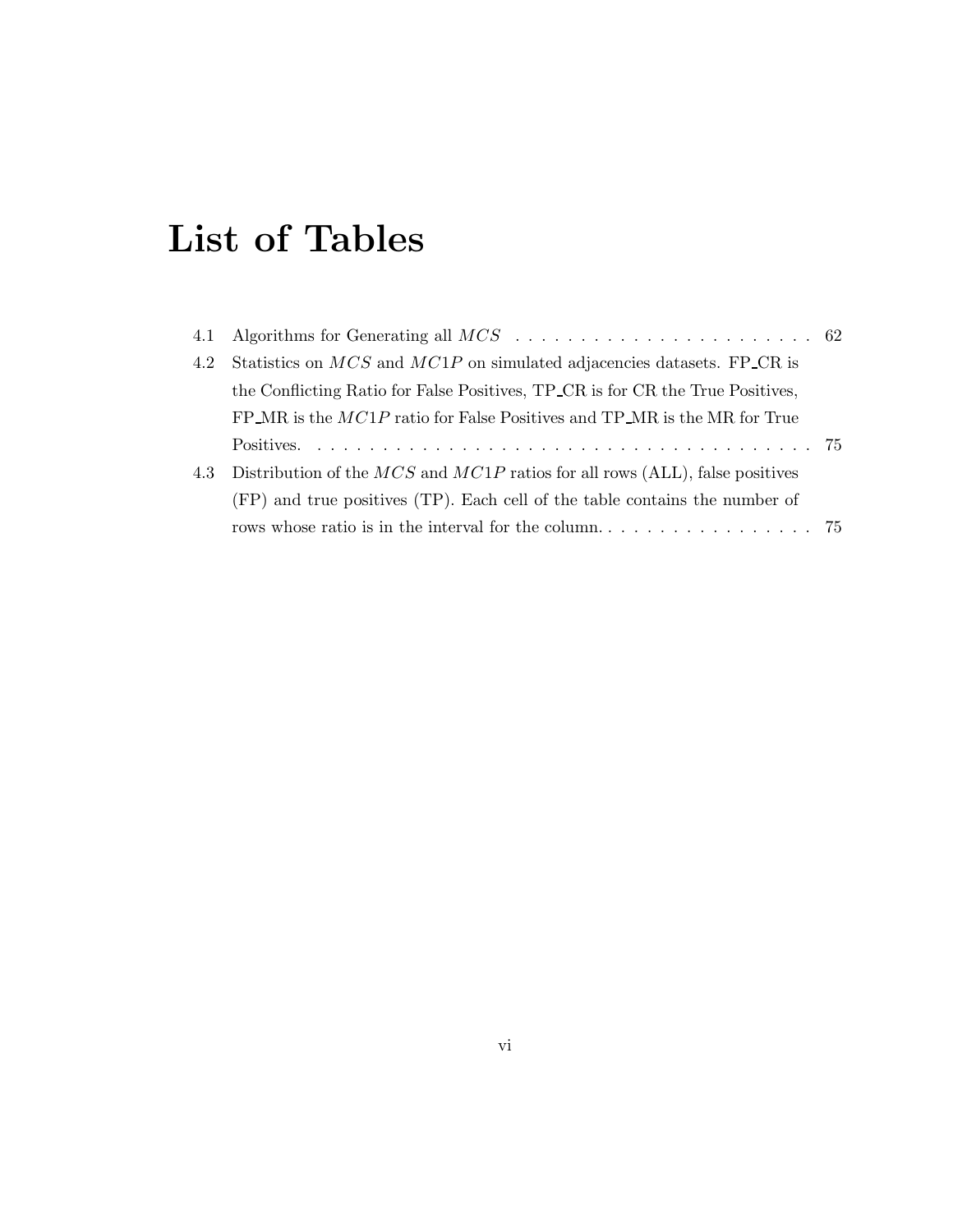# List of Figures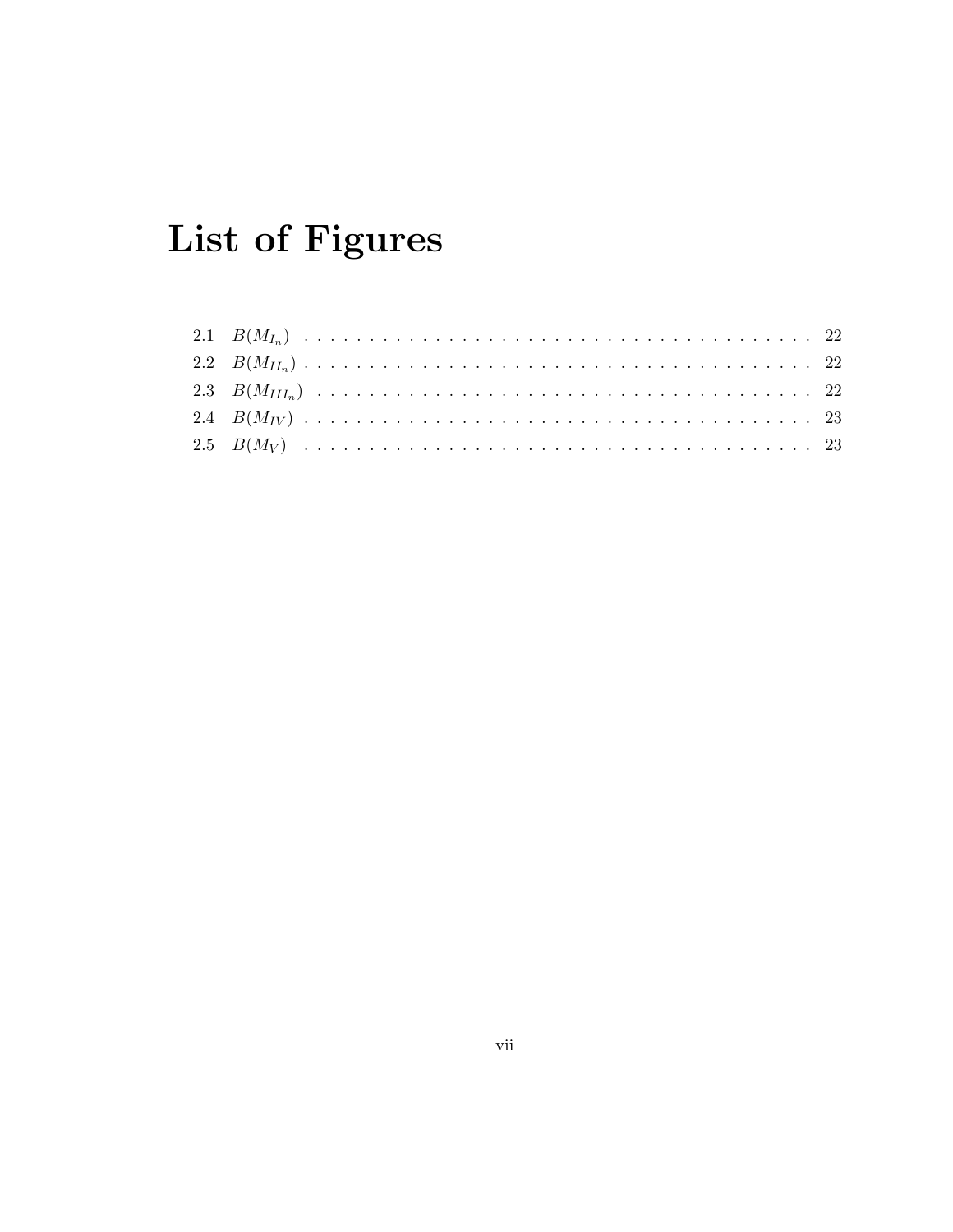This thesis is dedicated to my mom, YunLan Yang, and to Venerable Guan Cheng of the International Buddhist Temple in Richmond, British Columbia.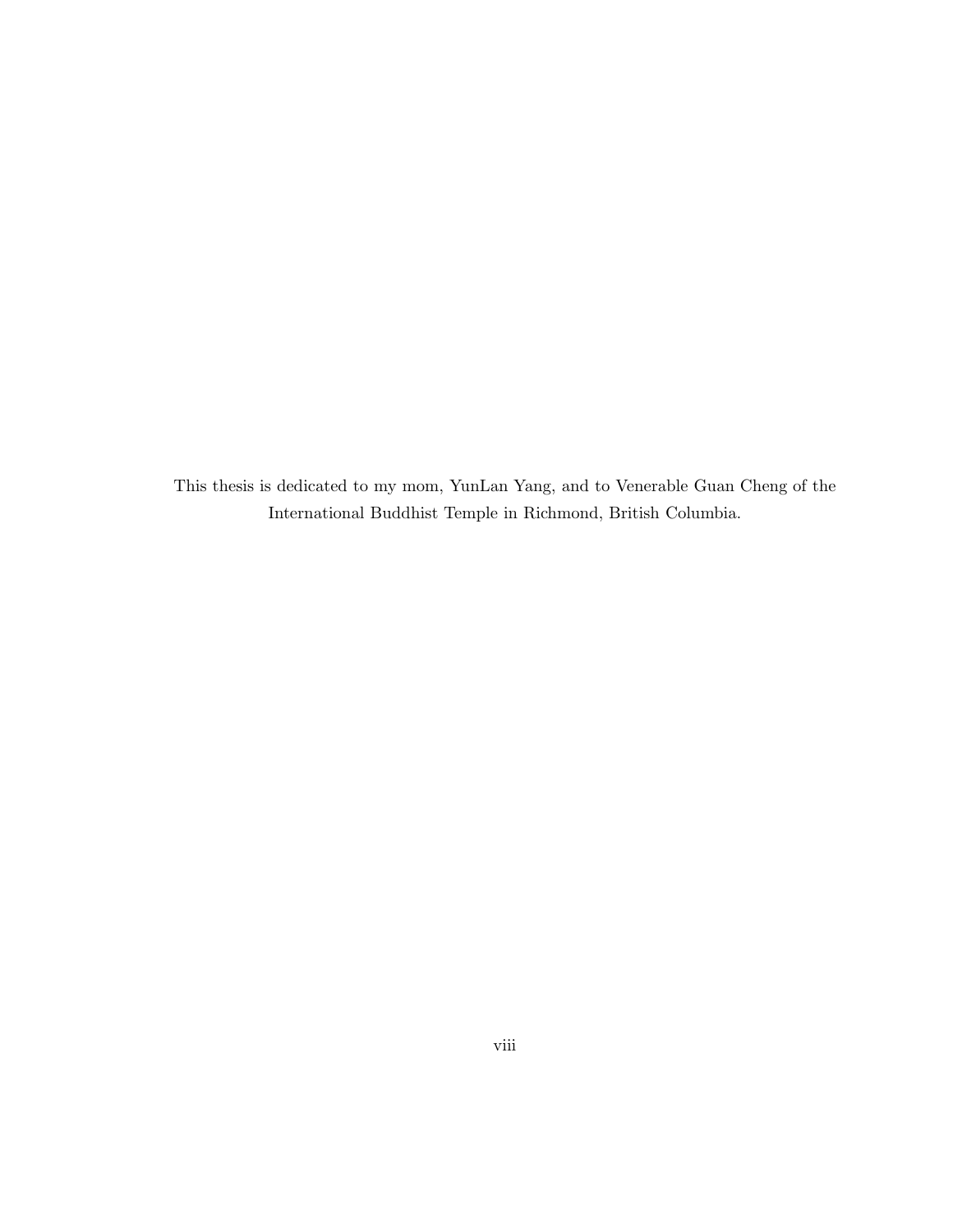# Acknowledgments

I want to thank my senior supervisor Dr. Cedric Chauve, who introduced me to this interesting mathematics, and whose dedication and insight helped shape the thesis. I also thank the committee members Dr. Tamon Stephen, Dr. Ladislav Stacho, Dr. Jan Manuch, and Dr. Marni Mishna, and others who read my thesis and gave me advice: Steve Kieffer, Suling Yang and Sam Bassett. I thank Dr. Peter Dukes and Justin Chan at the University of Victoria, who encouraged me and were always supportive and patient, as well as my classmates at U-Vic: Steve Lowdon, Jian Kang, Philip Rempel. I also want to thank all the professors who wrote references for me, and finally all my coworkers in the calculus workshop, and the coordinators Justin Gray, and Keshav Mukunda.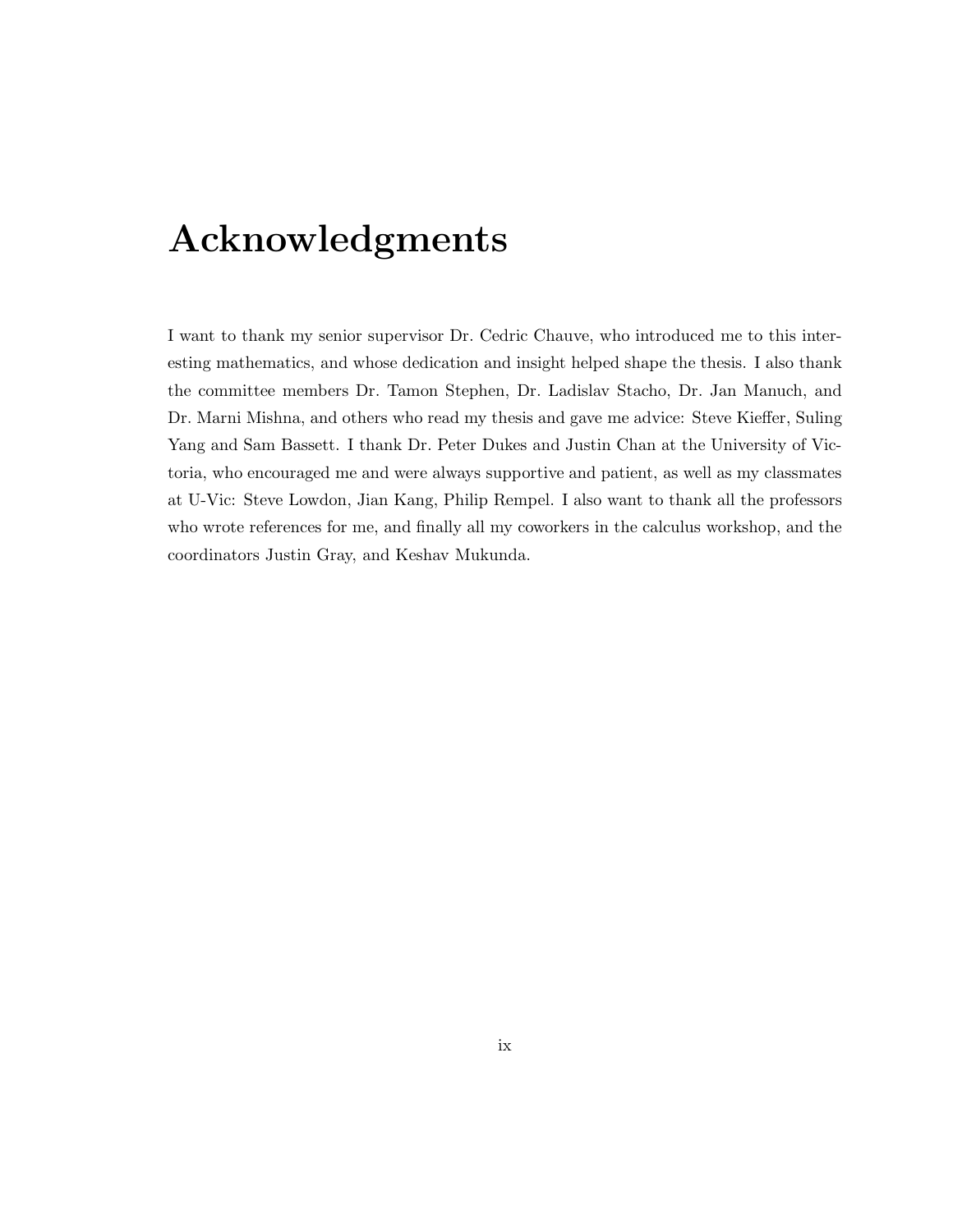# Part I

# Background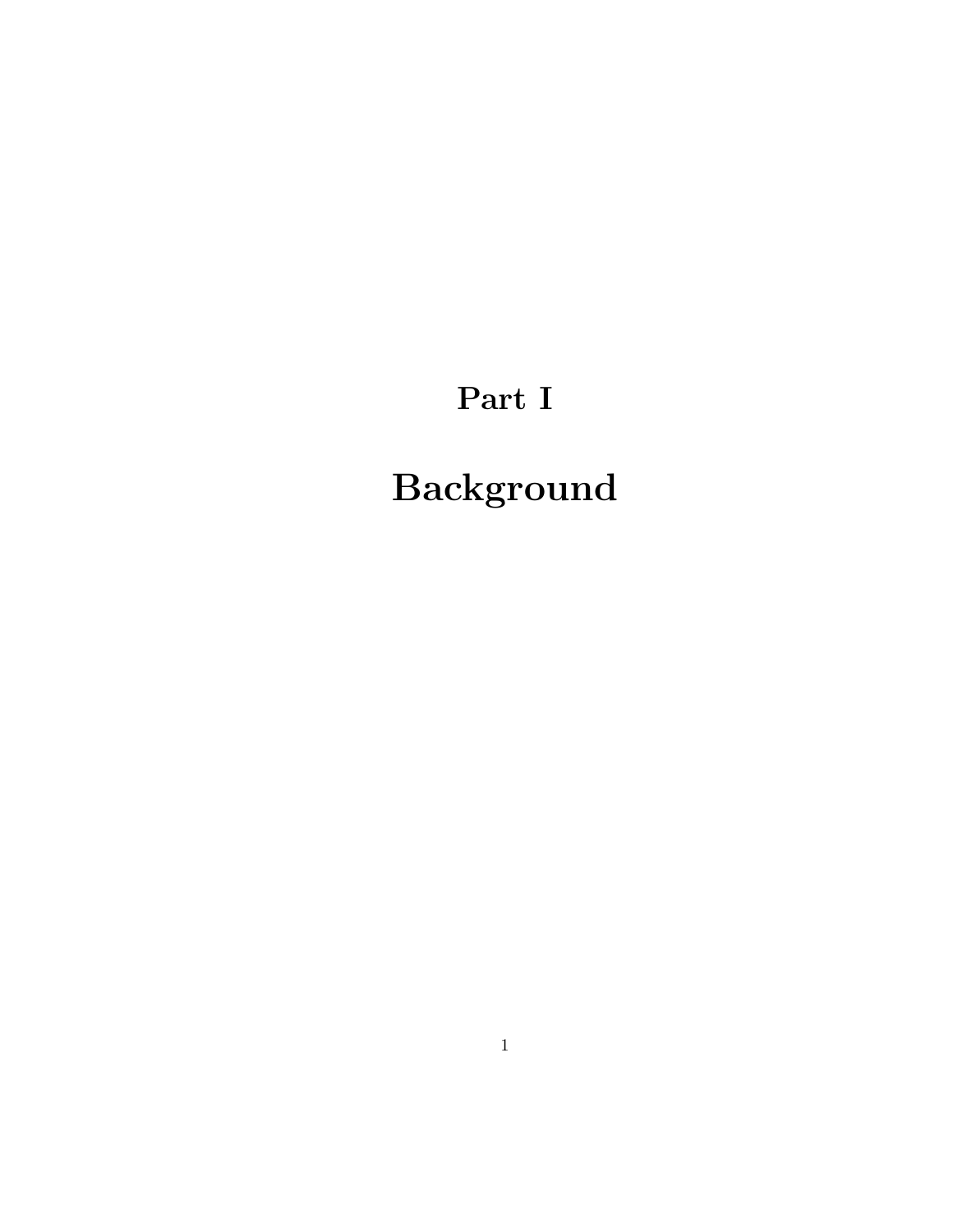## Chapter 1

## Introduction

Binary matrices, i.e. matrices whose entries are either 0 or 1, are classical combinatorial objects that have been used in several types of applications. For a given binary matrix, if we can rearrange its columns such that the 1s in each row are consecutive, we say that the matrix has the consecutive ones property. The consecutive ones property plays a central role in several applications in which we want to arrange a set of objects such that some of the objects are required to be contiguous. In computational biology for example (the main motivation for the work presented in this thesis), we want to verify whether a given set of segments of chromosome is compatible with a linear arrangement of the genes it contains [33]. In graph theory, it has been used to test whether a given graph is an interval graph [22]. In file organization, in a computer file system for example, we want to arrange the records such that the response to each query can be retrieved as a set of consecutive records [19]. In statistical archaeology, we want to get the information from the 'gravesversus-varieties' matrix to see whether each variety of pottery can be ascribed to a definite segment of the true temporal order [28].

In this introductory chapter, we first recall the formal definition of the consecutive ones property, together with some related graph theoretical notions and a brief historical survey. Next, we will present two important applications of the consecutive ones property in computational biology: physical mapping and paleogenomics. This discussion will lead naturally to the main objects we study in this thesis: matrices that do not have the consecutive ones property, and minimal conflicting sets. We will then present some existing results for the case of matrices with exactly two 1s per row. These results suggest research questions for the general case, that we attack in the current thesis. We will conclude this chapter by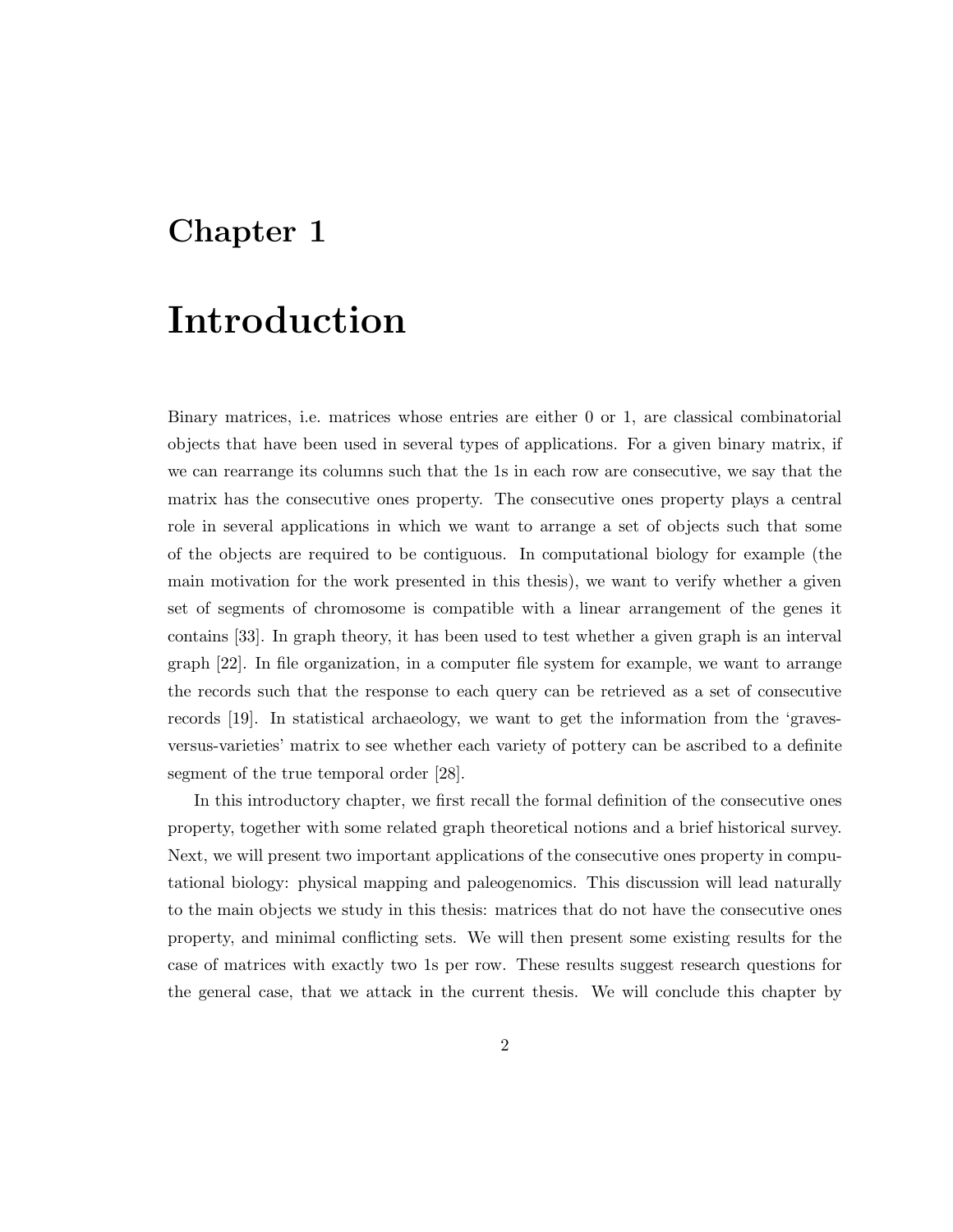outlining the plan of the rest of this thesis and the results we obtained.

### 1.1 The Consecutive Ones Property

#### 1.1.1 Formal Definitions

We give here the formal definition of the consecutive ones property.

**Definition 1.1.1** Let m and n be two positive integers. An  $m \times n$  binary matrix M is a matrix with m rows and n columns, with entries equal to 0 or 1. We denote by  $r_i$  the  $i^{th}$ row and  $c_j$  the  $j^{th}$  column of M, and by  $M_{ij}$  the entry on the  $i^{th}$  row and  $j^{th}$  column. We denote by  $R(M)$  (resp.  $C(M)$ ) the set of rows (resp. columns) of M, and we write c for the total number of 1s in M.

**Definition 1.1.2** A binary matrix has the *consecutive ones property* (C1P from now on) if there exists a permutation of its columns such that after ordering the columns according to this permutation, all the entries equal to 1 in each row are consecutive. Binary matrices that have the  $C1P$  are called  $C1P$  matrices, and binary matrices that do not have the  $C1P$ are called non-C1P matrices.

Remark 1.1.3 Without loss of generality, we assume for the rest of this paper that the binary matrices we are considering contain no identical rows or columns, the number of 1s in each row is at least 2, and the number of 1s in each column is at least 1.

**Definition 1.1.4** Let M be a binary matrix. A permutation of  $C(M)$  is valid for M if after ordering the elements of  $C(M)$  according to this permutation, the 1s in each row are consecutive. We say the permutation is invalid for M otherwise.

We introduce now a natural set-theoretical alternative way of viewing the C1P for a given binary matrix.

**Definition 1.1.5** For a given binary  $m \times n$  matrix M, we represent the  $i^{th}$  row  $r_i$  by the set  $\{1 \leq j \leq n : M_{ij} = 1\}$ , also denoted by  $r_i$ . We then use  $R(M)$  to also denote the set  $\{r_1, \ldots, r_m\}$  of subsets of  $\{1, \ldots, n\}.$ 

The following property follows immediately from this definition and the definition of valid permutations.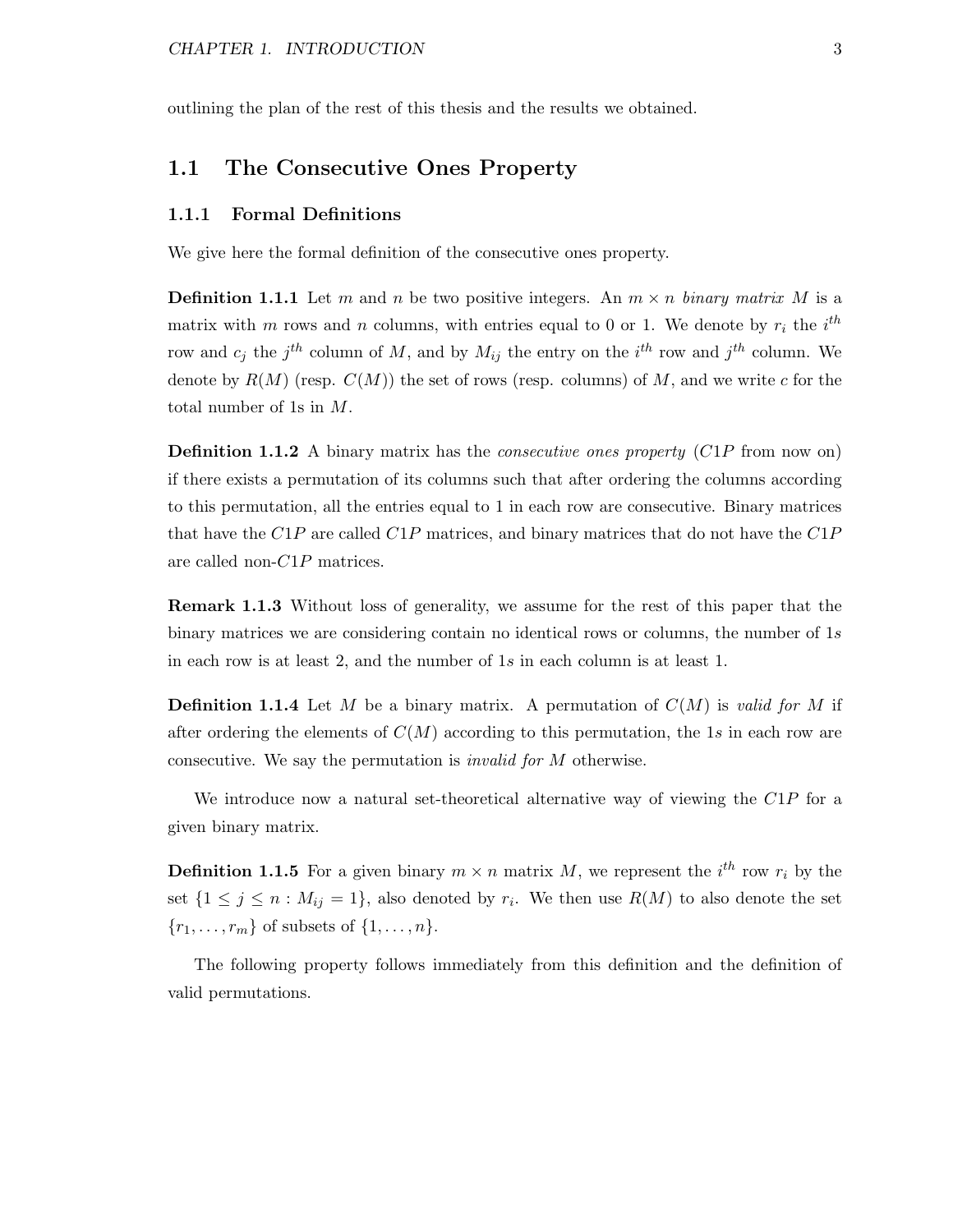**Definition 1.1.6** If  $\pi$  is a permutation, then an *interval* of  $\pi$  is the image  $\pi([a, b])$  of any interval  $[a, b] \subseteq \{1, \ldots, n\}.$ 

**Proposition 1.1.7** A permutation  $\pi$  of  $C(M)$  is valid for M if and only if, for every set  $r_i = \{j_1, \ldots, j_k\}$  of  $R(M)$ , the subset  $\{c_{j_1}, \ldots, c_{j_k}\}$  of  $C(M)$  is an interval of  $\pi$ .

Example 1.1.8 Consider the following binary matrix:

|                   | $\overline{c}_1$ | $\scriptstyle{c_2}$ | $c_3$    | $\overline{c_4}$ |
|-------------------|------------------|---------------------|----------|------------------|
| $r_1$             |                  |                     | $\Omega$ | 0                |
| $r_2$             | 0                |                     |          |                  |
| $\ddot{\text{3}}$ | 0                |                     | O        |                  |

Its set-theoretic representation is  $R(M) = \{\{1, 2\}, \{2, 3, 4\}, \{2, 4\}\}.$ If we order the columns as  $c_1$   $c_2$   $c_4$   $c_3$ , we have:

|       | $_{c_1}$ | $c_2$ | $c_4$ | $c_3$ |
|-------|----------|-------|-------|-------|
| $r_1$ |          |       | 0     | .,    |
| $r_2$ | 0        |       |       |       |
| $r_3$ |          |       |       |       |

As we can see that the 1s in each row are consecutive after we rearrange the columns, therefore this is a C1P matrix.

Conversely, the following binary matrix is a non- $C1P$  matrix.

|             | $c_1$ | $c_2$ | $c_3$ | $c_4$ |
|-------------|-------|-------|-------|-------|
| $r_1$       |       |       | 0     |       |
| $r_{\rm 2}$ | O     |       |       | 0     |
| $r_3$       |       |       |       |       |

From row  $r_1$ ,  $\{c_1, c_2\}$  should be an interval of any valid permutation. Similarly, from  $r_2$ (resp.  $r_3$ ),  $\{c_2, c_3\}$  (resp.  $\{c_2, c_4\}$ ) should be an interval in any valid permutation. This implies that  $c_2$  should be adjacent to  $c_1$ ,  $c_3$  and  $c_4$  in any valid permutation, which is impossible.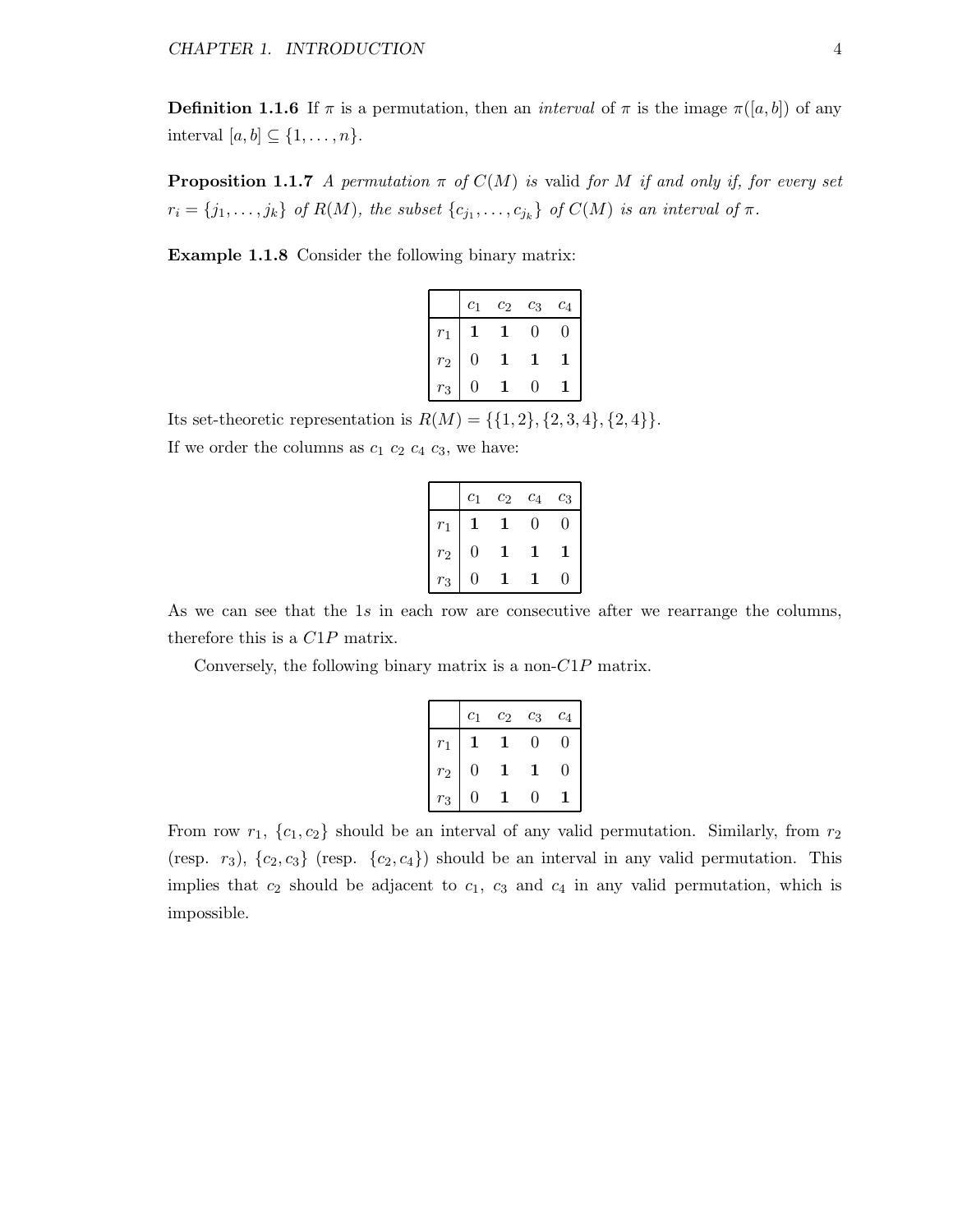#### 1.1.2 Two Graphs Related to the Consecutive Ones Property

We present here two graphs that are related to the  $C1P$ . The first one, a *bipartite graph*, is another representation of a binary matrix, while the second one, an overlap graph allows us to consider the problem of deciding if a matrix is a  $C1P$  matrix as a set of independent simpler problems.

**Definition 1.1.9** For a given binary matrix  $M$ , we define the bipartite graph associated to M as  $B(M) = (V_1, V_2, E)$  where  $V_1 \cup V_2$  is the set of vertices, and E is the set of edges.  $V_1$ is the set of columns of M and  $V_2$  is the set of rows of M and E is the symmetric adjacency relation defined on  $V_1 \times V_2$  such that  $(c_i, r_j) \in V_1 \times V_2$  is an edge if and only if  $M_{ij} = 1$ .

**Remark 1.1.10** We call each vertex in  $V_1$  a column vertex and each vertex in  $V_2$  a row vertex in  $B(M)$ .

We can then translate the  $C1P$  for the rows of M into an equivalent condition on the associated bipartite graph  $B(M)$ ; namely, that the vertices of  $V_1$  can be ordered such that for each  $r_j \in V_2$ , the set  $N(r_j) = \{c_i \in V_1 : (c_i, r_j) \in E(G)\}\$  appears to be consecutive in  $V_1$ , possibly with  $N(r_j) = \emptyset$ . Such an ordering is called a  $V_1$ -consecutive arrangement of  $B(M)$ .

**Example 1.1.11** For example, if we have the following matrix  $M$ :

|       | ۰, | $c_2$ | $c_3$ | $c_A$ | $c_{5}$ |
|-------|----|-------|-------|-------|---------|
|       |    |       |       |       |         |
| $r_2$ |    |       |       | 0     |         |
| ຳງ    |    |       |       |       |         |

the corresponding bipartite graph  $B(M)$  would be:



The permutation putting the columns in the order  $c_3, c_2, c_5, c_1, c_4$  is valid for this matrix, and the corresponding  $V_1$ -consecutive arrangement appears as:

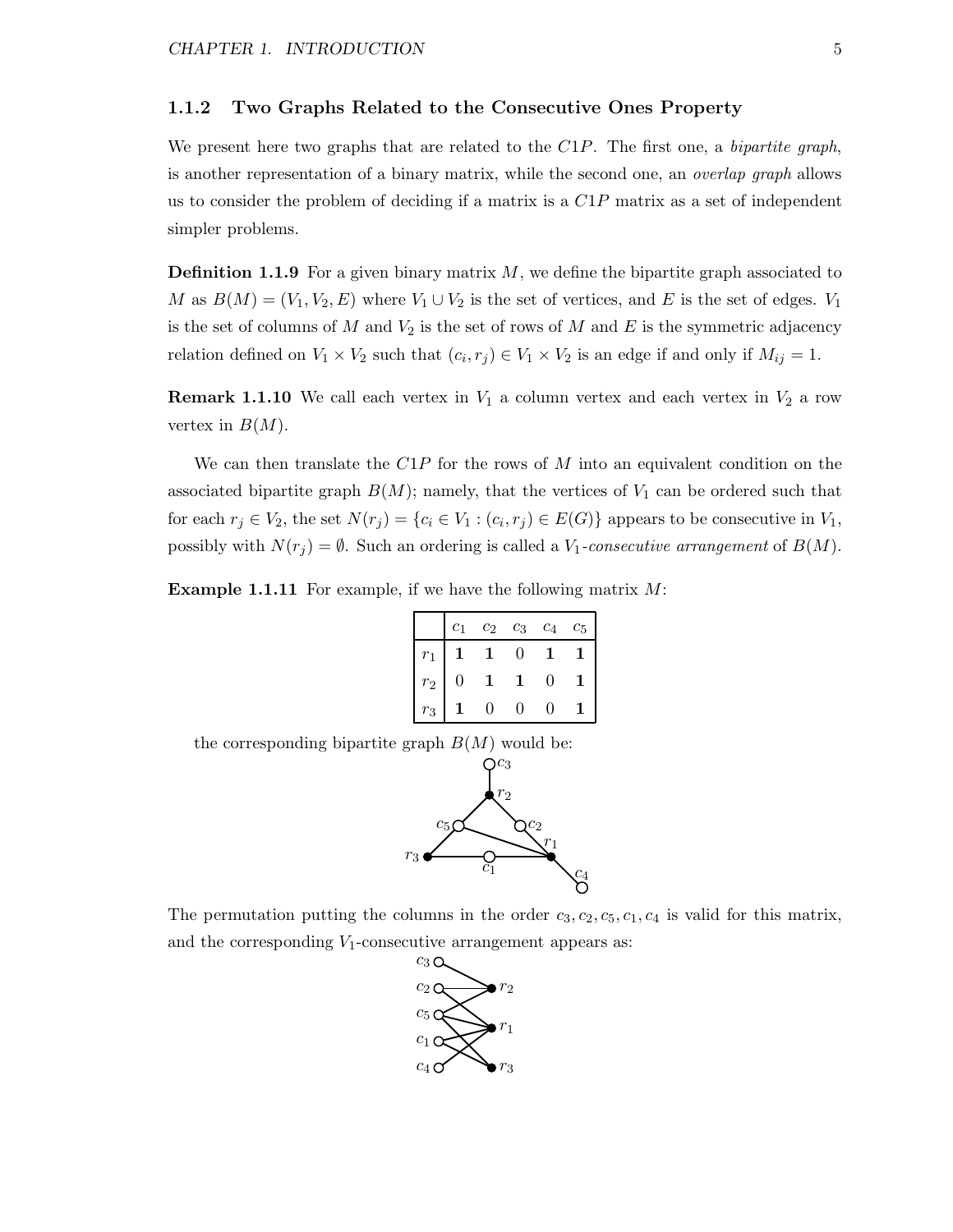We now introduce the overlap graph of a binary matrix.

**Definition 1.1.12** For a binary matrix M with the set of rows  $\{r_1, r_2, \ldots, r_n\}$ , the *overlap* graph  $O(M) = (V, E)$  corresponding to M is defined by  $V = \{r_1, r_2, \ldots, r_n\}$  and  $E =$  $\{(r_i,r_j): r_i \cap r_j \neq \emptyset, r_i \nsubseteq r_j, r_j \nsubseteq r_i\}.$ 

It is then fairly straightforward to show the following important result:

**Proposition 1.1.13** A binary matrix M has the C1P if and only if, for every component C of  $O(M)$ , its vertex set  $\{r_{i_1}, \ldots, r_{i_k}\}$  has the C1P.

*Proof.*  $(\Rightarrow)$ : Suppose for some component C, its vertex set  $\{r_{i_1}, \ldots, r_{i_k}\}$  does not have the C1P. Then  $R(M)$  does not have the C1P since  $\{r_{i_1}, \ldots, r_{i_k}\} \subseteq R(M)$ .

 $(\Leftarrow)$ : Now suppose the vertex set of every component of  $O(M)$  has the C1P. If  $O(M)$ only has one component, then obviously M has the C1P. If  $O(M)$  has more than one component, then, by the definition of  $O(M)$ , for any two components, either their vertex sets are disjoint, or one vertex set is contained in the other. Thus, combining valid permutations for each component will give a valid permutation for  $M$ .

**Example 1.1.14** Let  $M$  be the binary matrix illustrated below:

|  |                               |  |  |  | $c_1$ $c_2$ $c_3$ $c_4$ $c_5$ $c_6$ $c_7$ $c_8$ $c_9$ $c_{10}$ |
|--|-------------------------------|--|--|--|----------------------------------------------------------------|
|  |                               |  |  |  | $r_1$   1 0 0 0 0 0 1 0 0 1                                    |
|  |                               |  |  |  | $r_2$   0 0 1 0 0 1 1 0 1 1                                    |
|  | $r_3$ 0 0 0 1 1 0 0 0 0 0 0   |  |  |  |                                                                |
|  | $r_4$   0 0 1 0 0 1 0 0 0 0 0 |  |  |  |                                                                |
|  | $r_5$ 0 0 0 0 0 1 0 0 1 0     |  |  |  |                                                                |
|  | $r_6$ 0 1 0 1 0 0 0 0 0 0     |  |  |  |                                                                |
|  |                               |  |  |  | $r_7$ 0 0 1 0 0 1 0 1 1 0                                      |

Then  $r_1 = \{1, 7, 10\}$ ,  $r_2 = \{3, 6, 7, 9, 10\}$ ,  $r_3 = \{4, 5\}$ ,  $r_4 = \{3, 6\}$ ,  $r_5 = \{6, 9\}$ ,  $r_6 = \{2, 4\}$ ,  $r_7 = \{2, 4\}$  ${3, 6, 8, 9}$  and the corresponding overlap graph is:



 $O(M)$  has three components:  $C_1 = \{r_1, r_2, r_7\}, C_2 = \{r_4, r_5\}$  and  $C_3 = \{r_4, r_5\}.$   $C_1$ has the  $C1P$ , and it is easy to see that in every valid permutation restricted to  $C_1$ , such as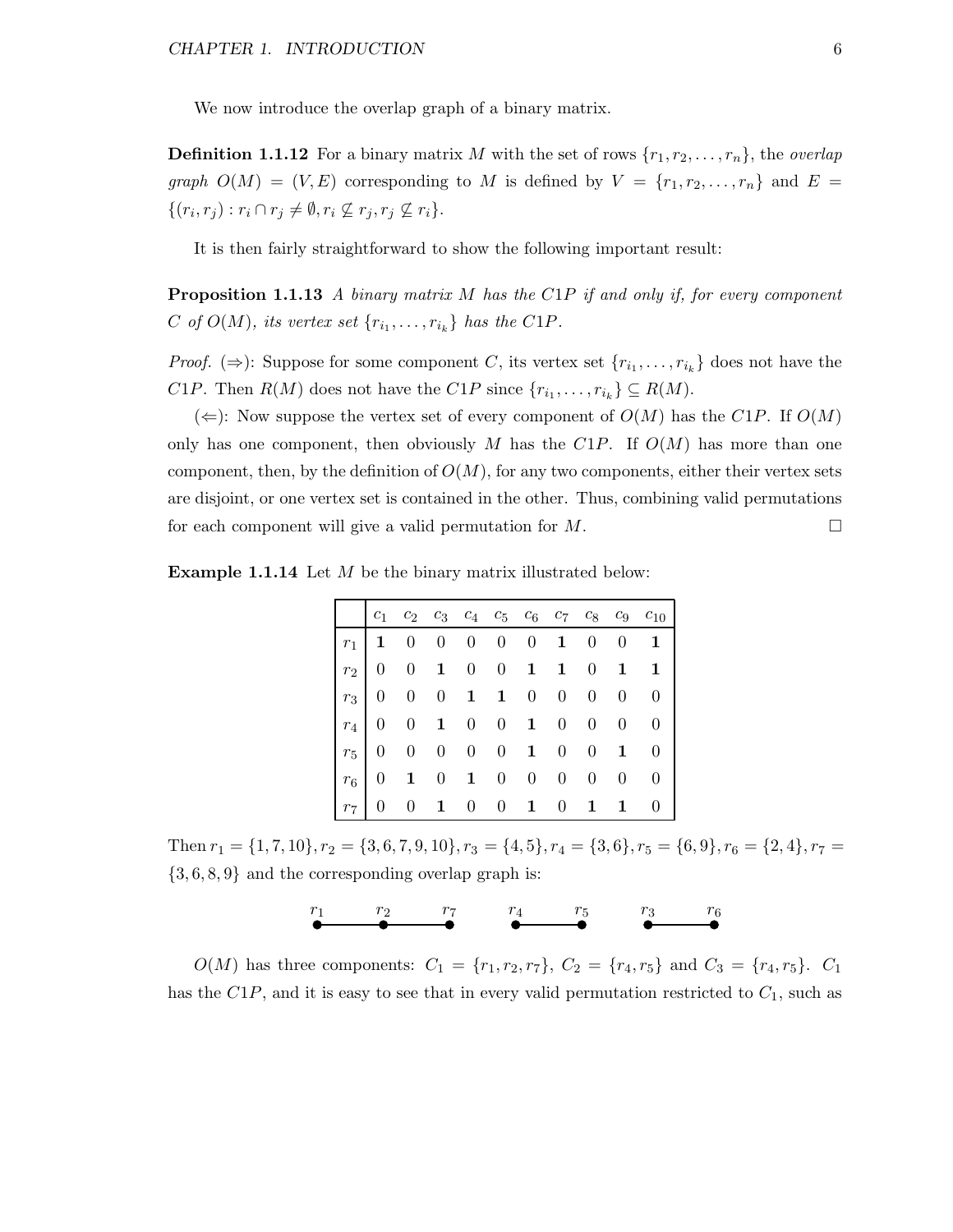1 7 10 3 6 9 8 for example, the elements 3, 6 and 9 form an interval but their order does not matter. Therefore, since  $r_4 \cup r_5 = \{3, 6, 9\}$ , any permutation  $\pi$  valid for  $C_2$  can be defined as necessary on  $\{1\ 7\ 8\ 10\}$  to be valid for  $C_1$  as well. Since  $r_3 \cup r_6 = \{2, 4, 5\}$  is disjoint from the union of the vertex sets of  $C_1$  and  $C_2$ , we can further extend  $\pi$  to be valid for  $C_3$ on  $\{2, 4, 5\}$ . A valid permutation for M would be: 1 7 10 3 6 9 8 2 4 5.

#### 1.1.3 A Brief Historical Survey

The Consecutive Ones Property was first introduced by Fulkerson and Gross [17] in 1965 to determine whether the blemished portions of each pair of a given set of mutant genes intersect or not. They gave a polynomial time algorithm which can decide whether a binary matrix has the  $C1P$ , and, if so, constructs a valid permutation. Since then, the property has been considered in many areas, such as graph theory, theoretical computer science, and computational biology.

In 1972, Tucker [41] used the concept of an *asteroidal triple* to characterize the C1P matrices in terms of five "forbidden" substructures. However, although Tucker's results provide a characterization of  $C1P$  matrices, they do not translate into an efficient algorithm to decide if a matrix has the C1P.

It was only in 1975 that such an algorithm was proposed for the first time. This algorithm is due to Booth and Lueker  $[4]$  and uses the notion of  $PQ$ -trees. The PQ-tree associated to a C1P matrix encodes all valid permutations using space that is polynomial in the size of the matrix. This data structure has since then been used in several other applications to encode sets of permutations.

Still, the initial algorithm by Booth and Lueker to compute a PQ-tree was quite complicated to implement, and it left the question of a certificate for non- $C1P$  matrices open. This was resolved in 2004 by McConnell [31], who, following some earlier work on partition refinements [22], introduced the notion of  $PQR-tree$  (a generalization of PQ-trees), and of incompatibility graph. (Briefly, a matrix has the  $C1P$  if its PQR-tree has no R-node, making it in fact a PQ-tree. In that case, this PQ-tree encodes all the valid permutations for the matrix. Meanwhile, an odd length cycle in the incompatibility graph serves as a non- $C1P$ certificate.)

All the notions we briefly introduced here are discussed in greater detail in Chapter 2.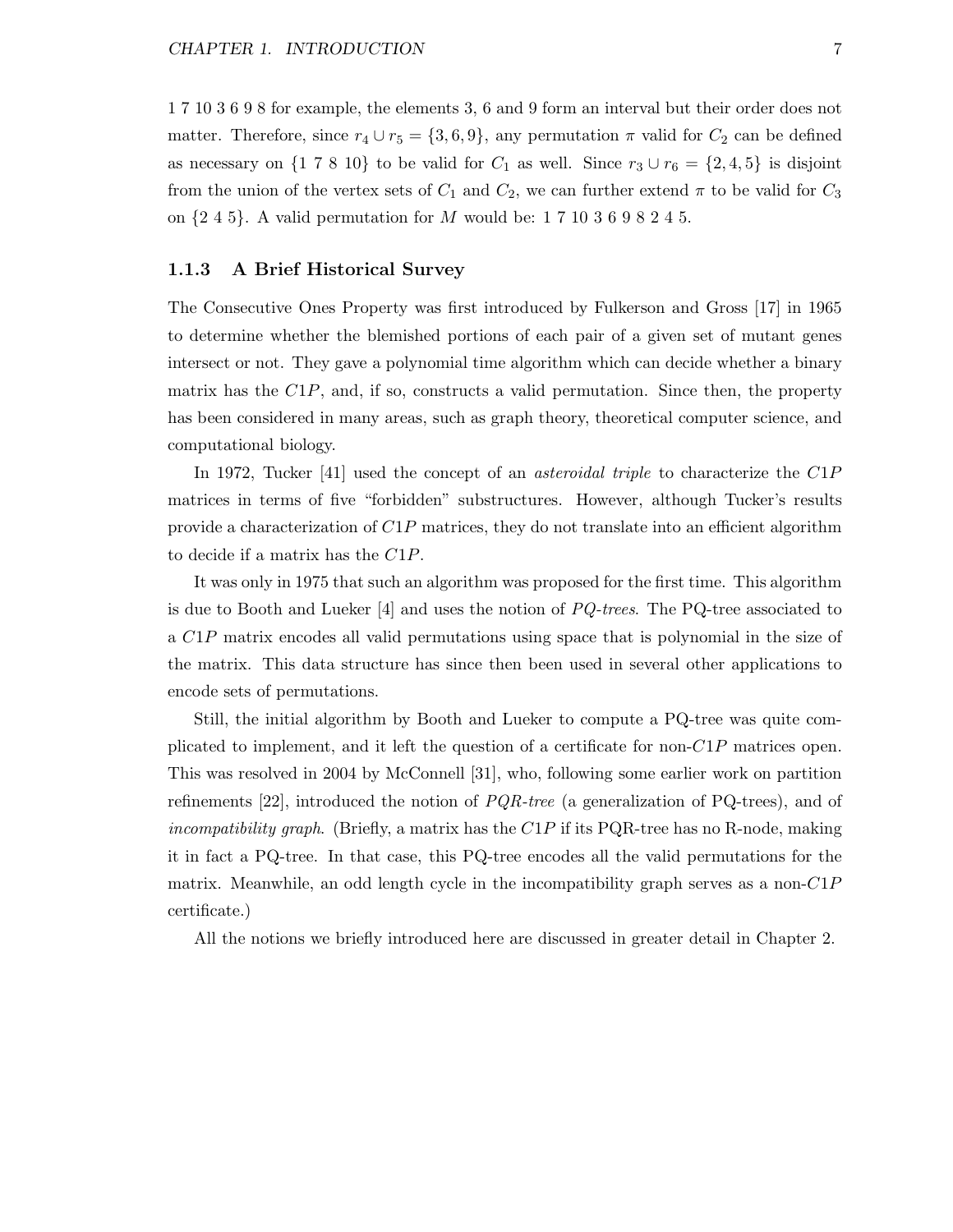### 1.2 Motivation: Applications from Computational Genomics

We present now two applications of the  $C1P$  in computational biology that motivated the work presented in this thesis: physical mapping, and ancestral genome reconstruction. We refer the reader to [33] for an introduction to computational biology.

#### 1.2.1 Physical Mapping

A physical map of a segment of DNA describes the location of certain markers along that DNA molecule, called from now on the *target DNA*. The markers are typically small but precisely defined DNA sequences, and are called probes. Physical maps were used in the pre-sequencing era, when sequencing a genome was impossible, to give a sequence of probes representing a rough description of the target DNA, less precise than the complete DNA sequence. The set of probes (which can contain several hundred different ones) can then be seen as a higher order alphabet than the classical  $\{A, C, G, T\}$  nucleotide alphabet used to describe a genome at the finest scale.

Physical maps can be obtained experimentally using a technique called *hybridization*. The first step consists in obtaining several copies of the target DNA, and breaking each copy, randomly, into fragments called clones. For a given set of probes and a given clone C, the *fingerprint* of C is the (unordered) set of probes that appear as subsequences of C (remember that each probe is a short DNA sequence and  $C$  is a large unsequenced DNA segment). In order to determine experimentally the fingerprint of a clone  $C$ , each probe is dyed with a different color, and all are allowed to sit in a test tube with the clone C. Then, probes that occur in  $C$  will bind to  $C$ , and an image analysis of the clone after the hybridization experiment will allow its fingerprint to be determined. In order to create a physical map from the set of the fingerprints of all clones (up to a few thousand clones can be considered), the idea is that if two clones share part of their respective fingerprints, then they are most likely from overlapping regions of the target DNA. If all overlaps between all clones are determined, and if all of the fingerprints are correct, then the clones can be ordered, yielding the order of the probes along the target DNA.

**Example 1.2.1** In the figure, probes  $c_1, c_2, c_3$  are bound to clone A, and probes  $c_2, c_3, c_4$ to clone B. Hence it is reasonable to suppose that clone A and clone B overlap. From this we gain some partial information about the order of the probes along the target DNA.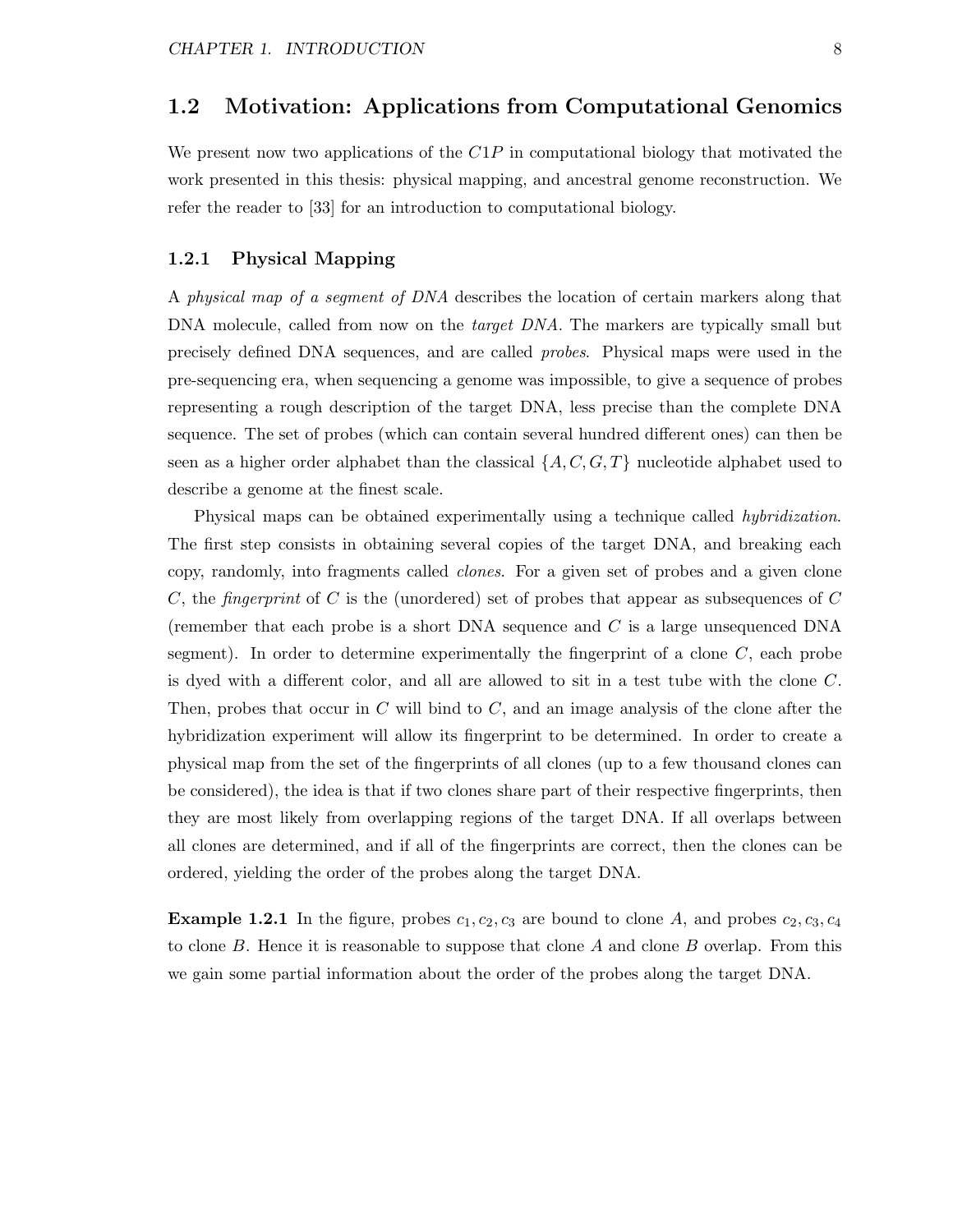

Now if we construct a clones×probes binary matrix M where we set entry  $M_{ij}=1$  if probe j binds to clone i and 0 elsewhere, then obtaining a physical map from  $M$  is equivalent to finding a valid permutation for this clones×probes binary matrix, and we should always be able to find such a permutation presuming no errors occurred during the hybridization process. Note that in fact the approach we just described assumes that each probe appears exactly once in the target DNA. The more general case where probes can bind in more than one location of the target DNA is more complicated.

#### 1.2.2 Ancestral Genome Architecture

As seen above, physical maps were used to represent genomes when genome sequencing was not possible due to technological limitations. Currently physical maps are less used due to the availability of efficient sequencing techniques, and sequencing the genome of living species, especially higher order animals, is almost routine. However, all current species evolved from ancient organisms, that have disappeared. For example, it is believed that all placental mammalians evolved from a single species that was living approximately 125 million years ago [26]. From an evolutionary biology point of view, knowing the genome sequence of such ancestral species would be invaluable in order to understand the forces driving evolution; this recent field of research is called *paleogenomics* and aims at reconstructing ancestral genomic characters.

However, as a molecule, DNA degrades rapidly after a few hundred thousand years. So, even if fossils can be available for such ancestral species [26], it is impossible to extract quality DNA from these fossils. The only hope to obtain information on ancestral genomes relies on computational techniques, aimed at inferring the genome of ancient species from the genome of current species. This general problem received a lot of attention during the last few years, especially in the case of mammalian genomes, due to its implications for human evolution (see [10] and references therein).

We describe now a general approach for ancestral genome reconstruction, that re-uses the general principle of physical mapping and is centered on the consecutive ones property [10]. In this approach, the analog of the alphabet of probes is a set of *genomic markers* (that can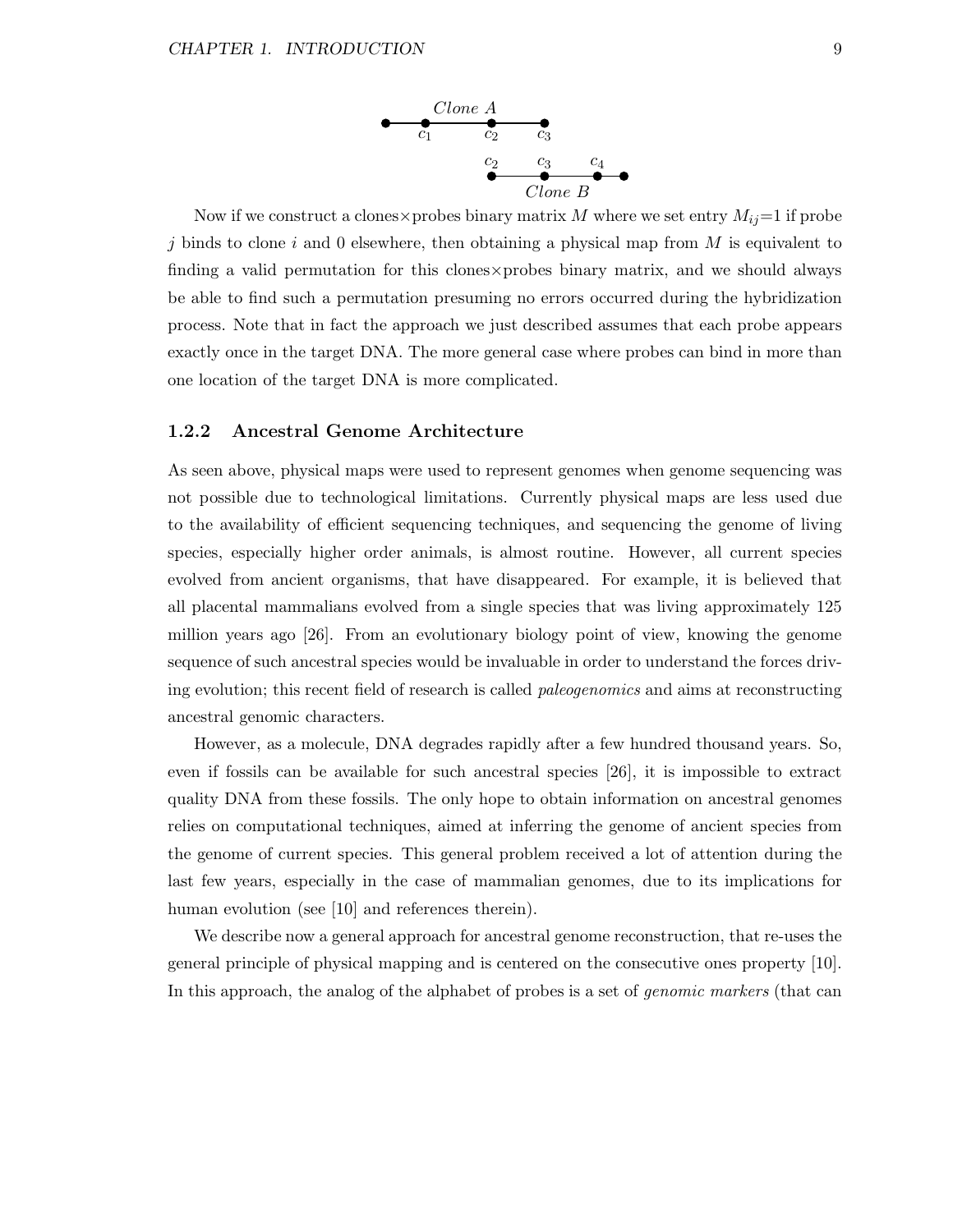be genes or long DNA sequences) that are believed to have been present once and only once in the ancestral genome. An ancestral synteny is a set of such genomic markers that are believed to have been contiguous in the ancestral genome. Ancestral syntenies play a role analogous to the fingerprints in physical mapping, and a set of ancestral syntenies can then be encoded by a binary matrix, whose columns are the genomic markers and rows are the ancestral syntenies. If this matrix has the  $C1P$ , then every valid permutation represents a possible genome architecture for the ancestral genomes. The condition of consecutivity of the 1s in the rows of the matrix follows from the hypothesis that ancestral syntenies contain markers that were contiguous in the ancestor. Ancestral syntenies are obtained by comparing the genomes of current organisms: the general principle described in [10] is that if a set of genomic markers is contiguous in the genomes of two species whose evolutionary path goes through the sought ancestor, then it makes sense to assume these markers define an ancestral synteny.

This general approach has been used in several papers (see [10] and references there) and has led to a relative consensus on the karyotype (number of chromosomes) and general architecture of genome of the ancestor of placental mammalians. More distant organisms are however still challenging [6].

#### 1.2.3 Real Data and  $Non-ClP$  Matrices

From the previous two sections, it is clear that in computational biology, if no error occurs when generating a binary matrix, this matrix has the  $C1P$ . However in most of the cases, errors will occur, thus we will not get a  $C1P$  matrix. More precisely, in both applications we discussed we can expect that most rows of the considered binary matrix represent correct information (i.e. correct fingerprints for some genome segments, or sets of markers that were contiguous in the ancestral genome) while some contain errors. The subset of rows that represent correct information, by the fact it encodes segments of an existing genome, defines a matrix that has the  $C1P$ , while the whole matrix does not have the  $C1P$  due to the incorrect rows. The major difficulty in applications is then to detect the incorrect rows in order to discard them and obtain a matrix that has the  $C1P$ : this problem of detecting incorrect rows in paleogenomics applications is the main motivation for our work, and up to now has not been studied.

Detecting such incorrect rows is a hard problem, as they have been obtained through the same experimental process as correct rows (hybridization in physical mapping or comparison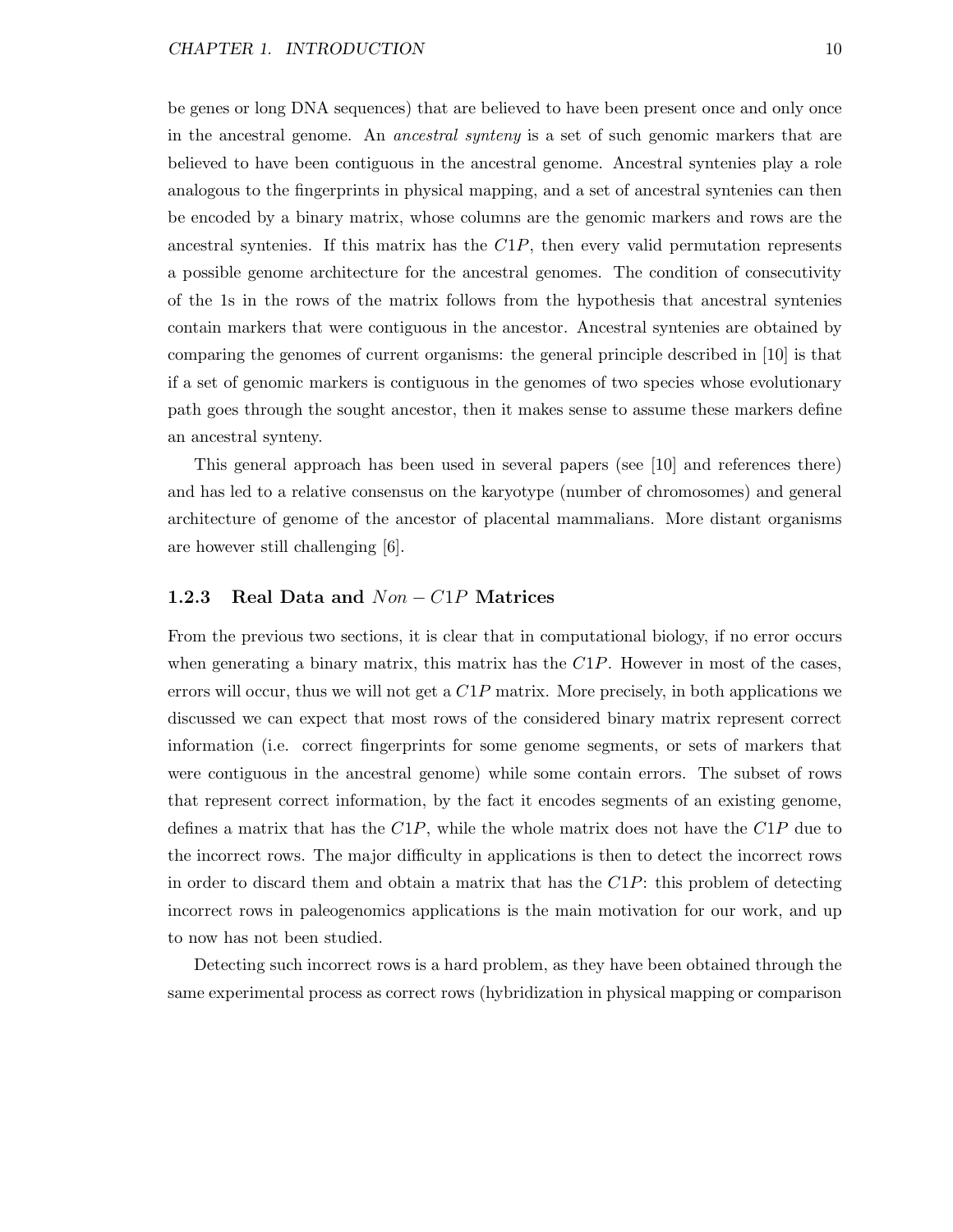of existing genomes in paleogenomics). The natural approach would then be to improve the methods used to obtain a binary matrix. However, this approach, which is more of a bioinformatics problem than a combinatorial problem, has not been successful up to now. Hence, most approaches are combinatorial in nature and consider only the binary matrix that does not have the  $C1P$ , and try to transform it into a matrix that has the  $C1P$  via some combinatorial modifications. We discuss now this approach, and we concentrate on physical mapping, as it has a longer history than paleogenomics. We first describe typical errors in physical mapping and then we discuss some methods that transform a non- $C1P$ matrix into a C1P matrix.

When we try to compute a physical map of an unknown genome, there are many possible errors that can happen during the hybridization experiments. For example:

- 1. A probe may fail to bind where it should which results in a false negative.
- 2. A probe may bind where it should not which results in a false positive.
- 3. During the cloning process, two pieces of target DNA may join and be replicated as if they were one clone. The resulting clone is called a chimeric clone, and in fact  $40\% - 60\%$  of clones are chimeric. [33]

If errors do occur, it is very likely that the resulting binary matrix does not have the C1P.

Here we introduce a way to handle errors in hybridization experiments. We first examine the relationship between errors and the *gaps* in a clones $\times$ probes binary matrix M. For every row r in M, if no errors are present, then all 1s in r should be consecutive. If r is a chimeric clone, then we should see some 0s (a gap) separating a block of 1s, resulting in two blocks of 1s. If r has a false positive somewhere, then it may separate a block of 0s into two by a 1, thus causing another gap. If  $r$  contains a false negative somewhere, then there may be a block of 1s split by a 0, and hence another gap may arise. As we can see that there is a correspondence between errors and gaps in  $M$ , therefore it is reasonable for us to think that if there is a valid permutation for M, then that permutation should have a minimum number of gaps. Thus, *gap minimization*, which asks for such an optimal permutation, can be considered as a generalization of the consecutive ones problem where a non- $C1P$  matrix is transformed into a C1P matrix by minimizing the number of errors.

It turns out that we can reduce the gap minimization problem (GMP) to the traveling salesman problem (TSP) in which we want to find a minimum weighted Hamiltonian cycle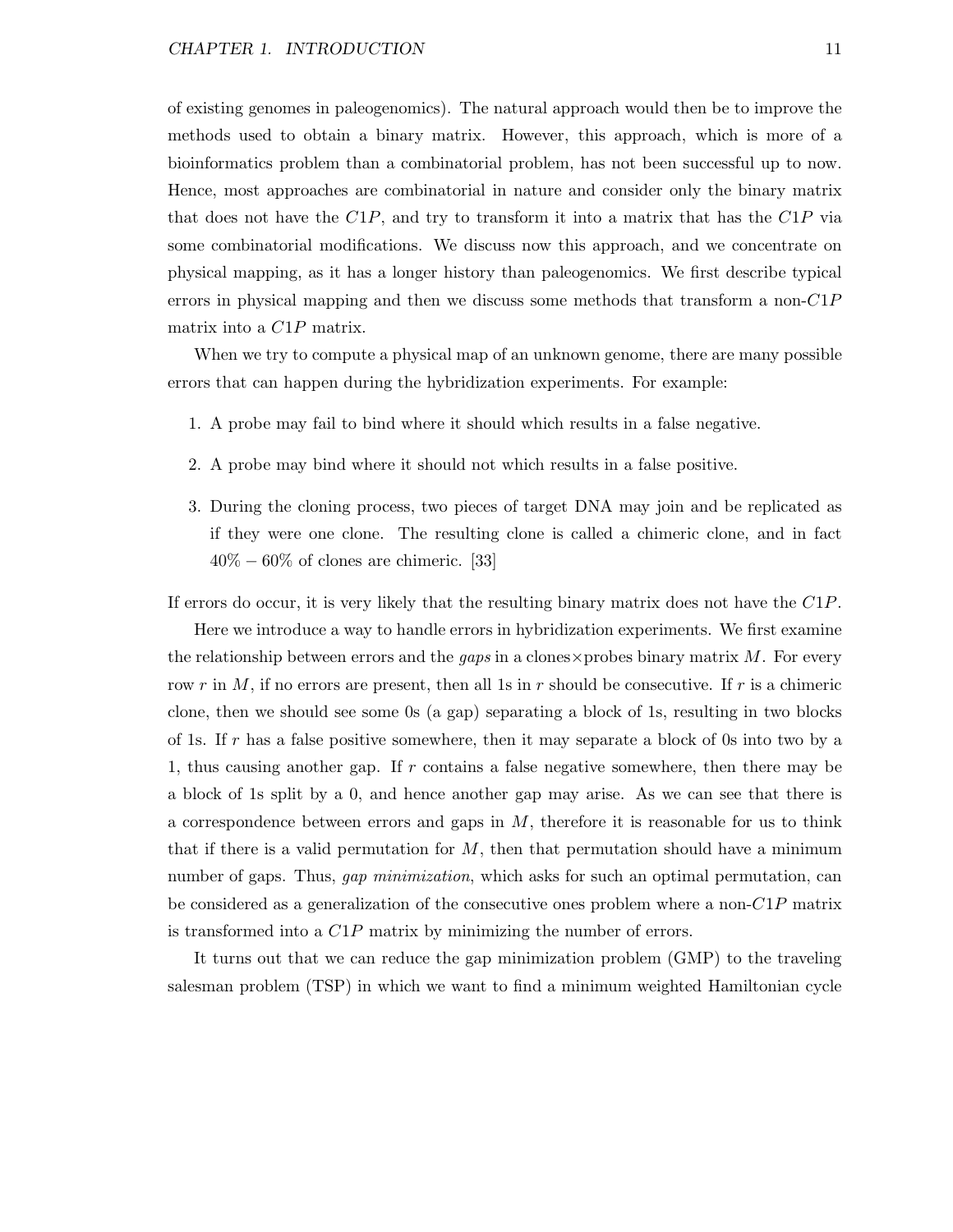in a complete edge-weighted graph. [33] We transform  $M$  into a complete edge-weighted graph  $G$  in the following way: We attach one column consisting of all 0s to the last column of M, and call the new matrix M again; each column in M corresponds to a vertex in  $G$ , and the Hamming distance between two columns is the weight of the edge joining the two corresponding vertices.

**Example 1.2.2** For example, we have a  $4 \times 4$  binary matrix M with  $c_5$  appended as illustrated below:

|             | $\overline{c}_1$ | $c_2$        | $c_3$          | $\mathfrak{c}_4$ | $c_{5}$ |
|-------------|------------------|--------------|----------------|------------------|---------|
| $r_1$       |                  |              | $\overline{0}$ | 0                | H       |
| $r_2$       | 0                |              |                | $\mathbf{0}$     | 11      |
| $r_3$       |                  | $\mathbf{0}$ |                |                  |         |
| $r_{\rm A}$ |                  |              |                |                  |         |

If  $h_{ij}$  denotes the Hamming distance between columns  $c_i$  and  $c_j$ , then the corresponding graph G would be:



**Theorem 1.2.3** [33] A minimum-weighted Hamiltonian cycle in G induces a permutation of the columns of M with least number of gaps.

It follows immediately from the link between the gap minimization problem and the Hamiltonian path problem that solving the gap minimization problem is NP-complete. In fact, even simpler decision problems, such as deciding if there exists a permutation of the columns of  $M$  such that in each row the number and length of gaps is bounded, are also NP-complete [9].

There are other approaches to transforming a non- $C1P$  matrix to a  $C1P$  matrix, using combinatorial criteria. The most naive ways are to remove rows or columns [38, 18], with the criterion that the number of rows or columns removed be at a minimum, or to remove both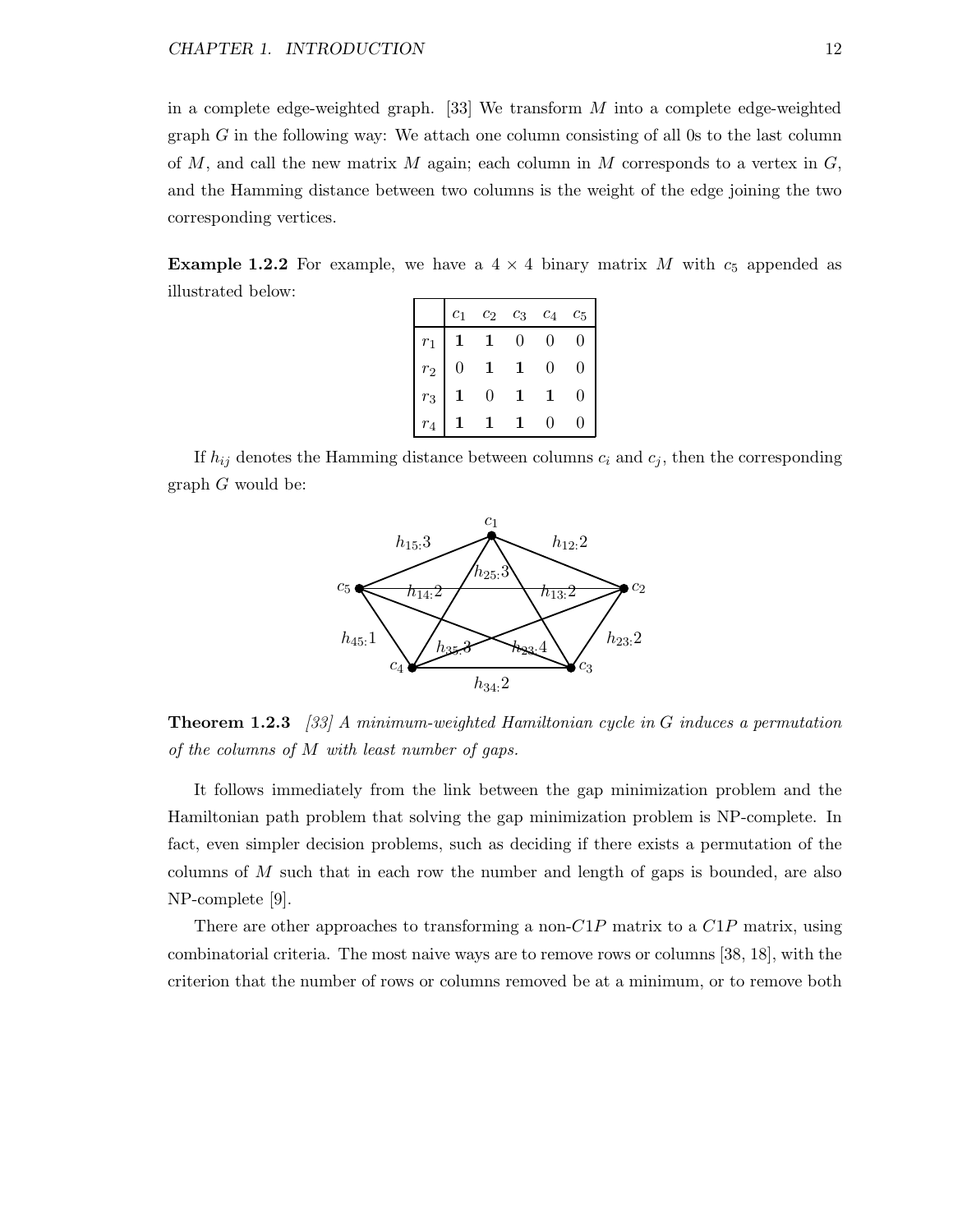rows and columns, and try to maximize the size of the resulting matrix [12]. The rationale for removing rows is to remove fingerprints that are wrong, and removing columns corresponds to discarding probes that have been poorly selected and lead to errors. Swapping some 0s to 1s and some 1s to 0s by a minimum number of swaps [3] has also been considered as a way to correct hybridization errors. However, not surprisingly, all of the above problems have been proved to be NP-hard.

### 1.3 Conflicting Sets

We introduce in this section the main object of our study: minimal conflicting sets. After the definition of this concept, we discuss the case of matrices with two 1s per row.

#### 1.3.1 Definitions

**Definition 1.3.1** A subset of rows  $R = \{r_{i_1}, r_{i_2}, ..., r_{i_k}\}$  of a binary matrix M is a conflicting set if the matrix defined by R does not have the  $C1P$ . R is a minimal conflicting set if R is a conflicting set but no proper subset of  $R$  is a conflicting set. We abbreviate minimal conflicting set(s) as  $MCS$ .

**Definition 1.3.2** A row r of a binary matrix M is a conflicting row if it belongs to at least one minimal conflicting set. The *conflicting index* (CI) of  $r$  is the number of minimal conflicting sets it belongs to.

**Example 1.3.3**  $R = \{\{1, 2\}, \{2, 3\}, \{1, 3\}\}\$ , which corresponds to the following matrix, forms a minimal conflicting set as one can check that R does not have the  $C1P$ , but deleting any row from  $R$  leaves two rows, which clearly have the  $C1P$ . This also shows that each of the  $r_i \in R$  is a conflicting row.

|                  | $c_1$ | $\mathfrak{c}_2$ | $\mathfrak{c}_3$ |
|------------------|-------|------------------|------------------|
| $r_{\rm 1}$      |       |                  | 0                |
| $\mathfrak{r}_2$ | 0     |                  |                  |
| $r_3$            |       | 0                |                  |

**Example 1.3.4** For the matrix given below, one can verify that  $R_1 = \{r_1, r_2, r_3\}$  and  $R_2 = \{r_1, r_2, r_4\}$  are the only two minimal conflicting sets. Therefore the conflicting indices for  $r_1, r_2, r_3, r_4$  are 2, 2, 1, 1, respectively.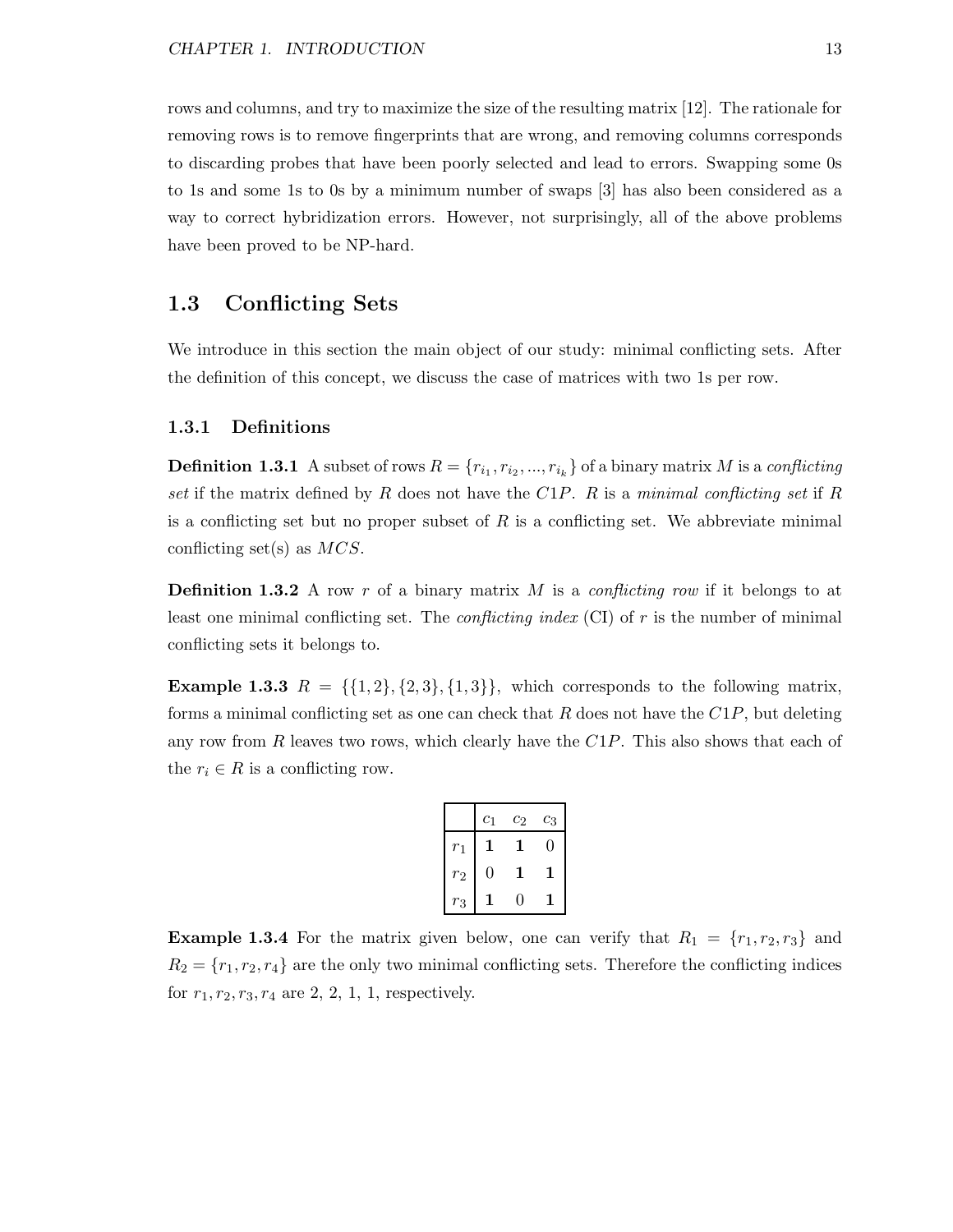|                | c <sub>1</sub> | $\scriptstyle{c_2}$ | $c_3$         | $c_4$ |
|----------------|----------------|---------------------|---------------|-------|
| $r_1$          |                |                     | $\mathcal{O}$ | 0     |
| r <sub>2</sub> | 0              |                     | 1             | 0     |
| $r_3$          | 0              |                     | 0             | 1     |
| $r_{\rm 4}$    |                | O)                  |               |       |

The notion of minimal conflicting set appears natural when one faces non- $C1P$  matrices as only such matrices contain minimal conflicting sets, and these structures are the minimal ones that cause a matrix to be non- $C1P$ . Hence, for computational biology applications, errors in experiments (hybridization or detection of ancestral syntenies) that lead to non-C1P matrices also result in the creation of minimal conflicting sets. The motivation of this thesis is to understand better the combinatorial structure of minimal conflicting sets in order to use this concept to detect errors in non- $C1P$  matrices obtained from genomic data. In particular, we are interested in two questions:

- 1. Given a row r of a non-C1P matrix M, is  $CI(r) > 0$ ?
- 2. Given a row r of a non-C1P matrix M, what is  $CI(r)$ ?

The second and more general question is hard, as we show in the next section, but has been asked in [37] as a piece of a branch-and-bound algorithm. The first question is important as one can expect that a row r of a non- $C1P$  matrix that does not belong to any minimal conflicting set need not be considered when trying to detect rows that contain errors. As most methods to detect error rows rely on computationally expensive algorithms, identifying rows that need not be considered can significantly increase computation speed.

#### 1.3.2 Matrices with Two 1s per Row

We study here the simplest case, i.e. matrices with exactly two 1s per row. Such matrices, besides being simple, have been important in ancestral genome reconstruction, as their rows describe *adjacencies* (pairs of consecutive markers), a kind of syntenic information often used in genomics. We show that minimal conflicting sets have a simple structure in such matrices, but that computing the CI of the rows is a hard problem.

**Definition 1.3.5** A *claw* in a binary matrix M with two 1s per row is a set  $\{r, r', r''\}$  of rows such that there exists  $i \in r \cap r' \cap r''$  and  $j \in r \setminus (r' \cup r'')$ ,  $j' \in r' \setminus (r \cup r'')$  and  $j'' \in r'' \setminus (r \cup r'')$ .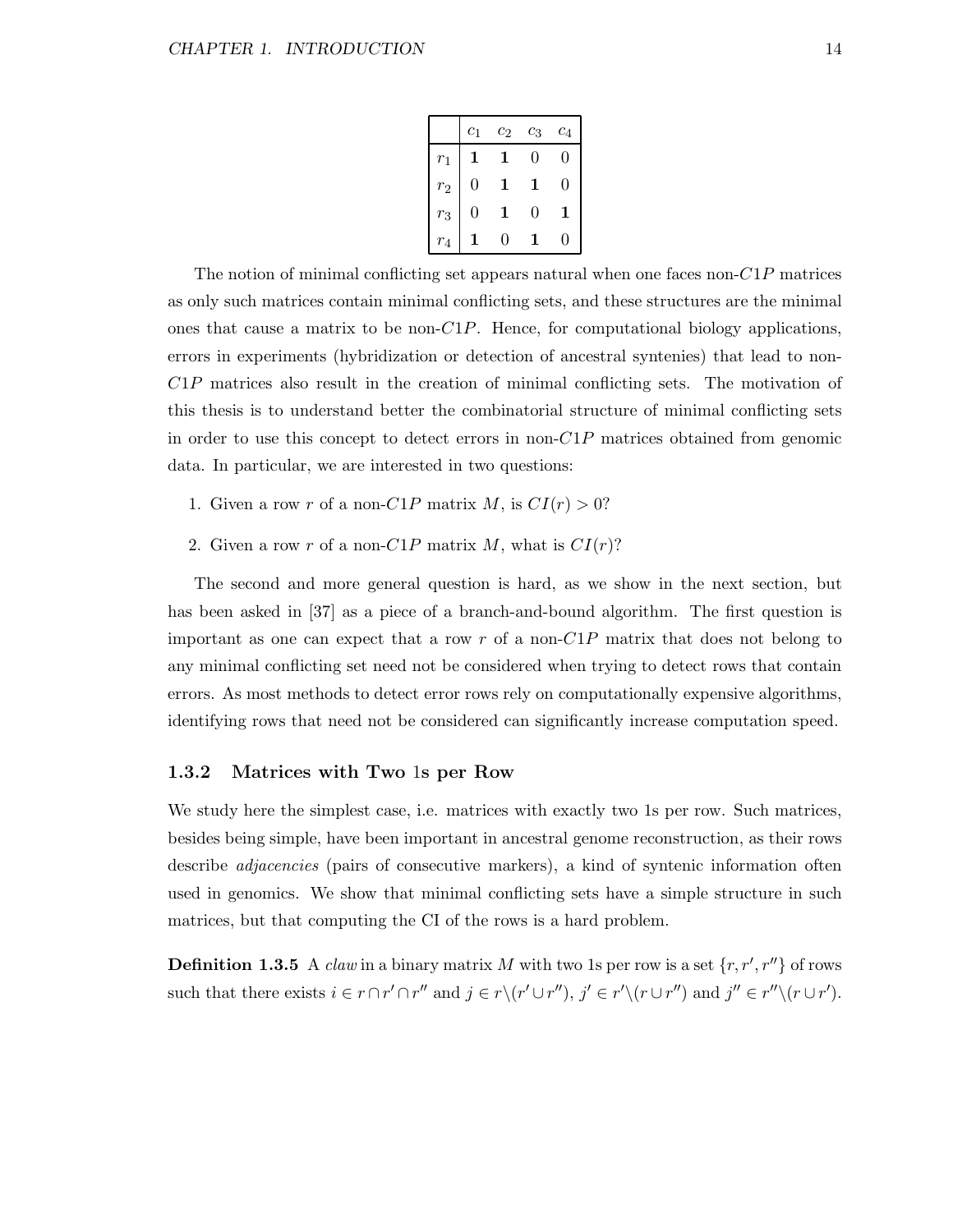We call i the root of a claw in  $B(M)$ .

**Example 1.3.6** The following matrix  $M$  is a claw:

|       | $c_1$ | $c_2$ | $c_3$     | $c_4$ |
|-------|-------|-------|-----------|-------|
| $r_1$ |       |       | $\bigcap$ |       |
| $r_2$ |       | 0     |           |       |
| $r_3$ |       | וו    | 7         |       |

The name claw comes from the structure of the corresponding bipartite graph  $B(M)$  which is illustrated below:



Remark 1.3.7 We see that the root of a claw is a column vertex. This root has three neighbors, each of which is adjacent to a different column vertex. If we try to get a valid permutation for the matrix corresponding to a claw, we see that three columns are forced to be "next to" the root column. This is impossible, so we cannot find a valid permutation for this matrix.

**Definition 1.3.8** A cycle in a binary matrix M with two 1s per row is a set  $\{r_{i_1}, r_{i_2}, \ldots, r_{i_k}\},$ where  $k \geq 3$ , of rows such that for every  $j = 2, \ldots, k$ ,  $|r_{i_{j-1}} \cap r_{i_j}| = 1$  and  $|r_{i_1} \cap r_{i_k}| = 1$ .

**Example 1.3.9** For example, the following matrix  $M$ , where  $k \geq 3$ , is a cycle:

|  |  |  | $c_1$ $c_2$ $c_3$ $c_4$ $\ldots$ $c_{k-2}$ $c_{k-1}$ $c_k$ |  |
|--|--|--|------------------------------------------------------------|--|
|  |  |  |                                                            |  |
|  |  |  | $r_2$ 0 1 1 0  0 0 0                                       |  |
|  |  |  | $r_3$ 0 0 1 1  0 0 0                                       |  |
|  |  |  | 用的的复数形式 的复数                                                |  |
|  |  |  | $r_{k-2}$   0 0 0 0  1 1 0                                 |  |
|  |  |  | $r_{k-1}$ 0 0 0 0  0 1 1                                   |  |
|  |  |  | $r_k$ 1 0 0 0  0 0 1                                       |  |

The corresponding structure in  $B(M)$  is a cycle as illustrated below: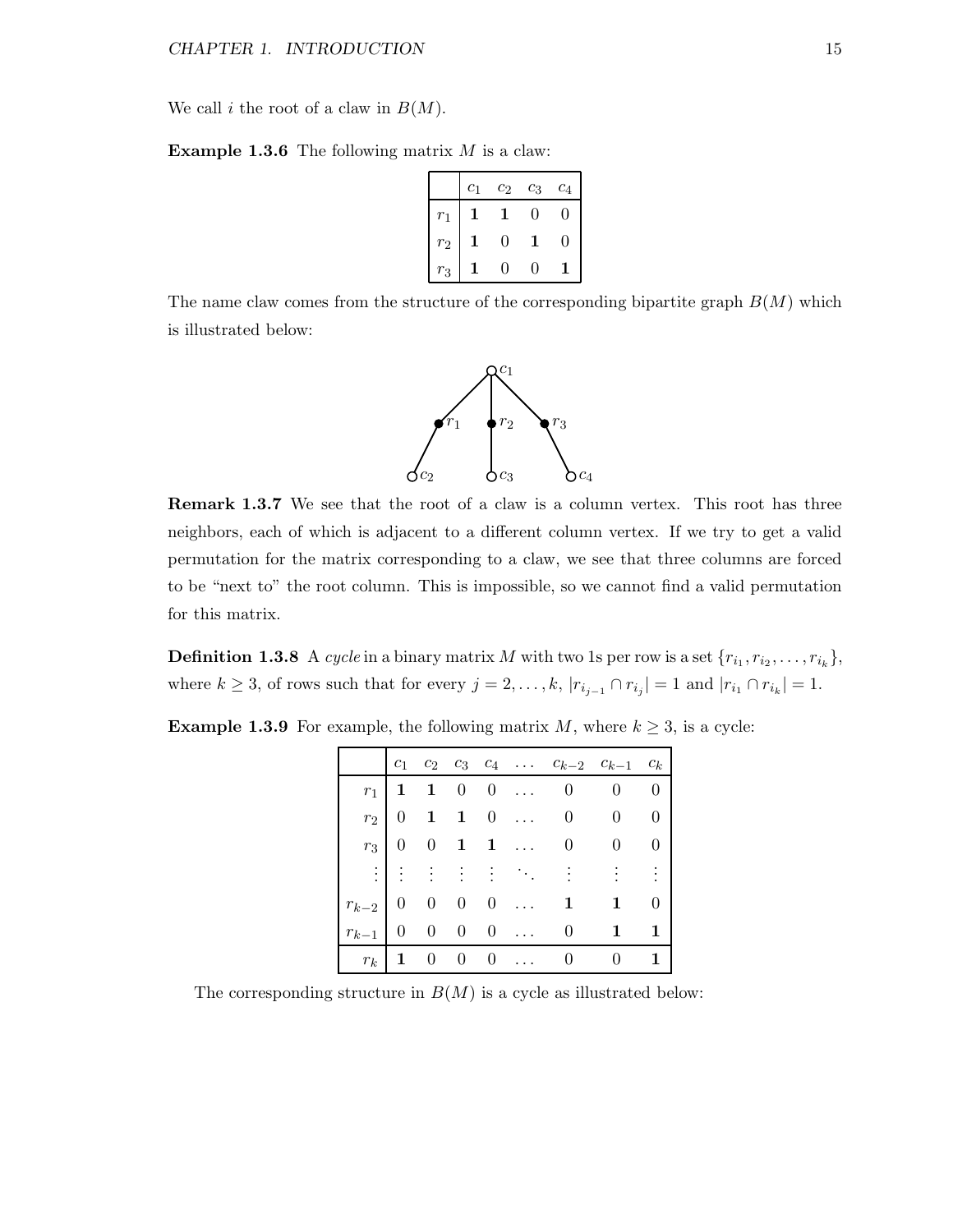

**Remark 1.3.10** It is clear that, if a binary matrix M with two 1s per row is a  $C1P$  matrix, then the graph  $B(M)$  is a collection of disjoint paths. It then follows that cycles and claws, which are the minimal structures in a graph that are not paths, correspond to minimal conflicting sets. This gives a precise combinatorial characterization of minimal conflicting sets for such matrices.

**Theorem 1.3.11 (folklore)** A binary matrix M with two 1s per row is a minimal conflicting set if and only if  $B(M)$  is either a claw or a cycle.

This characterization of conflicting sets lead to an answer to the two questions that we are interested in. We show below that deciding if a row belongs to at least one minimal conflicting set can be done in polynomial time, while computing the conflicting index is hard.

**Corollary 1.3.12** Given a row r of a binary matrix  $M$  with two 1s per row, deciding if  $CI(r) > 0$  can be done in polynomial time.

*Proof.* It follows from Theorem 1.3.11 that to decide if  $CI(r) > 0$  for a given row r, it is sufficient to check whether  $r$  belongs to a claw or a cycle. To decide whether  $r$  belongs to a claw, we only need to consider all triples of rows that contain r, and there are  $O(n^3)$  such triples. To decide whether  $r$  belongs to a cycle, we need to check whether there is a path from  $r_x$  to  $r_y$  in  $B(M)$  that avoids r, where  $r_x, r_y$  are two row vertices in  $B(M)$  such that  $r_x \cap r \neq \emptyset \neq r_y \cap r$ . This can be answered in time  $O(n^2m^2(m+n)^2)$ ).  $\qquad \qquad \Box$ 

For the next result, we will use the notion of #P-hard problem, defined by Valiant (see  $[42]$  for example) for counting problems. The  $\#P$  problems are the counting problems corresponding to the decision problems in NP.  $\#P$ -complete and  $\#P$ -hard are defined analogously to NP-complete and NP-hard.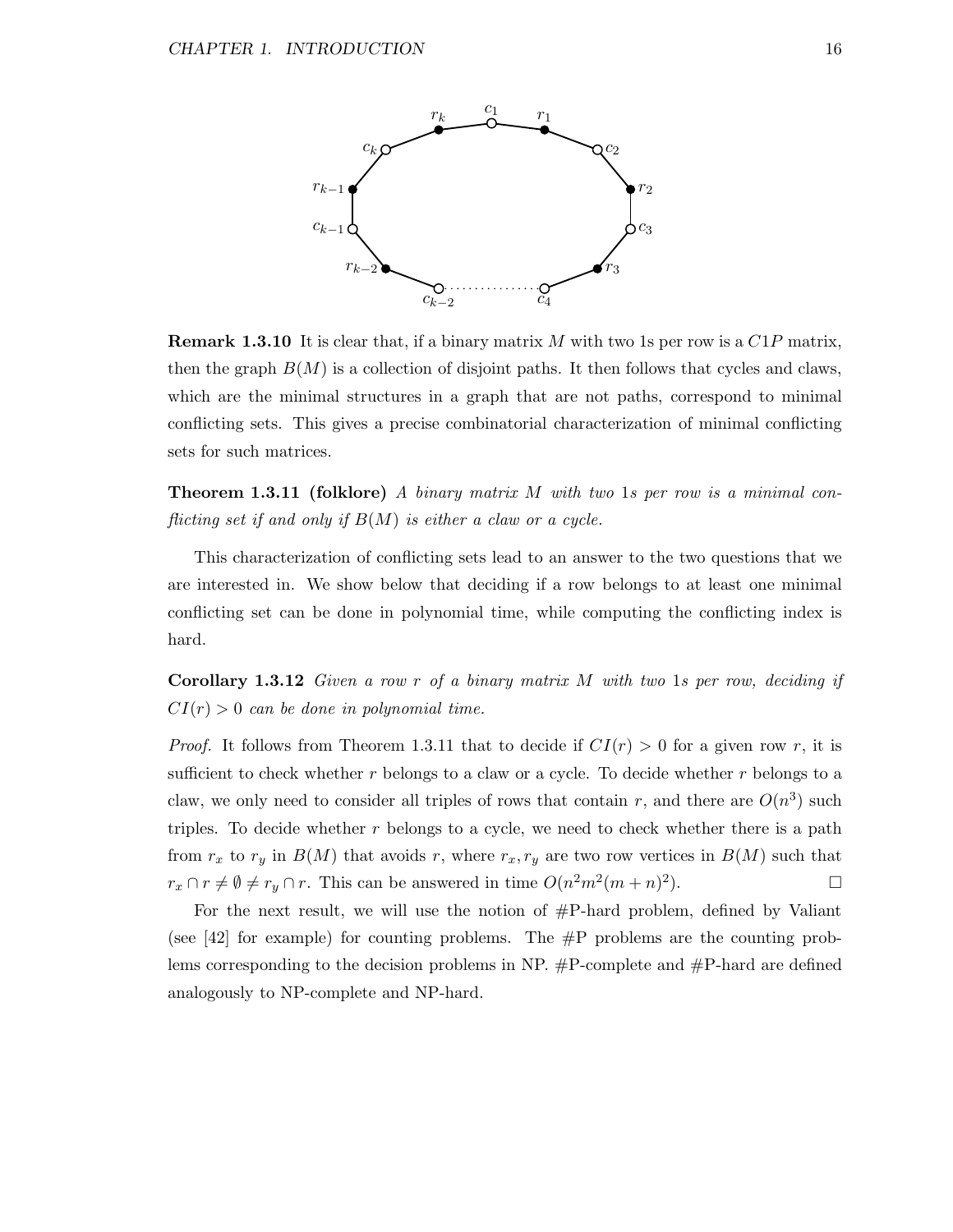Corollary 1.3.13 The problem of computing the conflicting index for a given row in a binary matrix with two 1s per row is  $\#P$ -hard.

*Proof.* To prove this hardness result, we reduce the classical  $\#P$ -hard problem of counting the number of paths between two vertices of a graph to computing the number of cycles containing a given edge. Given a graph  $G$  and two vertices  $s$  and  $t$  in  $G$ , Valiant showed in [42] that computing the number of paths between s and t is  $\#P$ -hard. It follows that, given an edge  $\{s, t\}$  in a graph G, counting the number of cycles in G that contain this edge is #P-hard, as it is equivalent to counting the number of paths between s and t in  $G - \{s, t\}$ .

Let G be a graph,  $\{v_1, \ldots, v_n\}$  be the vertices of G and  $\{e_1, \ldots, e_m\}$  the edges of G. We can build a matrix  $M_G$  from G as follows:  $M_G$  has n columns  $\{c_1, \ldots, c_n\}$  and m rows  $\{r_1,\ldots,r_m\}$  defined by  $r_i = \{c_{j_1},c_{j_2}\}$  if and only if  $e_i = \{v_{j_1},v_{j_2}\}$ . This reduction can obviously be performed in polynomial time and space in the size of G.

Now consider a pair of vertices  $v_{j_1}$  and  $v_{j_2}$  of G such that  $e_i = \{v_{j_1}, v_{j_2}\}\.$  Counting the number of paths between these two vertices is equivalent to counting the number of cycles containing  $r_i$ , as  $B(M_G)$  is the graph G where a vertex has been added on each edge to make it bipartite. This reduction proves the corollary since we need to count the number of cycles containing  $r_i$  in order to compute  $CI(r_i)$ .

Note however that the problem of listing all the cycles of a graph, although it can require an exponential time as there can be an exponential number of cycles, can be solved in time that is polynomial in the output, using a backtracking algorithm (see Section 4.3).

### 1.4 Results and Plan

The rest of this thesis deals with non- $C1P$  matrices and minimal conflicting sets.

In Chapter 2, we will describe the main approaches to decide if a binary matrix has the C1P or not. We will describe in detail the Tucker patterns, partition refinement, PQ-trees, and PQR-trees.

In Chapter 3, we will first consider the case of matrices with exactly three 1s per row, and we will characterize the minimal conflicting sets for such matrices by proving a generalization of Theorem 1.3.11. Although this is the next simplest class of matrices after those having exactly two entries equal to 1 on each row, already the combinatorial characterization of the minimal conflicting sets is surprisingly complex. Handling the cases of four or five 1s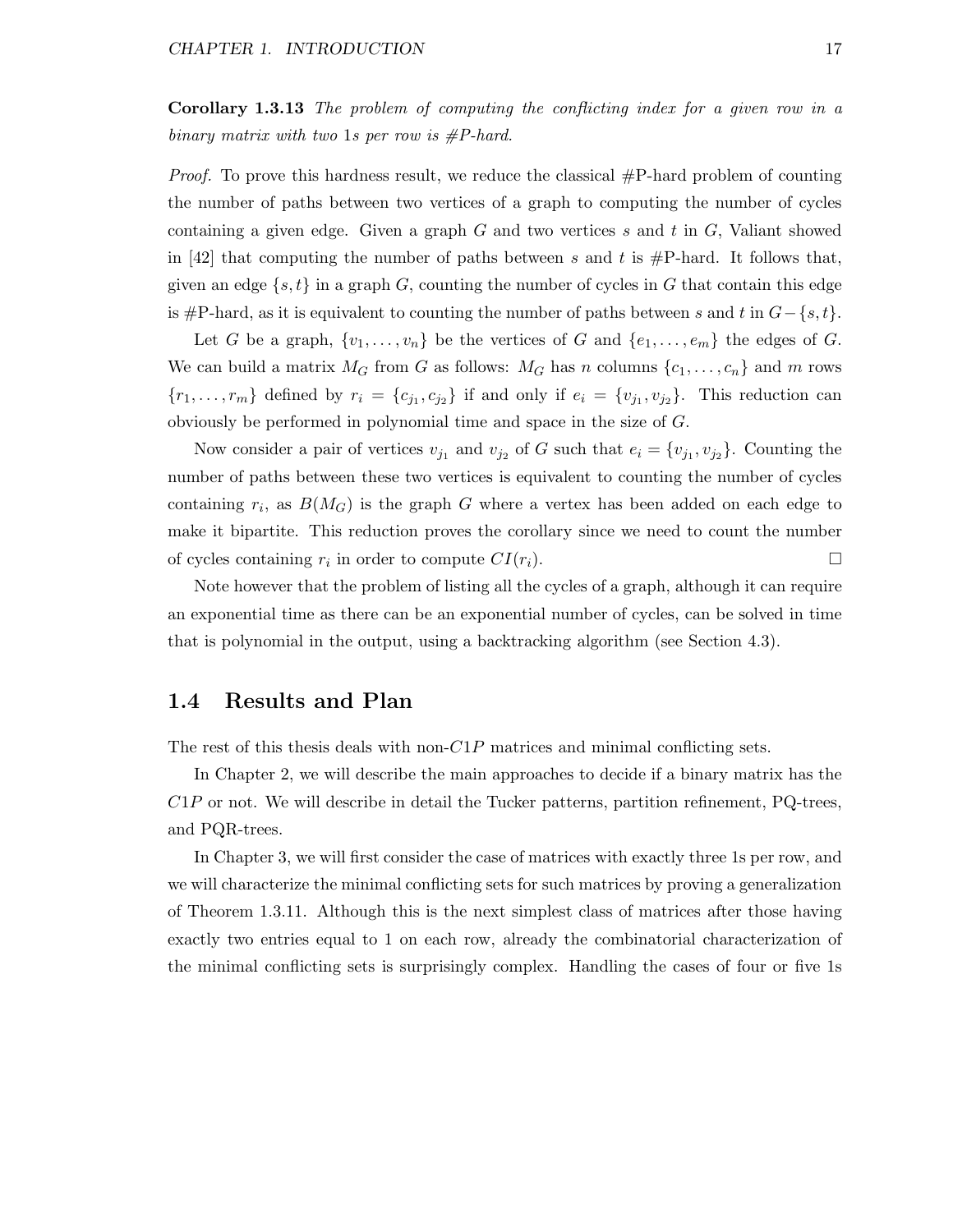per row, and so on, might be possible individually, but we expect that there won't be an obvious pattern to generalize, to get the characterization for k 1s per row.

We therefore forego combinatorial characterization in the following, taking an algorithmic approach instead. We will next describe an algorithm that decides if a given row in a general binary matrix belongs to at least one minimal conflicting set. This algorithm has time complexity that is exponential in the maximum number of entries equal to 1 in the matrix. This algorithm is based on Tucker patterns, and, as far as we know, this is the first time these patterns have been used in an effective algorithmic way.

In Chapter 4, we will describe a method to generate all minimal conflicting sets of a general binary matrix. This method is based on the very general framework of monotone Boolean functions, and more precisely on the dualization of monotone Boolean functions. The drawback of this approach is that it requires also the generation of all maximal sets of rows that have the  $C1P$ , and there can be an exponential number of such sets even if there are few minimal conflicting sets. We will then describe the backtracking approach to generate all cycles of a graph and outline some possible extensions of this method to generate efficiently all minimal conflicting sets. This chapter also contains experimental results on genomic data, both real and simulated.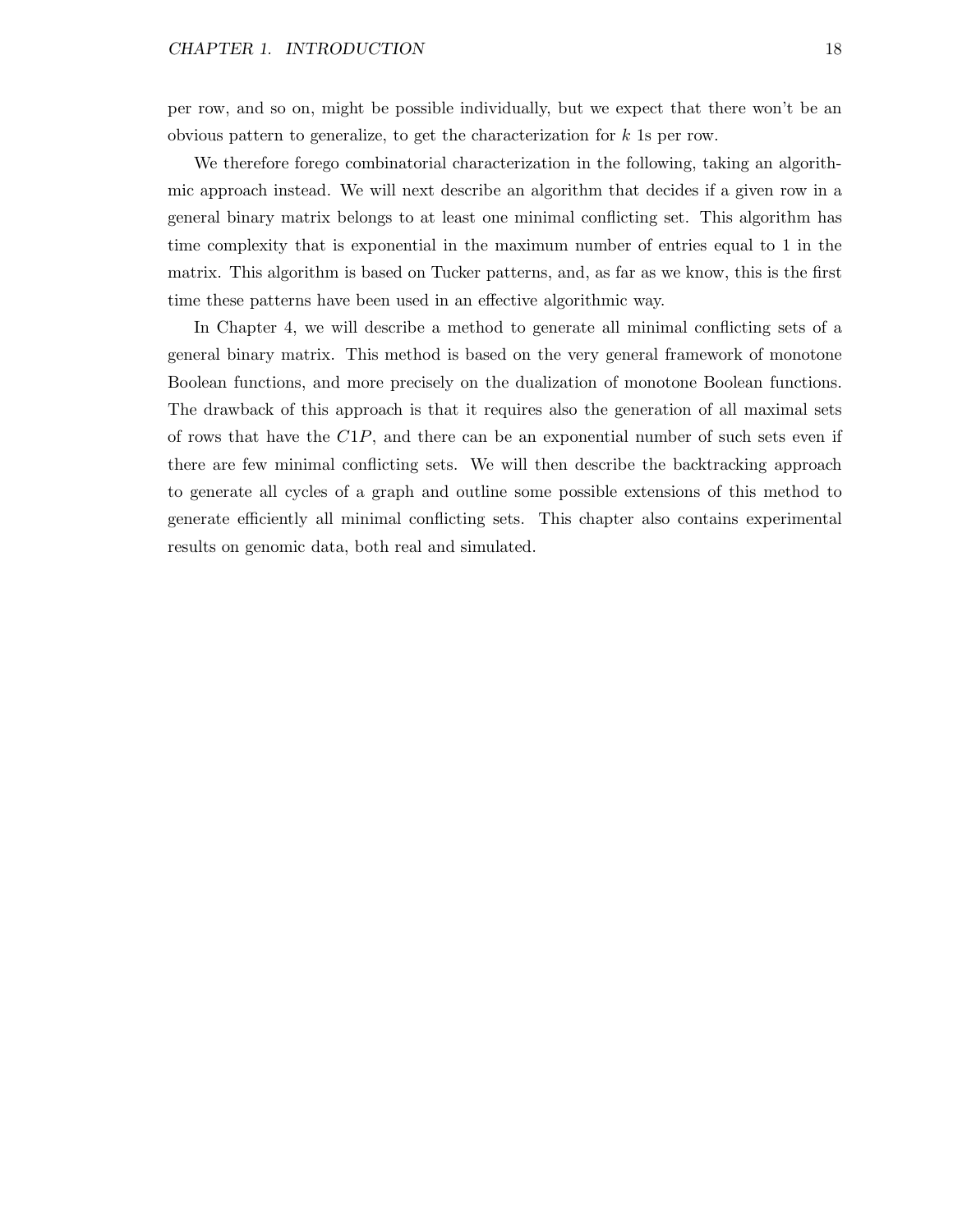## Chapter 2

## Deciding the C1P

In this chapter we present methods for deciding whether a given binary matrix M has the C1P. We first present the five "forbidden" matrices, introduced by Tucker, which are such that if M contains one or more of them, then M does not have the  $C1P$ . These five forbidden patterns are important for our work on minimal conflicting sets in Chapter 3. We then introduce an algorithm, called *partition refinement*, which allows us to easily decide whether M has the  $C1P$ , and, if it does, the algorithm also produces all valid permutations. Based on the idea of partition refinement, we discuss an alternative algorithm, called the  $PQR-tree\ algorithm$ , which not only gives us all valid permutations if M has the  $C1P$ , but also determines all conflicting subsets of the set of columns, if M does not have the  $C1P$ . Each such conflicting subset is represented by an R-node and is detected using the incompatibility graph, which is introduced in the last section of this chapter.

### 2.1 Asteroidal Triples and Forbidden Patterns

In this section, we review some important  $C1P$  results of Tucker [41]. We first present the five submatrices that prevent a binary matrix  $M$  from having the  $C1P$ . From the previous chapter, we know that for M with two 1s per row, M does not have the  $C1P$  if and only if the bipartite graph  $B(M)$  contains a cycle or a claw. We discuss the bipartite graphs of the five minimal patterns, which can be viewed as a generalizations of cycles and/or claws. These five patterns are the foundation of our work in Chapter 3 on the combinatorial characterization of minimal conflicting sets. Observing that the consecutive 1s in each row can be considered as an interval in an interval graph, we then discuss the strong relation between  $C1P$  matrices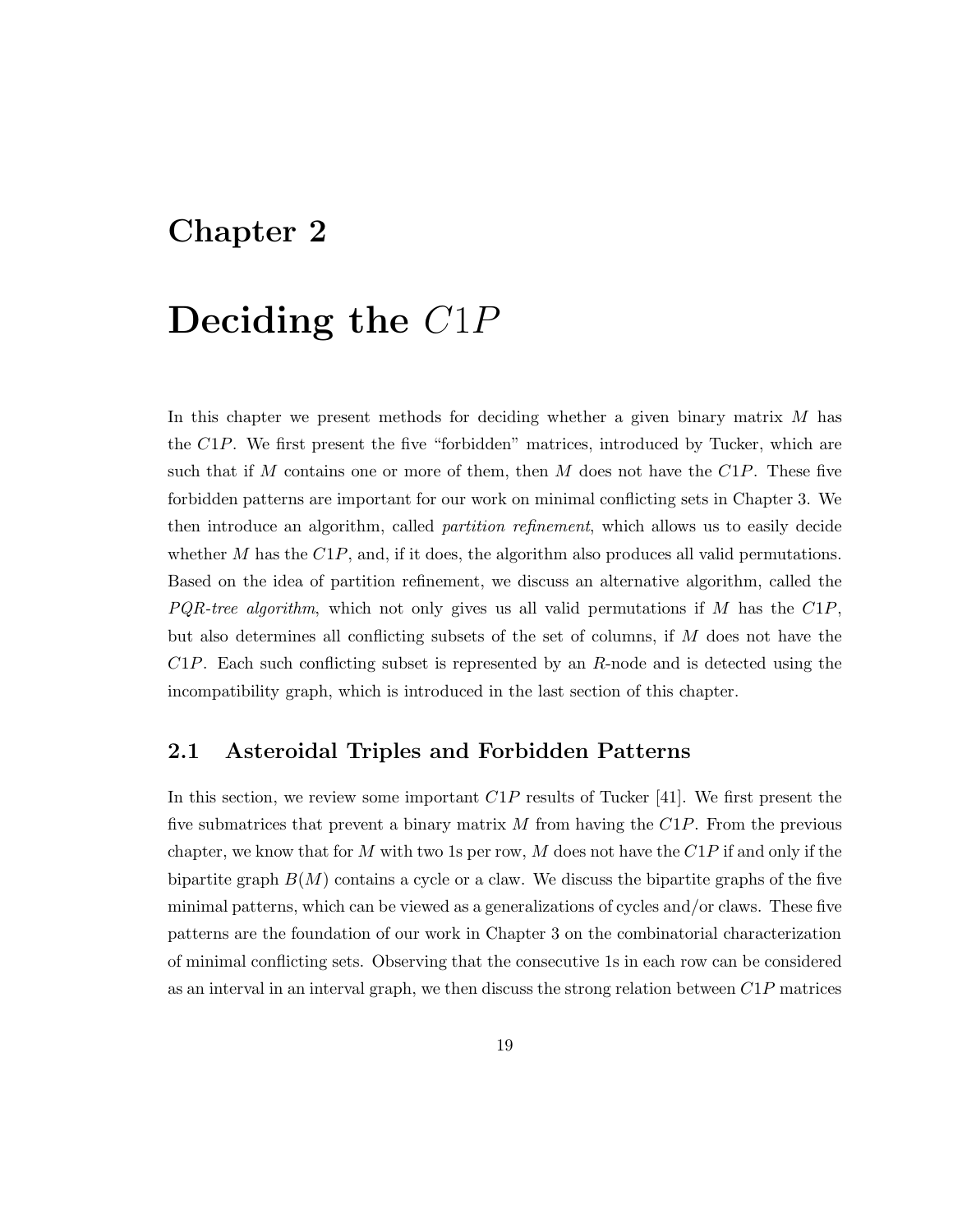and interval graphs. Finally, we introduce the concept of an asteroidal triple and discuss the relation with the C1P, based on a result of Lekkerkerker and Boland [2] linking interval graphs and asteroidal triples.

#### 2.1.1 Forbidden Patterns

**Definition 2.1.1** For a given binary matrix  $M$ , we define the *configuration* of  $M$  to be the set of matrices obtained by permuting the rows and/or columns of M.

**Example 2.1.2** Let  $M$  and  $M'$  be the binary matrix given as:

|              | $c_1$ |                                                                                                                                                                                                                                                                                                                                                                                                                                          |                  | $c_2$ $c_3$ $c_4$ $c_5$ | $c_6$            |
|--------------|-------|------------------------------------------------------------------------------------------------------------------------------------------------------------------------------------------------------------------------------------------------------------------------------------------------------------------------------------------------------------------------------------------------------------------------------------------|------------------|-------------------------|------------------|
|              |       |                                                                                                                                                                                                                                                                                                                                                                                                                                          |                  | $\boldsymbol{0}$        | $\boldsymbol{0}$ |
| $\cal M$ :   |       |                                                                                                                                                                                                                                                                                                                                                                                                                                          |                  | $\boldsymbol{0}$        | $\boldsymbol{0}$ |
|              |       |                                                                                                                                                                                                                                                                                                                                                                                                                                          |                  | $\mathbf{1}$            | $\mathbf{1}$     |
|              |       | $\begin{tabular}{ c c c c } \hline \rule{0pt}{2.5ex}\hline $r_1$ & $\mathbf{1}$ & $\mathbf{1}$ & $\mathbf{0}$ & $\mathbf{0}$ \\ \rule{0pt}{2.5ex}\hline $r_2$ & $\mathbf{0}$ & $\mathbf{0}$ & $\mathbf{1}$ & $\mathbf{1}$ \\ \rule{0pt}{2.5ex}\hline $r_3$ & $\mathbf{0}$ & $\mathbf{0}$ & $\mathbf{0}$ & $\mathbf{0}$ \\ \rule{0pt}{2.5ex}\hline \rule{0pt}{2.5ex}\hline \rule{0pt}{2.5ex}\hline \rule{0pt}{2.5ex}\hline \rule{0pt}{2.$ |                  | $\boldsymbol{0}$        | 1                |
|              |       |                                                                                                                                                                                                                                                                                                                                                                                                                                          |                  |                         |                  |
|              | $c_2$ | $c_4$                                                                                                                                                                                                                                                                                                                                                                                                                                    | $c_6\quad c_1$   | $c_3$                   | $c_5$            |
|              |       |                                                                                                                                                                                                                                                                                                                                                                                                                                          | $\boldsymbol{0}$ | $\boldsymbol{0}$        | $\boldsymbol{0}$ |
| $M^\prime$ : |       |                                                                                                                                                                                                                                                                                                                                                                                                                                          | $\boldsymbol{0}$ | $\overline{0}$          | $\mathbf 1$      |
|              |       |                                                                                                                                                                                                                                                                                                                                                                                                                                          | $\mathbf{1}$     | $\boldsymbol{0}$        | $\overline{0}$   |
|              |       | $\begin{array}{ c cccc }\hline r_4&{\bf 1}&{\bf 1}&{\bf 1}\ \hline r_3&0&0&{\bf 1}\ \hline r_1&{\bf 1}&0&0\ \hline r_2&0&{\bf 1}&0\ \hline \end{array}$                                                                                                                                                                                                                                                                                  | $\overline{0}$   | 1                       | $\overline{0}$   |

We can view  $M'$  as a result of permuting some rows and columns of  $M$ , hence  $M'$  is a member of the configuration of M.

We now define five matrices  $M_{I_n}, M_{II_n}, M_{III_n}, M_{IV}$  and  $M_V$ , where  $1 \leq n < \infty$ :

|            |           |                |                 |             |                          |           |                | $c_1$ $c_2$ $c_3$ $c_4$ $c_n$ $c_{n+1}$ $c_{n+2}$ |          |
|------------|-----------|----------------|-----------------|-------------|--------------------------|-----------|----------------|---------------------------------------------------|----------|
|            | $r_1$     | $\mathbf{1}$   | $\mathbf{1}$    |             | $0 \quad 0 \quad \ldots$ |           | 0              |                                                   |          |
|            | $r_2$     | $\overline{0}$ | $\mathbf{1}$    | $1 \quad 0$ |                          | $\ldots$  | $\overline{0}$ | $\theta$                                          | $\theta$ |
|            | $r_3$     | $\overline{0}$ | $\overline{0}$  |             | $1 \quad 1$              | $\ddotsc$ | $\overline{0}$ | 0                                                 |          |
| $M_{I_n}:$ | $\vdots$  | ÷              | ÷               |             |                          |           |                |                                                   |          |
|            | $r_n$     | $\overline{0}$ | $\vert 0 \vert$ | $0 \quad 0$ |                          | $\cdots$  | $\mathbf{1}$   |                                                   | $\theta$ |
|            | $r_{n+1}$ | $\overline{0}$ | $\overline{0}$  | $0\quad 0$  |                          | $\sim$    | $\theta$       | 1                                                 |          |
|            | $r_{n+2}$ | $\mathbf{1}$   | $\theta$        | $\theta$    | $\overline{0}$           |           | $\theta$       | $\Omega$                                          |          |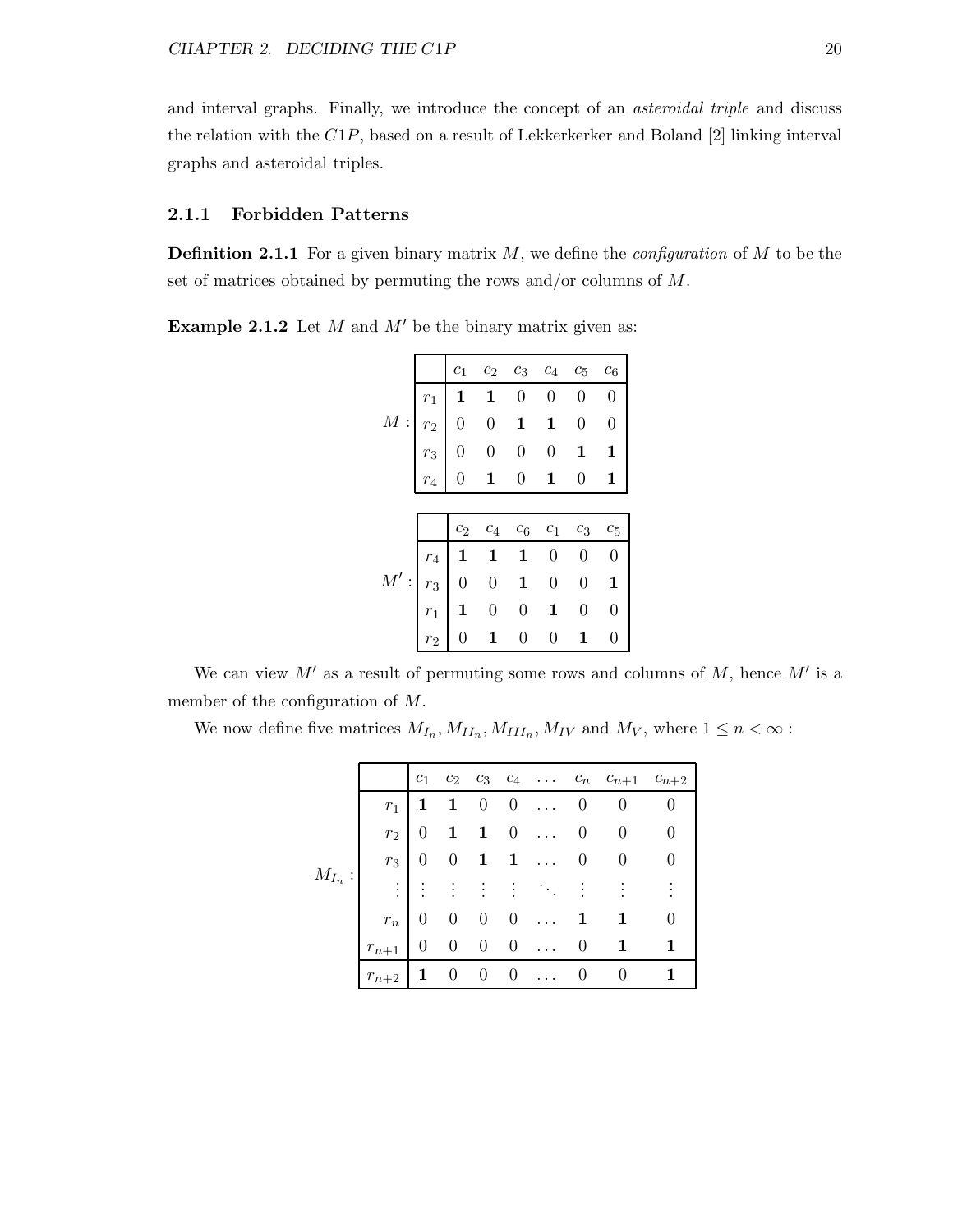|               |                                                        | $\overline{c_1}$                                                                           | c <sub>2</sub>                                                                            | $c_3$            | $c_4$            | .                                    | $\mathfrak{c}_n$ | $\ensuremath{c_{n+1}}$               | $\ensuremath{c_{n+2}}$ | $c_{n+3}$        |
|---------------|--------------------------------------------------------|--------------------------------------------------------------------------------------------|-------------------------------------------------------------------------------------------|------------------|------------------|--------------------------------------|------------------|--------------------------------------|------------------------|------------------|
| $M_{II_n}$ :  | $r_1$                                                  | $\mathbf{1}$                                                                               | $\mathbf 1$                                                                               | $\boldsymbol{0}$ | $\boldsymbol{0}$ |                                      | $\boldsymbol{0}$ | $\boldsymbol{0}$                     | $\boldsymbol{0}$       | $\boldsymbol{0}$ |
|               | $r_2$                                                  | $\boldsymbol{0}$                                                                           | $\mathbf{1}$                                                                              | $\mathbf 1$      | $\boldsymbol{0}$ |                                      | $\boldsymbol{0}$ | $\overline{0}$                       | $\boldsymbol{0}$       | $\boldsymbol{0}$ |
|               | $r_3$                                                  | $\boldsymbol{0}$                                                                           | $\boldsymbol{0}$                                                                          | $\mathbf 1$      | $\mathbf 1$      |                                      | $\boldsymbol{0}$ | $\boldsymbol{0}$                     | $\boldsymbol{0}$       | $\boldsymbol{0}$ |
|               | $\vdots$                                               | $\vdots$                                                                                   | $\vdots$                                                                                  | $\vdots$         | $\vdots$         |                                      | $\vdots$         | $\vdots$                             | $\vdots$               | $\vdots$         |
|               | $\mathfrak{r}_n$                                       | $\boldsymbol{0}$                                                                           | $\overline{0}$                                                                            | $\overline{0}$   | $\boldsymbol{0}$ |                                      | $\mathbf{1}$     | $\mathbf{1}$                         | $\boldsymbol{0}$       | $\overline{0}$   |
|               |                                                        | $\overline{0}$                                                                             | $\overline{0}$                                                                            | $\boldsymbol{0}$ | $\boldsymbol{0}$ |                                      | $\boldsymbol{0}$ | $\mathbf 1$                          | $\mathbf{1}$           | $\boldsymbol{0}$ |
|               |                                                        | $\mathbf{1}$                                                                               | $\mathbf{1}$                                                                              | $\mathbf{1}$     | $\mathbf 1$      | .                                    | $\mathbf{1}$     | $\mathbf{1}$                         | $\overline{0}$         | $\mathbf{1}$     |
|               | $\frac{r_{n+1}}{r_{n+2}}$<br>$\frac{r_{n+3}}{r_{n+3}}$ | $\boldsymbol{0}$                                                                           | $\mathbf{1}$                                                                              | $\mathbf{1}$     | $\mathbf{1}$     | .                                    | $\mathbf{1}$     | $\mathbf{1}$                         | $\mathbf{1}$           | $\mathbf{1}$     |
|               |                                                        | $\overline{c_1}$                                                                           | $\overline{c_2}$                                                                          | $c_3$            | $\overline{c_4}$ | $\ddots$                             | $\overline{c_n}$ | $c_{n+1}$                            | $c_{n+2}$              | $c_{n+3}$        |
|               | $r_1$                                                  | $\mathbf{1}$                                                                               | $\mathbf{1}$                                                                              | $\boldsymbol{0}$ | $\boldsymbol{0}$ | .                                    | $\boldsymbol{0}$ | $\boldsymbol{0}$                     | $\boldsymbol{0}$       | $\boldsymbol{0}$ |
|               | $r_2$                                                  | $\boldsymbol{0}$                                                                           | $\mathbf 1$                                                                               | $\mathbf{1}$     | $\boldsymbol{0}$ |                                      | $\boldsymbol{0}$ | $\boldsymbol{0}$                     | $\boldsymbol{0}$       | $\boldsymbol{0}$ |
|               |                                                        | $\boldsymbol{0}$                                                                           | $\boldsymbol{0}$                                                                          | $\mathbf 1$      | $\mathbf 1$      |                                      | $\boldsymbol{0}$ | $\boldsymbol{0}$                     | $\boldsymbol{0}$       | $\boldsymbol{0}$ |
| $M_{III_n}$ : | $\begin{array}{c} r_3 \\ \vdots \\ r_n \end{array}$    | $\vdots$                                                                                   | $\vdots$                                                                                  | $\vdots$         | $\vdots$         |                                      | $\vdots$         | $\vdots$                             | $\vdots$               |                  |
|               |                                                        | $\boldsymbol{0}$                                                                           | $\boldsymbol{0}$                                                                          | $\boldsymbol{0}$ | $\boldsymbol{0}$ |                                      | $\mathbf{1}$     | $\mathbf{1}$                         | $\boldsymbol{0}$       | $\boldsymbol{0}$ |
|               | $r_{n+1}$                                              | $\boldsymbol{0}$                                                                           | $\boldsymbol{0}$                                                                          | $\boldsymbol{0}$ | $\boldsymbol{0}$ | .                                    | $\boldsymbol{0}$ | $\mathbf{1}$                         | $\mathbf{1}$           | $\boldsymbol{0}$ |
|               | $r_{n+2}$                                              | $\overline{0}$                                                                             | $\mathbf{1}$                                                                              | $\mathbf{1}$     | $\mathbf{1}$     | .                                    | $\mathbf 1$      | $\mathbf{1}$                         | $\boldsymbol{0}$       | $\mathbf{1}$     |
|               |                                                        |                                                                                            |                                                                                           |                  |                  |                                      |                  |                                      |                        |                  |
|               |                                                        |                                                                                            |                                                                                           | $c_1$            | $c_2$            | $c_3$                                | $\mathfrak{c}_4$ | $c_5$<br>$\sqrt{c_6}$                |                        |                  |
|               |                                                        |                                                                                            | $M_{IV}: \begin{array}{ c c } \hline r_1&\textbf{1}\\ r_2&0\\ r_3&0 \\\hline \end{array}$ |                  | $\mathbf{1}$     | $\boldsymbol{0}$                     | $\boldsymbol{0}$ | $\boldsymbol{0}$<br>$\boldsymbol{0}$ |                        |                  |
|               |                                                        |                                                                                            |                                                                                           |                  | $\boldsymbol{0}$ | $\mathbf{1}$                         | $\mathbf{1}$     | $\boldsymbol{0}$<br>$\boldsymbol{0}$ |                        |                  |
|               |                                                        |                                                                                            |                                                                                           |                  | $\boldsymbol{0}$ | $\boldsymbol{0}$                     | $\boldsymbol{0}$ | $\mathbf{1}$<br>$\mathbf 1$          |                        |                  |
|               |                                                        |                                                                                            |                                                                                           | $\overline{0}$   | $\mathbf{1}$     | $\boldsymbol{0}$                     | $\mathbf{1}$     | $\boldsymbol{0}$<br>$\mathbf 1$      |                        |                  |
|               |                                                        |                                                                                            |                                                                                           |                  | $\overline{c_1}$ | $\overline{c_2}$<br>$\overline{c_3}$ | $\overline{c_4}$ | $c_{\rm 5}$                          |                        |                  |
|               |                                                        |                                                                                            |                                                                                           |                  |                  | $\mathbf{1}$<br>$\boldsymbol{0}$     | $\boldsymbol{0}$ | $\boldsymbol{0}$                     |                        |                  |
|               |                                                        |                                                                                            |                                                                                           |                  |                  | $\mathbf 1$<br>$\mathbf{1}$          | $\mathbf{1}$     | $\boldsymbol{0}$                     |                        |                  |
|               |                                                        |                                                                                            |                                                                                           |                  |                  |                                      |                  |                                      |                        |                  |
|               |                                                        | $M_V: \begin{array}{ l l }\hline r_1&1 \ \hline r_2&1 \ \hline r_3&0 \ \hline \end{array}$ |                                                                                           |                  |                  | $\boldsymbol{0}$<br>$\mathbf{1}$     | $\mathbf{1}$     | $\boldsymbol{0}$                     |                        |                  |

**Theorem 2.1.3** [41] A binary matrix M has the C1P if and only if M does not contain a sub-matrix which is a member of the configurations of  $M_{I_n}, M_{II_n}, M_{III_n}, M_{IV}, M_V$ , where  $1 \leq n < \infty$ .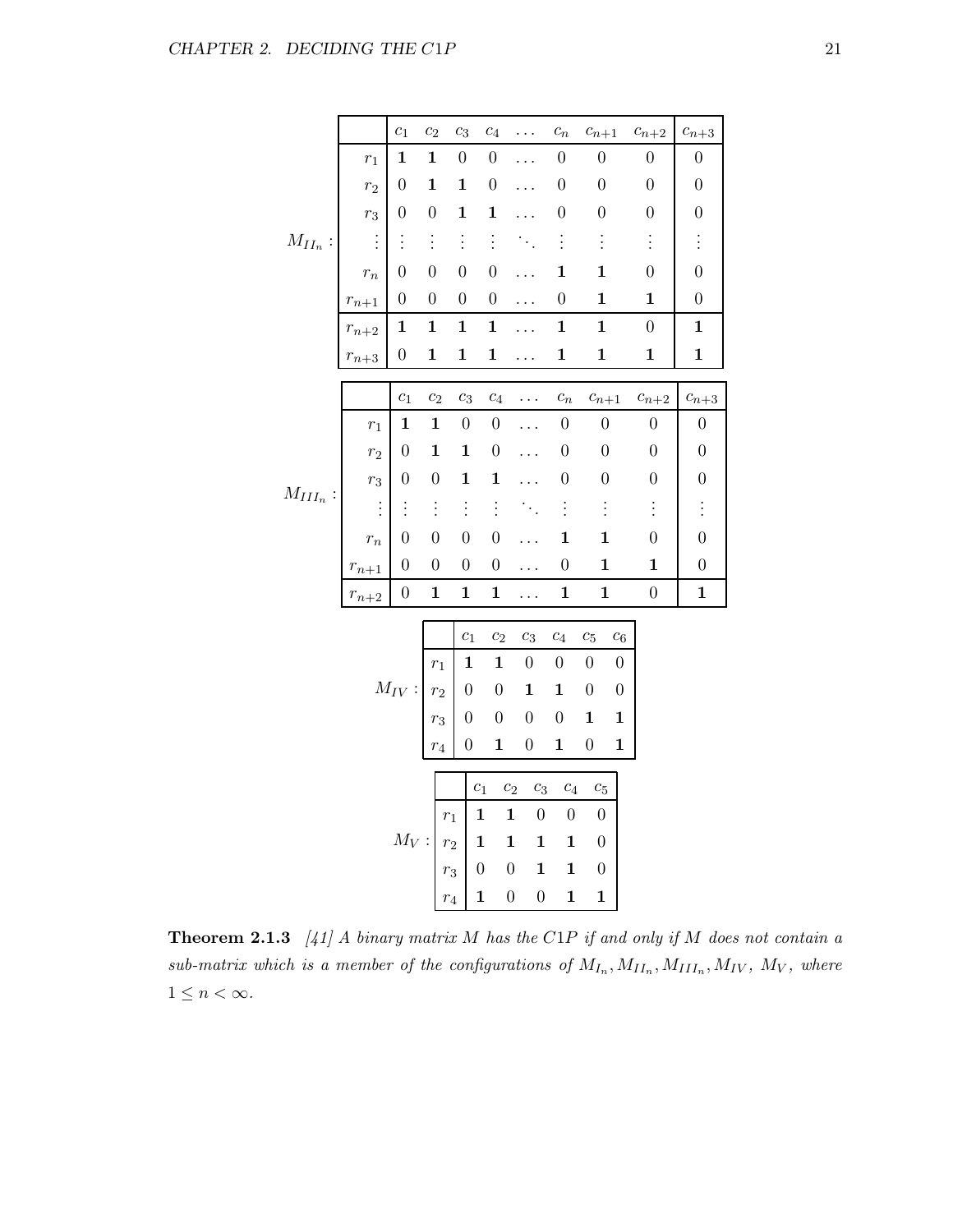The bipartite graphs for Tucker's five configurations are illustrated below.

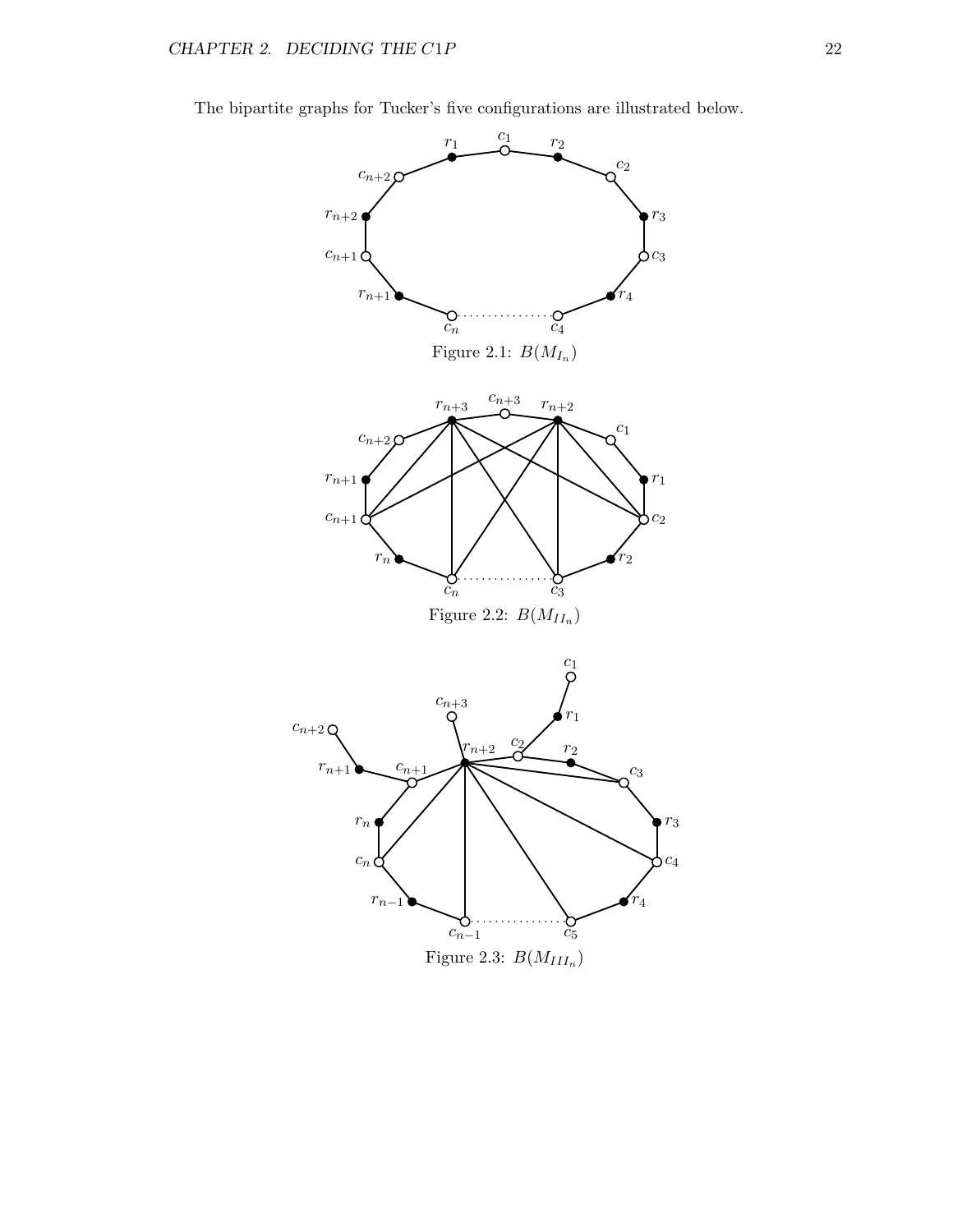



Figure 2.5:  $B(M_V)$ 

The following proposition follows immediately from Theorem 2.1.3:

**Proposition 2.1.4** A binary matrix M has the C1P if and only if  $B(M)$  contains none of the graphs  $B(M_{I_n}), B(M_{II_n}), B(M_{III_n}), B(M_{IV}), B(M_V)$  as an induced subgraph.

We see that  $B(M_{I_n})$  is exactly a cycle, and  $B(M_{IV})$  can be viewed as a generalization of a claw, where the root column breaks into three columns  $c_2, c_4, c_6$  which all connect to a newly introduced row  $r_4$ . Each of  $B(M_{II_n}), B(M_{III_n})$  and  $B(M_V)$  can be viewed as a "forced-claw". We discuss this notion by using  $B(M_{II_n})$  as an example. If  $r_1$  and  $r_{n+3}$  were the only rows in the matrix, the given order of the columns would already be a valid permutation. In particular this would involve the column interval  $[c_3, c_4, \ldots, c_{n+1}, c_{n+2}, c_{n+3}]$ . Taking row  $r_{n+2}$  into account however, we see that columns  $c_{n+2}$  and  $c_{n+3}$  must be transposed in order to preserve a valid permutation, leaving us with the column interval  $[c_3, c_4, \ldots, c_{n+1}, c_{n+3}, c_{n+2}]$ . Considering row  $r_{n+1}$  then motivates the transposition of  $c_{n+1}$  and  $c_{n+3}$ , so that we now have  $[c_3, c_4, \ldots, c_{n+3}, c_{n+1}, c_{n+2}]$ . Continuing this process in order to accommodate rows  $r_n, r_{n-1}, \ldots, r_3$ , we are eventually forced to have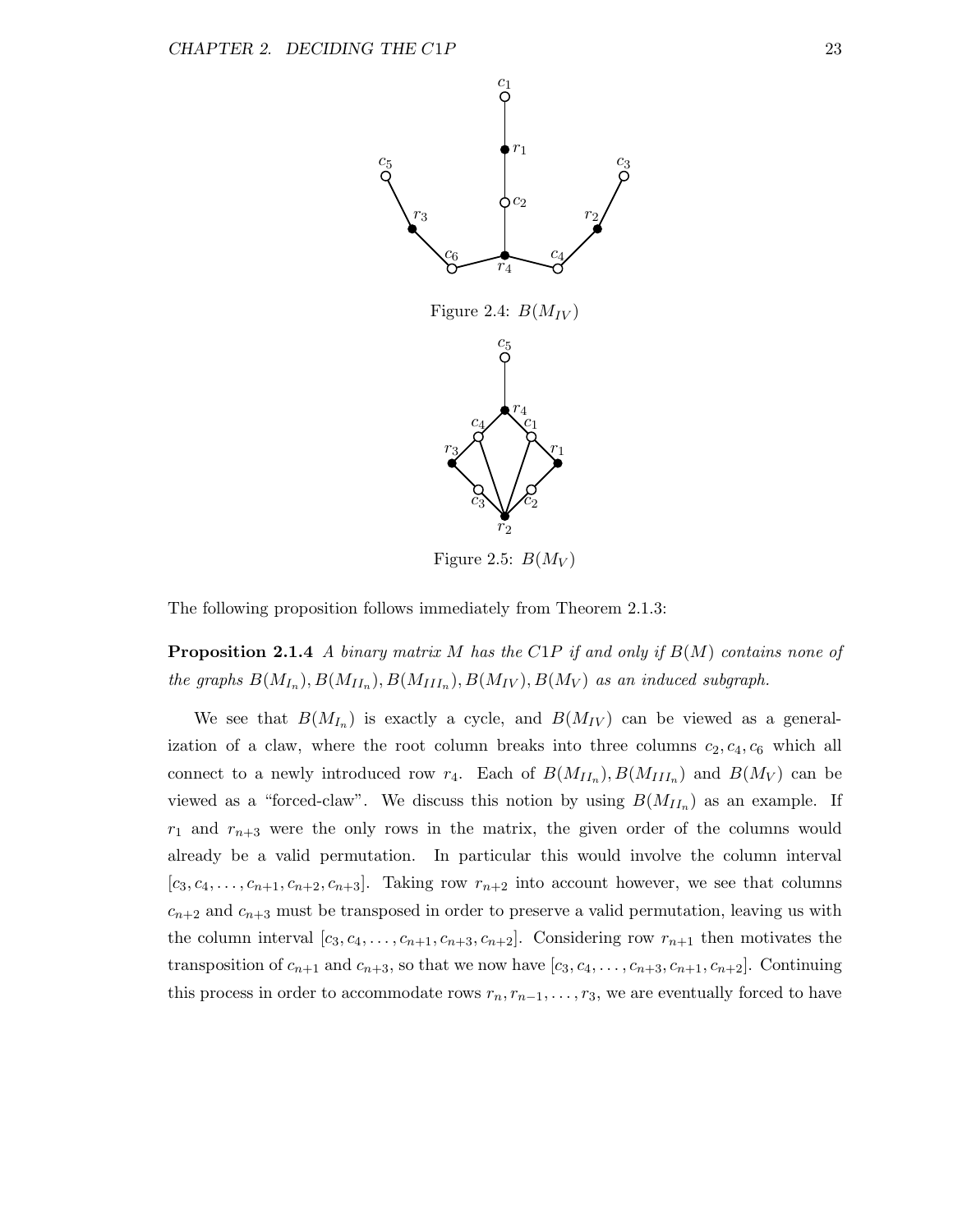$[c_{n+3}, c_3, c_4, \ldots, c_{n+1}, c_{n+2}]$ . At this point the column neighbors of  $c_2$  are  $c_1$  and  $c_{n+3}$ . On the other hand, rows  $r_1$  and  $r_2$  also force  $c_1$  and  $c_3$  to be the two column neighbors of  $c_2$ . We thus have a "forced-claw", which arose because of the cyclic structure in the graph whereby every row influenced the two neighboring rows, including  $r_{n+3}$  and  $r_1$  having an influence on each other. In this case the root of the claw was  $c_2$ , but, again because of the cyclic structure in the graph, any of  $c_3, c_4, \ldots, c_{n+1}$  could have been the root instead.

By similar processes,  $B(M_{III_n})$  and  $B(M_V)$  can also be viewed as "forced-claw" graphs, due to similar cyclic structures. It thus appears that the two kinds of obstructing patterns that prevent M from having the  $C1P$  are variants of cycles and claws.

We mentioned earlier that these five configurations are minimal structures that prevent a binary matrix from having the  $C1P$ . In fact, the set of row vertices in each of the five bipartite graphs forms a minimal conflicting set. For, to begin with, Proposition 2.1.4 shows that these five graphs do not have the  $C1P$ . Furthermore, as we examine below, removing any row from any of these graphs allows a  $V_1$ -consecutive arrangement of the columns, so that the resulting graphs have the C1P.

1. Removing any row from  $B(M_{I_n})$ , say  $r_1$  in the figure, the resulting bipartite graph is:



which we can rearrange to get a  $V_1$  consecutive arrangement as shown:

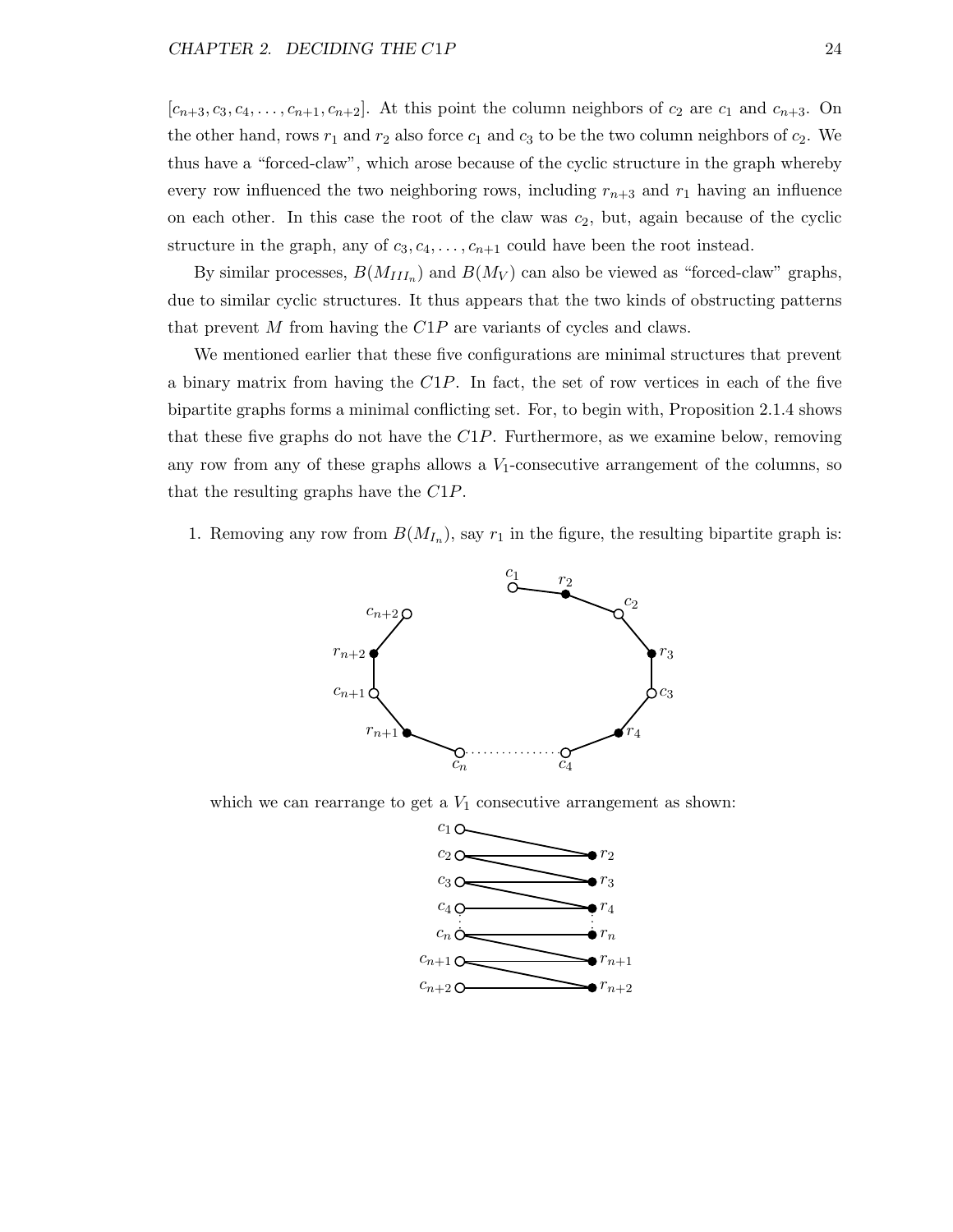- 2. There are three types of row vertex we can remove for  $B(M_{II_n})$ :
	- (a) Removing  $r_{n+2}$  or  $r_{n+3}$ , say  $r_{n+3}$  in the figure, the resulting bipartite graph is:



which can be rearranged to give a  $V_1$  consecutive arrangement as shown:



(b) Removing  $r_1$  or  $r_{n+1}$ , say  $r_1$  in the figure, the resulting bipartite graph is:



which can be rearranged to give the following  $V_1$  consecutive arrangement:

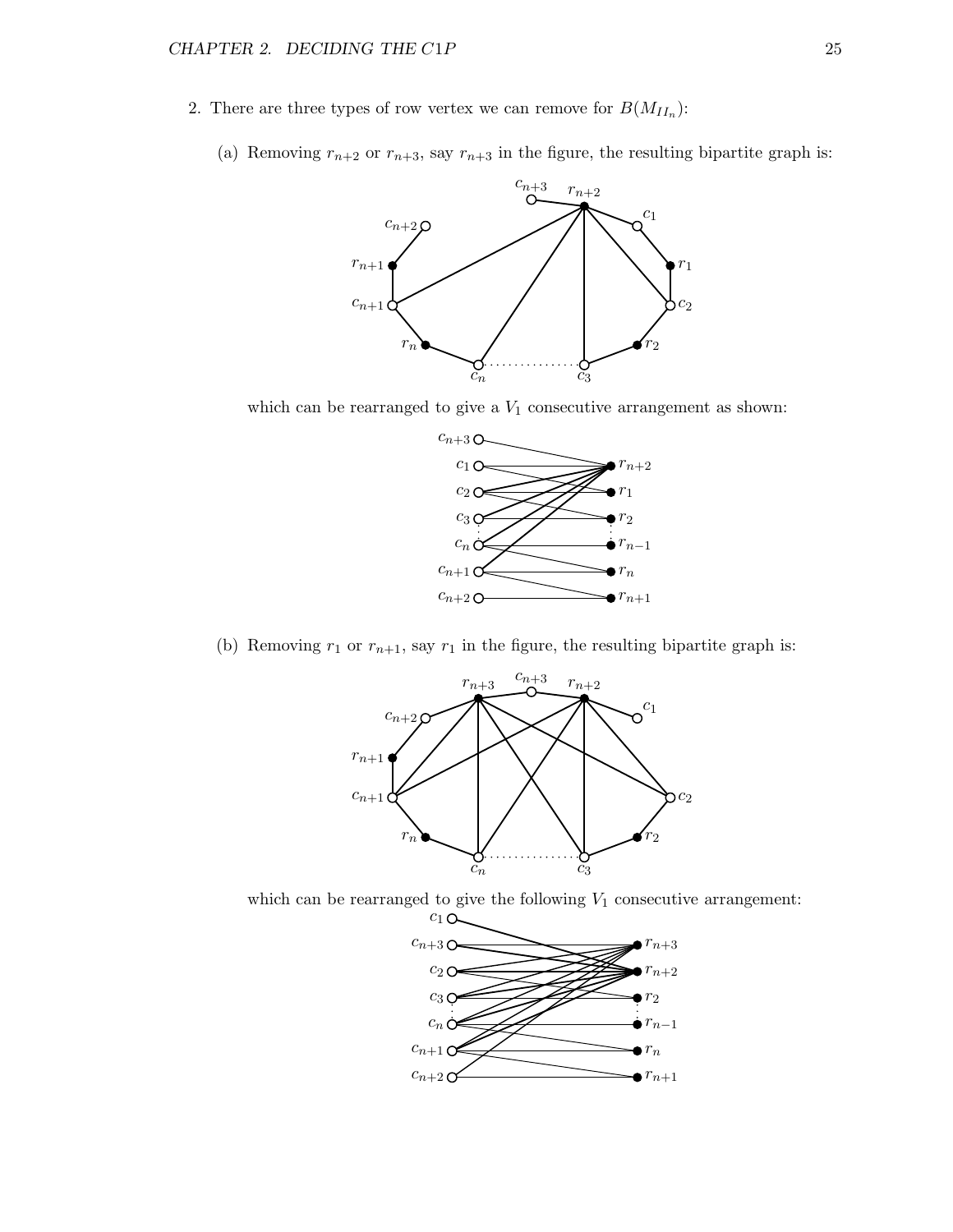(c) Removing one of  $r_2, r_3, \ldots, r_n$ , say  $r_n$  in the figure, the resulting bipartite graph is:



and we can rearrange this to get a  $V_1$ -consecutive arrangement as shown:



- 3. For  $B(M_{III_n})$ , removing  $r_{n+2}$  results in a graph similar to that of  $M_{I_n}$ , and it obviously has a  $V_1$ -consecutive arrangement. There are also three other types of row vertices that we can remove.
	- (a) Removing  $r_1$  or  $r_{n+1}$ , say  $r_1$  in the figure, the resulting bipartite graph is:

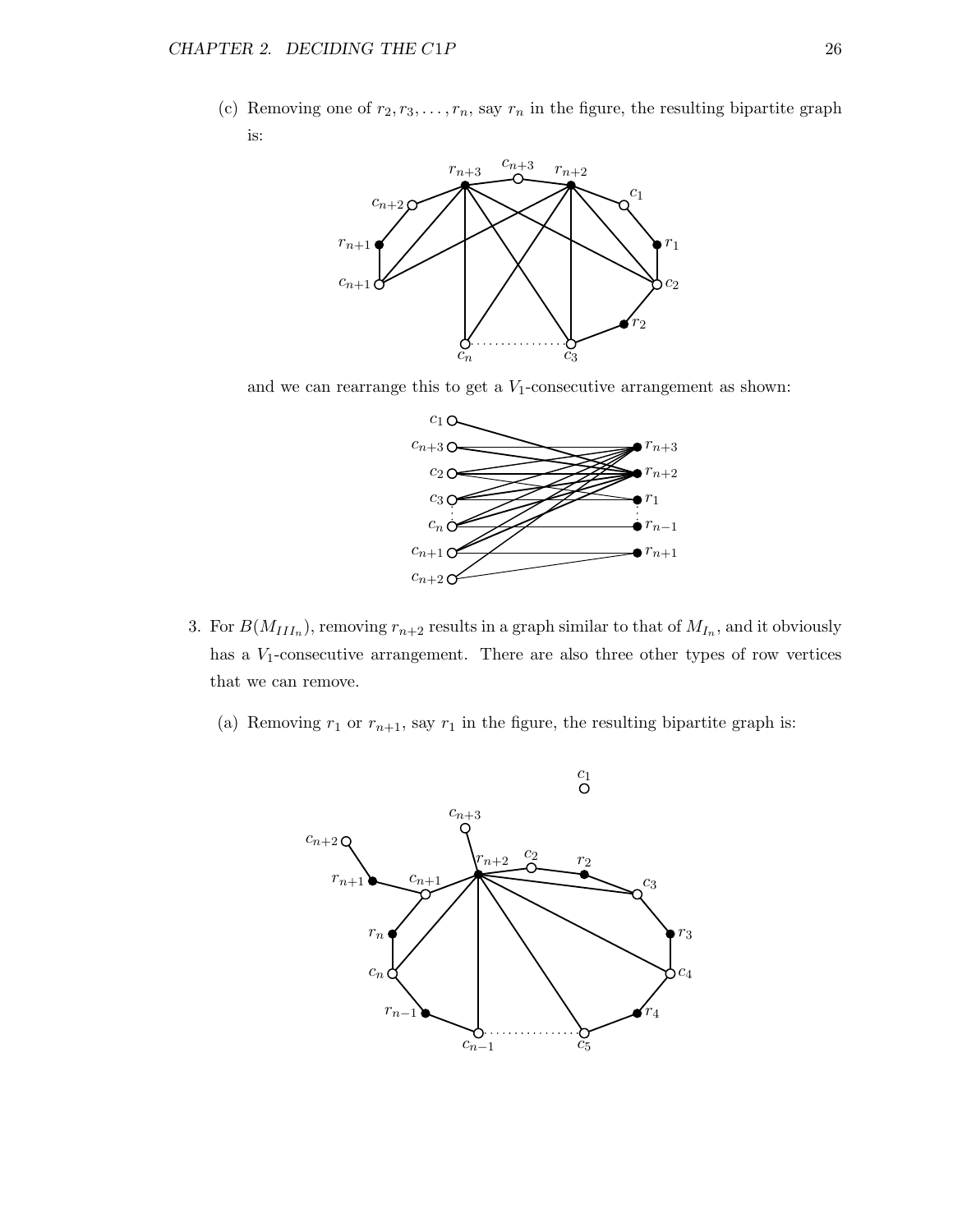and we can rearrange this graph to get the following  $V_1$ -consecutive arrangement:



(b) Removing one of  $r_2$  or  $r_n$ , say  $r_2$  in the figure, the resulting bipartite graph is:



which can be rearranged to give a  $V_1$ -consecutive arrangement as shown:



(c) Removing one of  $r_3, r_4, \ldots, r_{n-1}$ , say  $r_2$  in the figure, the resulting bipartite graph is: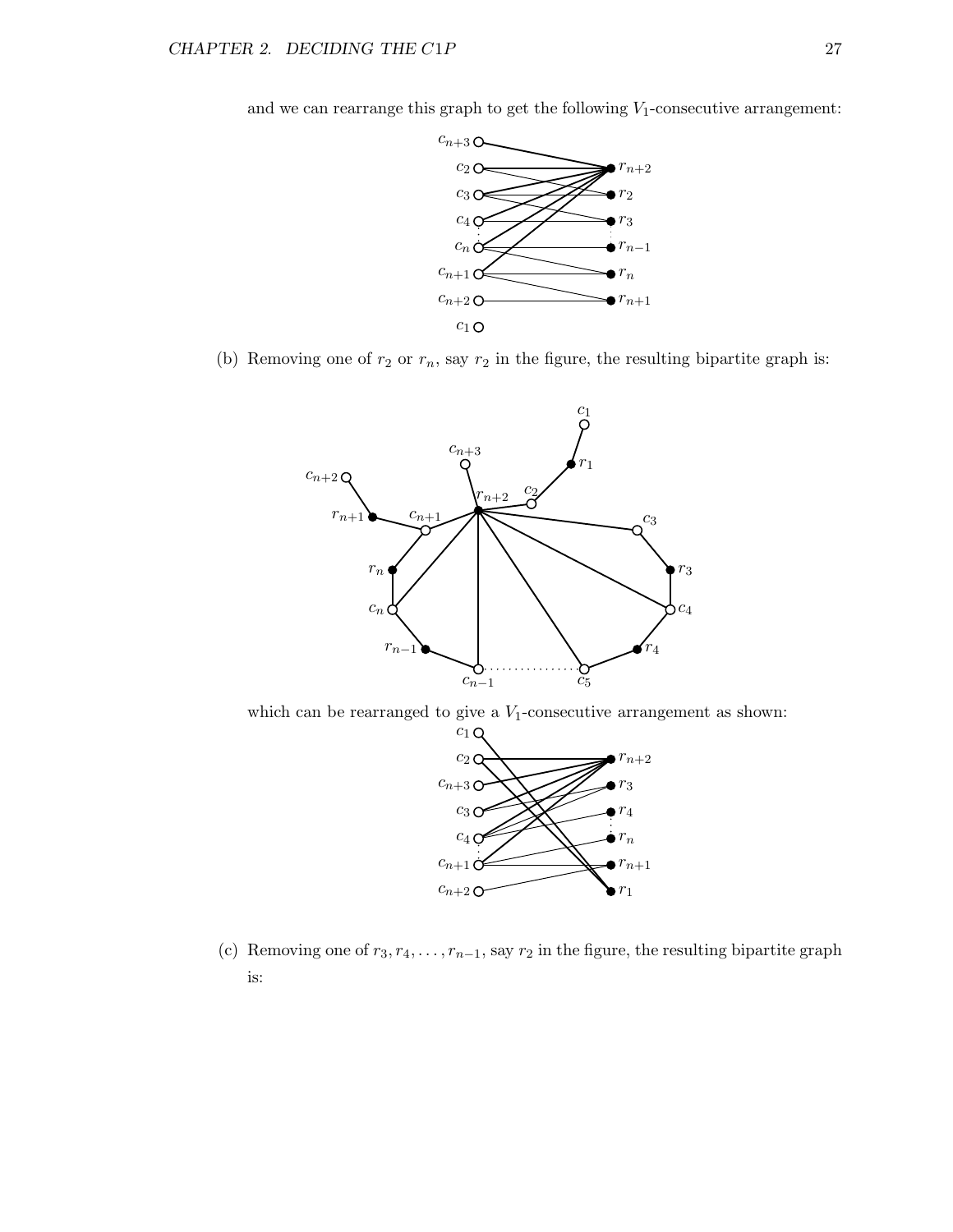

which can be rearranged to give a  $V_1$ -consecutive arrangement as shown:



4. Removing any row from  $B(M_{IV})$  clearly gives a  $V_1$ -consecutive arrangement for the set of columns. For  $B(M_V)$ , removing  $r_2$  or  $r_4$  gives a  $V_1$  consecutive arrangement. It takes a moment to see that removing either  $r_1$  or  $r_3$  also gives a  $V_1$  consecutive arrangement.

The following proposition follows immediately from the above discussion:

**Proposition 2.1.5** Let M be any of the configurations of  $M_{I_n}, M_{II_n}, M_{III_n}, M_{IV}$  or  $M_V$ , then  $R(M)$  is a minimal conflicting set.

Therefore the set of rows in each of the five patterns Tucker described is an MCS. However, if  $M$  contains more than one of these configurations, the set of rows of  $M$  possibly is not an MCS. Such an example is given below: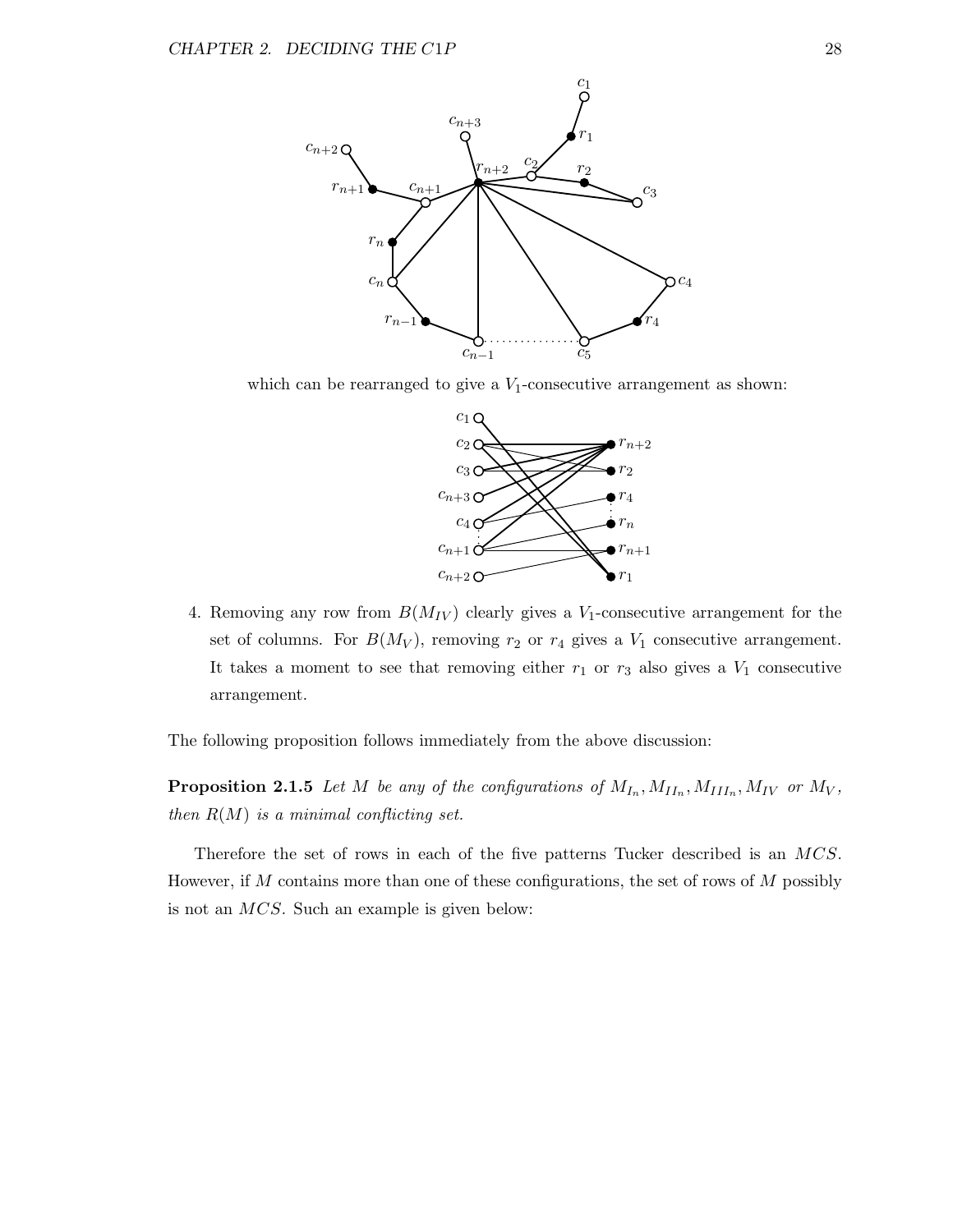### Example 2.1.6

|  | $c_1$ $c_2$ $c_3$ $c_4$ $c_5$ $c_6$ $c_7$ $c_8$                                                                                                                                                                  |  |  |  |
|--|------------------------------------------------------------------------------------------------------------------------------------------------------------------------------------------------------------------|--|--|--|
|  |                                                                                                                                                                                                                  |  |  |  |
|  |                                                                                                                                                                                                                  |  |  |  |
|  |                                                                                                                                                                                                                  |  |  |  |
|  | $\begin{tabular}{c cccc cccc} $r_1$ & 1 & 0 & 0 & 0 & 1 & 1 & 0 & 0 \\ $r_2$ & 1 & 1 & 1 & 0 & 1 & 0 & 1 & 0 \\ $r_3$ & 0 & 1 & 1 & 0 & 0 & 0 & 1 & 1 \\ $r_4$ & 1 & 0 & 1 & 1 & 0 & 1 & 0 & 1 \\ \end{tabular}$ |  |  |  |

We see that the sub-matrix  $M_1$  consisting of all the rows and columns  $c_1, c_2, c_3, c_4$  and  $c_5$ is a member of configuration of  $M_V$ ; and the sub-matrix  $M_2$  consisting of all the rows and columns  $c_5, c_6, c_7$  and  $c_8$  is a member of configuration of  $M_{I_2}$ . However the set of rows is not an  $MCS$  as one can check that removing  $r_1$  does not give a valid permutation. Furthermore the sub-matrix consisting of  $r_2, r_3, r_4$  and  $c_1, c_7, c_8$  is  $M_{I_1}$ . We discuss more about this in Chapter 3.

### 2.1.2 Asteroidal Triples

There is a close relation between  $C1P$  matrices and interval graphs: for a given binary matrix M, if M has the  $C1P$ , then the 1s in each row are consecutive, they form an interval and the  $C1P$  for M implies  $O(M)$  is an interval graph.

**Proposition 2.1.7** For a binary matrix  $M$  with more than three rows,  $M$  has the C1P if and only if  $O(M)$  is an interval graph.

Lekkerkerker and Boland [2] give a characterization of interval graphs by using the concept of an asteroidal triple. Since interval graphs and the  $C1P$  are strongly related, we take the time to introduce some properties of asteroidal triples, and present some results that lead to a characterization of the  $C1P$  in terms of them.

**Definition 2.1.8** Given a graph  $G(V, E)$  and three distinct vertices  $x, y, z \in V(G)$ , we say x, y, z form an asteroidal triple if there is a path p between any two vertices of  $S = \{x, y, z\}$ and no vertex on  $p$  is adjacent to the third vertex in  $S$ .

**Example 2.1.9** Let G be the graph illustrated below. One can check that for the vertices  $x_1, y_1, z_1$  in  $V(G)$ , we can find three paths  $p_1, p_2$  and  $p_3$  such that  $x_1, y_1$  are on  $p_1$  but no vertex on  $p_1$  is adjacent to  $z_1$ ;  $y_1, z_1$  are on  $p_2$  but no vertex on  $p_2$  is adjacent to  $x_1$ ;  $x_1, z_1$ are on  $P_3$  but no vertex on  $p_3$  is adjacent to  $y_1$ . Hence  $x_1, y_1, z_1$  form an asteroidal triple.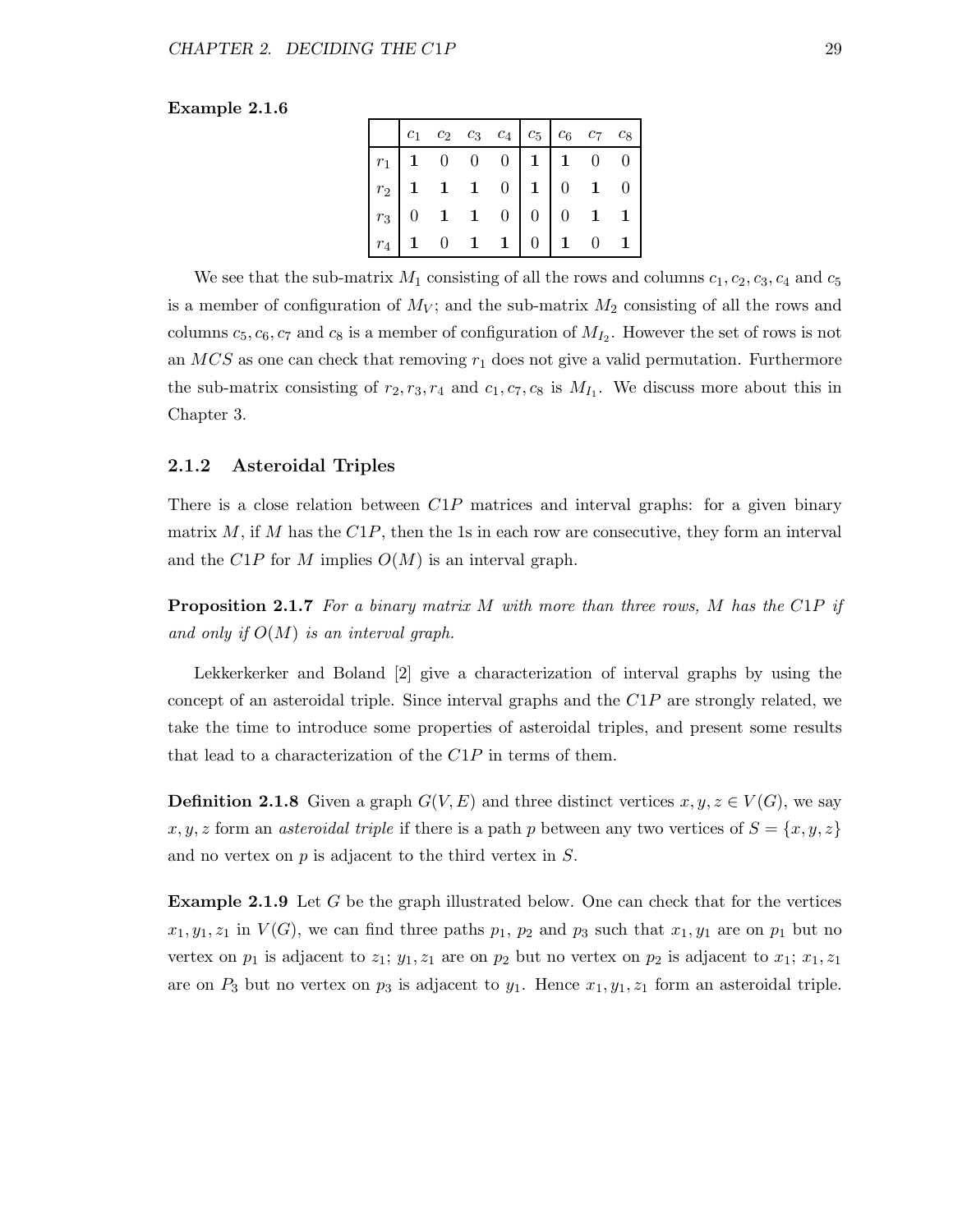However,  $x_2, y_1, z_1$  does not form an asteroidal triple, since on any path containing  $y_1$  and  $z_1$ , there is some vertex adjacent to  $x_2$ .



**Theorem 2.1.10** [2] A graph G is an interval graph if and only if it contains no asteroidal triple and no chordless cycle of length greater than 3.

**Theorem 2.1.11** [41] For a given binary matrix M, let  $V_1$  be the set of column-vertices in the bipartite graph  $B(M)$  of M. Then M has the C1P if and only if  $V_1$  does not contain asteroidal triple.

In Chapter 3 we will use Tucker's five forbidden configurations in our combinatorial characterization of C1P matrices. To our knowledge, the only algorithm to test for the presence of Tucker's configurations as submatrices of a given matrix is given by Dom?? in 2008. In the remainder of Chapter 2, we introduce some existing algorithms that can be used to test whether a given matrix has the  $C1P$ . These are important for us, since some of our own algorithms rely on an oracle that decides the C1P.

### 2.2 Partition Refinement and the C1P

In this section, we describe a simple and efficient algorithm which determines whether M has the  $C1P$ . This algorithm is based on a widely used algorithmic technique called *partition* refinement  $[22]$ . Partition refinement deals with a finite set S and a current set partition of S. At each step of the algorithm, it aims to refine the current set partition according to a subset of S. In this section, we use the definition of the  $C1P$  in which rows are viewed as sets, so that the partition refinement algorithm will decide whether there is a permutation for the set of columns such that each row in  $R(M)$  appears contiguous in this permutation.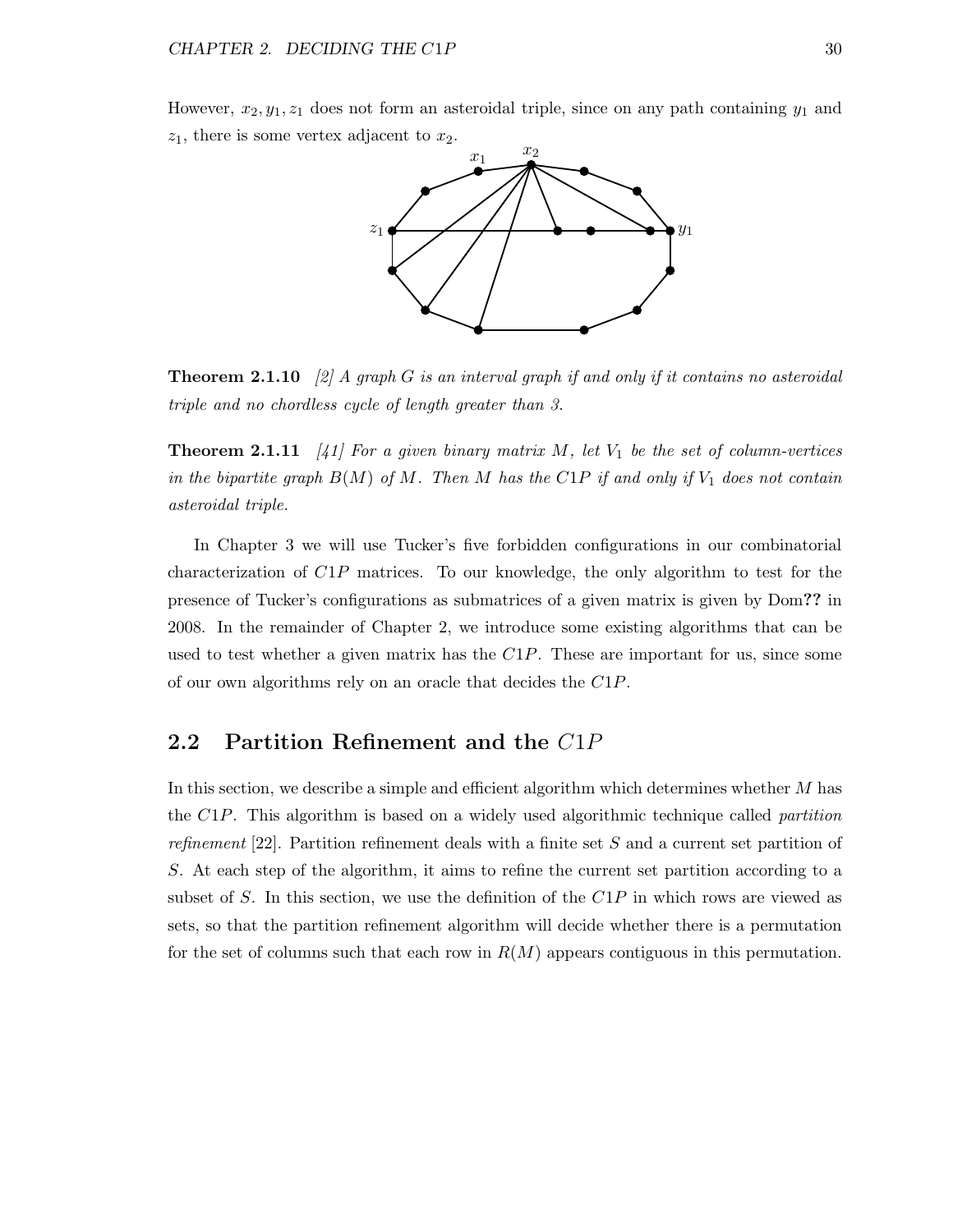### 2.2.1 General Partition Refinement

For a given set S and a set partition  $P$  of S, the general partition refinement algorithm refines P by a given set T and results a new set partition  $P'$  of  $S \cup T$ . In this subsection, we start with some definitions, and then present the procedure of the partition refinement algorithm.

**Definition 2.2.1** For a finite set S, we define an *ordered set partition*,  $P$  of  $S$  to be a linear ordered collection of disjoint subsets of S whose union is S. Each of the disjoint subsets is called a part of P.

From now, we use partition or set partition for ordered set partition.

**Example 2.2.2** If  $S = \{1, 2, 3, 4, 5, 6\}$ , then  $P_1 = (\{1, 4, 6\}, \{2, 5\}, \{3\})$  is a set partition of S with three parts  $\{1, 4, 6\}, \{2, 5\}$  and  $\{3\}$ . The set partition  $(\{4, 6, 1\}, \{2, 5\}, \{3\})$  is considered the same as  $P_1$ , but  $P_2 = (\{2, 5\}, \{1, 4, 6\}, \{3\})$  is different. Neither  $(\{1, 4\}, \{2, 5\}, \{3\})$ nor  $({1, 4, 6}, {2, 5}, {3, 6})$  is a set partition of S.

**Definition 2.2.3** Given two set partitions P and P' of S, we write  $P' \preccurlyeq P$  if every part of P' is a subset of a single part of P; otherwise we write  $P' \nless P$ .

**Example 2.2.4** Let  $S, P_1, P_2$  be as given in Example 2.2.2. If  $P'_1 = (\{1, 4\}, \{6\}, \{2, 5\}, \{3\})$ and  $P'_2 = (\{2, 5\}, \{1, 4, 6, 3\})$ , then  $P'_1$  and  $P'_2$  are set partitions of S and  $P'_1 \preccurlyeq P_1$ , but  $P'_2 \nless P_2.$ 

**Definition 2.2.5** For a set partition P of S and a given  $S' \subset S$ , we define the sub-partition  $P_{S'}$  of P according to S' to be the set partition of S' that is induced by P in the following sense: If we write  $P = (p_1, p_2, \dots, p_t)$ , then  $P_{S'} = (p_1 \cap S', p_2 \cap S', \dots, p_k \cap S')$ .

**Example 2.2.6** Let  $S = \{1, 2, 3, 4, 5, 6\}$ ,  $P = \{\{1, 4, 6\}, \{2, 5\}, \{3\}\}$  and  $S' = \{1, 2, 3, 5\}$ S. Then the sub-partition of P according to S' is  $P_{S'} = (\{1\}, \{2, 5\} \{3\}).$ 

Given a set partition P of S, and any other set T, we now define what it means to refine P by T. Refining P by T consists in finding the set partition  $P'$  of  $T \cup S$ , if it exists, which satisfies:

1.  $P'_S \preccurlyeq P$ .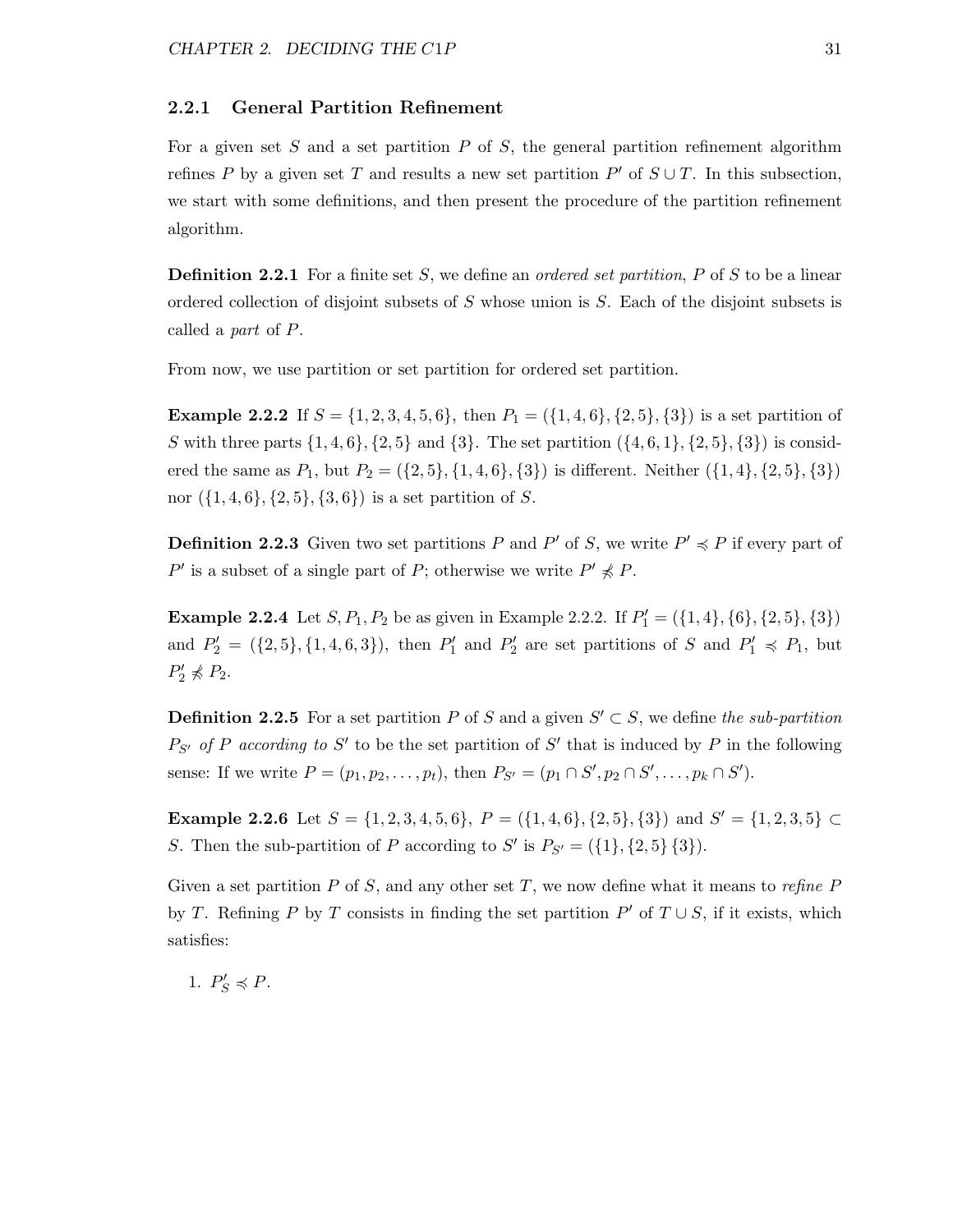2. There does not exist a set partition  $P'' \neq P'$  such that  $P'_S \preccurlyeq P''_S \preccurlyeq P$ .

In fact such a  $P'$  always exists and can be found by using the general partition refinement algorithm.

**Example 2.2.7** Let  $S = \{1, 2, 3, 4, 5, 6\}$ ,  $T = \{1, 2, 3, 5, 7\}$  and  $P = \{\{1, 4, 6\}, \{2, 5\}, \{3\}\}$ . Then the refinement of P by T is the set partition  $P' = (\{4, 6\}, \{1\}, \{2, 5\}, \{3\}, \{7\})$ . The set partition  $P'' = (\{4, 6\}, \{1\}, \{2\}, \{5\}, \{3\}, \{7\})$  satisfies condition 1, but it fails condition 2, since  $P_s'' \preccurlyeq P_s' \preccurlyeq P$ .

We now present the general partition refinement procedure [22]:

Let  $P = (p_1, p_2, \ldots, p_t)$  be a set partition of S, and let T be a given arbitrary set. We refine P by T and compute a set partition  $P'$  of  $S \cup T$  according to the following cases:

- 1.  $T \cap S = \emptyset$ : In this case  $P' = (p_1, p_2, \dots, p_t, T)$ .
- 2.  $T \subseteq S$ : The parts in P that are contained in or do not intersect T remain unchanged. We refine the parts that intersect and are not contained in  $T$  by splitting each of these parts  $p_i$  to two parts:  $p_i \cap T$  and  $p_i \backslash T$ . For each part  $p_i$  to be refined, we update P to  $P' = (p'_1, p'_2, \dots, p'_{t+1})$  as follows:
	- (a) If  $i = 1$ , then  $P = (p_1 \backslash T, p_1 \cap T, p_2, p_3, \ldots, p_t)$ .
	- (b) If  $i > 1$  and  $p_{i-1} \cap T = \emptyset$ , then  $P = (p_1, p_2, \ldots, p_{i-1}, p_i \setminus T, p_i \cap T, p_{i+1}, p_{i+2}, \ldots, p_t)$ .
	- (c) If  $i > 1$  and  $p_{i-1} \cap T \neq \emptyset$ , then  $P = (p_1, p_2, \ldots, p_{i-1}, p_i \cap T, p_i \setminus T, p_{i+1}, p_{i+2}, \ldots, p_t)$ .
- 3.  $T \nsubseteq S$  and  $T \cap S \neq \emptyset$ :
	- (a) If  $p_1$  is the only part of P that intersects T, then  $P' = (T \setminus S, T \cap p_1, p_1 \setminus T, p_2, ..., p_t)$ .
	- (b) Otherwise, we follow the same procedure as in the previous case to refine P by T∩S and achieve a new set partition  $P'' = (p'_1, p'_2, \ldots, p'_v)$  for S. If  $p'_1 \cap T \neq \emptyset$ , then we take  $P' = (T \backslash S, p'_1 \cap T, p'_1 \backslash T, p'_2, \dots, p'_v);$  otherwise  $P' = (p'_1, p'_2, \dots, p'_v \backslash T, p'_v \cap T)$  $T, T\backslash S$ ).

The general partition refinement procedure updates a given set partition  $P$  by a given set T and returns a new set partition P'. This problem can be solved in time  $O(|T \cap S|)$  [22].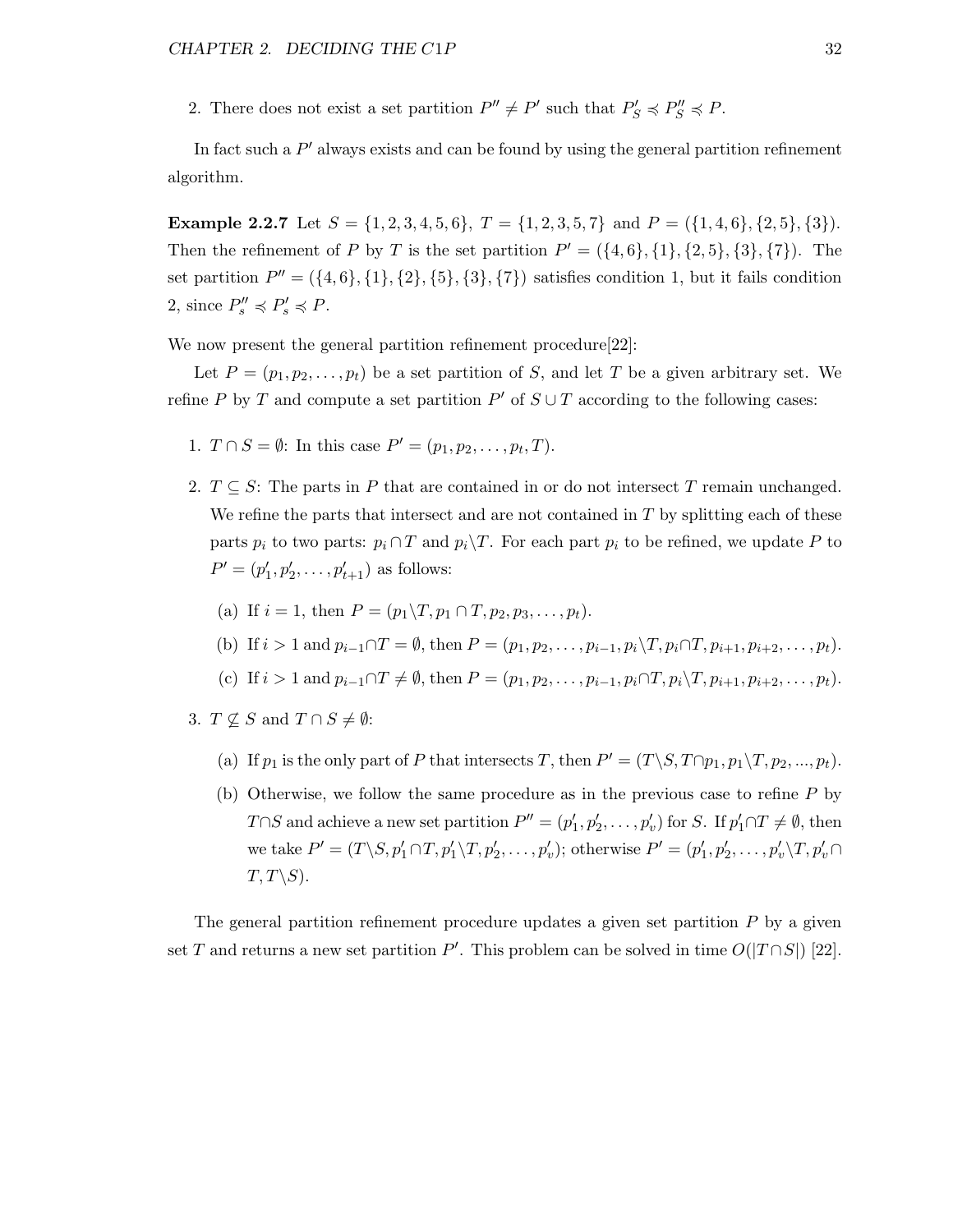### 2.2.2 Using Partition Refinement to Decide the  $C1P$

In this subsection, we present a way to use the partition refinement algorithm to decide whether a given binary  $m \times n$  matrix M has the C1P. We let  $\{1, 2, \ldots, n\}$  represent the set of columns of M and  $O(M)$  be the overlap graph M.

**Definition 2.2.8** Given a set partition  $P = (p_1, p_2, \ldots, p_t)$  of S and an arbitrary set T, we say  $T$  is consecutive in  $P$  if one of the following three cases applies:

- 1.  $T \cap S = \emptyset$ : T is consecutive in P automatically.
- 2.  $T \subseteq S$ : Let  $\ell$  be the smallest integer such that  $p_{\ell} \cap T \neq \emptyset$  and r be the largest integer such that  $p_r \cap T \neq \emptyset$ . We require  $(p_\ell \cap T) \cup p_{\ell+1} \cup p_{\ell+2} \dots \cup p_{r-1} \cup (p_r \cap T) = T$ .
- 3.  $T \nsubseteq S$  and  $T \cap S \neq \emptyset$ : Let  $\ell$  be the smallest integer such that  $p_{\ell} \cap T \neq \emptyset$  and r be the largest integer such that  $p_r \cap T \neq \emptyset$ . We require  $(p_\ell \cap T) \cup p_{\ell+1} \cup p_{\ell+2} \dots \cup p_{r-1} \cup (p_r \cap T) \subset$ T and at least one of the following is true:
	- (a)  $\ell = 1$  and  $p_{\ell} \subset T$ .
	- (b)  $r = t$  and  $p_r \subseteq T$ .

**Example 2.2.9** Let  $S = \{1, 2, 3, 4, 5, 6\}$ ,  $P_1 = \{\{1, 4, 6\}, \{2, 5\}, \{3\}\}$ ,  $P_2 = \{\{2, 5\}, \{1, 4, 6\}, \{3\}\}$ be as given in Example 2.2.2 and  $T = \{1, 2, 3, 5\} \subset S$ . Then T is consecutive in  $P_1$  since we can arrange the elements in the parts of  $P_1$  as  $({4, 6, 1}, {2, 5}, {3})$ . However, T is not consecutive in  $P_2$  since no matter how we arrange the elements in the parts of  $P_2$ , we still have  $\{1,4,6\}$  as the middle part, and T intersects the first and last part of  $P_2$ , but the middle part is not contained in T. Moreover, if  $T' = \{1, 2, 7\}$ , then T' is not consecutive in  $P_1$  as we are now in case 3(a) and  $\{1,4,6\} \nsubseteq T'$ .

We add at the end one step to the partition refinement procedure, which is to check whether  $T$  is consecutive in the updated  $P'$ . If this is the case, then we return success, otherwise we return failure.

**Example 2.2.10** For example, suppose we have  $S = \{1, 2, 3, 4, 5, 6\}$ ,  $P = \{\{1, 3, 4\}, \{6\}, \{2, 5\}\}\$ and we try to refine P by  $T = \{1, 2\}$ . After the refining process, we have the updated set partition  $P' = (\{3, 4\}, \{1\}, \{6\}, \{2\}, \{5\})$ . Since  $T = \{1, 2\}$  is not consecutive in P', we return *failure*. If instead we try to refine P by  $T' = \{1, 2, 6\}$ , we will get the same updated  $P'$ , but now  $T' = \{1, 2, 6\}$  is consecutive in  $P'$ , and we return success.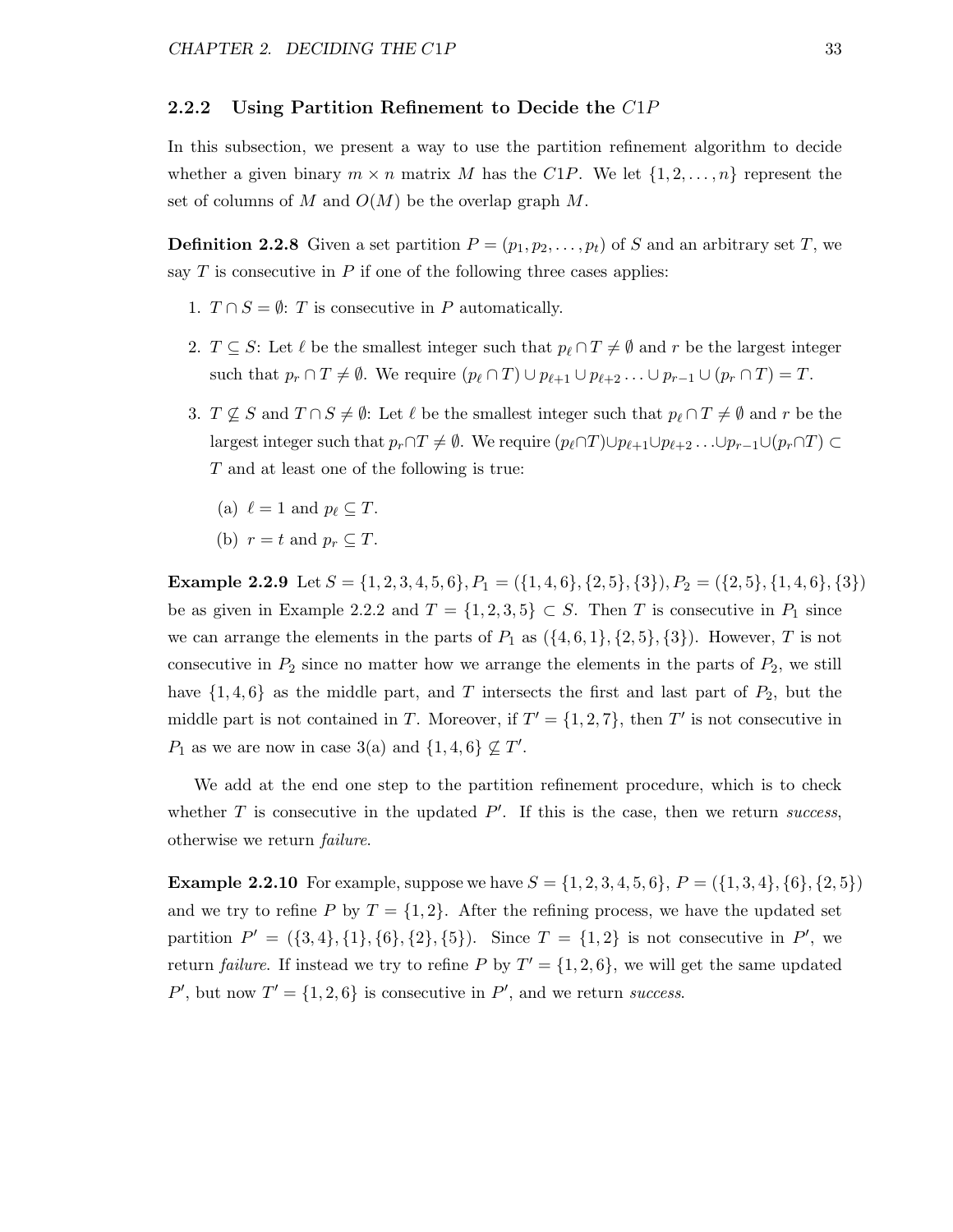In Algorithm 2.1, we give the procedure for deciding whether a given  $R(M)$  has the  $C1P$ . The algorithm iterates over the components C of the overlap graph  $O(M)$ , and on each iteration uses a function  $SpanTree$ , which takes a component C and a vertex r in C as arguments, grows a spanning tree of  $C$  rooted at  $r$ , using depth-first search, and returns the list  $L = (r_{\ell_1}, r_{\ell_2}, \ldots, r_{\ell_t})$  of rows on the tree, in the order in which they were added. We note that the list  $L$  returned by  $SpanTree$  will always have the property that between any  $r_{\ell_i}$  and  $r_{\ell_j}$  with  $i < j$ , we can find a path p in C such that for all  $r_{\ell_k}$  on p, we have  $k < j$ .

| <b>Algorithm 2.1</b> Partition Refinement for the $C1P$                                  |
|------------------------------------------------------------------------------------------|
| for each component C of $O(M)$<br>1:                                                     |
| Let t be the number of row vertices in $C$<br>2:                                         |
| if $t = 1$ then goto next C<br>3:                                                        |
| else<br>4:                                                                               |
| Pick any vertex $r$ in $C$<br>5:                                                         |
| Let $(r_{\ell_1}, r_{\ell_2}, \ldots, r_{\ell_t}) = SpanTree(C, r)$<br>6:                |
| Let $P_1 = (r_{\ell_1})$<br>7:                                                           |
| for $i$ from 2 to $t$<br>8:                                                              |
| Let $P_i$ be the set partition resulting from refining $P_{i-1}$ by $r_{\ell_i}$ .<br>9: |
| if $r_{\ell_i}$ is not consecutive in $P_i$ then return failure<br>10:                   |
| $11:$ return<br>success                                                                  |

We note that if the algorithm returns *success*, then the final partition we get is a set partition of the set of columns of  $M$ . This partition gives all the valid permutations of  $M$ .

**Theorem 2.2.11** The set of rows of a component in  $O(M)$  has the C1P if and only if Algorithm 2.2.2 returns success.

Proof. From the procedure of Algorithm 2.2.2, we see that we get *success* if and only if we have all rows appearing consecutive in the final set partition. This is exactly what we require for the set of rows of C to have the C1P.  $\Box$ 

**Example 2.2.12** Let  $M$  be the binary matrix illustrated below:

| $\begin{array}{ c ccccccccccccccc }\hline &c_1&c_2&c_3&c_4&c_5&c_6&c_7\\ \hline r_1&1&1&0&0&1&0&1\\ r_2&1&1&0&0&0&1&0\\ r_3&1&0&1&0&0&1&0\\ r_4&0&0&1&1&0&1&0\\ \hline \end{array}$ |  |  |  |  |
|-------------------------------------------------------------------------------------------------------------------------------------------------------------------------------------|--|--|--|--|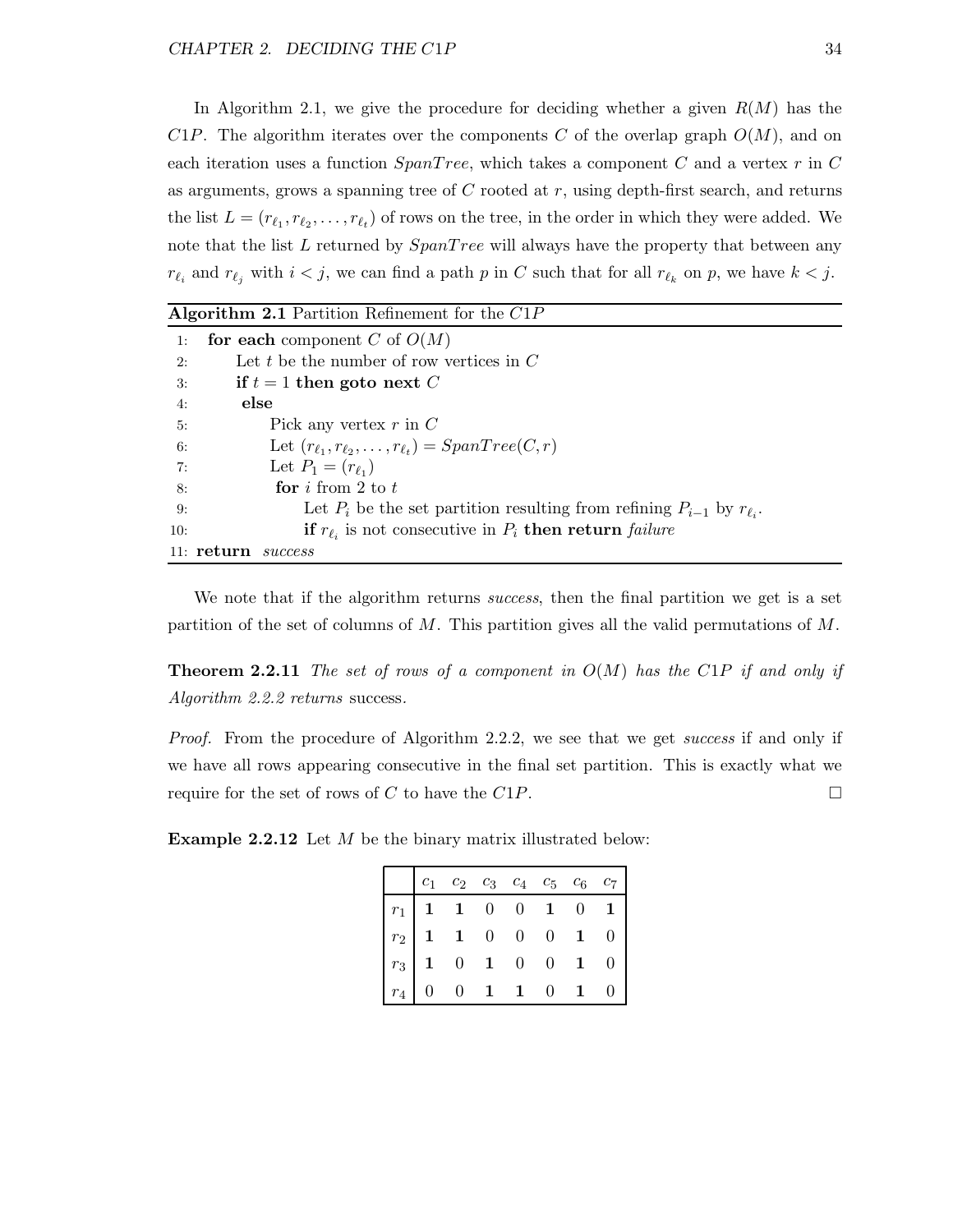Then  $r_1 = \{1, 2, 5, 7\}, r_2 = \{1, 2, 6\}, r_3 = \{1, 3, 6\}, r_4 = \{3, 4, 6\}$  and the corresponding overlap graph is:



As we can see, the overlap graph only has one component. Supposing we pick  $r = r<sub>2</sub>$ as the first vertex in the spanning tree, we may get two possible lists of vertices. In fact we may pick either of these two lists, and get the same result. Say the list we pick is  $L = (r_{\ell_1} = r_2, r_{\ell_2} = r_1, r_{\ell_3} = r_3, r_{\ell_4} = r_4).$ 

We first let  $P_1 = (r_{\ell_1}) = (\{1, 2, 6\})$ . Then, refining  $P_1$  by  $r_{\ell_2}$  gives  $P_2 = (\{6\}, \{1, 2\}, \{5, 7\})$ . Refining  $P_2$  by  $r_{\ell_3}$  gives  $P_3 = (\{3\}, \{6\}, \{1\}, \{2\}, \{5, 7\})$ . Finally, refining  $P_3$  by  $\ell_4$  gives  $P_4 = (\{4\}, \{3\}, \{6\}, \{1\}, \{2\}, \{5, 7\})$ . This final set partition gives us all the valid permutations for M, namely: 4361257, 4361275, 7521634 and 5721634. The matrix resulting from permutation 7521634 is pictured below:

|                  |                                                                                                 |                |                | $c_5 \quad c_2 \quad c_1 \quad c_6$         |              | $c_3$ $c_4$    |
|------------------|-------------------------------------------------------------------------------------------------|----------------|----------------|---------------------------------------------|--------------|----------------|
|                  | $\begin{array}{c cccccc} r_1 & 1 & 1 & 1 & 1 & 0 & 0 \ r_2 & 0 & 0 & 1 & 1 & 1 & 0 \end{array}$ |                |                |                                             |              | $\overline{0}$ |
| $r_2 \mid 0$     |                                                                                                 |                |                |                                             |              | 0 <sup>1</sup> |
| $r_3$ 0          |                                                                                                 |                |                | $\begin{matrix} 0 & 0 & 1 & 1 \end{matrix}$ | $\mathbf{1}$ | $\theta$       |
| $r_4$   $\alpha$ | $\overline{0}$                                                                                  | $\overline{0}$ | $\overline{0}$ | $\mathbf{1}$                                |              |                |

Recall from Proposition 1.1.13 that a binary matrix  $M$  has the  $C1P$  if and only if for each component of  $O(M)$ , its vertex set has the C1P. We now give an example of a binary matrix whose overlap graph has more than one components.

Example 2.2.13 Let M be the binary matrix illustrated below:

|                                                                                                               |  |  |  |            | $c_1$ $c_2$ $c_3$ $c_4$ $c_5$ $c_6$ $c_7$ $c_8$ $c_9$ $c_{10}$ |
|---------------------------------------------------------------------------------------------------------------|--|--|--|------------|----------------------------------------------------------------|
|                                                                                                               |  |  |  |            | $r_1$ 1 0 0 0 0 0 1 0 0 1                                      |
| $ r_2 0 \t0 \t1 \t0 \t0 \t1 \t1 \t0 \t1 \t1$                                                                  |  |  |  |            |                                                                |
| $\begin{array}{ ccccccccccccccccccc }\hline r_3 & 0 & 0 & 0 & 1 & 1 & 0 & 0 & 0 & 0 & 0 \\\hline \end{array}$ |  |  |  |            |                                                                |
| $r_4$   0 0 1 0 0 1 0 0 0 0 0                                                                                 |  |  |  |            |                                                                |
| $r_5$   0 0 0 0 0 1 0 0 1 0                                                                                   |  |  |  |            |                                                                |
| $r_6$                                                                                                         |  |  |  |            |                                                                |
| $r_7$ 0 0 1 0 0 1                                                                                             |  |  |  | $0\quad 1$ | $1 \quad 0$                                                    |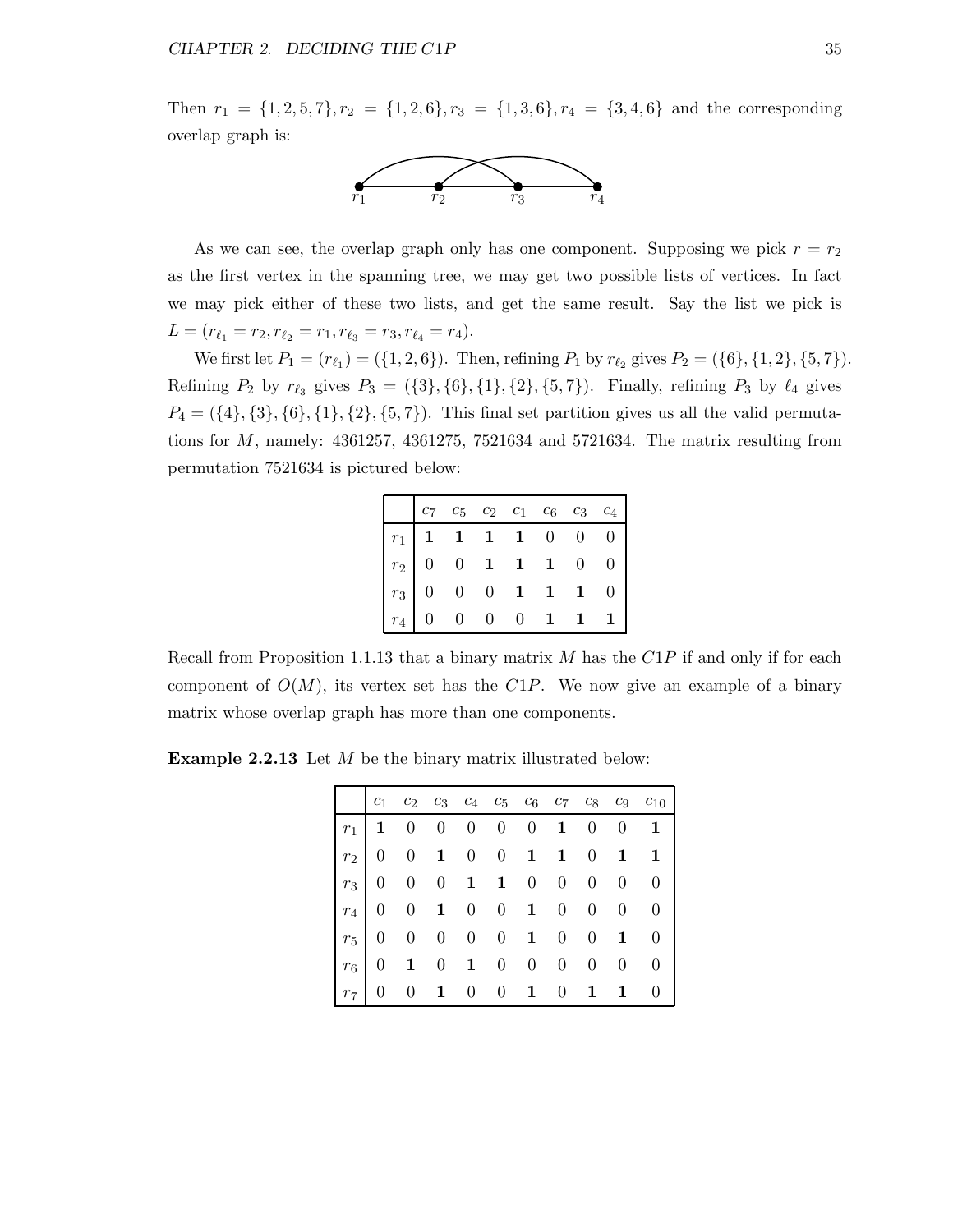Then  $r_1 = \{1, 7, 10\}, r_2 = \{3, 6, 7, 9, 10\}, r_3 = \{4, 5\}, r_4 = \{3, 6\}, r_5 = \{6, 9\}, r_6 = \{2, 4\}, r_7 = \{4, 5\}$  $\{3,6,8,9\}$  and the overlap graph  $O(M)$  is:

$$
\overset{r_1}{\bullet} \overset{r_2}{\bullet} \overset{r_7}{\bullet} \overset{r_4}{\bullet} \overset{r_5}{\bullet} \overset{r_3}{\bullet} \overset{r_6}{\bullet}
$$

The overlap graph has three components, and we apply partition refinement on each component separately. For component  $C_1 = \{r_1, r_2, r_7\}$  we get the partition  $P_1 = (\{1\}, \{7, 10\})$ ,  ${3, 6, 9}, {8}$ ; for component  $C_2 = {r_4, r_5}$  we get the partition  $P_2 = ({3}, {6}, {9})$ . Since  $r_4 \text{ }\subset r_2$  and  $r_5 \text{ }\subset r_2$ , we can combine  $P_1$  and  $P_2$  to get the partition  $P_{12}$  =  $({1}, {7, 10}, {3}, {6}, {9}, {8})$ . For component  $C_3 = {r_3, r_6}$ , we get partition  $P_3 =$  $(2, 4, 5)$ . Since the rows in  $C_3$  are disjoint from the rows in  $C_1$  and  $C_2$ ,  $P_{12}$  and  $P_3$  give us all the valid permutations for columns  $1, 3, 6, 7, 8, 9, 10$  and  $2, 4, 5$  respectively. Hence we have two sets,  $S_1 = \{(1, 7, 10, 3, 6, 9, 8), (1, 10, 7, 3, 6, 9, 8), (8, 9, 6, 3, 10, 7, 1), (8, 9, 6, 3, 7,$ 10, 1)} and  $S_2 = \{(2, 4, 5), (5, 4, 2)\}$ , and the set of valid permutations for M arise from the combination of any element of  $S_1$  and any element of  $S_2$  in any order. For example, if we pick  $1, 7, 10, 3, 6, 9, 8$  from  $S_1$  and  $2, 4, 5$  from  $S_2$ , then the valid permutations we get are  $1, 7, 10, 3, 6, 9, 8, 2, 4, 5$  and  $2, 4, 5, 1, 7, 10, 3, 6, 9, 8$ . Therefore we have 16 valid permutations for M in this example. The matrix resulting from the valid permutation 5, 4, 2, 8, 9, 6, 3, 10, 7, 1 is given below.

|  |  |  |  | $c_5$ $c_4$ $c_2$ $c_8$ $c_9$ $c_6$ $c_3$ $c_{10}$ $c_7$ $c_1$ |  |
|--|--|--|--|----------------------------------------------------------------|--|
|  |  |  |  | $r_1$ 0 0 0 0 0 0 0 1 1 1                                      |  |
|  |  |  |  | $r_2$ 0 0 0 0 1 1 1 1 1 0                                      |  |
|  |  |  |  | $r_3$ 1 1 0 0 0 0 0 0 0 0                                      |  |
|  |  |  |  | $r_4$   0 0 0 0 0 1 1 0 0 0                                    |  |
|  |  |  |  | $r_5$ 0 0 0 0 1 1 0 0 0 0                                      |  |
|  |  |  |  |                                                                |  |
|  |  |  |  | $r_7$ 0 0 0 1 1 1 1 0 0 0                                      |  |

To recap, the procedure consists in applying the partition refinement algorithm to each component of  $O(M)$ , the overlap graph of a binary  $m \times n$  matrix M. If for any component, we cannot make a row consecutive in the corresponding set partition, then  $M$  does not have the  $C1P$ . Otherwise, M has the  $C1P$ , and the set of valid permutations for M arises from the combination of the set partitions we get for each component. According to [22], this algorithm has time complexity  $O(m + n + c)$ , where c is the number of 1s in M.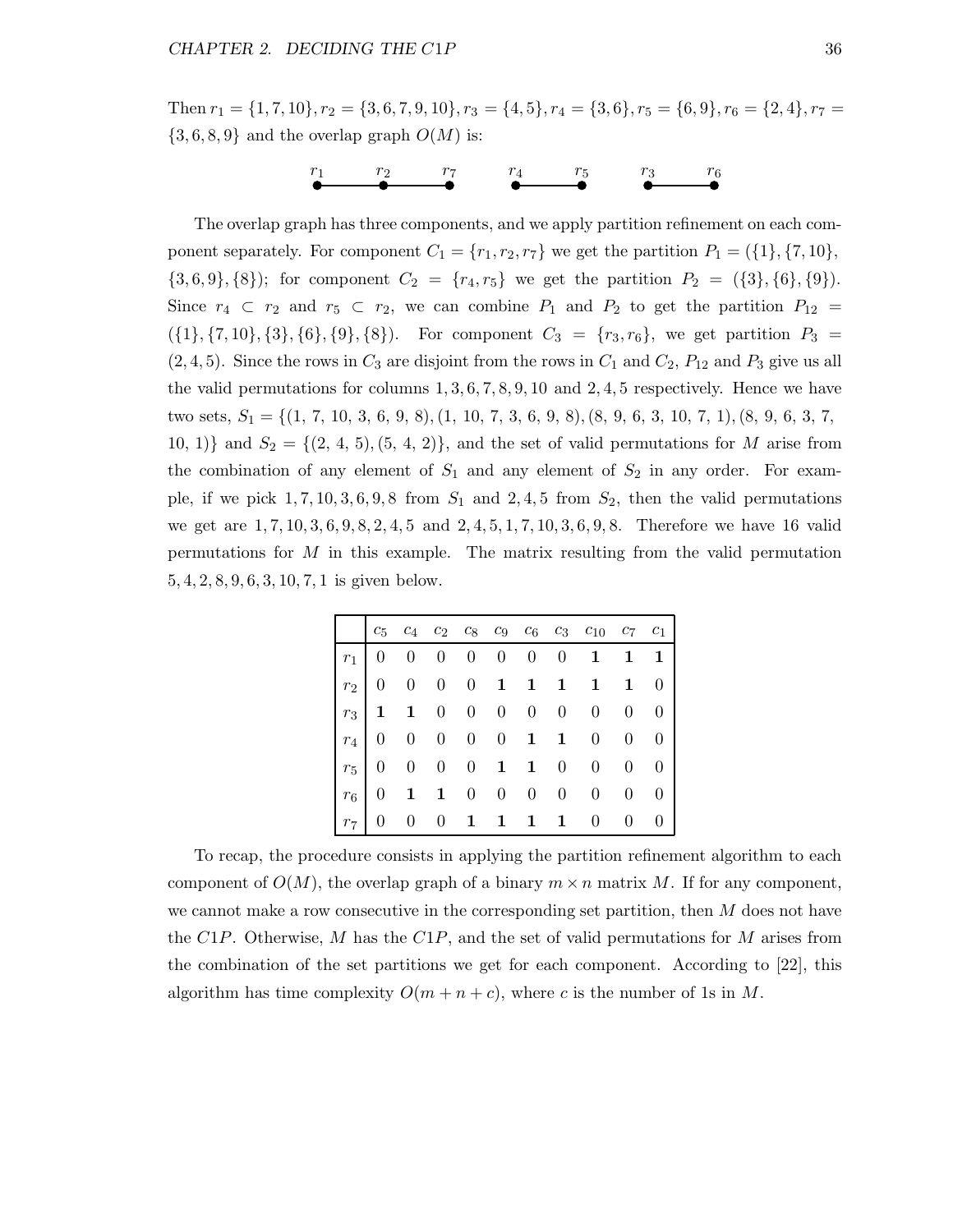### 2.3 PQ-Trees and PQR-Trees

In this section, we present another algorithm for testing the  $C1P$  of a given binary matrix M. This algorithm applies the concept of PQ-tree and PQR-tree for  $R(M)$ . The PQ-tree, introduced by Booth [3] in 1975, is a rooted tree with two kind of of nodes, P-nodes and Q-nodes. The children of a P-node are ordered and can be permuted freely, whereas the children of a Q-node are ordered and can only have their order reversed.

In Booth and Lueker's [4] paper, they used PQ-trees to give the first linear algorithm for testing consecutive ones property with complexity  $O(m + n + c)$ , where m is the number of rows, n is the number of columns and c is the number of 1s in a binary matrix. For binary matrices that do not have the  $C1P$ , the algorithm returns no PQ-tree at all; in particular, no information is returned as to where among the columns the conflicts arise.

The PQ-tree concept was extended however in 1998 [32] to PQR-tree, with the introduction of a new type of node, the R-node, which serves to record the conflicts in a non- $C1P$ matrix. Therefore the algorithm always returns a tree, and, for non- $\mathbb{C}1P$  matrices, at least one R-node is built.

**Definition 2.3.1** A PQR-tree with n leaves is a rooted tree with its n leaves labeled from 1 to n and with three kind of internal nodes, namely P-nodes, Q-nodes and R-nodes. Moreover the children of P-nodes and Q-nodes are linearly ordered and:

- 1. P-nodes have at least two children;
- 2. Q-nodes and R-nodes have at least three children.
- A PQ-tree is a PQR-tree without R-nodes.

**Definition 2.3.2** Two PQ-trees  $T, T'$  are said to be equivalent if one can be obtained from another by permuting the children of P-nodes and/or reversing the order of the children of Q-nodes. We write  $T \cong T'$  in this case.

Example 2.3.3 In diagrams, we draw P-nodes as circles, and Q-nodes as rectangles. An example of two equivalent PQ-trees is presented below:

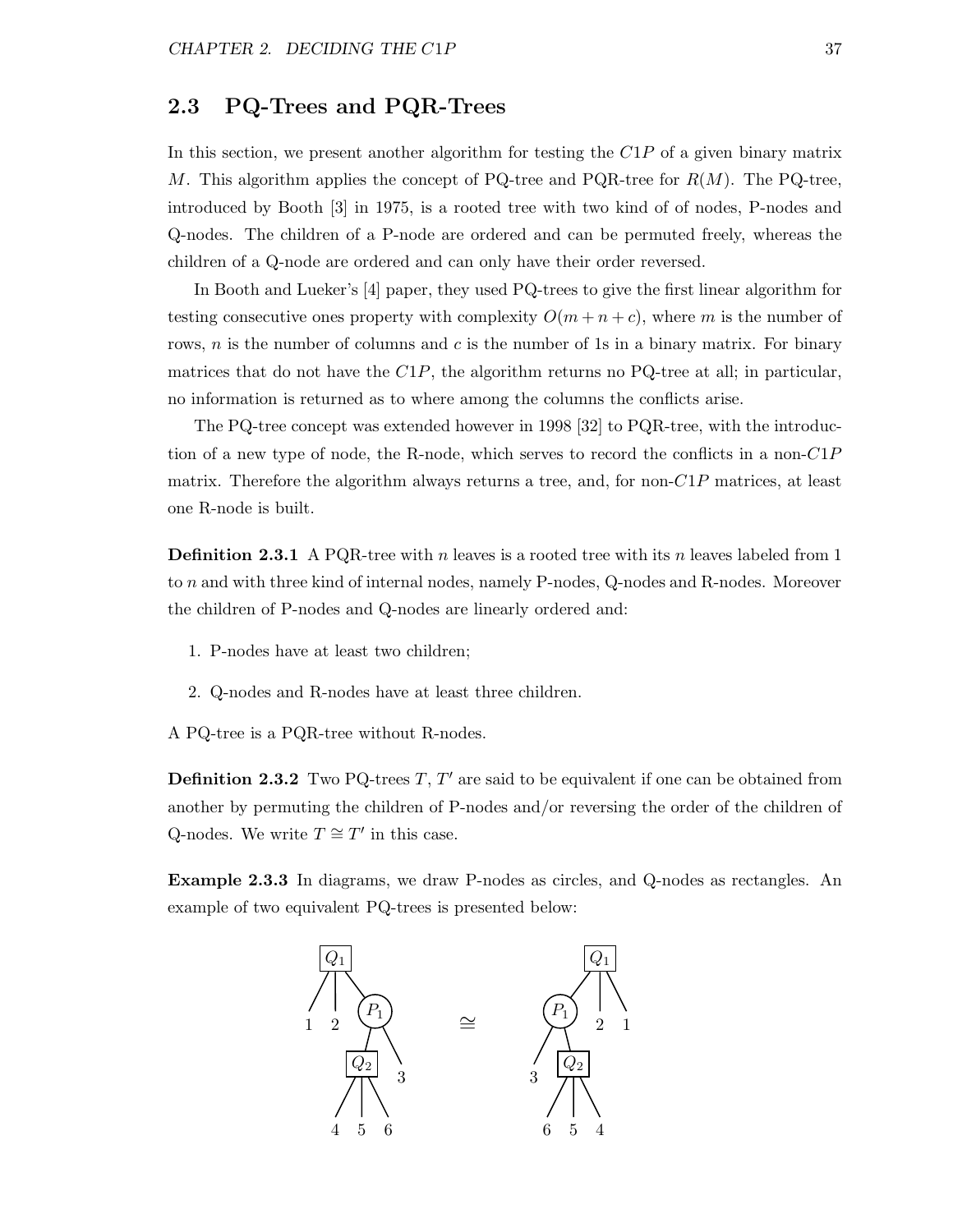**Definition 2.3.4** For a PQ-tree T, we define the equivalence class  $E(T)$  of T as  $E(T)$  =  ${T': T \cong T'}.$ 

We first describe how to compute a PQR-tree  $PQR_M$  from an  $m \times n$  binary matrix M, using the overlap graph  $O(M)$  as a guide and the partition refinement as the central tool to label internal nodes as P-nodes, Q-nodes or R-nodes. McConnell, in [31] shows that this computation can be done in time  $O(n + m + c)$  where c is the number of 1s in M. The procedure of computing  $PQR_M$  from  $M$ :

- 1. Let  $C_1, C_2, ..., C_t$  be the components of  $O(M)$  and let  $R_i$  be the union of rows in  $C_i$ ,  $1 \leq i \leq t$ .
- 2. For i from 1 to t, applying the partition refinement to the rows of  $C_i$ , we get a set partition  $P_i = (p_{i_1}, \ldots, p_{i_{k_i}})$  of  $R_i$ .
- 3. Let  $\mathcal{N} = \{N_1, \ldots, N_q\}$  be the set consists of all the  $R_i$ s, all the parts  $p_{i_j}$  in  $P_i$ s and  $\{1\}, \ldots, \{n\}.$
- 4. Let  $PQR_M$  be the PQR-tree of N: each node is labeled by  $i$   $(i = 1 \ldots, q)$  in such a way that i is a child of j if and only if  $N_j \subset N_i$  and there does not exists  $N_k$  such that  $N_j \subset N_k \subset N_i$ . Hence, each node N of  $PQR_M$  corresponds to a unique subset of  $\{1, \ldots, n\}.$
- 5. For every internal node N of  $PQR_M$ , label N as follows:
	- (a) R-node if  $N = R_i$  for some  $i \in \{1, ..., t\}$  and  $C_i$  does not have the  $C1P$ ,
	- (b) Q-node if  $N = R_i$  for some i,  $C_i$  has the  $C1P$  and  $k_i > 2$ , (i.e. the partition associated to  $R_i$  has more than two parts),
	- (c) P-node if  $N = R_i$  for some i,  $C_i$  has the  $C1P$ , and  $k_i \leq 2$ ,
	- (d) P-node if  $N \neq R_i$  for some i (i.e. N is a part of some  $P_i$ ).
- 6. Let  $PQR_M$  denote the resulting tree.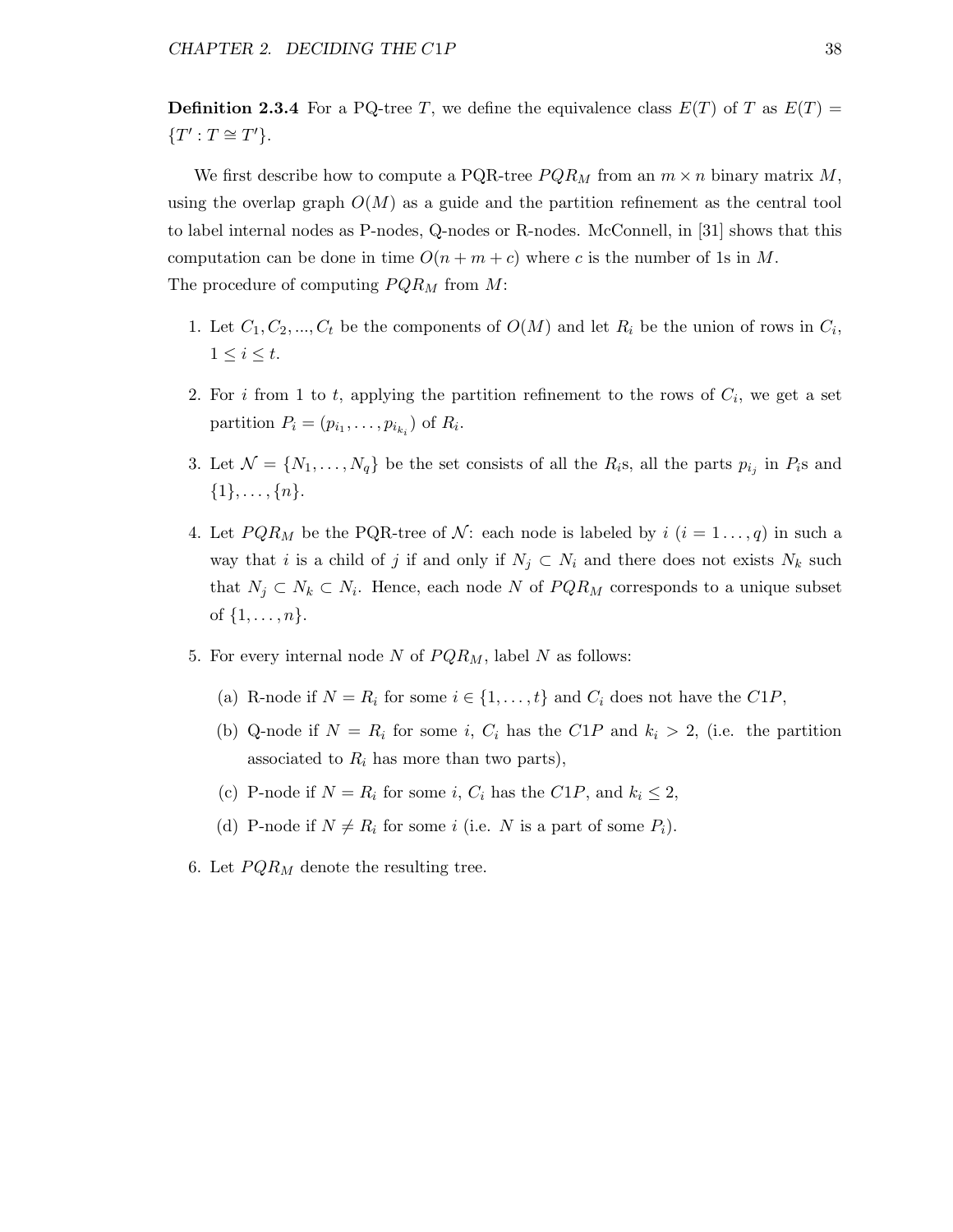| $c_1$ $c_2$ $c_3$ $c_4$ $c_5$ $c_6$ $c_7$ $c_8$ $c_9$                                                                                                                                      |  |  |  |  |  |
|--------------------------------------------------------------------------------------------------------------------------------------------------------------------------------------------|--|--|--|--|--|
|                                                                                                                                                                                            |  |  |  |  |  |
|                                                                                                                                                                                            |  |  |  |  |  |
|                                                                                                                                                                                            |  |  |  |  |  |
|                                                                                                                                                                                            |  |  |  |  |  |
| $\begin{array}{ c cccccccc }\hline r_1&1&1&1&1&0&0&0&0&0 \\ \hline r_2&0&0&0&1&1&1&1&1&1 \\ r_3&0&0&0&0&1&1&1&1&0 \\ r_4&0&0&0&0&0&1&1&1&1 \\ r_5&0&0&0&0&0&1&1&1&0 \\ \hline \end{array}$ |  |  |  |  |  |

**Example 2.3.5** We construct  $PQR_M$  of the  $C1P$  binary matrix M shown below:

We begin by computing the overlap graph  $O(M)$ :

 $\begin{array}{ccc} r_1 & r_2 & r_3 & r_4 & r_5 \end{array}$ 

which has two components  $C_1, C_2$ , where  $C_1$  contains  $r_1 = \{1, 2, 3, 4\}, r_2 = \{4, 5, 6, 7, 8, 9\}$ and  $C_2$  contains  $r_3 = \{5, 6, 7, 8\}, r_4 = \{7, 8, 9\}, r_5 = \{6, 7, 8\}.$  Hence  $R_1 = \{1, 2, 3, 4, 5, 6, 7, 8, 9\}$ and  $R_2 = \{5, 6, 7, 8, 9\}$ . Applying partition refinement to  $C_1$  and  $C_2$ , we get  $P_1 = (\{1, 2, 3\}, \{4\}, \{5, 6, 7, 8, 9\})$ .  $\{5, 6, 7, 8, 9\}$  and  $P_2 = (\{5\}, \{6\}, \{7, 8\}, \{9\})$ . Then  $\mathcal{N} = \{\{1\}, \ldots, \{9\}, \{1, 2, 3\}, \{5, 6, 7, 8, 9\},\$  $\{7, 8\}$   $\{1, 2, 3, 4, 5, 6, 7, 8, 9\}$ . Since  $\{1, 2, 3\}$  and  $\{7, 8\}$  are the only sets of size greater than 1 that do not equal to  $R_1$  or  $R_2$ , they will be labeled as P-nodes. Since  $P_1$  and  $P_2$  have more than two parts, we then label the nodes corresponding to  $R_1$  and  $R_2$  as Q-nodes. This gives us  $PQR_M$  as:



Note that, in this example,  $M$  has the  $C1P$ , so  $PQR_M$  does not have an R-node and is then a PQ-tree. The leaf orders of the trees in  $E(PQR_M)$  represent all valid permutations for M. Indeed, due to the fact that R-nodes are consequences of a component of the overlap graph that does not have the C1P, we have the following fundamental result.

**Theorem 2.3.6** A binary matrix M has the C1P if and only if  $PQR_M$  does not have any R-nodes. Moreover, for a C1P matrix  $M$ , a permutation is valid for  $M$  if and only if it is the leaf order of some member in  $E(PQR_M)$ .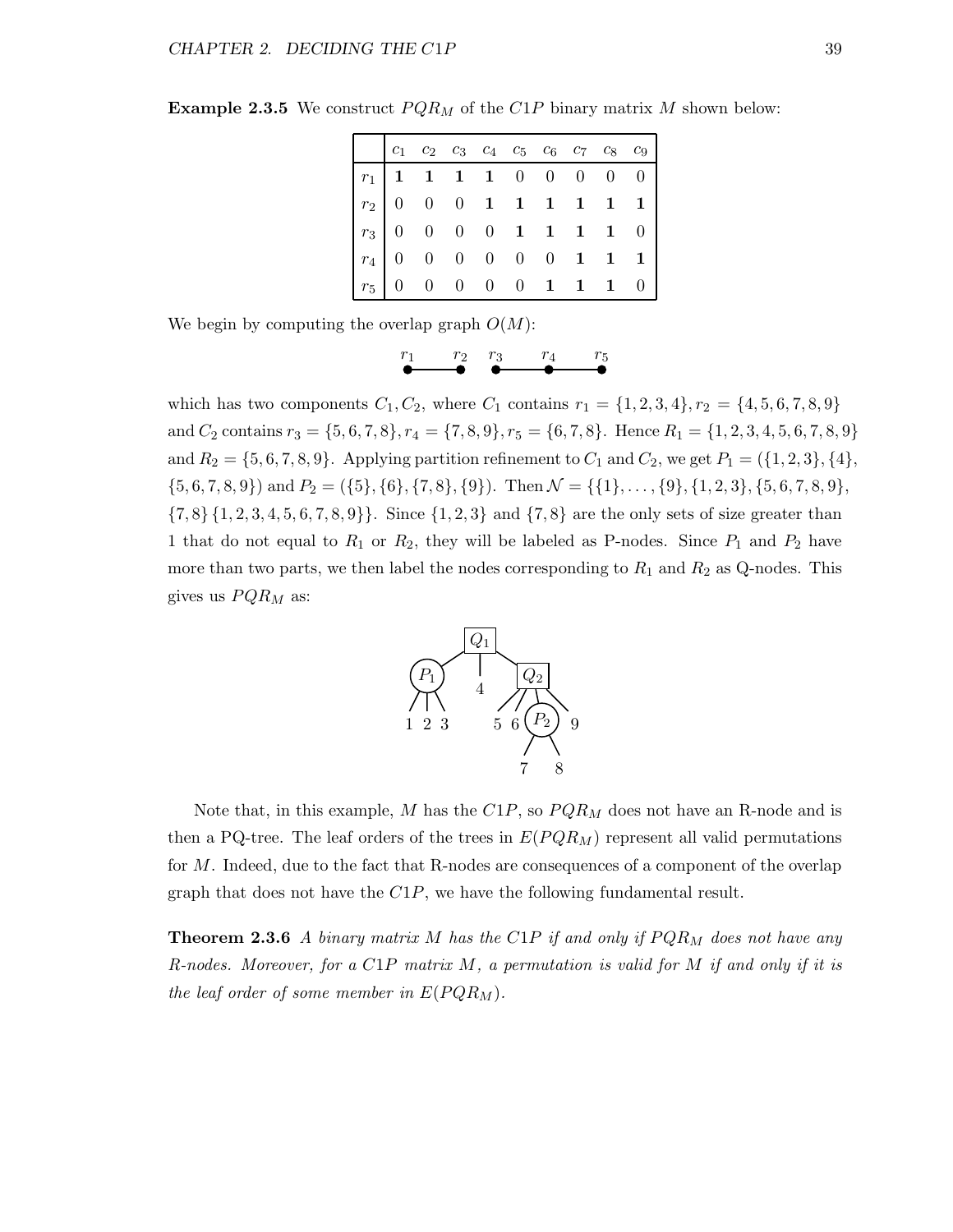We now give an example for a non- $C1P$  matrix.

Example 2.3.7 One can check that the following matrix does not have the C1P as we cannot make the 1s in  $r_3,r_4,r_5$  consecutive.

|                                                                                                                                                                                                | $c_1$ $c_2$ $c_3$ $c_4$ $c_5$ $c_6$ $c_7$ $c_8$ $c_9$ |  |  |  |  |
|------------------------------------------------------------------------------------------------------------------------------------------------------------------------------------------------|-------------------------------------------------------|--|--|--|--|
|                                                                                                                                                                                                |                                                       |  |  |  |  |
|                                                                                                                                                                                                |                                                       |  |  |  |  |
|                                                                                                                                                                                                |                                                       |  |  |  |  |
|                                                                                                                                                                                                |                                                       |  |  |  |  |
| $\begin{array}{ c cccccccccccc }\hline r_1&1&1&1&1&0&0&0&0&0 \\ \hline r_2&0&0&0&1&1&1&1&1&1 \\ r_3&0&0&0&0&1&1&1&0&0 \\ r_4&0&0&0&0&0&0&1&1&0 \\ r_5&0&0&0&0&0&0&1&0&1 \\ \hline \end{array}$ |                                                       |  |  |  |  |

this matrix has the overlap graph  $O(M)$  as shown:



there are two components,  $C_1$  defined by  $r_1$  and  $r_2$ , and  $C_2$  defined by the three other rows in  $O(M)$ . By applying partition refinement to each of  $C_1$  and  $C_2$ , we get the corresponding partitions  $P_1 = (\{1, 2, 3\}, \{4\}, \{5, 6, 7, 8, 9\})$  and  $P_2 = (\{5, 6\}, \{7\}, \{8\}, \{9\})$ . Since  $r_5$  is not consecutive in  $P_2$ , in building the nodes at  $PQR_M$ , we label the node corresponding to  $C_2$ as an R-node. This gives the following tree  $PQR_M$ :



We note that although  $C_2$  does not have the  $C_1P$ , the columns 5 and 6 are grouped under a P-node, as they do not belong to any part that implies a row is not consecutive in  $P_2$ . Hence, some partial information can be extracted from a non- $C1P$  component (such parts are called block in [31]).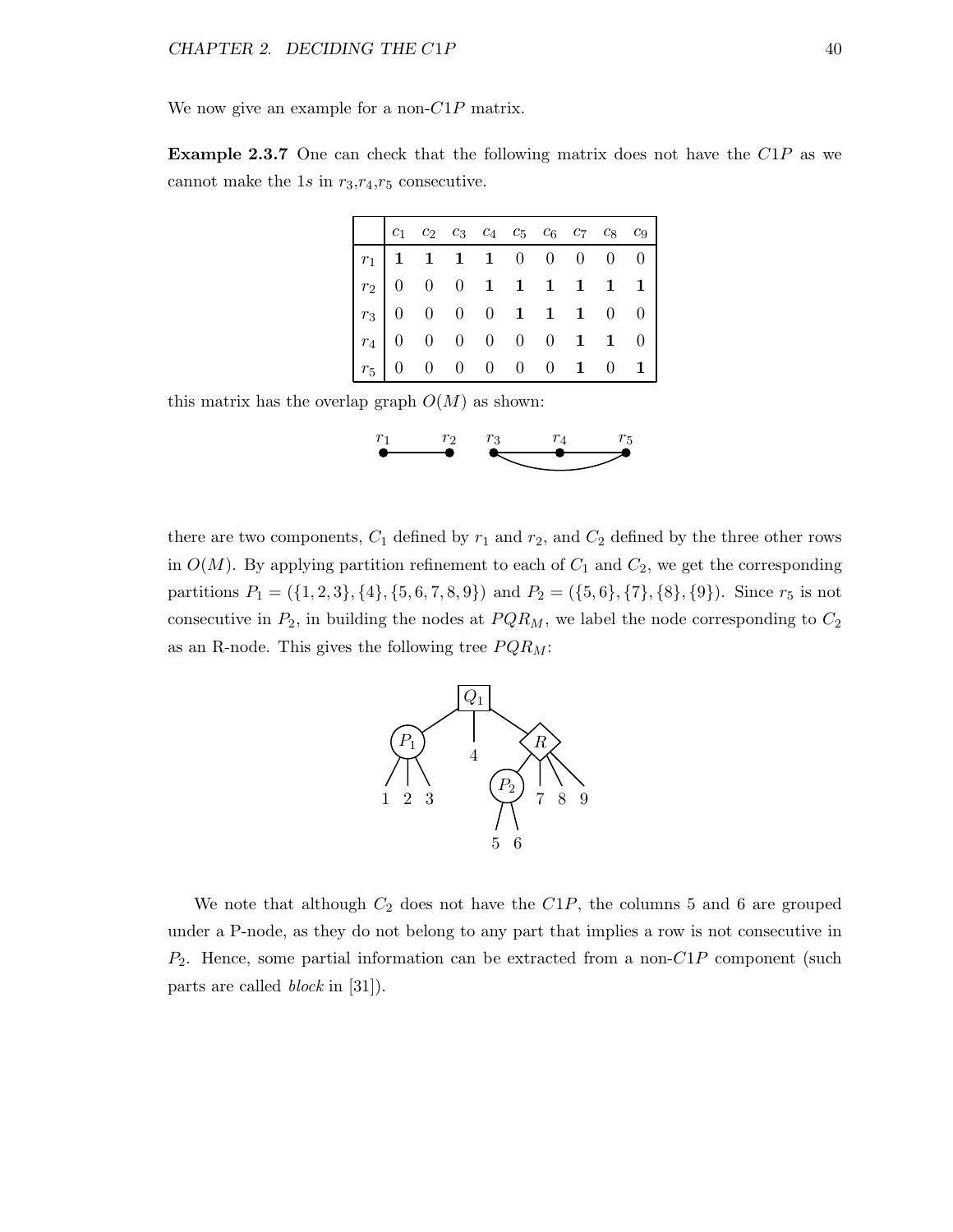Thus, if the PQR-tree  $PQR_M$  for a binary matrix M does not have any R-nodes, then M has the  $C1P$ , and we get all the valid permutations for M from the valid rearrangements of the leaves of the tree. If instead  $PQR_M$  does have one or more R-nodes, then M does not have the C1P, and we know that the problematic columns are the children of the R-nodes.

### 2.4 Incompatibility Graph

The incompatibility graph is introduced in McConnell's [31] paper, where it is shown that for a binary matrix  $M$ ,  $R(M)$  has the C1P if and only if its incompatibility graph is bipartite. Hence if  $R(M)$  does not have the C1P, its incompatibility graph, which contains  $O(n^2)$ vertices, must contain an odd cycle. They then give an algorithm for testing the  $C1P$ , which returns an odd cycle of length  $O(n)$  if  $R(M)$  does not have the  $C1P$ , where n is the number of columns of M. Moreover, if  $R(M)$  does not have the  $C1P$ , each edge of the cycle returned by their algorithm is labeled with a subset of  $R(M)$  that documents the incompatibility. Therefore, along with an answer, their algorithm provides a piece of evidence that allows the answer to be easily checked, and is thus a certifying algorithm.

**Definition 2.4.1** Let  $(x_1, x_2, \ldots, x_n)$  be a valid permutation of a  $C1P$  matrix M. We define  $Rel = \{(x_i, x_j) : i < j\}$  to be a consecutive ones relation on  $(x_1, x_2, \ldots, x_n)$ .

**Example 2.4.2** Suppose we have  $R(M) = \{\{1, 2, 3\}, \{2, 3\}, \{3, 4\}\}\)$  for a given M, so that  $(1, 2, 3, 4)$  is a valid permutation of M. The consecutive ones relation on this valid permutation is  $Rel = \{(1, 2), (1, 3), (1, 4), (2, 3), (2, 4), (3, 4)\}.$ 

It is easy to see that for an arbitrary pair of columns  $c_i, c_j$ , we cannot have  $(c_i, c_j)$  and  $(c_j, c_i)$  in the same consecutive ones relation. We express this by saying that  $(c_i, c_j)$  and  $(c_j, c_i)$  are incompatible. Similarly, suppose we have  $\{c_i, c_j\} \subseteq r_\ell$  and  $c_k \notin r_\ell$ . Then  $(c_i, c_k)$ and  $(c_k, c_j)$  cannot appear in the same consecutive ones relation. This is because  $(c_i, c_k)$ and  $(c_k, c_j)$  implies  $c_k$  goes between  $c_i$  and  $c_j$  in a valid permutation, whereas  $r_\ell$  is not consecutive in this permutation, so we have a contradiction. In this case, we also say that  $(c_i, c_k)$  and  $(c_k, c_j)$  are incompatible. From these two types of incompatible pairs, we can construct an *incompatibility graph*, where the vertices are all the pairs of columns, and where there is an edge between two pairs if and only if they are incompatible.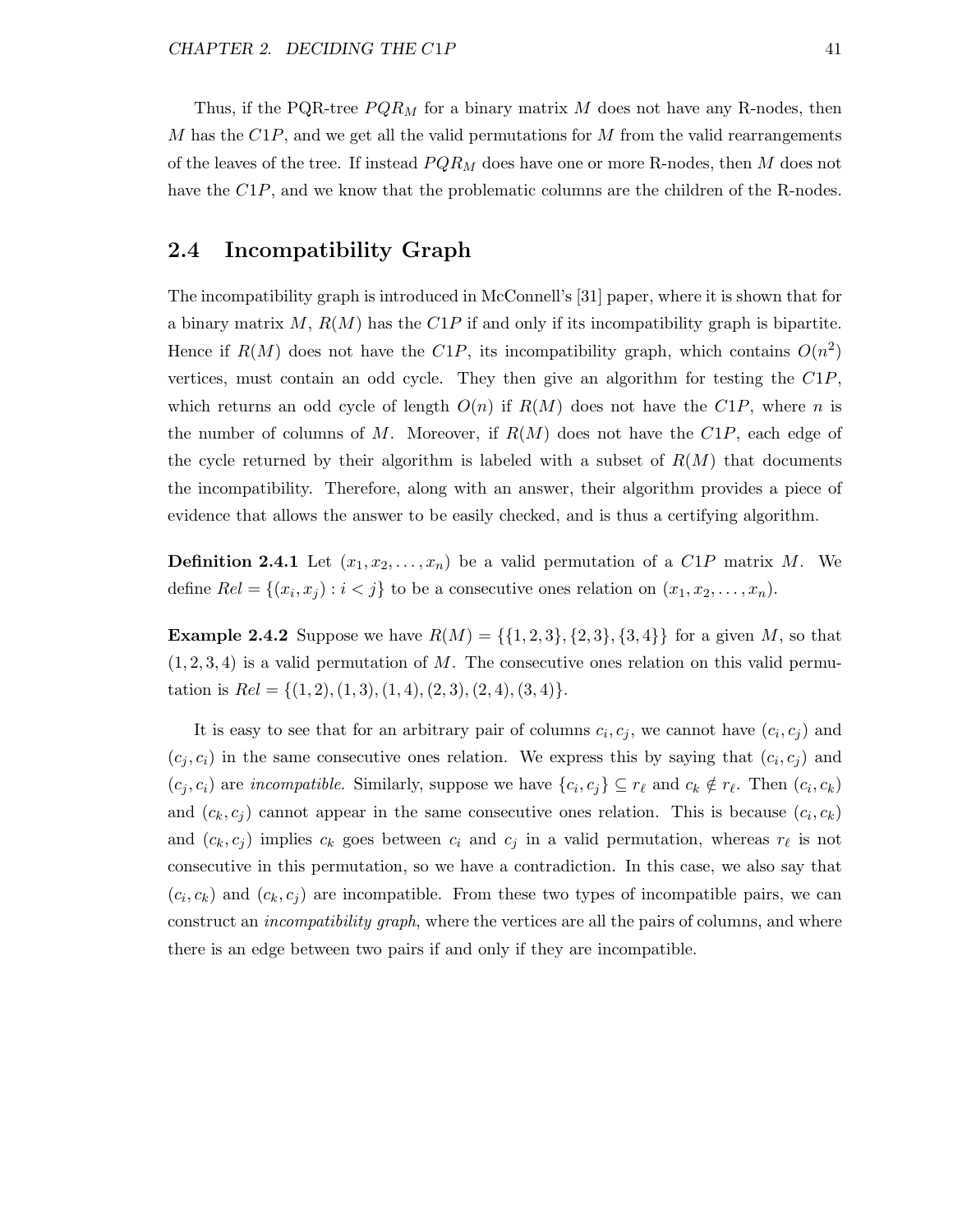**Definition 2.4.3** For a given binary matrix  $M$ , we define the *simple undirected incompatibility graph*  $I(M)$  corresponding to  $R(M)$  to be the graph whose vertex set is the set of ordered pairs of columns  $\{(c_i, c_j) : 1 \le i, j \le n\}$ , and in which there is an edge between any two vertices if and only if one of the following holds:

- 1. The two vertices are of the form  $(c_i, c_j), (c_j, c_i)$ .
- 2. The two vertices are of the form  $(c_i, c_k)$ ,  $(c_k, c_j)$  provided  $\{c_i, c_j\} \subseteq r_\ell$  and  $c_k \notin r_\ell$  for some  $r_\ell \in R(M)$ .

**Example 2.4.4** If we have  $R(M) = \{\{1, 2\}, \{2, 3\}, \{1, 3\}\}\$ , then the corresponding incompatibility graph is:



By the definition of the incompatibility graph, a consecutive ones relation must have no incompatible pairs. Since all pairs of the type  $(c_i, c_k)$ ,  $(c_k, c_j)$  are symmetric, i.e.  $(c_i, c_k)$  and  $(c_k, c_j)$  are incompatible if and only if  $(c_j, c_k)$  and  $(c_k, c_i)$  are incompatible, a consecutive ones relation must consist of half of the vertices of its incompatibility graph and these vertices are independent in this graph. Moreover, the reverse of a valid permutation is also valid, so that the remaining half of the vertices of the incompatibility graph must be independent as well. Now it is clear that if  $R(M)$  has the  $C1P$ , then  $I(M)$  must be bipartite. In McConnell's paper [31] it is shown that if  $R(M)$  does not have the  $C1P$ , then  $I(M)$  is not bipartite and  $I(M)$  contains an odd cycle of length at most  $n+2$ .

**Theorem 2.4.5** [31] Let M be a binary matrix with n columns. Then  $R(M)$  has the C1P if and only if  $I(M)$  is bipartite. If  $R(M)$  does not have the  $C1P$ , then  $I(M)$  has an odd cycle of length at most  $n+2$ .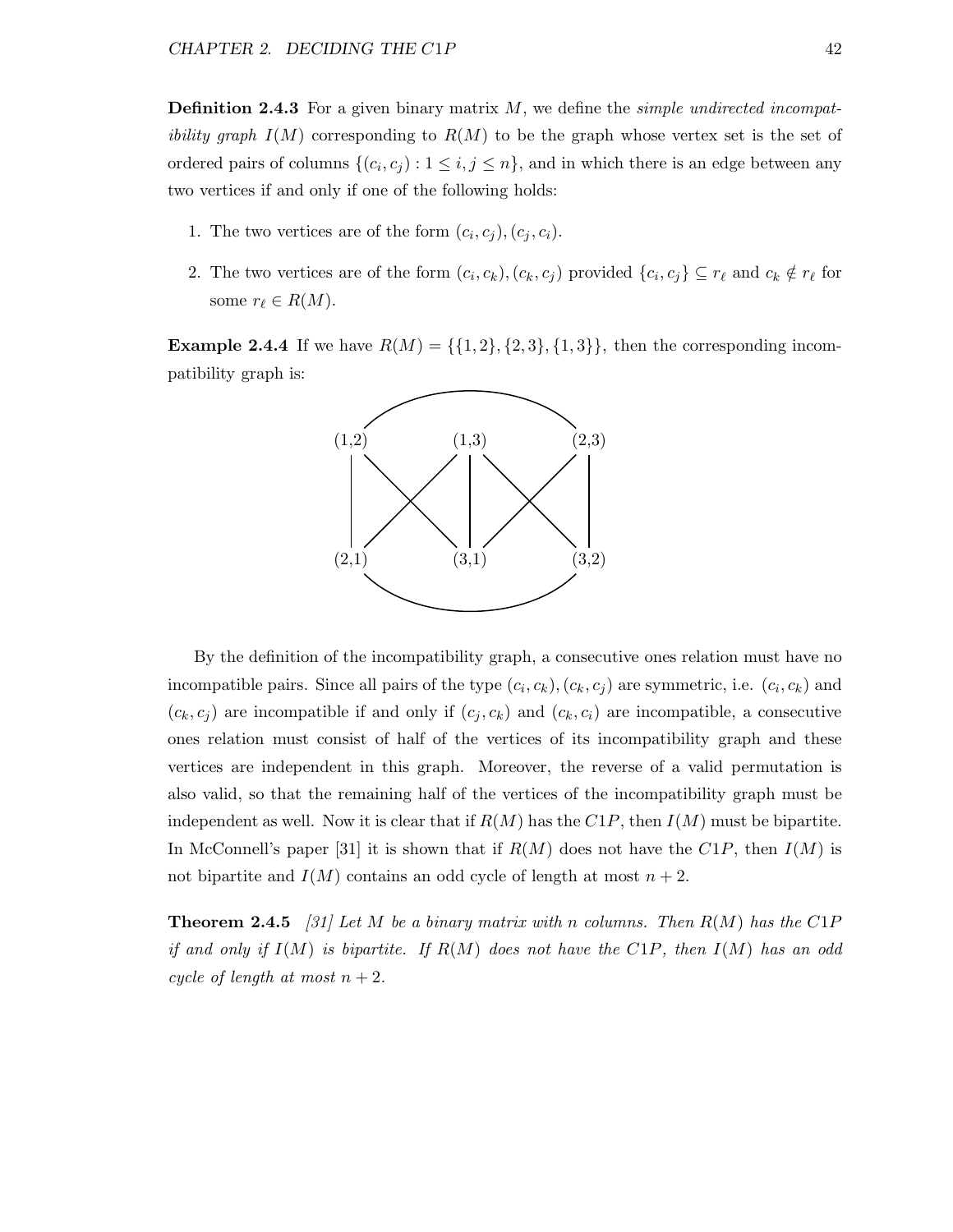## Part II

## New Results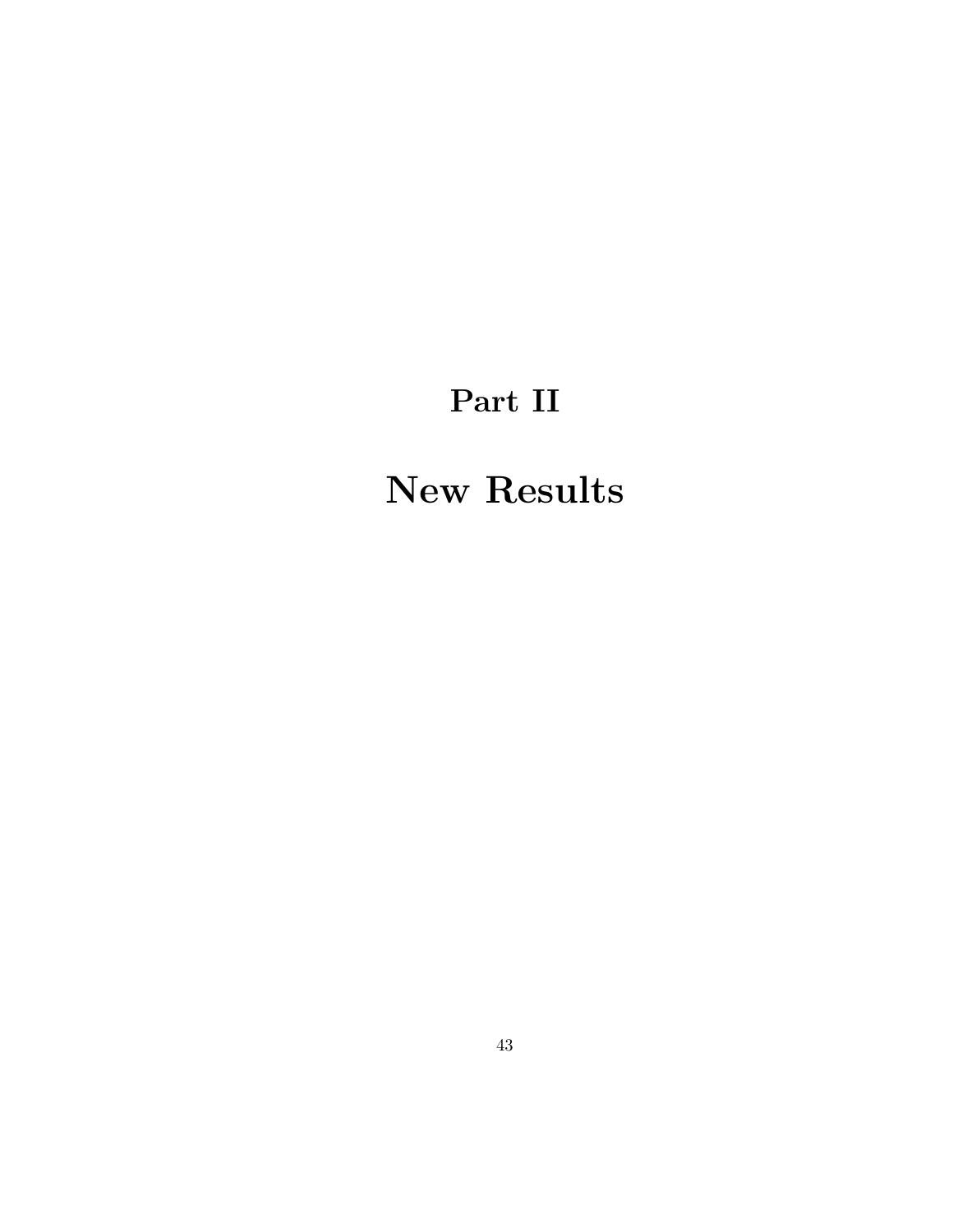### Chapter 3

# Minimum Conflicting Sets and Tucker Patterns

In this chapter, we make use of Tucker patterns to attack two problems. The first one is to define a combinatorial characterization of minimal conflicting sets for matrices with exactly three 1s per row. Next, we describe an algorithm to decide if a given row of a binary matrix belongs to at least one minimal conflicting set.

### 3.1 Minimal Conflicting Sets in Matrices with Three 1s per Row

In this chapter, we give a combinatorial characterization of minimal conflicting sets for binary matrices with exactly three 1s per row, based on Tucker's five forbidden patterns. We give all the possible patterns of minimal conflicting sets for matrices with three 1s per row. The patterns are discovered in a naive way in which we try all the possible ways of adding 1s to Tucker's five forbidden patterns. From this characterization, we foresee the difficulty of extending the characterization for matrices with more than three 1s per row.

**Definition 3.1.1** We define a bipartite graph to be *claw-like if it is one of Claw<sub>1</sub>*, *Claw<sub>2</sub>*,  $Claw_3, Claw_4.$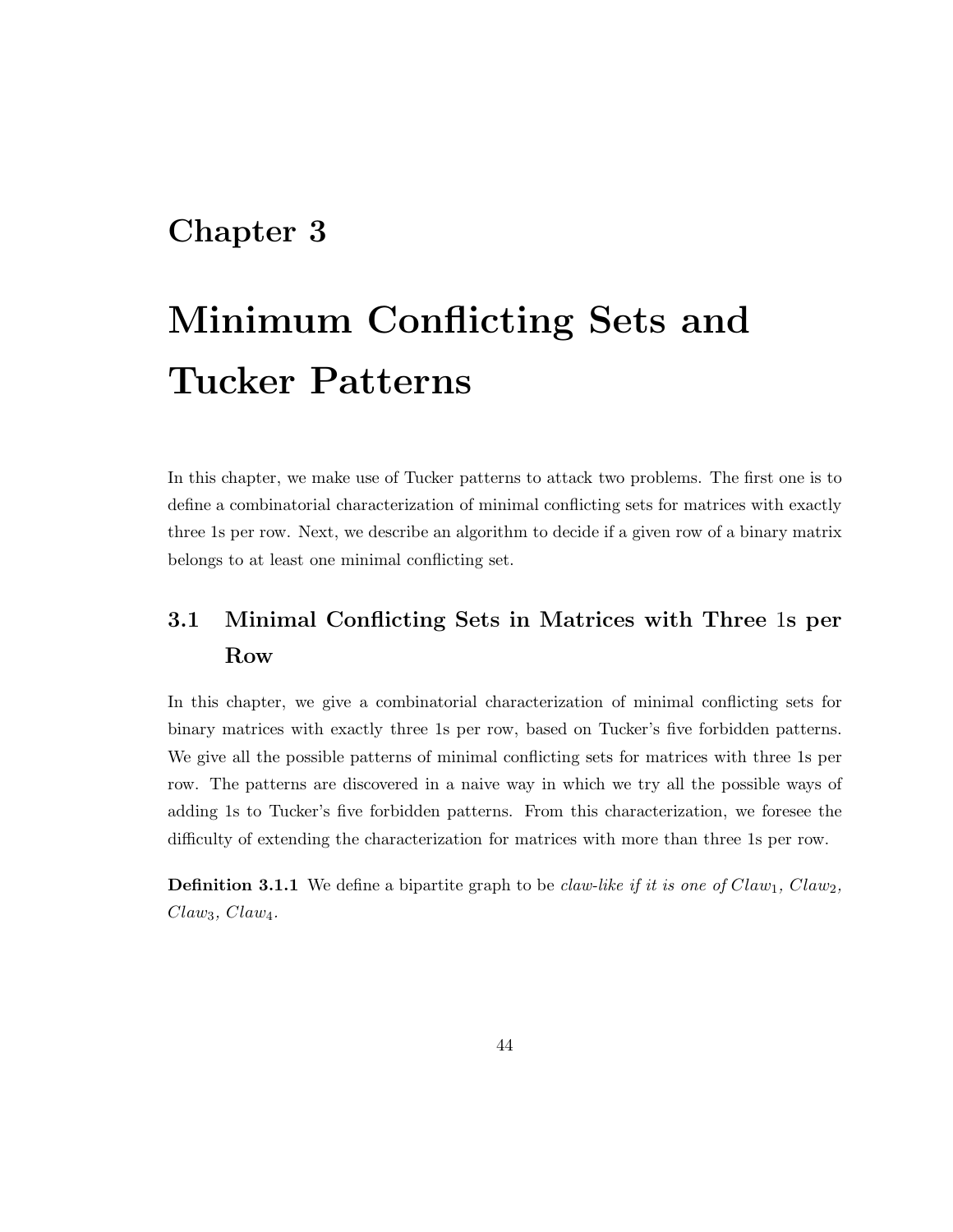

 $Claw<sub>4</sub>$ 

 $Claw_1$ 

Claw<sup>2</sup>

Claw<sup>3</sup>



Proposition 3.1.2 Let M be a binary matrix with three 1s per row.

If M has exactly three rows, say  $R(M) = \{r_1, r_2, r_3\}$ , which satisfy  $r_1 \cap r_2 \cap r_3 \neq \emptyset$  and  $r_i\setminus(r_{i+1 \pmod{3}} \cup r_{i+2 \pmod{3}}) \neq \emptyset$  for all i, then  $B(M)$  must be one of Claw<sub>1</sub>, Claw<sub>2</sub>, or Claw<sup>3</sup> illustrated in Definition 3.1.1.

If M has exactly four rows, say  $R(M) = \{r_1, r_2, r_3, r_4\}$ , which satisfy  $r_i \cap r_4 \neq \emptyset$ ,  $r_i \cap$  $r_{i+1 \pmod{3}} = \emptyset$  and  $r_i \setminus r_4 \neq \emptyset$  for all i, then  $B(M)$  must be Claw<sub>4</sub> illustrated in Definition 3.1.1.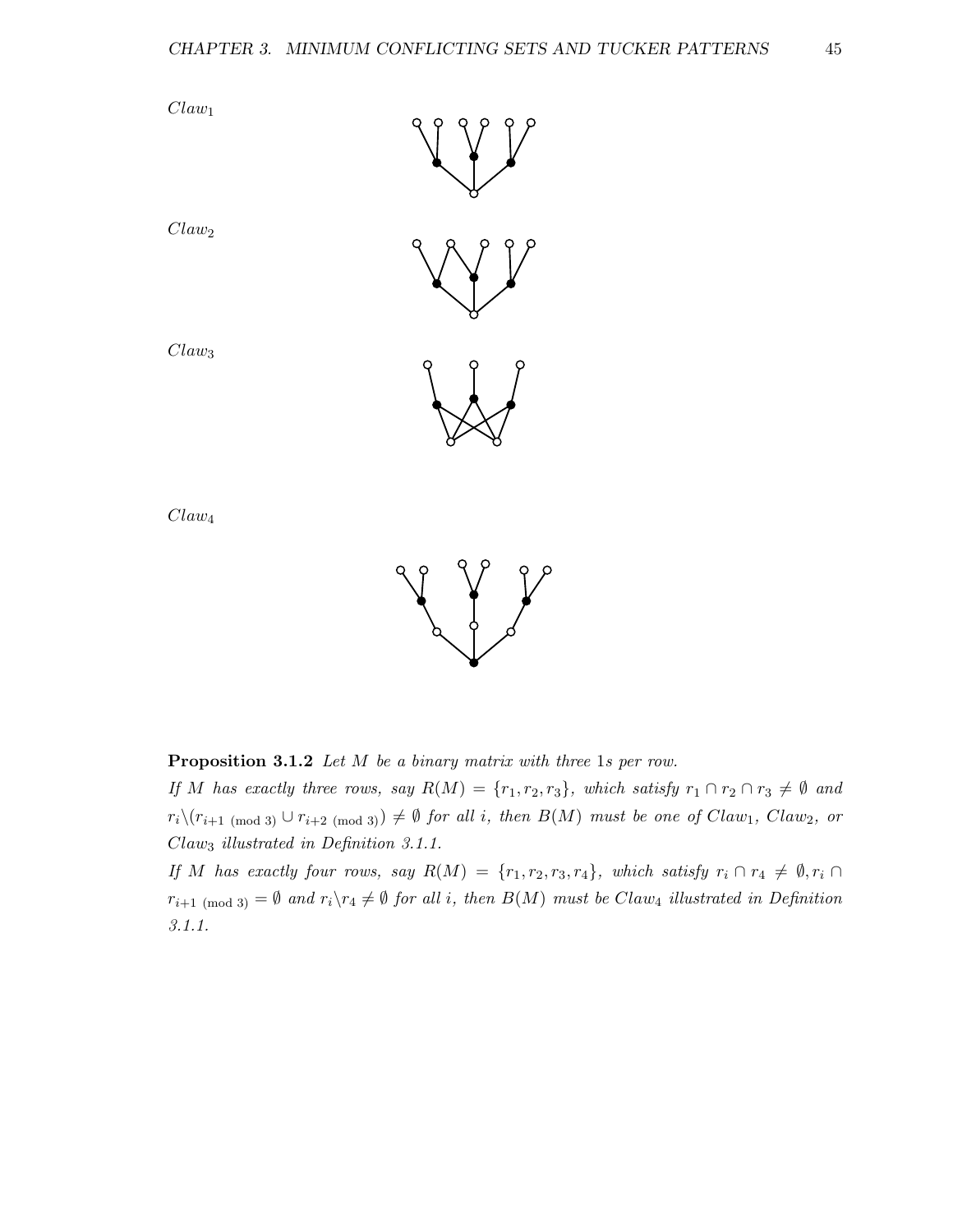**Definition 3.1.3** We say  $B(M)$  is cycle-like if it is of the form of one of the graphs  $Cycle_1$ ,  $Cycle_2, Cycle_3.$ 

 $Cycle_1$ :



Cycle<sub>2</sub>:



 $Cycles:$ 



Proposition 3.1.4 Let M be a binary matrix with three 1s per row. If M has exactly three rows, say  $R(M) = \{r_1, r_2, r_3\}$ , such that  $|\bigcap_{i=1}^3 r_i| = 1$ , and for each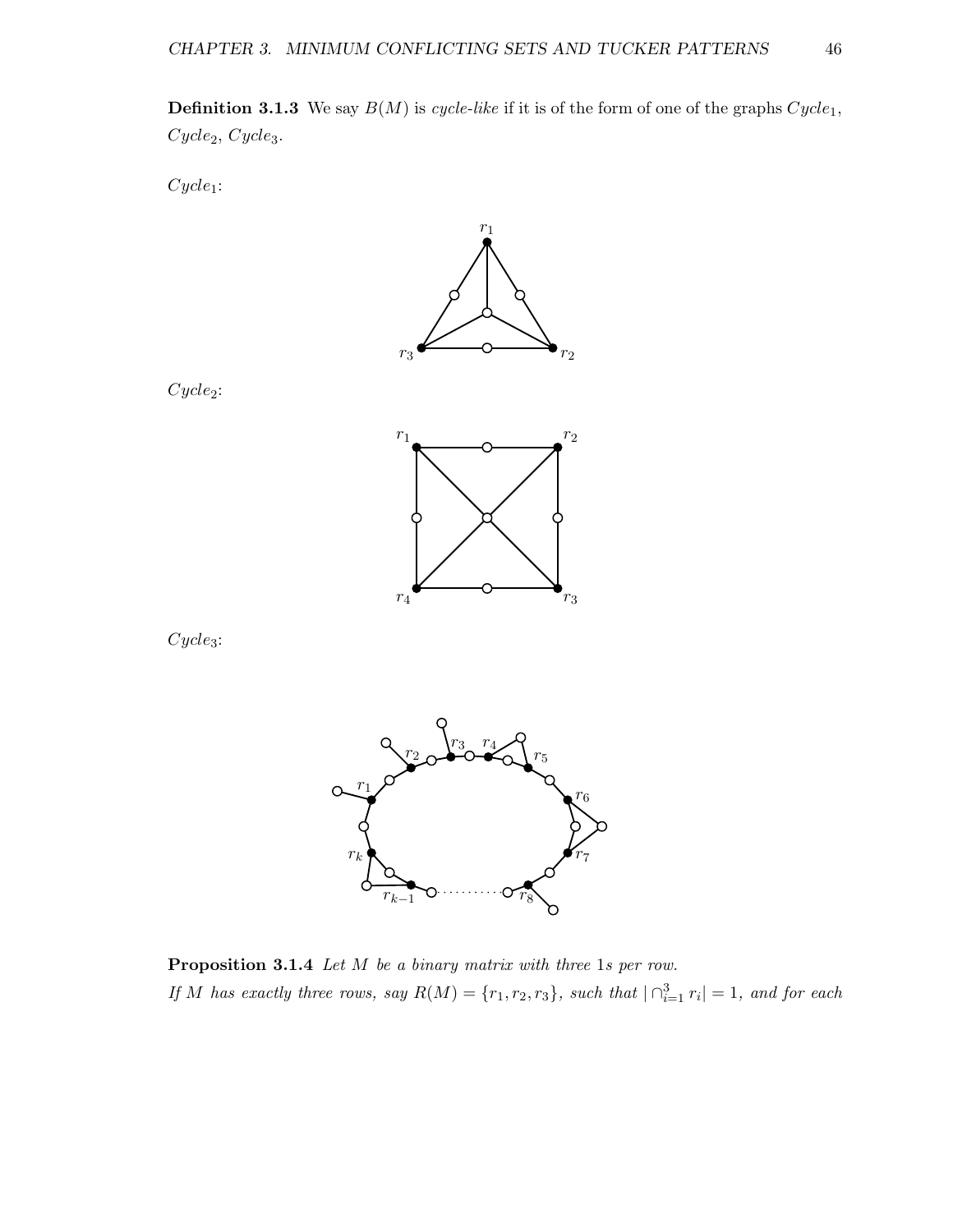i there is some  $x_i$  in  $r_i \cap r_{i=1 \pmod{3}}$ , and none of these  $x_i$ 's belong to more than two rows, then  $B(M)$  is Cycle<sub>1</sub> illustrated in Definition 3.1.3.

If M has exactly four rows, say  $R(M) = \{r_1, r_2, r_3, r_4\}$ , such that  $|\bigcap_{i=1}^4 r_i| = 1$ , and for each i there is some  $x_i$  in  $r_i \cap r_{i+1 \pmod{4}}$ , and none of these  $x_i$ 's belong to more than two rows, then  $B(M)$  is Cycle<sub>2</sub> illustrated in Definition 3.1.3.

If M has exactly k rows, where  $k \geq 3$ , say  $R(M) = \{r_1, r_2, ... r_k\}$ , and the k rows satisfy the condition that whenever  $|(i - j) \pmod{k}$   $\neq 1$ , we have  $r_i \cap r_j = \emptyset$ , then  $B(M)$  is of the form of Cycle3, where Cycle<sup>3</sup> stands for the infinite family of bipartite graphs exemplified in Definition 3.1.3.

**Lemma 3.1.5** Let M be one of Tucker's configurations and  $M^*$  be a binary matrix that contains M. If  $R(M^*)$  is a minimal conflicting set, then M and  $M^*$  have the same number of rows.

*Proof.* Since M is a sub-matrix of  $M^*$ ,  $M^*$  has at least as many rows as M. Suppose M has k rows and  $M^*$  has more than k rows. Since M is exactly one of the Tucker patterns,  $R(M)$ is a minimal conflicting set. Since  $R(M) \subsetneq R(M^*)$ , there exists a row  $r \in R(M^*)$  such that  $R(M^*)\$ r does not have the C1P, which contradicts that  $R(M^*)$  is a minimal conflicting set.

**Proposition 3.1.6** Let  $M^*$  be a binary matrix resulting by appending columns  $c_{d_1}, c_{d_2}, \ldots, c_{d_\ell}$ to  $M_{I_n}$ , where  $n \geq 3$  and  $\ell \geq 1$ . Then  $R(M^*)$  is a minimal conflicting set if and only if each of the appended columns satisfies exactly one of the following conditions:

- 1. the appended column has exactly two 1s and these two 1s belong to two consecutive rows in M<sup>\*</sup> (the first and the last row are considered to be consecutive as well);
- 2. the appended column has exactly one entry equal to 1.

*Proof.* Without loss of generality, for the row indices, we work modulo  $n+2$  with  $1, 2, \ldots, n+\ell$ 2 as our system of residues.

 $(\Leftarrow)$  Let  $r_1, r_2, \ldots, r_{n+2}$  be the ordered row vertices in  $B(M_{I_n})$  such that  $r_i$  is only adjacent to  $r_{i-1}$  and  $r_{i+1}$ . Suppose  $c_{d_i}$  contains either two consecutive 1s or a single 1 for all  $i \in$  $\{1, 2, \ldots, \ell\}$ . Then  $r_i$  is only adjacent to  $r_{i-1}$  and  $r_{i+1}$  in  $B(M^*)$ . Let  $c_i = r_i \cap r_{i+1}$  and  $c_i^* = r_i \backslash r_{i-1} \cup r_{i+1}, 1 \leq i \leq n+2$ . We illustrate  $B(M^*)$  as: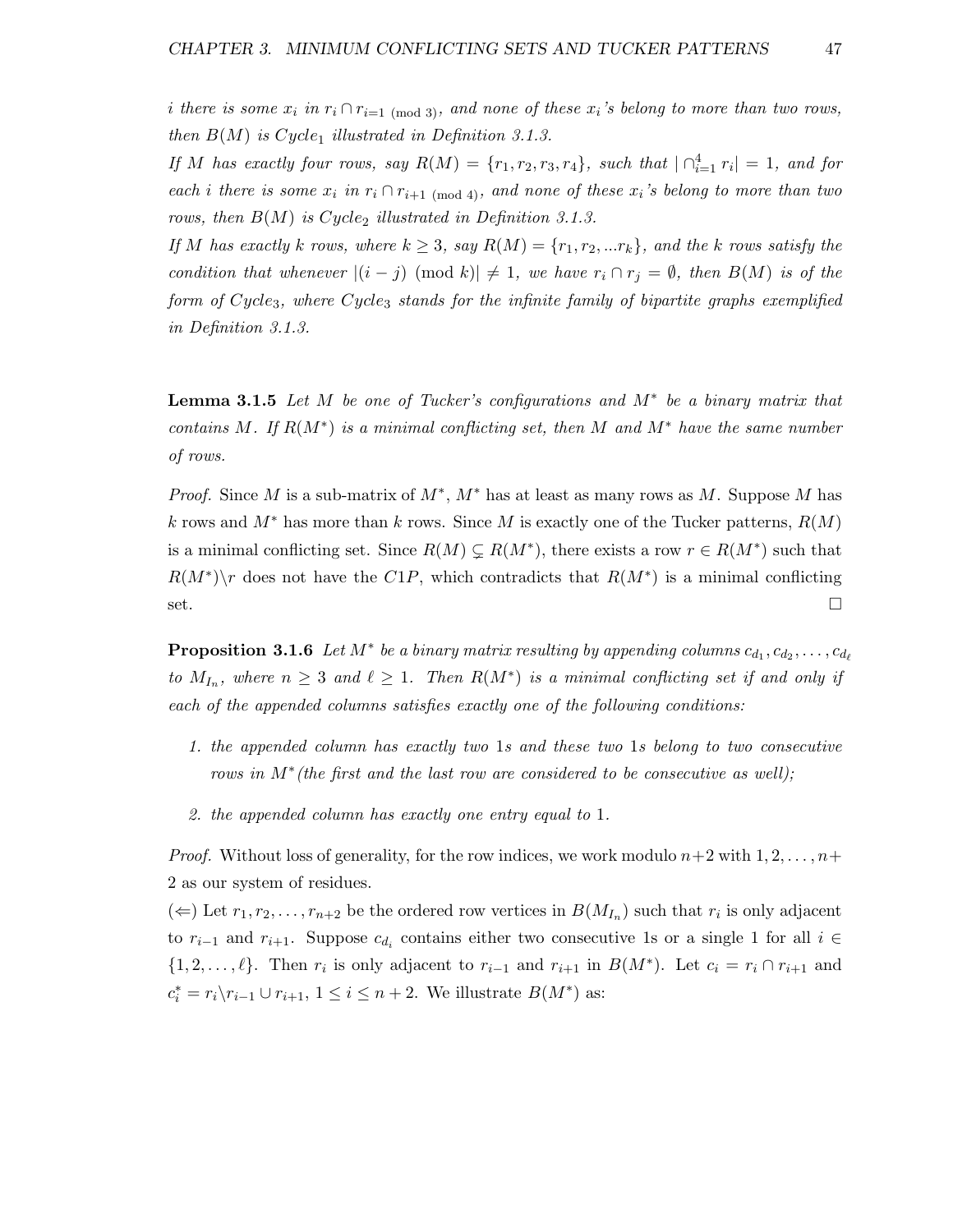

Now deleting any row  $r_j$  from  $B(M^*)$ , we "break" the cycle, and we can order the columns as  $c_j$ ,  $c_{j+1}^*$ ,  $c_{j+1}$ ... $c_{j-1}^*$ ,  $c_{j-1}$  to get a valid permutation for  $R(M^*) - r_j$ . Therefore  $R(M^*)$  is a minimal conflicting set.

 $(\Rightarrow)$  Suppose to the contrary that there exists some  $c_{d_v}$  containing two non-consecutive 1s. That is,  $M_{id_v}^* = M_{jd_v}^* = 1$  for some  $i \neq j, j \pm 1$ . Then we will see a chord  $r_i r_j$  in  $B(M^*)$ . There are two cases to consider:

- 1. If there exists some k such that  $M^*_{kd_v} = 0$ , then  $C_1 = (r_i, \ldots, r_k, \ldots, r_j, d_v)$  contains a cycle in  $B(M^*)$ . This implies that  $R(M^*)\backslash r$ , for some r not on  $C_1$ , does not have the  $C1P$ , which contradicts that  $R(M^*)$  is a minimal conflicting set.
- 2. If  $M^*_{kd_v} = 1$  for all k, then  $c_{d_v}$  is adjacent to all row vertices in  $B(M^*)$ . Since  $n \geq 3$ , we have at least five rows and it is possible to pick three non-consecutive row vertices according to  $B(M_{I_n})$ . Let  $r_{\ell}, r_s, r_t$  be three non-consecutive row vertices on  $B(M_{I_n})$ , then we can find column vertices  $c_\ell, c_s, c_t$  such that  $c_\ell \in r_\ell \setminus (r_s \cup r_t), c_s \in r_s \setminus (r_\ell \cup r_t)$ and  $c_t \in r_t \setminus (r_\ell \cup r_s)$ . Hence the subgraph induced on  $B(M^*)$  by the vertex subset  ${c_{dv}, r_{\ell}, r_s, r_t, c_{\ell}, c_s, c_t}$  is a claw, which contradicts that  $R(M^*)$  is a minimal conflicting set.

$$
\Box
$$

**Example 3.1.7** The following matrices  $M^{*1}$  and  $M^{*2}$  result from  $M_{I_3}$  by appending one column.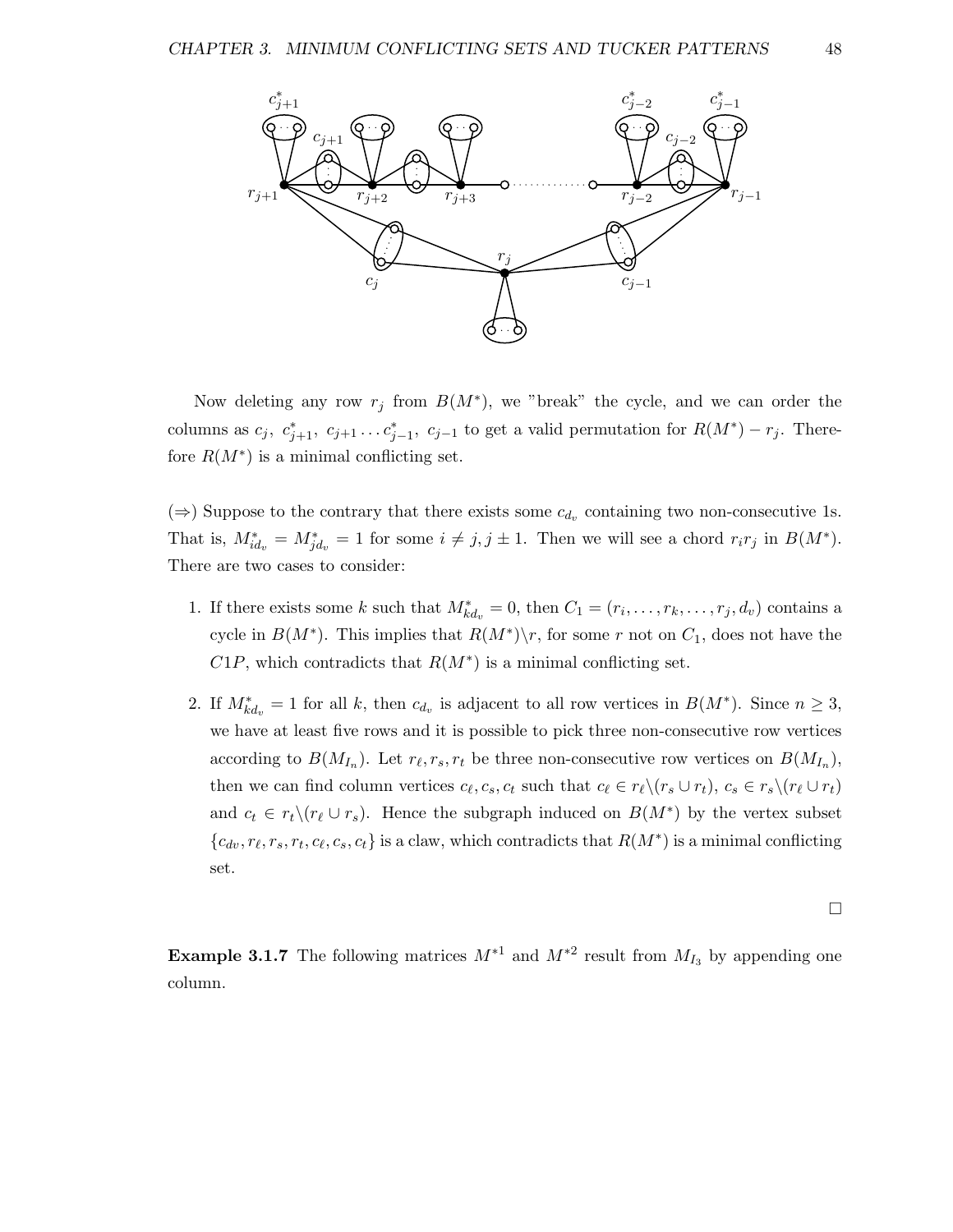| $\begin{array}{ c cccc } \hline c_1 & c_2 & c_3 & c_4 & c_5 & c_6 \ \hline r_1 & 1 & 1 & 0 & 0 & 0 & 0 \ r_2 & 0 & 1 & 1 & 0 & 0 & 1 \ r_3 & 0 & 0 & 1 & 1 & 0 & 1 \ r_4 & 0 & 0 & 0 & 1 & 1 & 0 \ r_5 & 1 & 0 & 0 & 0 & 1 & 1 \ \hline \end{array}$ |  |  |  |
|------------------------------------------------------------------------------------------------------------------------------------------------------------------------------------------------------------------------------------------------------|--|--|--|

We see that  $c_6$  in  $M^{*1}$  contains two non-consecutive 1s. For example,  $(M_{26}^{*1}, M_{56}^{*1}), (M_{36}^{*1}, M_{56}^{*1})$  $M_{56}^{*1}$  and  $(M_{56}^{*1}, M_{36}^{*1})$  are pairs of non-consecutive 1s. It is easy to see that  $R(M^{*1})$  is not a minimal conflicting set as the sub-matrix containing rows  $r_3, r_4, r_5$  and columns  $c_4, c_5, c_6$ is  $M_{I_1}$ .

|                                                                                                                                                                                              |  | $c_1$ $c_2$ $c_3$ $c_4$ $c_5$ $c_6$ |  |                 |
|----------------------------------------------------------------------------------------------------------------------------------------------------------------------------------------------|--|-------------------------------------|--|-----------------|
|                                                                                                                                                                                              |  |                                     |  |                 |
|                                                                                                                                                                                              |  |                                     |  |                 |
|                                                                                                                                                                                              |  |                                     |  |                 |
|                                                                                                                                                                                              |  |                                     |  |                 |
| $M^{*2} = \begin{bmatrix} r_1 & 1 & 1 & 0 & 0 & 0 & 1 \ r_2 & 0 & 1 & 1 & 0 & 0 & 1 \ r_3 & 0 & 0 & 1 & 1 & 0 & 1 \ r_4 & 0 & 0 & 0 & 1 & 1 & 1 \ r_5 & 1 & 0 & 0 & 0 & 1 & 1 \end{bmatrix}$ |  |                                     |  | $1 \mid 1 \mid$ |

We see that  $c_6$  in  $M^{*2}$  contains all 1s. It is easy to check that a set of any three nonconsecutive rows does not have the C1P. For example, if we pick  $S = \{r_1 = \{1, 2, 6\}, r_3 =$  ${3, 4, 6}, r_4 = {4, 5, 6},$  after applying partition refinement to S, we obtain a set partition  $P = (\{1, 2\}, \{6\}, \{4\}, \{3\}, \{5\})$ . Since  $r_3$  is not consecutive in P, S does not have the C1P. Moreover, a set of any three non-consecutive rows in  $M^{*2}$  is a minimal conflicting set and its corresponding bipartite graph is  $Claw_2$ .

**Theorem 3.1.8** Given a binary matrix M with three 1s per row,  $R(M)$  is a minimal conflicting set if and only if  $B(M)$  is claw-like or cycle-like.

### Proof.

 $(\Leftarrow)$  Suppose  $B(M)$  is claw-like or cycle-like. We check in each of the possible cases that  $R(M)$  is a minimal conflicting set. Without loss of generality, we label the columns by positive integers.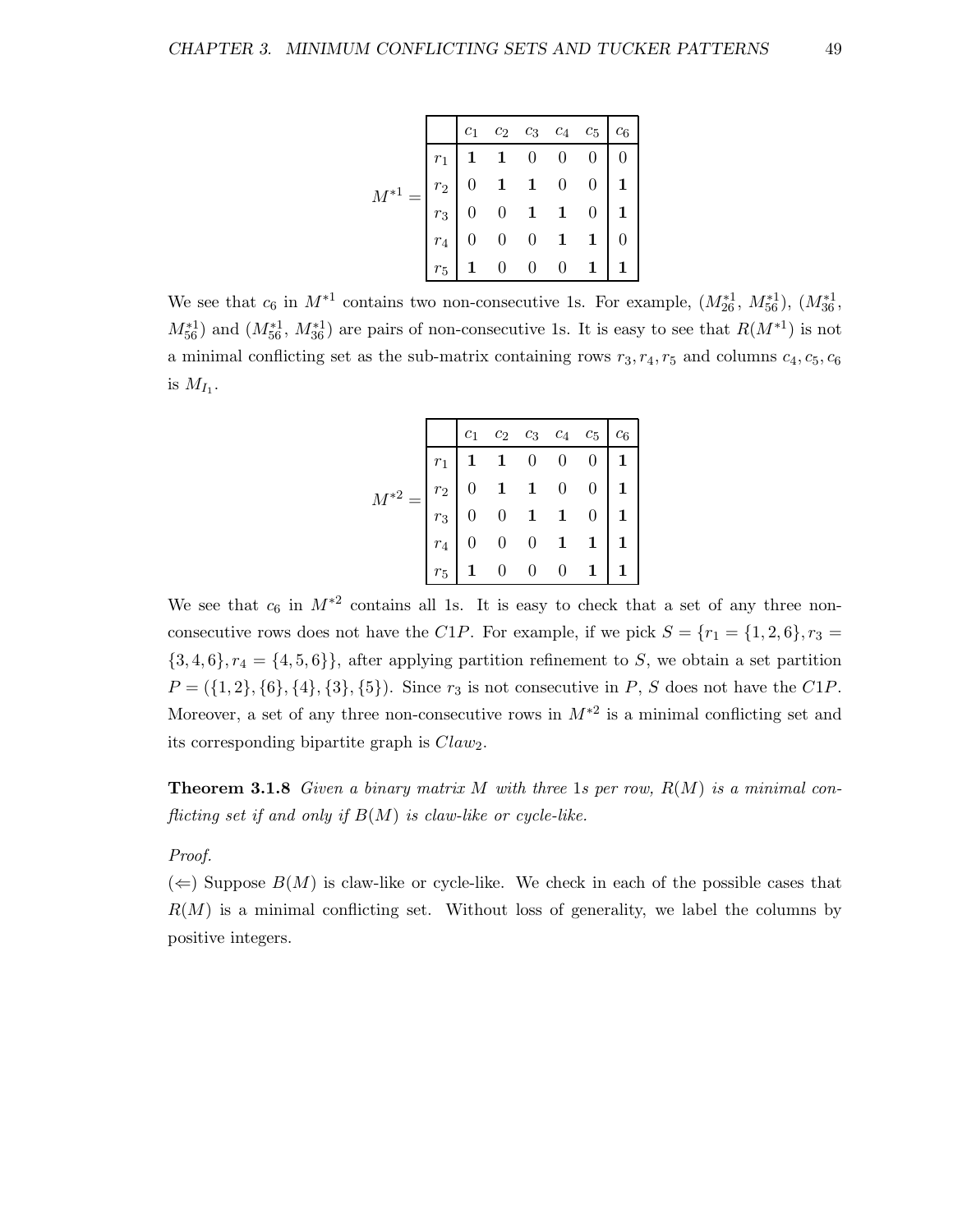#### 1. Claw-like:

(a) Claw<sub>1</sub>, Claw<sub>2</sub>, Claw<sub>3</sub>: Without loss of generality, we let  $r_1 = \{1, 2, x\}$ ,  $r_2 =$  $\{1,3,y\}, r_3 = \{1,4,z\},\$  with possibly  $x = y, y = z, x = z$  or  $x = y = z$ . We apply partition refinement to  $R(M)$ , resulting in a sub-partition  $P = (\{2\}, \{1\}, \{3\}, \{4\})$ . Since  $r_3$  is not consecutive in P,  $R(M)$  does not have the C1P.

It is easy to see that deleting any row, we only have two rows left in  $R(M)$  and there is a valid permutation for  $R(M)$ . Hence  $R(M)$  is a minimal conflicting set.

(b) Claw<sub>4</sub>: Without loss of generality, we let  $r_1 = \{1, 4, x\}$ ,  $r_2 = \{2, 5, y\}$ ,  $r_3 =$  ${3, 6, z}$ ,  $r_4 = {1, 2, 3}$ , where  $x \neq y \neq z \neq x$ . We apply partition refinement to  $R(M)$ , resulting in a sub-partition  $P = (\{4\}, \{1\}, \{3\}, \{2\}, \{5\}, \{6\})$ . Since  $r_3$  is not consecutive in  $P$ ,  $R(M)$  has no valid permutation.

If we delete  $r_4$  in  $R(M)$ , we will have three non-overlapping rows, which clearly have the C1P. If  $r_4$  remains in  $R(M)$ , it is not hard to see that if we delete any of the other rows then the remaining rows will have the  $C1P$ . Therefore  $R(M)$ is a minimal conflicting set.

- 2. Cycle-like:
	- (a) Cycle<sub>1</sub>: Without loss of generality, we let  $r_1 = \{1, 2, 4\}, r_2 = \{2, 3, 4\}, r_3 =$  $\{1,3,4\}$ . We apply partition refinement to  $R(M)$ , resulting in the set partition  $P = (\{1\}, \{4\}, \{2\}, \{3\})$ . Since  $r_3$  is not consecutive in P,  $R(M)$  does not have the C1P.

Deleting any row from  $R(M)$ , we have only two rows left, which clearly has the  $C1P$ . Hence  $R(M)$  is a minimal conflicting set.

(b) Cycle<sub>2</sub>: Without loss of generality, we let  $r_1 = \{1, 2, 5\}, r_2 = \{2, 3, 5\}, r_3 =$  $\{3,4,5\}, r_4 = \{1,4,5\}.$  We apply partition refinement to  $R(M)$ , resulting in the set partition  $P = (\{1\}, \{2\}, \{5\}, \{3\}, \{4\})$ . Since  $r_4$  is not consecutive in P,  $R(M)$ does not have the C1P.

One can easily check that  $R(M)\backslash R_i$  has the  $C1P$  for any  $i \in \{1, 2, 3, 4\}$ . Hence  $R(M)$  is a minimal conflicting set.

(c)  $Cycle_3$ : This case was dealt with in the first part of the proof of Proposition 3.1.6.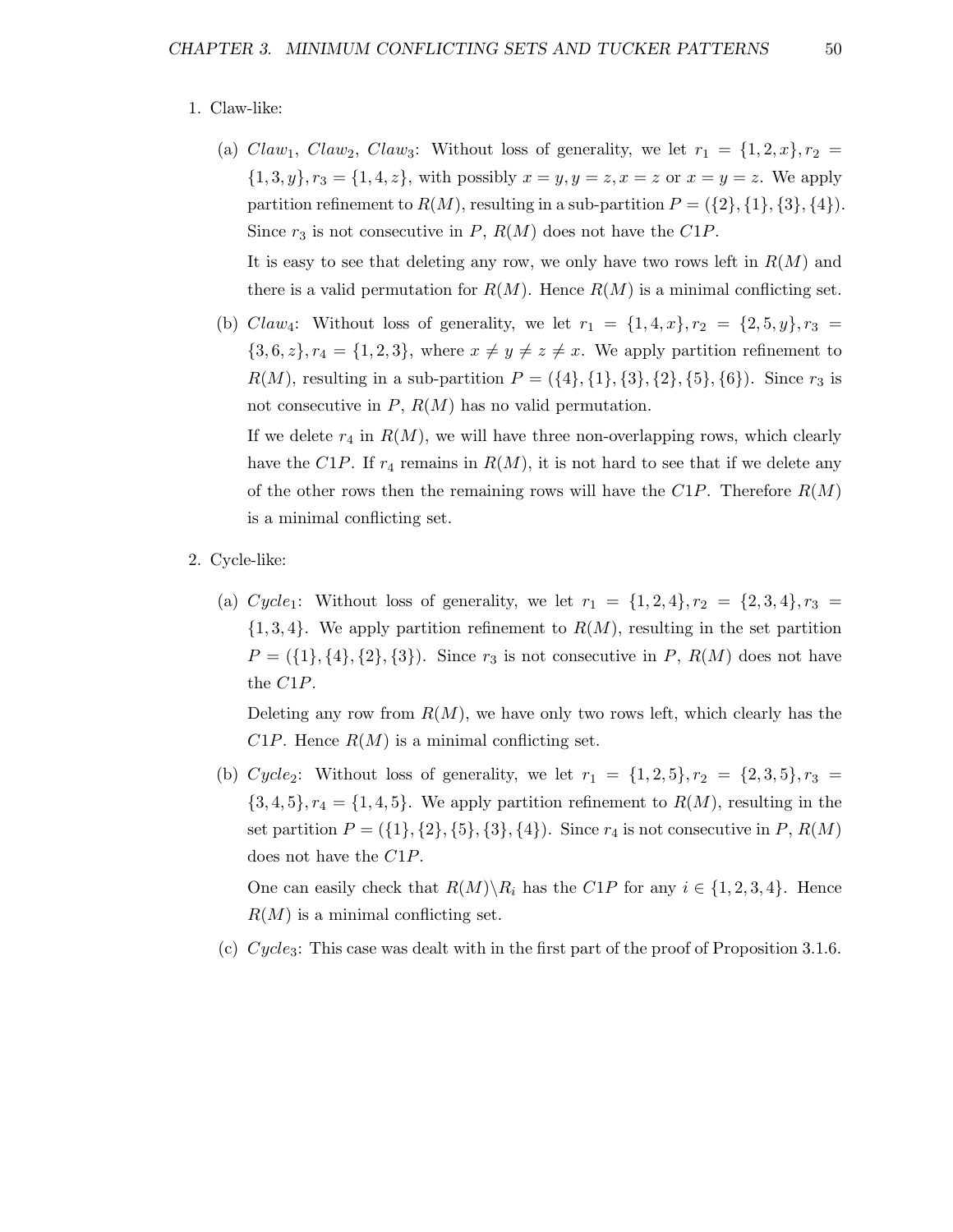(⇒) Suppose  $R(M)$  is a minimal conflicting set. We need to show that  $B(M)$  is either claw-like or cycle-like. If  $R(M)$  is a conflicting set then  $R(M)$  does not have the  $C1P$ , implying that  $M$  contains one of Tucker's configuration of matrices, say  $M'$ .

By Lemma 3.1.5, all possible minimal conflicting sets must arise from Tucker's configurations by adding columns. We also have the property that each row of M contains exactly three 1s, and therefore we have the strategy of adding some columns to each of Tucker's configurations, to obtain new matrices, and then, for each of these, checking whether the set of rows is a minimal conflicting set. If so, then we need to show that its bipartite graph is either claw-like or cycle-like. If not, then it must contain some minimal conflicting sets, and we then need to show that the bipartite graphs of these minimal conflicting sets are either claw-like or cycle-like.

Since  $M$  has exactly three 1s per row, the possible Tucker's configurations we need to consider are:  $M_{II_1}$ ,  $M_{III_1}$ ,  $M_{III_2}$ ,  $M_{IV}$  and  $M_{I_k}$  for any  $k \geq 1$ .

1.  $M_{II_1}$ :

(a) Appending one column to  $M_{II_1}$ , a resulting matrix  $M^*$  is:

|       | $c_1$ | $c_2$ | $c_3$    | $\mathfrak{c}_4$ | $c_5$ |
|-------|-------|-------|----------|------------------|-------|
| $r_1$ |       |       | 0        | $\left( \right)$ |       |
| $r_2$ | 0     |       |          | 0                | 1     |
| $r_3$ |       |       | $\theta$ | 1                | 0     |
| $r_4$ |       |       |          |                  |       |

We have  $r_1 = \{1, 2, 5\}, r_2 = \{2, 3, 5\}, r_3 = \{1, 2, 4\}, r_4 = \{2, 3, 4\}.$  Applying partition refinement to  $R(M^*)$ , we get the set partition  $P = (\{4\}, \{1\}, \{2\}, \{5\}, \{3\}).$ Since  $r_4$  is not consecutive in P,  $R(M^*)$  does not have the C1P. It is easy to check that deleting any row from  $R(M^*)$ , the resulting set has the  $C1P$ , and therefore  $R(M^*)$  is a minimal conflicting set. The corresponding bipartite graph  $B(M^*)$  is  $Cycle_2$ .

(b) Appending two columns to  $M_{II_1}$ , a resulting matrix  $M^*$  is: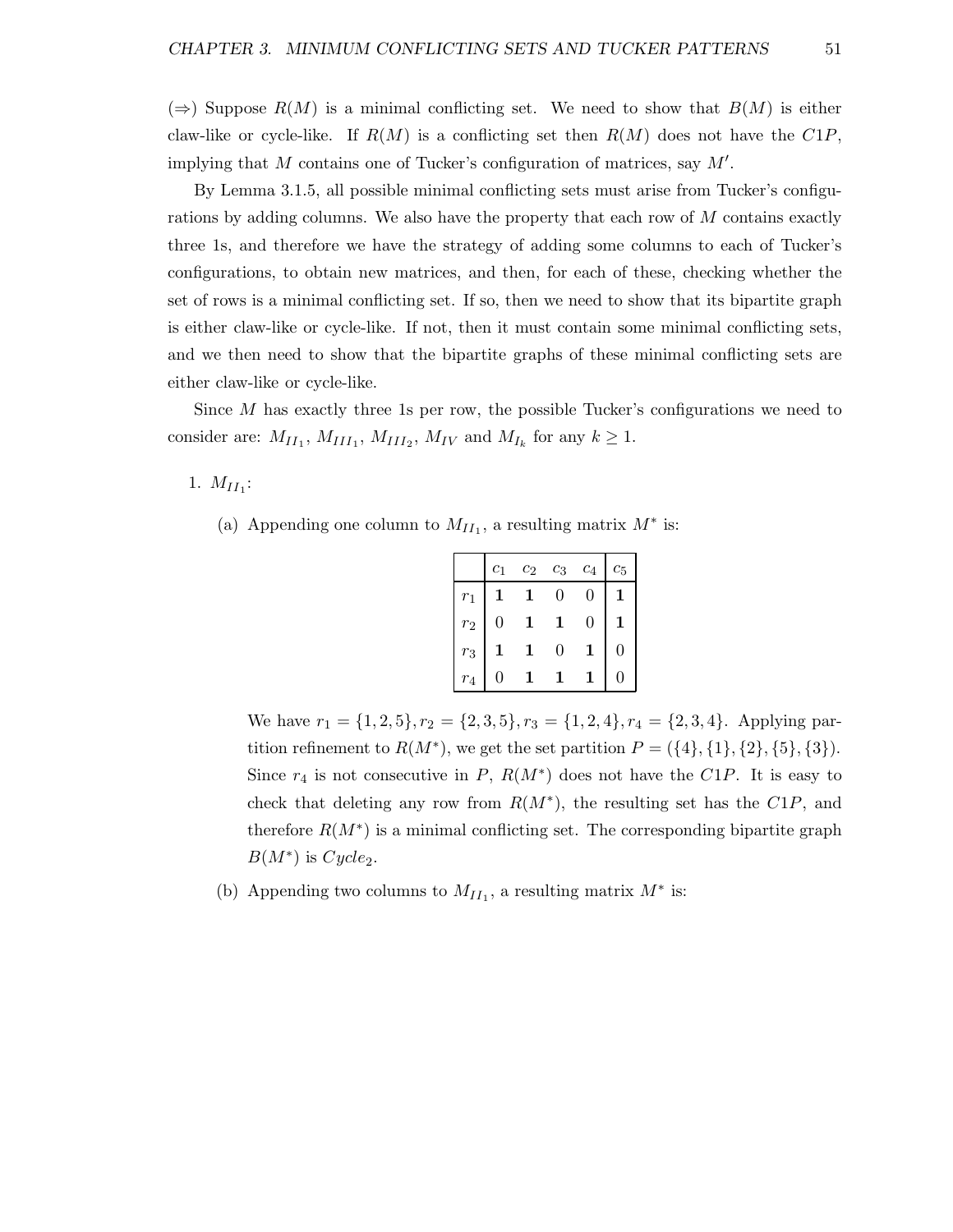|             | $c_1$ | $\mathfrak{c}_2$ | $\mathfrak{c}_3$ | $\mathfrak{c}_4$ | $c_5$            | $\mathfrak{C}_6$ |
|-------------|-------|------------------|------------------|------------------|------------------|------------------|
| $r_{\rm 1}$ |       |                  | $\overline{0}$   | $\theta$         |                  | $\overline{0}$   |
| $r_{\rm 2}$ | 0     | 1                | $\mathbf 1$      | $\overline{0}$   | $\boldsymbol{0}$ |                  |
| $r_{3}$     |       |                  | $\overline{0}$   |                  | 0                | 0                |
| $r_4$       | 0     |                  |                  |                  | 0                |                  |

We have  $r_1 = \{1, 2, 5\}, r_2 = \{2, 3, 6\}, r_3 = \{1, 2, 4\}, r_4 = \{2, 3, 4\}, \text{ and } R(M^*)$  is not a minimal conflicting set since  $R(M^*)\setminus r_4$  does not have the C1P. One can check that  $R(M^*)\$ <sup>7</sup> and  $R(M^*)\$ <sup>4</sup> are both minimal conflicting sets and the corresponding bipartite graph is  $Claw_2$ .

- 2.  $M_{III_1}$ : Let  $M^*$  be a matrix obtained by appending columns to  $M_{III_1}$ . Since  $M^*$ contains M, it does not have the  $C1P$ . Deleting any row from  $M^*$ , we have two rows left in  $R(M^*)$ , and this clearly has the  $C1P$ . Hence regardless of the type of columns we append to  $M_{III_1}$ , the set of rows of the resulting matrix  $M^*$  is a minimal conflicting set. One can check that, depending on the different types of columns we append, the corresponding bipartite graph is one of  $Claw_1$ ,  $Claw_2$ ,  $Claw_3$ , and  $Cycle_1$ .
- 3.  $M_{III_2}$ :
	- (a) Appending one column to  $M_{III_2}$ , a resulting matrix  $M^*$  is:

|       | $c_1$          | $c_2$          | $c_3$          | $c_4$          | $c_5$            | $c_6$            |
|-------|----------------|----------------|----------------|----------------|------------------|------------------|
| $r_1$ |                | $\mathbf{1}$   | $\overline{0}$ | $\overline{0}$ | $\overline{0}$   | $1 \mid$         |
| $r_2$ | $\overline{0}$ | $\mathbf{1}$   | $\mathbf{1}$   | $\overline{0}$ | $\overline{0}$   | $\mathbf{1}$     |
| $r_3$ | $\overline{0}$ | $\overline{0}$ | $\mathbf 1$    | $\mathbf{1}$   | $\boldsymbol{0}$ | $\mathbf 1$      |
| $r_4$ |                |                |                | 0              |                  | $\boldsymbol{0}$ |

We have  $r_1 = \{1, 2, 6\}, r_2 = \{2, 3, 6\}, r_3 = \{3, 4, 6\}, r_4 = \{2, 3, 5\}.$  One can check that  $R(M^*)$  is not a minimal conflicting set as  $R(M^*)\$ r<sub>2</sub> does not have the C1P. The set  $R(M^*)\backslash r_2$  is a minimal conflicting set and the corresponding bipartite graph is in the  $Cycle_3$  family.

- (b) Appending two columns to  $M_{III_2}$ , we have three cases:
	- i. The resulting matrix  $M^*$  is: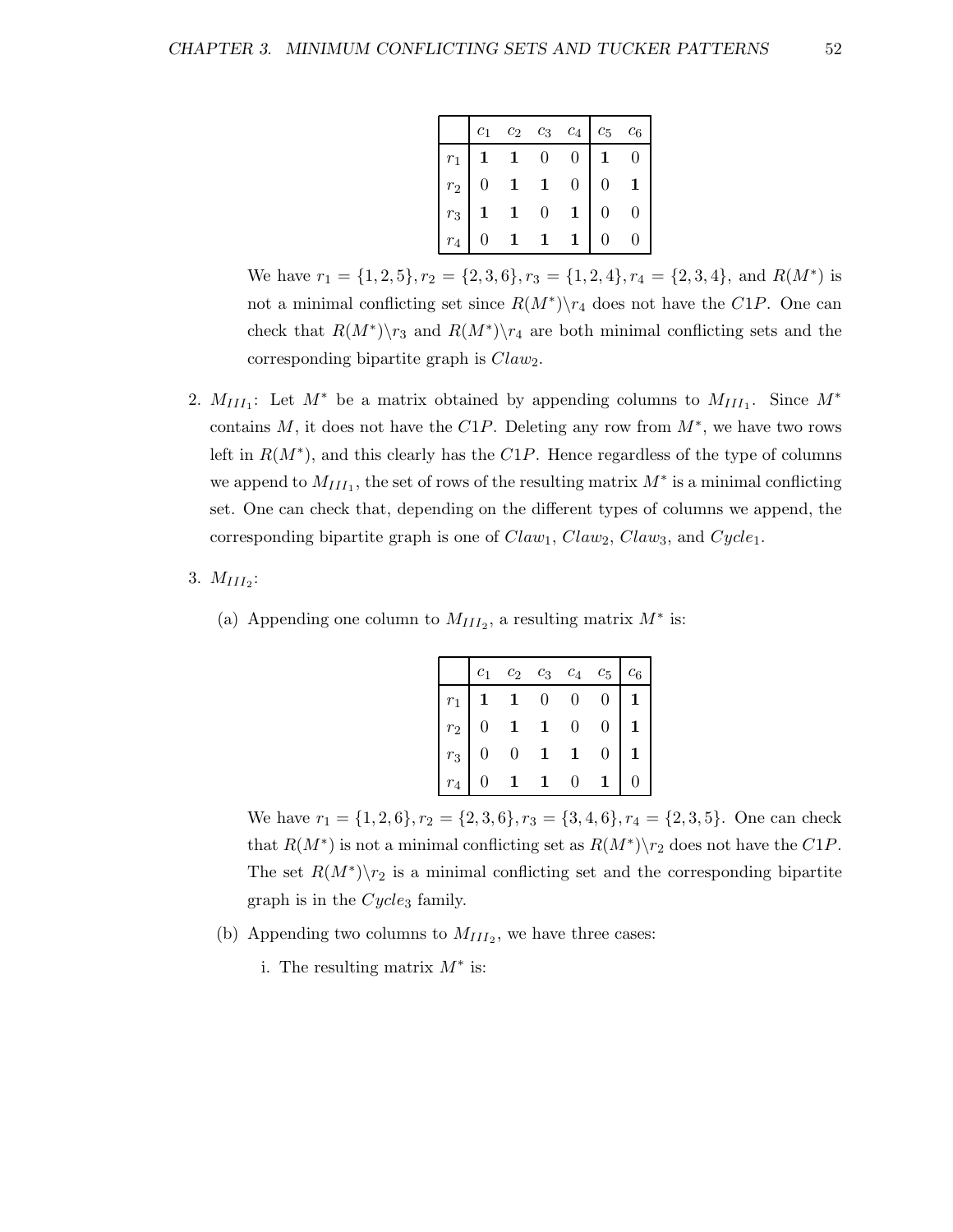|                                                                                                                               |         | $c_1$ $c_2$ $c_3$ $c_4$ $c_5$ $c_6$ $c_7$                     |  |   |  |
|-------------------------------------------------------------------------------------------------------------------------------|---------|---------------------------------------------------------------|--|---|--|
| $\begin{array}{ c cccc } \hline r_1&1&1&0&0&0&1&0 \ \hline r_2&0&1&1&0&0&0&1 \ \hline r_3&0&0&1&1&0&0&1 \ \hline \end{array}$ |         |                                                               |  |   |  |
|                                                                                                                               |         |                                                               |  |   |  |
|                                                                                                                               |         |                                                               |  |   |  |
|                                                                                                                               | $r_4$ 0 | $\begin{array}{cccc} \textbf{1} & \textbf{1} & 0 \end{array}$ |  | 0 |  |

We have  $r_1 = \{1, 2, 6\}, r_2 = \{2, 3, 7\}, r_3 = \{3, 4, 7\}, r_4 = \{2, 3, 5\}$  and  $R(M^*)$ is not a minimal conflicting set as  $R(M^*)\$  r\_3 does not have the C1P. The set  $R(M^*)\backslash r_3$  is a minimal conflicting set and the corresponding bipartite graph is  $Claw_2$ .

ii. The resulting matrix  $M^*$  is:

|                                                             |  |            | $c_1$ $c_2$ $c_3$ $c_4$ $c_5$ $c_6$ $c_7$                                                                                                                                                                                                                                                                                                                                                         |                                     |              |
|-------------------------------------------------------------|--|------------|---------------------------------------------------------------------------------------------------------------------------------------------------------------------------------------------------------------------------------------------------------------------------------------------------------------------------------------------------------------------------------------------------|-------------------------------------|--------------|
|                                                             |  |            |                                                                                                                                                                                                                                                                                                                                                                                                   | $1 \quad 0$                         |              |
| $\begin{array}{c c} r_1 & \mathbf{1} \ r_2 & 0 \end{array}$ |  |            |                                                                                                                                                                                                                                                                                                                                                                                                   | $\begin{matrix} 1 & 0 \end{matrix}$ |              |
| $r_3 \mid 0$                                                |  |            |                                                                                                                                                                                                                                                                                                                                                                                                   | $\mathbf{0}$                        | $\mathbf{1}$ |
| $r_4$                                                       |  | $1\quad 1$ | $\begin{array}{cccc cccc} \textbf{1} & \textbf{1} & \textbf{0} & \textbf{0} & \textbf{0} \\[2pt] \textbf{0} & \textbf{1} & \textbf{1} & \textbf{0} & \textbf{0} \\[2pt] \textbf{0} & \textbf{0} & \textbf{1} & \textbf{1} & \textbf{0} \\[2pt] \textbf{0} & \textbf{1} & \textbf{1} & \textbf{0} & \textbf{1} \\[2pt] \textbf{0} & \textbf{1} & \textbf{1} & \textbf{0} & \textbf{1} \end{array}$ | 0                                   |              |

One can check that  $R(M^*)$  is not a minimal conflicting set as  $R(M^*)\setminus r_1$  does not have the C1P. The set  $R(M^*)\backslash r_1$  is the only minimal conflicting set and the corresponding bipartite graph is  $Claw_2$ .

iii. The resulting matrix  $M^*$  is:

|                                                                                                                                                                                                     |  |           |                | $c_2 \quad c_3 \quad c_4 \quad c_5 \quad c_6 \quad c_7$ |                |  |
|-----------------------------------------------------------------------------------------------------------------------------------------------------------------------------------------------------|--|-----------|----------------|---------------------------------------------------------|----------------|--|
| $\begin{array}{ c cccc } \hline r_1&{\bf 1}&{\bf 1}&0&0&0 \ \hline r_2&0&{\bf 1}&{\bf 1}&0&0 \ \hline r_3&0&0&{\bf 1}&{\bf 1}&0 \ \hline r_4&0&{\bf 1}&{\bf 1}&0&{\bf 1} \ \hline \end{array} \; .$ |  |           |                |                                                         | $\mathbf{1}$   |  |
|                                                                                                                                                                                                     |  |           |                |                                                         | $\overline{0}$ |  |
|                                                                                                                                                                                                     |  |           |                |                                                         |                |  |
| $r_4$   0                                                                                                                                                                                           |  | $1\quad1$ | $\overline{0}$ |                                                         | 0              |  |

We have  $r_1 = \{1, 2, 6\}, r_2 = \{2, 3, 7\}, r_3 = \{3, 4, 6\}, r_4 = \{2, 3, 5\}$  and  $R(M^*)$ is not a minimal conflicting set. One can check that  $R\setminus R_1$  and  $R\setminus R_3$  are both minimal conflicting sets, and their corresponding bipartite graphs are both Claw<sub>2</sub>. The sets  $R \backslash R_2$  and  $R \backslash R_4$  are also minimal conflicting sets, and their corresponding bipartite graphs are both in the  $Cycle_3$  family.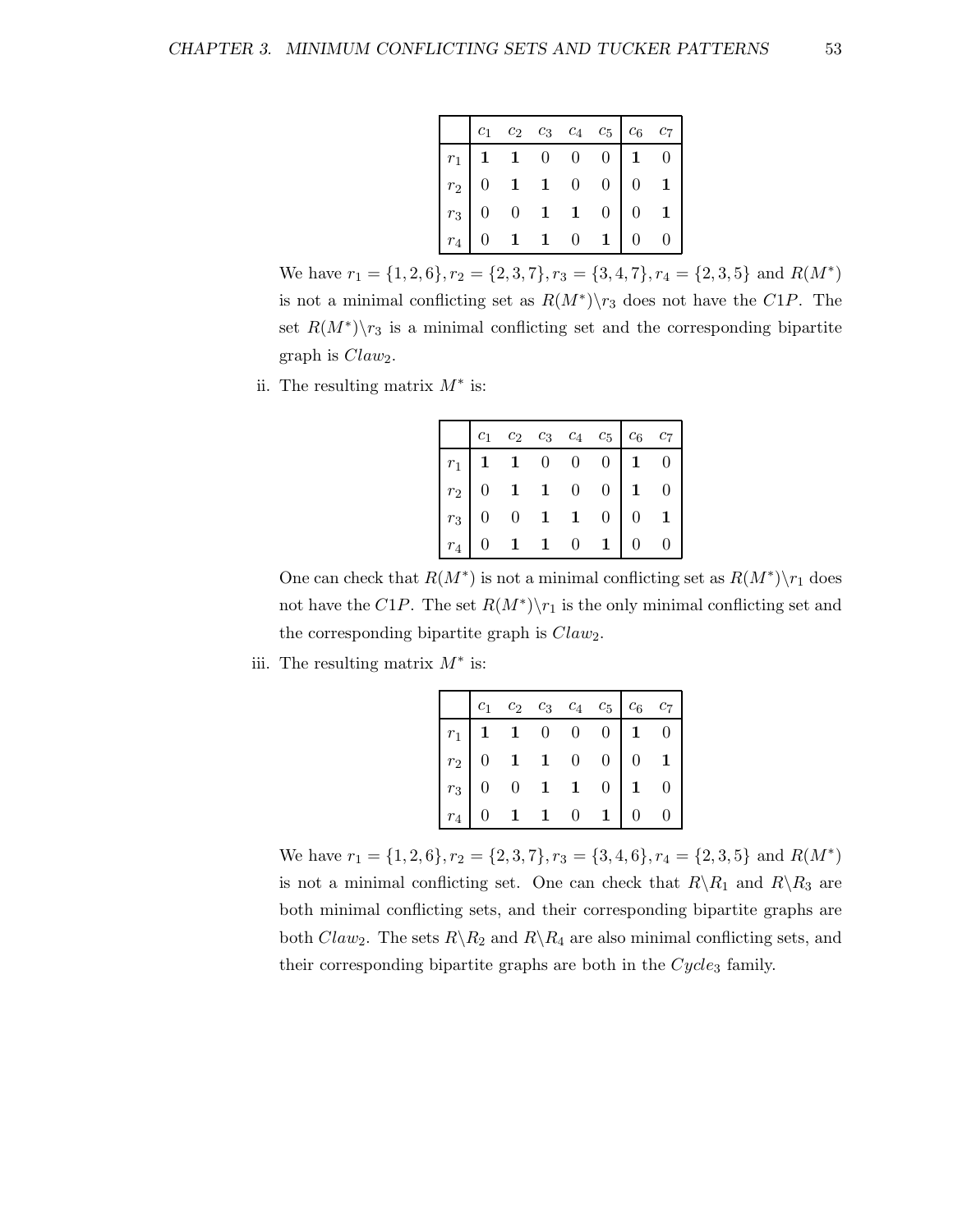| $\begin{array}{ c cccc } \hline r_1 & 1 & 1 & 0 & 0 & 0 & 1 & 0 & 0 \\ \hline r_2 & 0 & 1 & 1 & 0 & 0 & 0 & 1 & 0 \\ r_3 & 0 & 0 & 1 & 1 & 0 & 0 & 0 & 1 \\ \hline r_4 & 0 & 1 & 1 & 0 & 1 & 0 & 0 & 0 \\ \hline \end{array}$ |  |  |  |  |
|-------------------------------------------------------------------------------------------------------------------------------------------------------------------------------------------------------------------------------|--|--|--|--|

(c) Appending three columns to  $M_{III_2}$ , a resulting matrix  $M^*$  is:

We have  $r_1 = \{1, 2, 6\}, r_2 = \{2, 3, 7\}, r_3 = \{3, 4, 8\}, r_4 = \{2, 3, 5\}$  and  $R(M^*)$  is not a minimal conflicting set. One can check that  $R(M^*)\r_1$  and  $R(M^*)\r_3$  are minimal conflicting sets, and the corresponding bipartite graph is  $Claw_2$ .

### 4.  $M_{IV}$ :

(a) Appending one column to  $M_{IV}$ , a resulting matrix  $M^*$  is:

|                                                                                                                                                                                                                                  |  |  | $c_1$ $c_2$ $c_3$ $c_4$ $c_5$ $c_6$ $c_7$ |              |
|----------------------------------------------------------------------------------------------------------------------------------------------------------------------------------------------------------------------------------|--|--|-------------------------------------------|--------------|
|                                                                                                                                                                                                                                  |  |  | 0 <sup>1</sup>                            | $\mathbf 1$  |
|                                                                                                                                                                                                                                  |  |  | 0 <sup>1</sup>                            | $\mathbf{1}$ |
|                                                                                                                                                                                                                                  |  |  |                                           |              |
| $\begin{array}{c cccccc} r_1 & \textbf{1} & \textbf{1} & 0 & 0 & 0 & 0 \\ r_2 & 0 & 0 & \textbf{1} & \textbf{1} & 0 & 0 \\ r_3 & 0 & 0 & 0 & 0 & \textbf{1} & 0 \\ r_4 & 0 & \textbf{1} & 0 & \textbf{1} & 0 & 0 \\ \end{array}$ |  |  |                                           |              |

We have  $r_1 = \{1, 2, 7\}, r_2 = \{3, 4, 7\}, r_3 = \{5, 6, 7\}, r_4 = \{2, 4, 6\}$  and  $R(M^*)$ is not a minimal conflicting set. One can check that  $R(M^*)\backslash r_1$ ,  $R(M^*)\backslash r_2$ ,  $R(M^*)\backslash r_4$  are minimal conflicting sets. The corresponding bipartite graph for  $R(M^*)\backslash r_1$ , and for  $R(M^*)\backslash r_2$  is in the  $Cycle_3$  family, and for  $R(M^*)\backslash r_4$  is  $Claw_1$ .

(b) Appending two columns to  $M_{IV}$ , a resulting matrix  $M^*$  is:

|  |  |  |  | $\begin{array}{ c cccc } \hline r_1 & \mathbf{1} & \mathbf{1} & \mathbf{0} & \mathbf{0} & \mathbf{0} & \mathbf{0} & \mathbf{1} & \mathbf{0} \\ \hline r_2 & \mathbf{0} & \mathbf{0} & \mathbf{1} & \mathbf{1} & \mathbf{0} & \mathbf{0} & \mathbf{1} & \mathbf{0} \\ r_3 & \mathbf{0} & \mathbf{0} & \mathbf{0} & \mathbf{0} & \mathbf{1} & \mathbf{1} & \mathbf{0} & \mathbf{1} \\ \hline r_4 & \mathbf{0} & \mathbf{1} & \math$ |
|--|--|--|--|-----------------------------------------------------------------------------------------------------------------------------------------------------------------------------------------------------------------------------------------------------------------------------------------------------------------------------------------------------------------------------------------------------------------------------------|

We have  $r_1 = \{1, 2, 7\}, r_2 = \{3, 4, 7\}, r_3 = \{5, 6, 8\}, r_4 = \{2, 4, 6\}$  and  $R(M^*)$ is not a minimal conflicting set. One can check that  $R(M^*)\backslash r_3$  is a minimal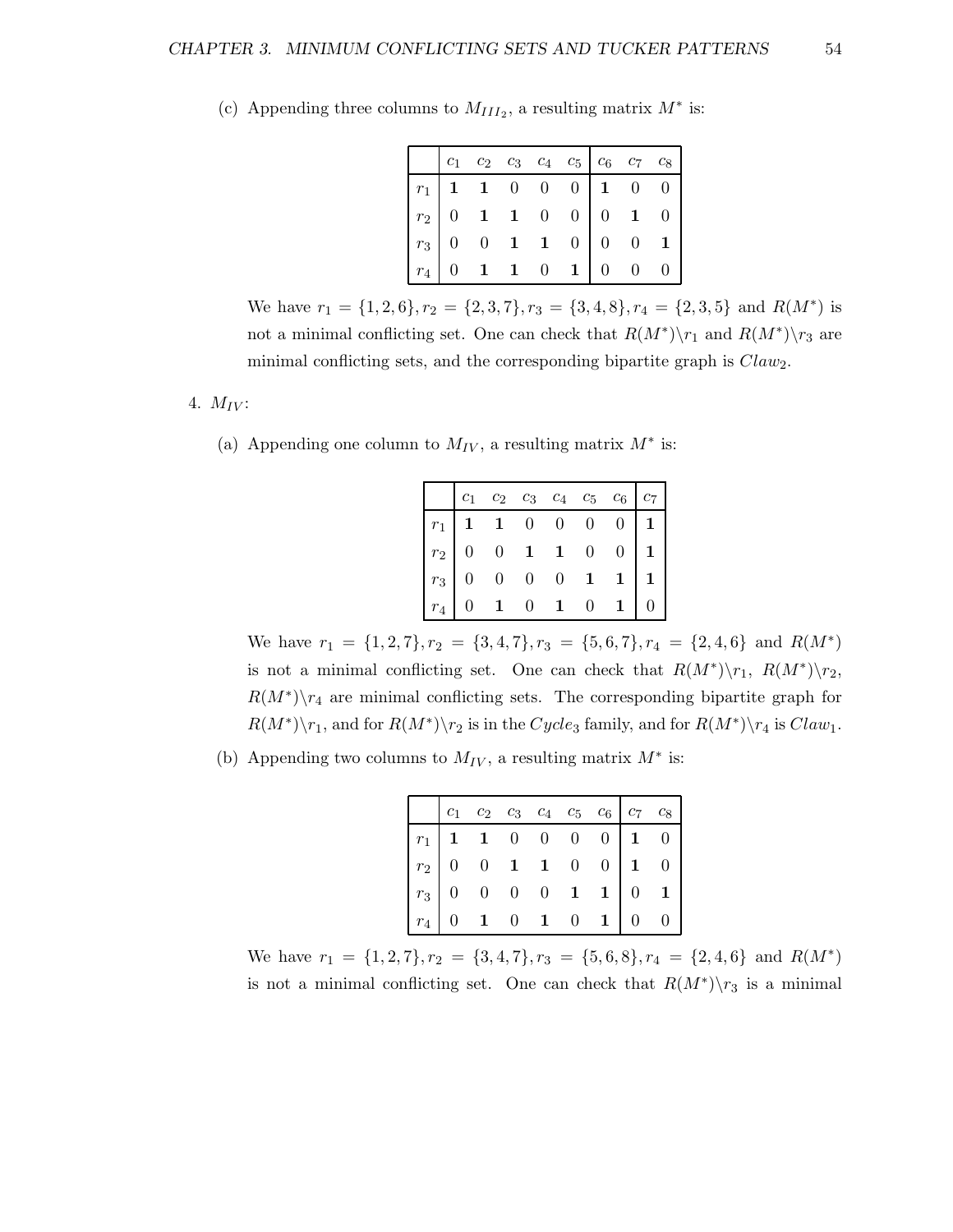conflicting set, and the corresponding bipartite graph is in the  $Cycle_3$  family. All other cases of appending two columns to make three 1s on each row are similar to this case: The set of four rows is not a minimal conflicting set since the two rows with the 1s on the same column along with the last row always form a minimal conflicting set, and the corresponding bipartite graph is in the  $Cycle<sub>3</sub>$  family.

(c) Appending three columns to  $M_{IV}$ , a resulting matrix  $M^*$  is:

| $\begin{array}{ c cccc } \hline r_1 &\textbf{1} &\textbf{1} &\textbf{0} &\textbf{0} &\textbf{0} &\textbf{0} &\textbf{1} &\textbf{0} &\textbf{0} \\ \hline r_2 &\textbf{0} &\textbf{0} &\textbf{1} &\textbf{1} &\textbf{0} &\textbf{0} &\textbf{0} &\textbf{1} &\textbf{0} \\ r_3 &\textbf{0} &\textbf{0} &\textbf{0} &\textbf{0} &\textbf{1} &\textbf{1} &\textbf{0} &\textbf{0} &\textbf{1} \\ r_$ |  |  |  |  |  |
|-----------------------------------------------------------------------------------------------------------------------------------------------------------------------------------------------------------------------------------------------------------------------------------------------------------------------------------------------------------------------------------------------------|--|--|--|--|--|

We have  $r_1 = \{1, 2, 7\}, r_2 = \{3, 4, 8\}, r_3 = \{5, 6, 9\}, r_4 = \{2, 4, 6\}.$  It is easy to check that  $R(M^*)$  is a minimal conflicting set and  $B(M^*)$  is  $Claw_4$ .

- 5.  $M_{I_n}$ :
	- (a)  $n = 1$ : By the same reason for case  $M_{III_1}$ , regardless of the type of columns we append to  $M_{I_1}$ , the set of rows of the resulting matrix is a minimal conflicting set.
	- (b)  $n = 2$ : If each of the columns appended contains either a single 1 or two consecutive 1s, then the corresponding bipartite graph is in the  $Cycle_3$  family. As we have shown in the first part, the set of rows is a minimal conflicting set. We consider now the cases in which at least one of the columns appended either contains exactly two 1s, which are non-consecutive, or contains three or more 1s.
		- i. Appending one column to  $M_{I_2}$ , a resulting matrix is:

|       | $c_{1}$ | $\mathfrak{c}_2$ | $c_3$ | $\overline{c_4}$ | ĊБ |
|-------|---------|------------------|-------|------------------|----|
| $r_1$ |         |                  |       | $\mathbf{0}$     |    |
| $r_2$ | J       |                  |       | $\Omega$         |    |
| $r_3$ | J       |                  |       |                  |    |
|       |         |                  |       |                  |    |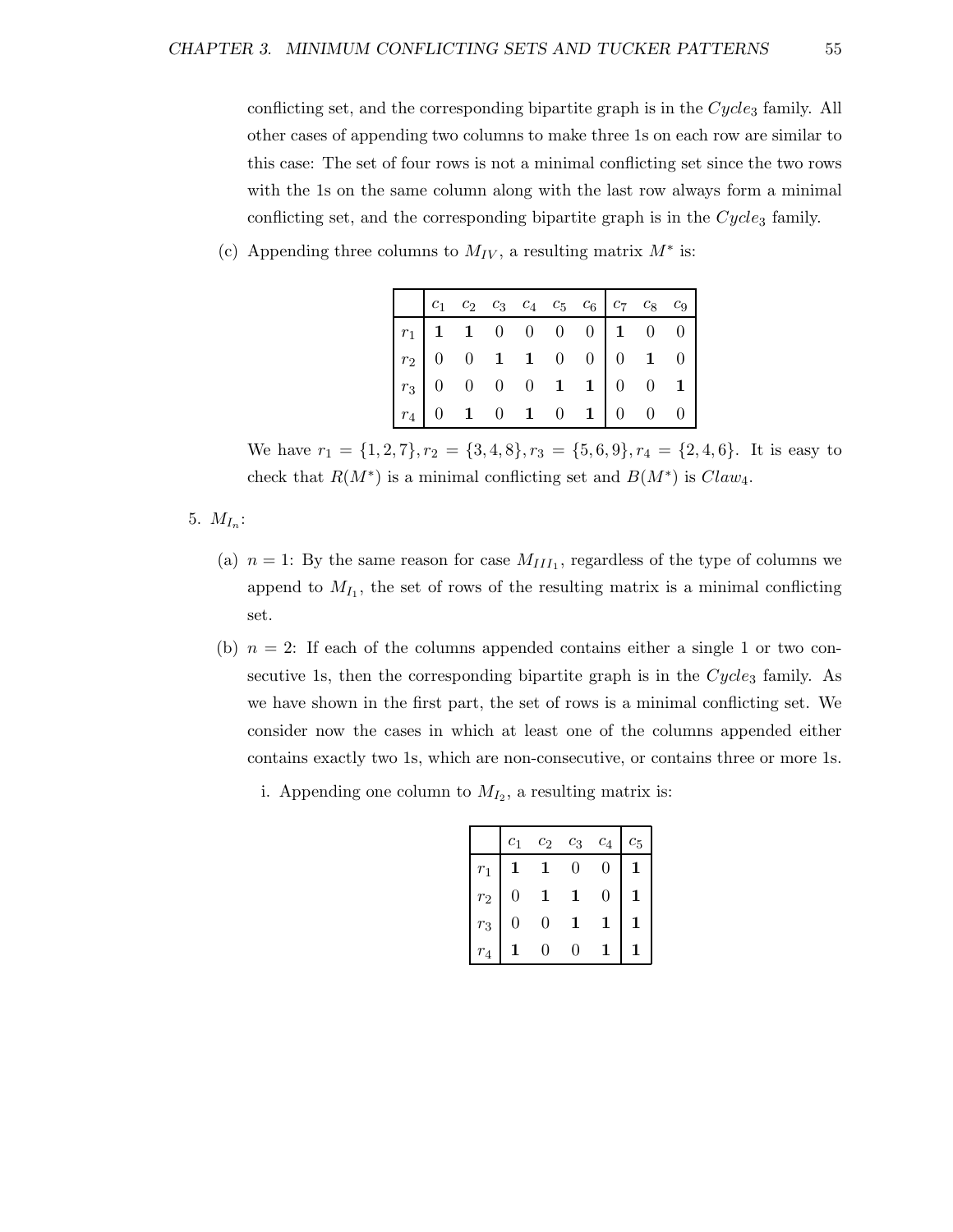Notice that if we permute the columns in the order  $c_1, c_5, c_3, c_4, c_2$  and rows in the order  $r_1, r_2, r_4, r_3$ , we get the same matrix as the matrix for the first case of configuration  $M_{II_1}$ , so this case is the same as  $M_{II_1}(i)$ .

- ii. Appending two columns to  $M_{I_2}$ , there are two cases:
	- A. a resulting matrix  $M^*$  is:

|       | $c_1$          | $c_2$          | $c_3$          | $c_4$          | $c_5$        | $c_6$            |
|-------|----------------|----------------|----------------|----------------|--------------|------------------|
| $r_1$ |                | $\mathbf{1}$   | $\overline{0}$ | $\overline{0}$ | $\mathbf{1}$ | $\boldsymbol{0}$ |
| $r_2$ | $\overline{0}$ | $\mathbf{1}$   | $\mathbf{1}$   | $\overline{0}$ | 0            |                  |
| $r_3$ | $\overline{0}$ | $\overline{0}$ | $\mathbf{1}$   | $\mathbf{1}$   |              | 0                |
| $r_4$ |                | $\overline{0}$ | $\overline{0}$ | $\mathbf{1}$   | 0            |                  |

One can check that any set of three rows of  $M^*$  is a minimal conflicting set and its bipartite graph is in the  $Cycles$  family.

B. a resulting matrix  $M^*$  is:

|       |                |                                                              |             | $c_1$ $c_2$ $c_3$ $c_4$ $c_5$ $c_6$ |                |                |
|-------|----------------|--------------------------------------------------------------|-------------|-------------------------------------|----------------|----------------|
| $r_1$ |                | $\begin{array}{ccc} \textbf{1} & \textbf{1} & 0 \end{array}$ |             | $\overline{0}$                      | $\mathbf{1}^-$ | $\overline{0}$ |
| $r_2$ | $\overline{0}$ |                                                              | $1\quad 1$  | $\overline{0}$                      | $\mathbf{1}$   | 0              |
| $r_3$ | $\overline{0}$ |                                                              | $0\quad 1$  | $\mathbf{1}$                        |                | 0              |
|       |                |                                                              | $0 \quad 0$ |                                     | $\overline{0}$ |                |

One can check that  $R(M^*)\$ <sub>2</sub> does not have the C1P. The only minimal conflicting set we can get is  $S = \{r_1, r_3, r_4\}$  and its bipartite graph is in the  $Cycle_3$  family.

iii. Appending three columns to  $M_{I_2}$ , a resulting matrix  $M^*$  is:

|             |              |                |                                                                                       |                | $c_2 \quad c_3 \quad c_4 \quad c_5 \quad c_6 \quad c_7$                                                                   |
|-------------|--------------|----------------|---------------------------------------------------------------------------------------|----------------|---------------------------------------------------------------------------------------------------------------------------|
| $r_{\rm 1}$ |              |                | $\begin{array}{cc} \textbf{1} & \textbf{1} & 0 & 0 \end{array}$                       |                |                                                                                                                           |
|             | $r_2 \mid 0$ |                | $\begin{array}{ c c c c }\n\hline\n\textbf{1} & \textbf{1} & \textbf{0}\n\end{array}$ |                |                                                                                                                           |
|             | $r_3$ 0 0 1  |                | $\vert 1 \vert$                                                                       |                |                                                                                                                           |
|             |              | $\overline{0}$ |                                                                                       | $\overline{0}$ | $\begin{array}{ccc ccc} \textbf{1} & 0 & 0 \\ 0 & \textbf{1} & 0 \\ \textbf{1} & 0 & 0 \\ 0 & 0 & \textbf{1} \end{array}$ |

One can check that  $R(M^*)\r_2$  does not have the C1P. The minimal conflicting sets we can get are  $S_1 = \{r_3, r_4, r_1\}$  and  $S_2 = \{r_1, r_2, r_3\}$  and their bipartite graphs are in the  $Cycle_3$  family.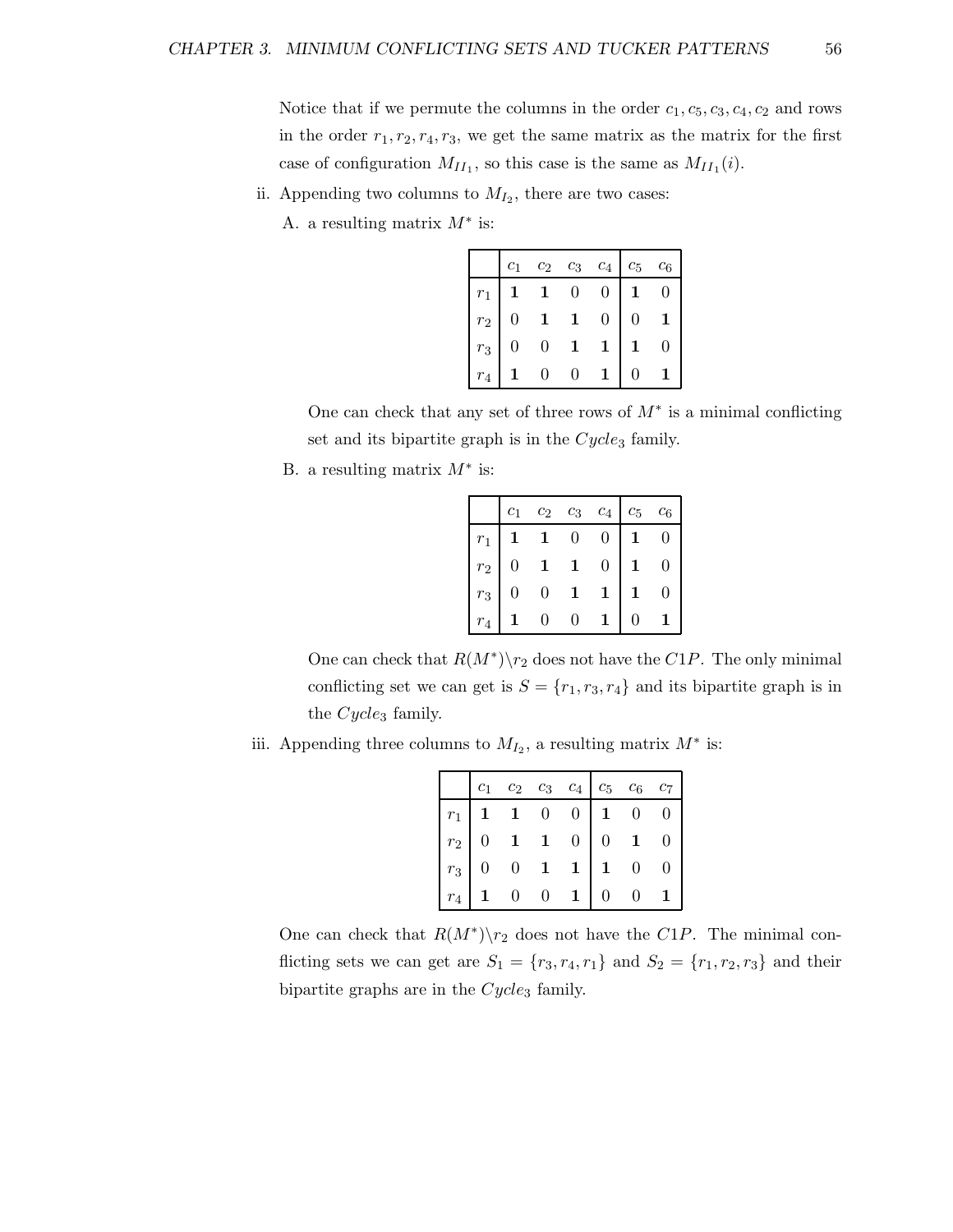(c)  $n \geq 3$ : Let  $M^*$  be a matrix obtained from  $M_{I_n}$  by appending columns. By Proposition 3.1.6,  $R(M^*)$  is a minimal conflicting set if and only if each column appended contains either a single 1 or two consecutive 1s. If this is the case,  $B(M^*)$  is in the Cycle<sub>3</sub> family. If  $R(M^*)$  is not a minimal conflicting set, then some of its subsets are minimal conflicting sets. For any of the subsets that is a minimal conflicting set, its corresponding matrix must contain one of Tucker's configurations. Therefore it must be one of the cases we discussed above, and hence its bipartite graph is either claw-like or cycle-like.

**Corollary 3.1.9** Let r be a given row in a binary matrix  $M$  with three 1s per row. Then r is conflicting if and only if there exists a set of rows R of M such that  $r \in R$  and the bipartite graph corresponding to R is either claw-like or cycle-like.

Proof. This corollary follows directly from the previous theorem as in order for r to be conflicting, r must be in a minimal conflicting set  $R$ , and  $R$  is a minimal conflicting set if and only if its corresponding bipartite graph is either claw-like or cycle-like.  $\Box$ 

Deciding whether  $CI(r) > 0$  for a row r in a binary matrix M with three 1s per row can be done in polynomial time. This requires first checking whether  $r$  belongs to a claw-like graph or either of the first two cases of cycle-like graphs. Since all of these patterns have at most four row vertices, there are only a polynomial number of cases to check. Now if  $r$ does not belong to any of the claw-like or the first two cases of cycle-like graphs, we need to check whether r belongs to a chordless cycle in  $B(M)$ . We can use Dijkstra's algorithm for finding the shortest path between two neighbour rows of r in  $B(M)$ , and this can be done in polynomial time. However, computing  $CI(r)$  is  $#W[1]$ -complete [15] as it requires computing the number of chordless cycles containing r in  $B(M)$ ; still it can be done using the principle of exclusion [44].

### 3.2 An Algorithm to Decide Whether a Row is Conflicting

We now consider the following problem: given a row of an  $m \times n$  binary matrix M, does this row belong to at least one MCS? As far as we know, the complexity of this problem is still open. Our contribution is to show that, if each row of  $M$  has at most  $k$  1s, where  $k$ a constant, then this question can be answered in time that is polynomial in  $n \geq 8$ .

 $\Box$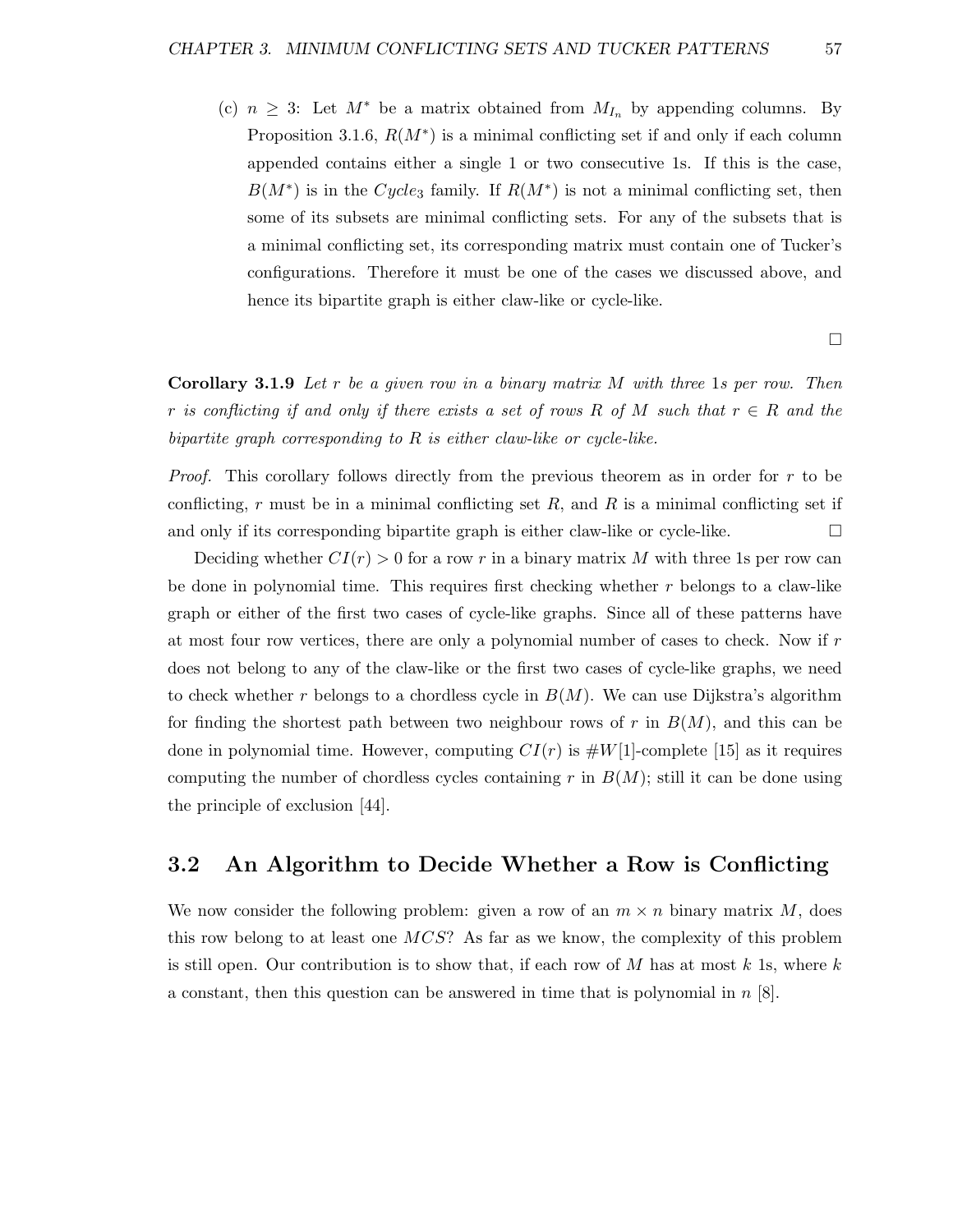We first consider the case where the row in question does not belong to any of the minimal conflicting sets constructed from  $M_{II_n}$ ,  $M_{III_n}$ ,  $M_{IV}$ ,  $M_V$ .

**Definition 3.2.1** In a bipartite graph  $B(M)$ , we call a vertex representing a row of M a row-vertex, and a vertex representing a column of M a column-vertex. We denote the set of row-vertices and the set of column-vertices of  $B(M)$  as  $RV(B)$  and  $CV(B)$  respectively.

**Definition 3.2.2** Let r be a row-vertex in a bipartite graph B such that  $B(J)$  is contained in B for some  $J \in \{M_{II_n}, M_{III_n}, M_{IV}, M_{V}\}$ . We say that r is  $B(J)$ -conflicting if  $RV(B)$ is a minimal conflicting set.

Observe that in the previous definition,  $RV(B)$  and  $RV(B(J))$  must have the same cardinality in order for  $R(B)$  to be a minimal conflicting set, whereas  $CV(B)$  may have greater cardinality than  $CV(B(J))$ . For example, the set of row-vertices in each of the bipartite graphs that are claw-like or cycle-like is a minimal conflicting set, and  $Claw_1, Claw_2, Claw_3$ all contain  $B(M_{III_1})$ ,  $Claw_4$  contains  $B(M_{IV})$ , and  $Cycle_i$  contains  $B(M_{I_n})$  for some n, for each  $i \in \{1, 2, 3\}.$ 

**Proposition 3.2.3** Let M be a given binary matrix. For a given row  $r_s \in R(M)$ , suppose  $r_s$  is not  $B(J)$ -conflicting for  $J \in \{M_{I_1}, M_{I_2}, M_{II_n}, M_{III_n}, M_{IV}, M_V\}$ . Then  $r_s$  is conflicting if and only if there exists a subgraph B of  $B(M)$  containing a cycle  $C =$  $(r_a c_{ab} r_b \dots r_x c_{xs} r_s c_{su} r_u \dots r_z c_{za})$  such that  $r_x \cap r_s \cap r_y = \emptyset$ , where  $c_{ij} \in r_i \cap r_j$ .

### Proof.

 $(\Rightarrow)$  Since  $r_s$  is conflicting and not  $B(J)$ -conflicting for  $J \in \{M_{I_1}, M_{I_2}, M_{II_n}, M_{III_n}, M_{IV}, M_{V}\},$  $r_s$  is  $B(M_{I_n})$ -conflicting,  $n \geq 3$ . Hence  $r_s$  belongs to some subgraph B which contains a cycle C such that  $RV(B)$  is an  $MCS$  and  $|RV(C)| = |RV(B)| \geq 5$ .

Suppose to the contrary that for all subgraphs containing cycles of the form  $(r_a c_{ab} r_b \dots r_x c_{xs} r_s c_{sy} r_y \dots r_z c_{za}),$  we have  $r_x \cap r_s \cap r_y \neq \emptyset$ . Then there is some  $c_{xsy} \in$  $r_x \cap r_s \cap r_y$  on C. Now  $B - \{r_s\}$  still contains a cycle, since  $r_x$  is still adjacent to  $r_y$ . So  $B - \{r_s\}$  does not have the C1P, which contradicts that  $RV(B)$  is a MCS. ( $\Leftarrow$ ) We consider a minimal subgraph B containing a cycle  $C = (r_a c_{ab} r_b \dots r_x c_{xs} r_s c_{sy} r_y \dots r_z c_{za})$ 

satisfying the condition:

$$
r_x \cap r_s \cap r_y = \emptyset. \tag{3.1}
$$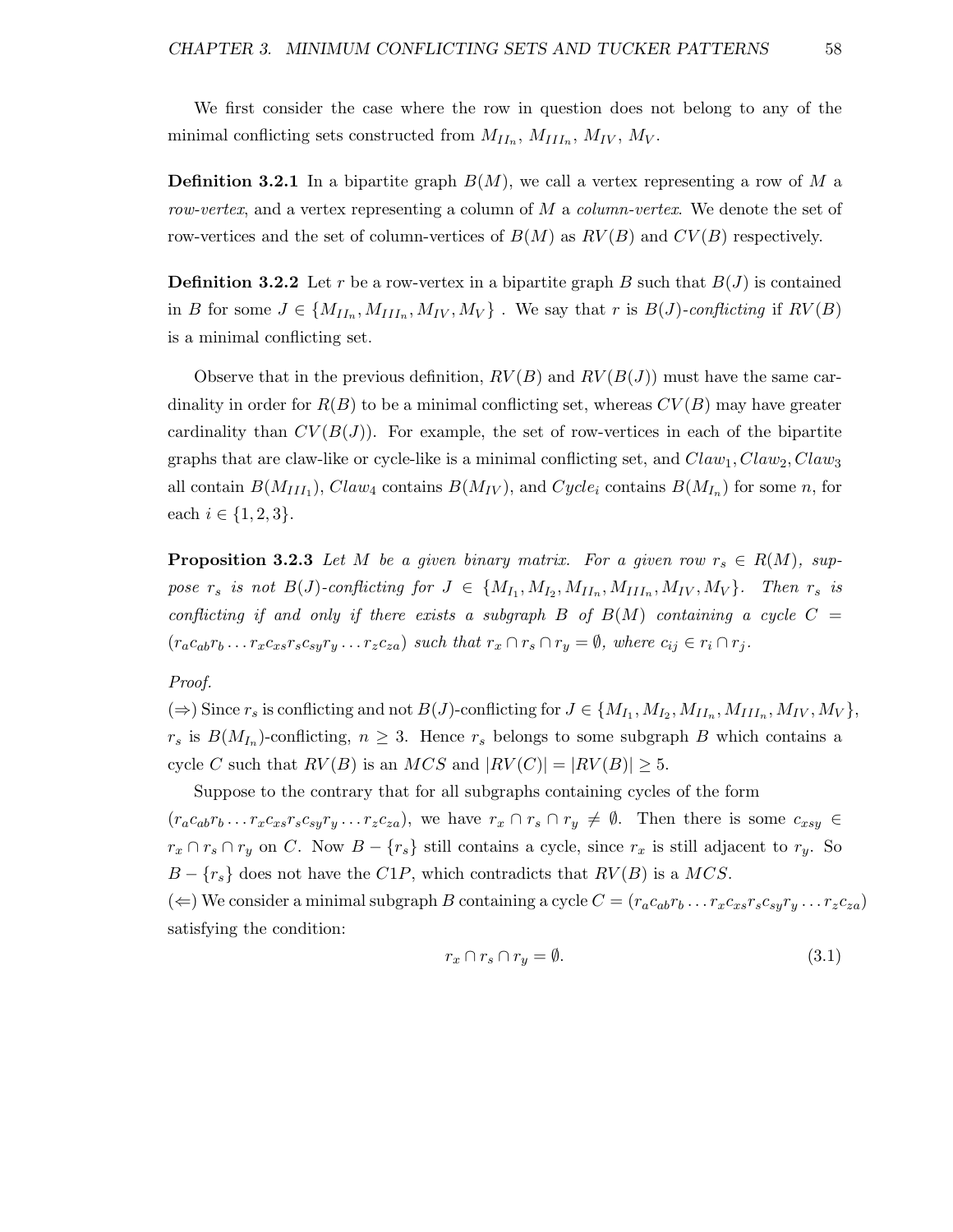Then C is a minimal cycle satisfying this condition and  $RV(B) = RV(C)$ . Since  $r_s$  is not  $B(J)$ -conflicting for  $J \in \{M_{I_1}, M_{I_2}\}, RV(B) \geq 5$ . We prove that B is chordless, whence, by Proposition 3.1.6,  $RV(B)$  is an  $MCS$  and  $r_s$  is conflicting.

Suppose toward a contradiction that  $B$  has one or more chords. We first observe that we cannot have chords in  $B - [(r_x \cap r_s) \cup \{r_s\} \cup (r_s \cap r_y)]$ . For, supposing we had a chord  $b_i b_j$  in  $B - [(r_x \cap r_s) \cup \{r_s\} \cup (r_s \cap r_y)],$  then

$$
(b_i \ldots r_x c_{xs} r_s c_{sy} r_y \ldots b_j)
$$

would be a smaller cycle satisfying condition  $(3.1)$ , contradicting the minimality of C. Therefore any chord must have an endpoint in  $(r_x \cap r_s) \cup \{r_s\} \cup (r_s \cap r_y)$ , and so must be adjacent to  $r_s$ .

Let  $(r_s c_{si} r_i)$  be a chord in B, then  $i \neq x, y$ . Since C satisfies condition (3.1),  $c_{si}$  is not adjacent to both  $r_x$  and  $r_y$ . Without loss of generality, we suppose  $c_{si}$  is not adjacent to  $r_x$ . Let  $r_j$ ,  $j \neq s$ , be the row vertex adjacent to  $c_{si}$  such that none of the vertices on the cycle  $C^* = (c_{si}r_j \dots r_xr_s)$  is adjacent to  $c_{si}$  except  $r_s$  and  $r_j$ . Since  $r_s$  is not  $M_{I_1}, M_{I_2}$ conflicting,  $RV(C^*) \geq 5$ . But C is a minimal cycle satisfying condition (3.1), so that  $C^*$ must not satisfy condition (3.1), and there must be some  $c_{xsj} \in r_x \cap r_s \cap r_j$ . But then  $r_s$  is  $B_{III_1}$ -conflicting, i.e.  $r_s$  belongs to a claw as illustrated in the graph below, a contradiction.



 $\Box$ 

The following corollary follows immediately from this proposition.

**Corollary 3.2.4** Let M be a given binary matrix. For a given row  $r_s \in R(M)$ , if  $r_s$ is not  $B(J)$ -conflicting for  $J \in \{M_{I_1}, M_{I_2}, M_{II_n}, M_{III_n}, M_{IV}, M_V\}$ , and  $B(M)$  contains a cycle  $C = (r_a c_{ab} r_b \dots r_x c_{xs} r_s c_{sy} r_y \dots r_z c_{za})$  such that  $r_i \cap r_s = \emptyset$  for all  $i \neq x, s, y$  and  $r_x \cap r_s \cap r_y \neq \emptyset$ , then  $r_s$  is not conflicting.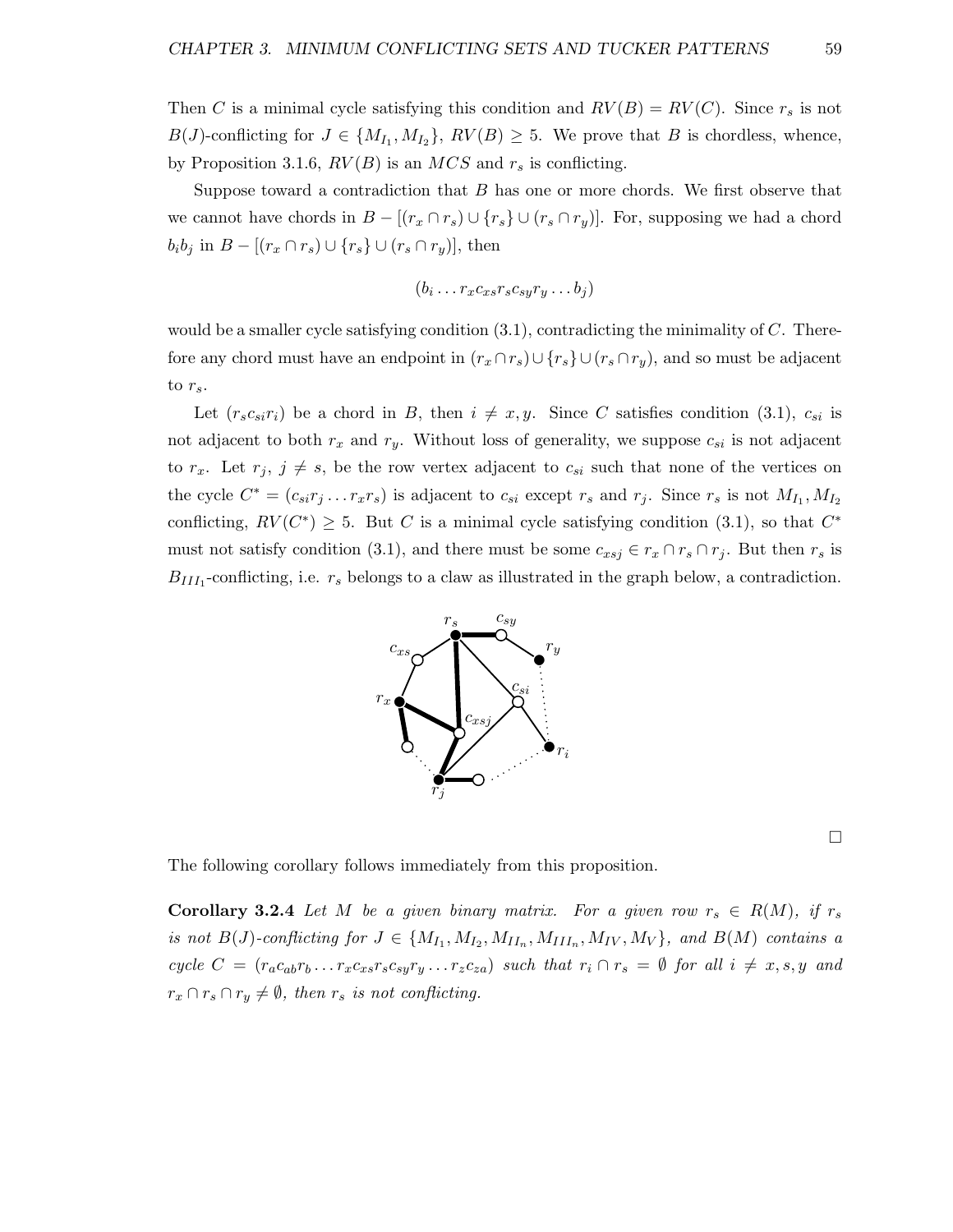We next consider the case where a row may be  $B(J)$ -conflicting for  $J \in \{M_{II_n}, M_{III_n}, M_{IV},$  $M_V$ }. These four Tucker's patterns  $M_{II_n}, M_{III_n}, M_{IV}, M_V$  have the following crucial property, that follows from their definition: if no row of an  $m \times n$  binary matrix M has more than k 1s, and a sub-matrix T of M contains a Tucker pattern  $M_{II_n}, M_{III_n}, M_{IV}$  or  $M_V$ , then  $3 \le t \le k+1$ , where t is the number of rows of T. This proves the following result.

**Proposition 3.2.5** If no row of an  $m \times n$  binary matrix M has more than k 1s, then decid- $\inf$  ing if a row  $r_s$  belongs to a sub-matrix  $T$  of  $M$  that contains a Tucker pattern  $M_{II_n}, M_{III_n}, M_{IV}$ or  $M_V$  can be done in  $O(k^2m^{k+1}(n+m+c))$  time and  $O(n+m)$  space, where c is the number of 1s in M.

With Algorithm 3.1 we can decide whether a given row  $r_s$  of M is conflicting, where M is a binary matrix has at most  $k$  1s for each row. The algorithm relies on the following subroutines and definitions:

- 1. Subroutine CheckBTP checks (using a brute-force approach) whether the matrix formed by a collection  $q$  of rows is a  $MCS$ .
- 2. Subroutine  $ExcPath$  checks for given rows  $(r_x, r_y)$  whether there is a path in  $B(M)$ between  $r_x$  and  $r_y$  that excludes  $r_s$ .
- 3.  $P(r_s)$  is the set of all pairs  $(r_x, r_y)$  of rows, such that  $r_x \cap r_s \neq \emptyset \neq r_y \cap r_s$  and  $r_x \cap r_y \cap r_s = \emptyset$ . (Note that there are at most  $O(m^2)$  such pairs of rows.)
- 4.  $Q(r_s)$  is the collection of all sets of  $\rho$  rows, with  $4 \leq \rho \leq k+1$ , in which one row is  $r_s$ .

| <b>Algorithm 3.1</b> Conflicting Row |                                                      |  |  |
|--------------------------------------|------------------------------------------------------|--|--|
|                                      | 1: for each $q \in Q(r_s)$                           |  |  |
| 2:                                   | if $CheckBTP(q)$ then return conflicting             |  |  |
|                                      | 3: for each $(r_x, r_y) \in P(r_s)$                  |  |  |
| 4:                                   | if $\text{ExcPath}(r_x,r_y)$ then return conflicting |  |  |
| 5: return <i>nonconflicting</i>      |                                                      |  |  |

**Theorem 3.2.6** Let M be an  $m \times n$  non-C1P matrix with at most k 1s in each row, and let  $r_s$  be a row of M. Deciding whether  $r_s$  belongs to at least one MCS can be done in  $O(k^2m^{k+1}(n+m+c))$  time and  $O(n+m)$  space, where c is the number of 1s in M.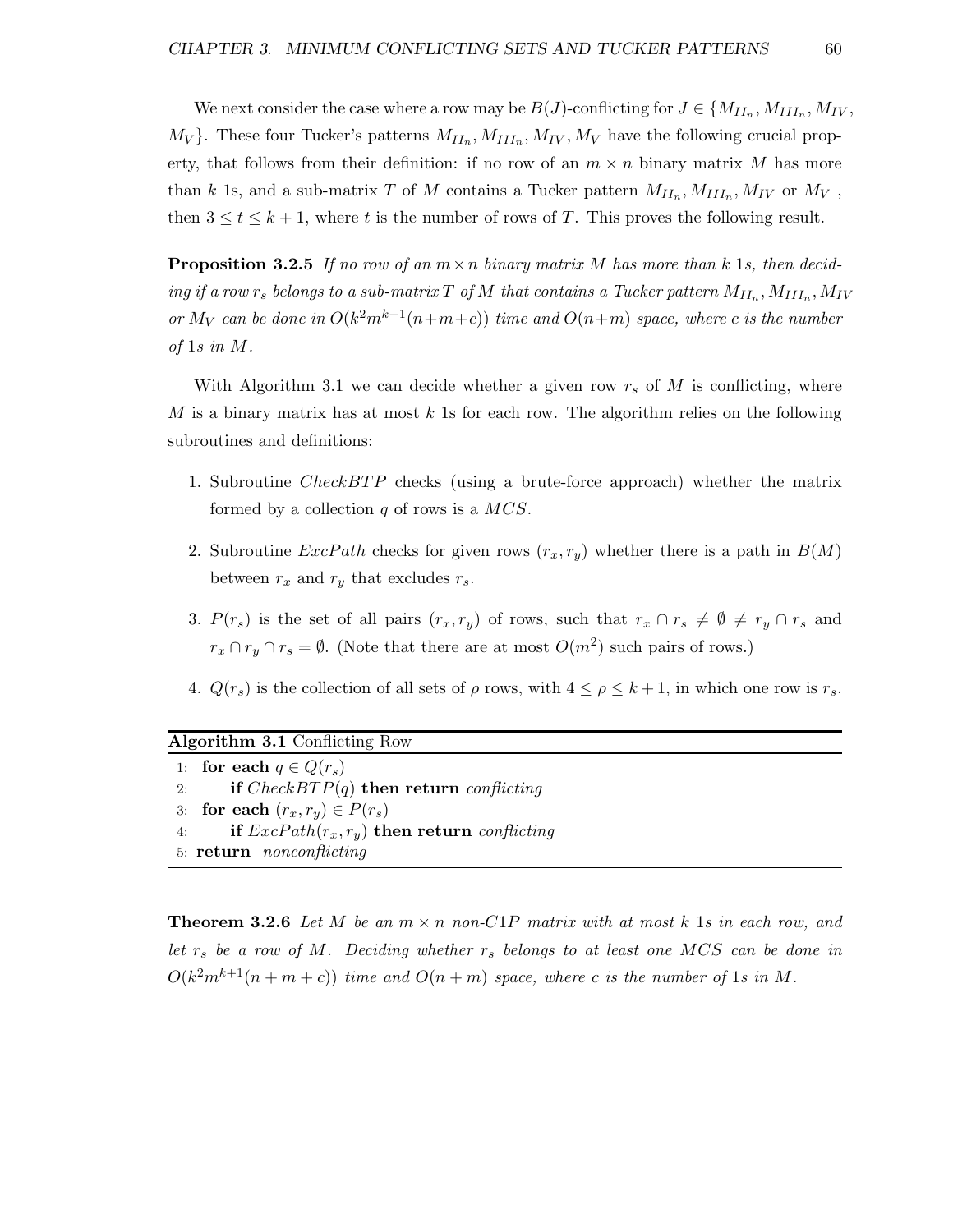As far as we know, this is the first use of Tucker patterns in an efficient algorithm related to the  $MCS$ . However, the complexity status of deciding if a row belongs to an  $MCS$  when the rows of a matrix can have an arbitrary number of 1s is still open. In the next chapter, we present some approaches for computing all MCS of a given binary matrix.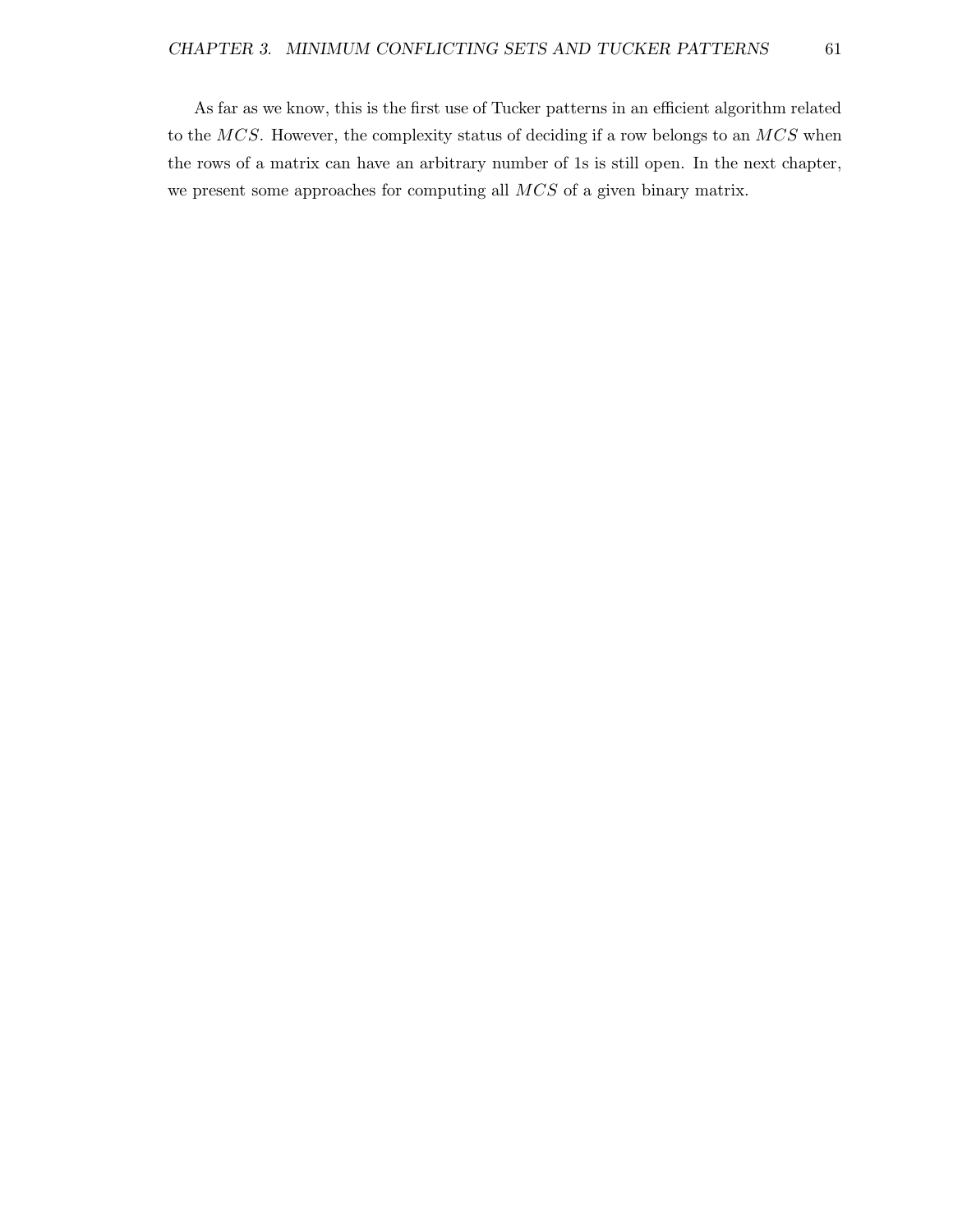## Chapter 4

# Computing All Minimal Conflicting Sets

In this chapter, we present three ideas to generate all the minimal conflicting sets of a given binary matrix  $M$ . We first introduce a naive idea [37], which involves deleting each row from a non- $C1P$  set and checking whether the resulting set has the  $C1P$  or not. The second idea uses Boolean functions, and requires generating all the maximal  $C1P$  sets at the same time. This work, originating from an idea of Tamon Stephen, was done in collaboration with him, Utz-Uwe Haus, and Cedric Chauve, and has been submitted [8] for publication. The third idea is a backtracking approach, which only gives us a way to generate all minimal conflicting sets in matrices with two 1s per row.

|                                           | Reference                | Key features                 | Runtime                       |
|-------------------------------------------|--------------------------|------------------------------|-------------------------------|
| Alg $4.1$ (naive)                         | Stoye & Wittler [37]     | Easy to<br>implement.        | exponential                   |
| Alg $4.2$ (monotone<br>Boolean functions) | Fredman & Khachiyan [16] | Must also<br>generate $MC1P$ | quasi-polynomial<br>in output |
| Backtracking                              | Read & Tarjan [36]       | Must have two<br>1s per row. | polynomial<br>in output       |

Table 4.1: Algorithms for Generating all MCS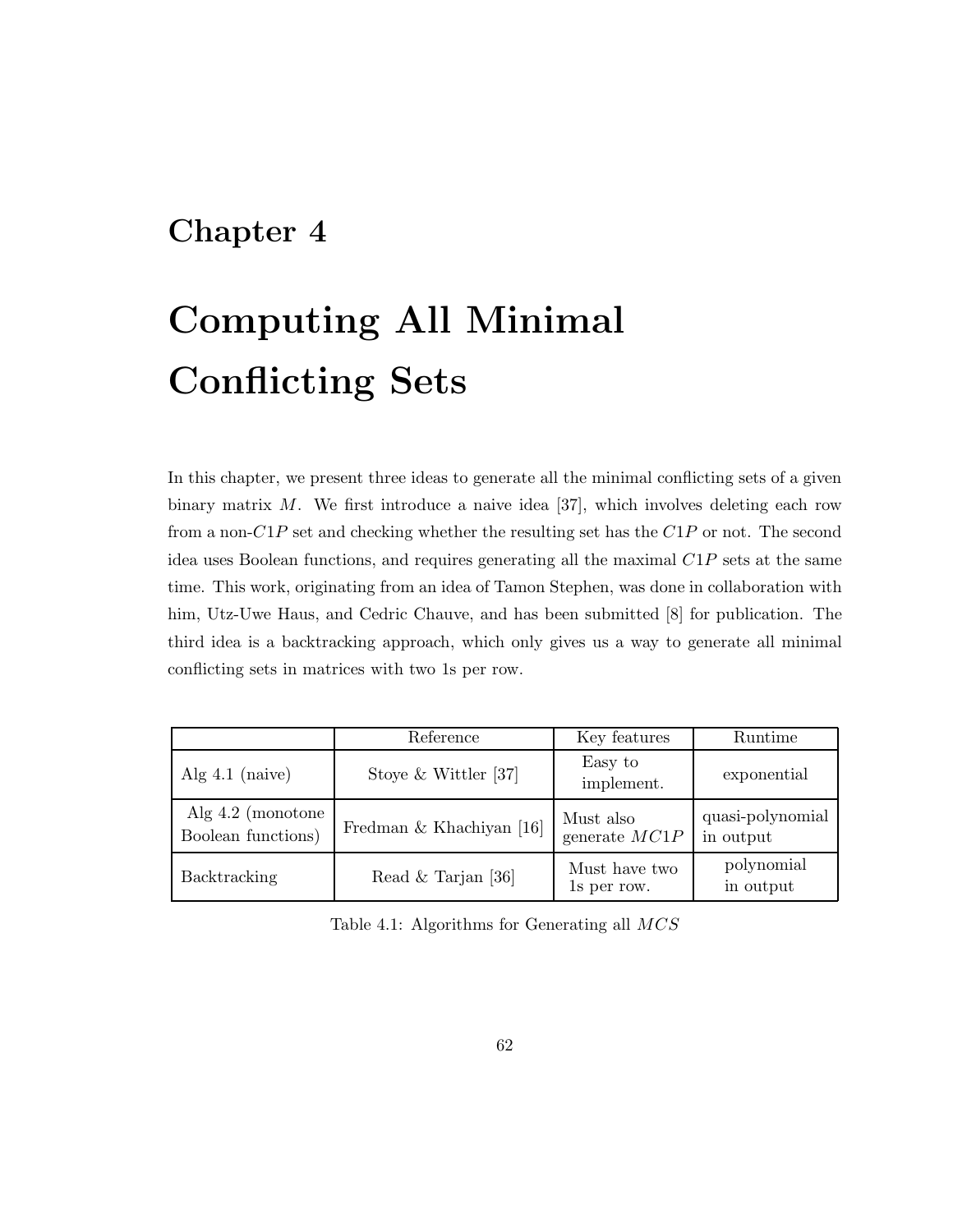### 4.1 Existing Algorithms

In this section, we present an existing algorithm, by Wittler and Stoye [37], for generating all minimal conflicting sets of a given binary matrix  $M$ . This is a naive algorithm which has exponential time complexity, and, as far as we know, it is the only previously proposed algorithm for computing all  $MCS$ . We begin by defining a subroutine, Algorithm 4.1.

Algorithm 4.1 Generate a  $MCS R \subseteq R(M)$ 

1: Let M be a non-C1P binary matrix and  $R(M) = \{r_1, r_2, \ldots, r_k\}.$ 2:  $R \leftarrow R(M)$ 3: for  $i$  from 1 to  $k$  do 4: if  $R - \{r_i\}$  is conflicting then  $R \leftarrow R - \{r_i\}$ 5: return R

Proposition 4.1.1 The R returned in Algorithm 4.1 is an MCS.

*Proof.* Let  $R^*$  be the return value of Algorithm 4.1. Since each time we delete an element  $r_i$ from R, we have  $R - \{r_i\}$  conflicting, the final  $R^*$  must be conflicting. Hence  $R^*$  does not have the C1P. On the other hand, for each  $r_j \in R^*$ ,  $R^* - \{r_j\}$  must have the C1P, since otherwise there exists some  $r_k \in R^*$  such that  $R^* - \{r_k\}$  is conflicting, which is impossible by the definition of the algorithm.

**Example 4.1.2** Suppose  $R = R(M) = \{r_1 = \{1, 2\}, r_2 = \{2, 3\}, r_3 = \{3, 4\}, r_4 = \{4, 5\}, r_5 =$  $\{3, 1\}$ . Then in applying Algorithm 4.1, we will have:

| i              | $R - \{r_i\}$                          | C1P          | action                |
|----------------|----------------------------------------|--------------|-----------------------|
|                | $\{\{2,3\},\{3,4\},\{4,5\},\{3,1\}\}\$ | $\times$     | delete $r_1$ from R   |
| $\overline{2}$ | $\{\{3,4\},\{4,5\},\{3,1\}\}\$         | $\checkmark$ | keep $r_2$ in R       |
| 3              | $\{\{2,3\},\{4,5\},\{3,1\}\}\$         | $\checkmark$ | keep $r_3$ in R       |
| 4              | $\{\{2,3\},\{3,4\},\{3,1\}\}\$         | $\times$     | delete $r_4$ from $R$ |
| 5              | $\{\{2,3\},\{3,4\}\}\$                 | $\checkmark$ | keep $r_5$ in R       |

Therefore finally we return  $R = \{r_2, r_3, r_5\}$ , and it is easy to check that this is an MCS.

We give the algorithm of Wittler and Stoye as Algorithm 4.2. At the generic step of the algorithm, we will have a set  $S = \{S_1, S_2, \ldots, S_\ell\}$  of  $MCS$ , and we will use an iterator, COMBO, which works as follows. The first time COMBO is called, it chooses one row  $r_i$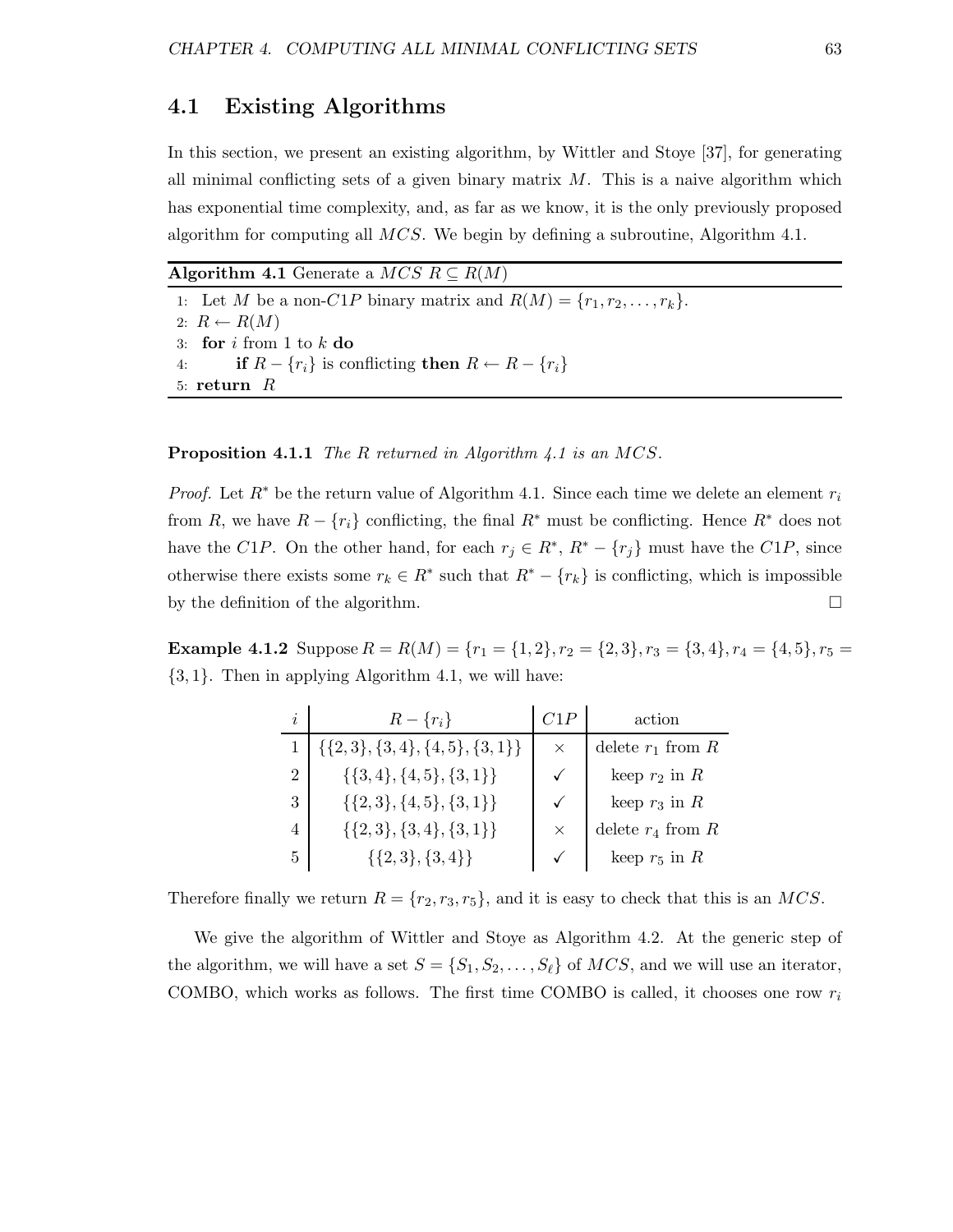from each  $S_i$ , and it returns the set  $C = \{r_1, r_2, \ldots, r_\ell\}$ . Each time it is called subsequently, it returns the set C generated by choosing a different combination of rows  $r_i$ . After it has exhausted all possible choices, it returns  $FAIL$ . If the set S is enlarged by adding a new element  $S_{\ell+1}$ , then COMBO resets.

Algorithm 4.2 Generate all  $MCS \, R \subseteq R(M)$ 

|     | 1: Let $S_1$ be an MCS generated by Algorithm 4.1 on rows $R(M)$ . |
|-----|--------------------------------------------------------------------|
|     | 2: $S \leftarrow \{S_1\}$                                          |
|     | $3: \ell \leftarrow 1$                                             |
|     | 4: $C \leftarrow \text{COMBO}(S)$                                  |
|     | 5: while $C \neq FAIL$ do                                          |
| 6:  | $R \leftarrow R(M) \backslash C$                                   |
| 7:  | if R has the $C1P$ then                                            |
| 8:  | $C \leftarrow \text{COMBO}(S)$                                     |
| 9:  | else                                                               |
| 10: | $\ell \leftarrow \ell + 1$                                         |
| 11: | Let $S_{\ell}$ be an MCS generated by Algorithm 4.1 on rows R.     |
| 12: | $S \leftarrow S \cup \{S_\ell\}$                                   |
| 13: | $C \leftarrow \text{COMBO}(S)$                                     |
|     | 14: $return S$                                                     |

Since for two different  $MCS S_i$  and  $S_j$ , we have  $S_i \not\subset S_j$  and  $S_j \not\subset S_i$ , this algorithm never generates the same  $MCS$  twice, and guarantees that we generate all  $MCS$  of  $R(M)$ . This algorithm can require time  $O(n^{\ell})$  to terminate as it must check all combinations of rows of current known MCS.

In next section, we present another way to generate all  $MCS$ , using a monotone Boolean function approach, which is more efficient than this naive algorithm.

### 4.2 A Monotone Boolean Function Approach

In this section we present a way to generate all the  $MCS$  of a given matrix M by a monotone Boolean function approach. This method also generates all the complements of the maximal  $C1P$  sets, while generating all the  $MCS$ , so it is called a joint generation algorithm.

**Definition 4.2.1** A *Boolean function* is a mapping  $f : \{0,1\}^m \rightarrow \{0,1\}$ . Each  $x =$  $(x_1x_2...x_m) \in \{0,1\}^m$  is called a *Boolean vector*, and  $x_1, x_2,...,x_m$  are called *Boolean* variables. A Boolean function f is called monotone if it satisfies the condition that  $x \geq y$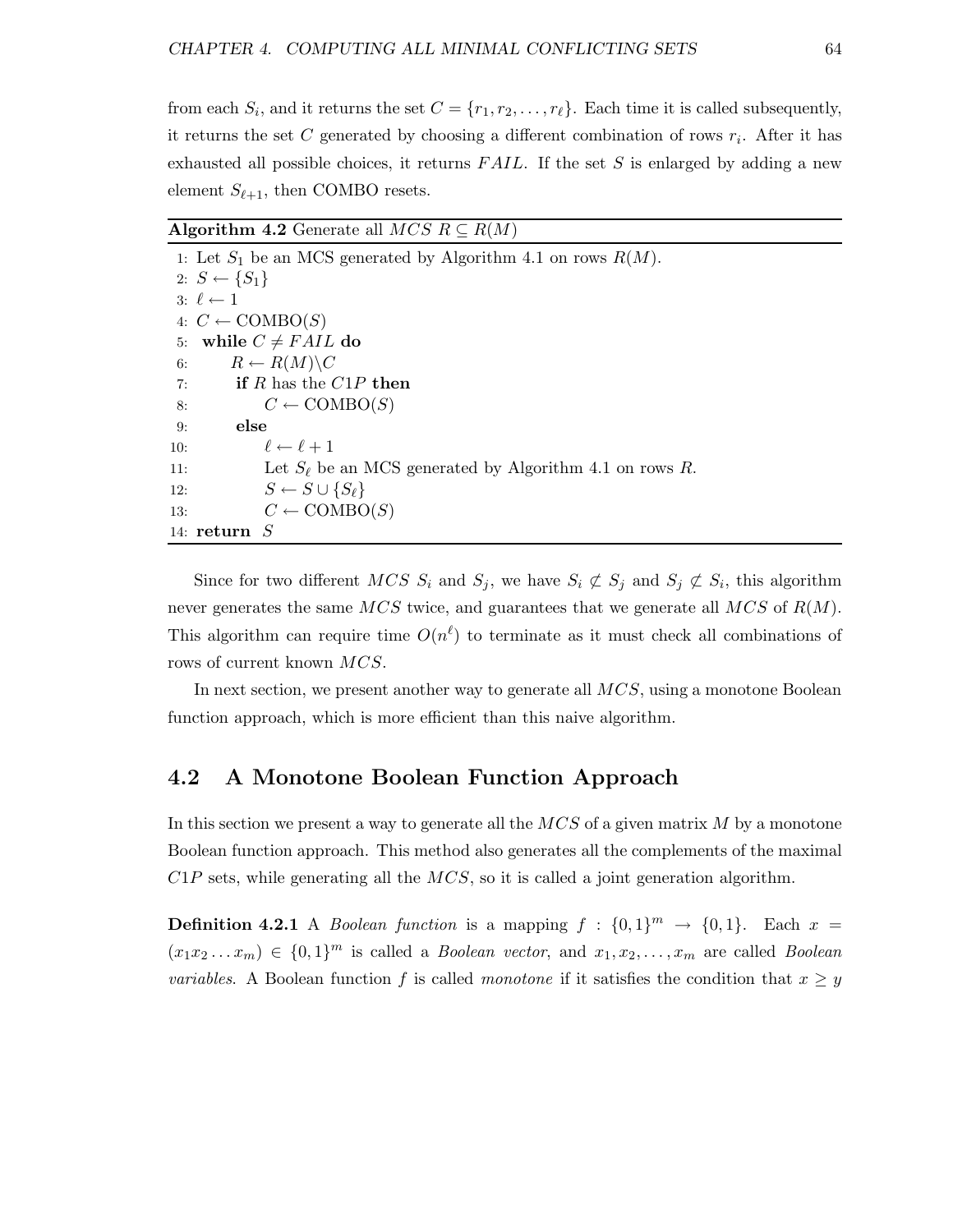implies  $f(x) \ge f(y)$  for all  $x, y \in \{0, 1\}^m$ .

**Definition 4.2.2** Boolean variables  $x_1, x_2, ..., x_m$  and their complements  $\overline{x_1}, \overline{x_2}, ..., \overline{x_m}$  are called *literals*. A *clause* is a disjunction of literals which does not contain both  $x_i$  and  $\overline{x_i}$ . Similarly, a *term* is a conjunction of literals which does not contain both of  $x_i$  and  $\overline{x_i}$ .

**Definition 4.2.3** We say a clause c is an *implicate* of a Boolean function f if  $f \Rightarrow c$ . If there does not exist a clause  $c^* \neq c$  such that  $f \Rightarrow c^* \Rightarrow c$ , then we say c is a prime implicate of  $f$ .

**Definition 4.2.4** We define a term d to be an *implicant* of a Boolean function f if  $d \Rightarrow f$ . If there does not exist a term  $d^* \neq d$  such that  $d \Rightarrow d^* \Rightarrow f$ , then we say d is a prime implicant of f.

**Definition 4.2.5** The irredundant conjunctive normal form  $(CNF)$  and disjunctive normal form $(DNF)$  of a Boolean function f are defined respectively as:

$$
CNF = \bigwedge_{I \in C} \bigvee_{i \in I} x_i \qquad \qquad DNF = \bigvee_{J \in D} \bigwedge_{j \in J} x_j
$$

where C and D are the set of prime implicates and the set of prime implicants of f respectively.

If  $C' \subset C$  and  $D' \subset D$ , we denote the CNF and DNF of f on C' and D' respectively by:

$$
CNF[C'] = \bigwedge_{I \in C'} \bigvee_{i \in I} x_i \qquad \qquad DNF[D'] = \bigvee_{J \in D'} \bigwedge_{i \in J} x_j
$$

**Remark 4.2.6** By definition, we can see that  $CNF(x) = f(x) = DNF(x)$  for all  $x \in$  ${0,1}^m$ .

**Definition 4.2.7** Let  $r_1, r_2, \ldots, r_m$  be the m rows of a given binary matrix M. For each set  $S \subseteq \{r_1, r_2, \ldots, r_m\}$  of rows, we define  $x(S) = (x_1 x_2 \ldots x_m)$  to be the Boolean vector such that  $x_i = 1$  if and only if  $r_i \in S$  and  $\overline{x}(S) = (\overline{x}_1, \overline{x}_2, \dots, \overline{x}_m)$  to be the Boolean vector such that  $\overline{x}_i = 0$  if and only if  $r_i \in S$ .

**Definition 4.2.8** For each binary matrix  $M$ , we define a pair of Boolean functions as follows, where S varies over the subsets of  $R(M)$ :

$$
f_M(x(S)) = \begin{cases} 0 & \text{if } S \text{ has the } C1P \\ 1 & \text{if } S \text{ does not have the } C1P \end{cases}
$$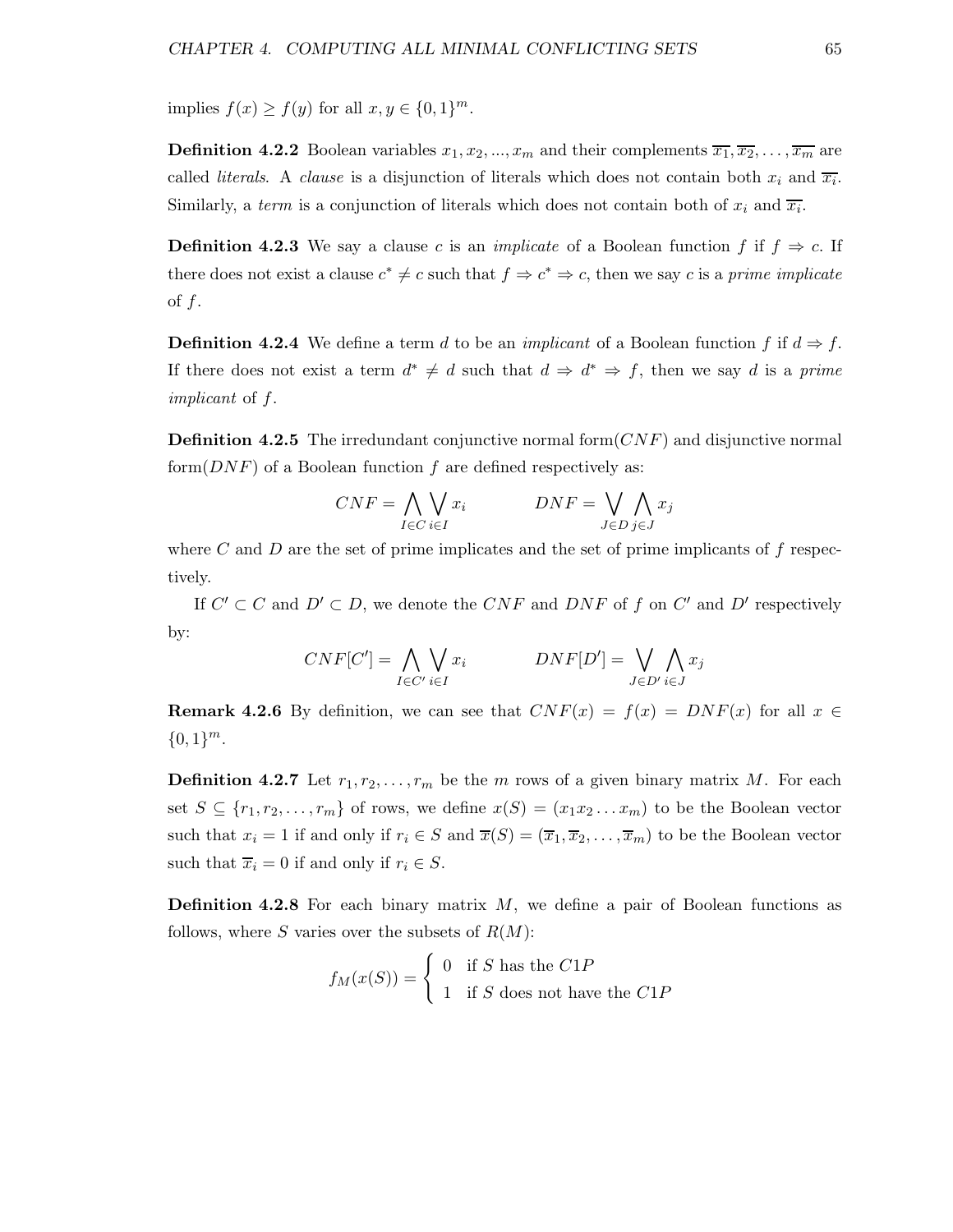$$
h_M(\overline{x}(S)) = \begin{cases} 0 & \text{if } S \text{ does not have the } C1P \\ 1 & \text{if } S \text{ has the } C1P. \end{cases}
$$

We see that  $f_M$  is monotone, since, for any  $x, y \in \{0,1\}^m$ ,  $x \geq y$  means the set  $S_y$  of rows represented by y is a subset of the set  $S_x$  of rows represented by x. If  $S_y$  has the  $C1P$ ,  $0 = f_M(y) \le f_M(x)$ . If  $S_y$  does not have the  $C1P$ , then  $S_y \subseteq S_x$  implies  $S_x$  has at least all the rows of  $S_y$ , and therefore  $S_x$  cannot have the  $C1P$ , so  $f_M(y) = 1 \leq 1 = f_M(x)$ .

Example 4.2.9 Consider the following binary matrix M:

|       | $c_1$ | $\scriptstyle{c_2}$ | $c_3$    | $c_4$ |
|-------|-------|---------------------|----------|-------|
| $r_1$ |       |                     | $\Omega$ |       |
| $r_2$ | 0     |                     | 1        | 0     |
| $r_3$ |       | 0                   | 1        | 0     |
| $r_4$ |       |                     |          |       |

One can check that  $S_1 = \{r_1, r_2, r_3\}$  and  $S_2 = \{r_1, r_3, r_4\}$  are the only minimal conflicting sets, whence  $f_M(x(S)) = 1$  if and only if  $x(S) \in \{1110, 1011, 1111\}$ . Considering the lattice below, in which points are connected if and only if they differ in exactly one place,



we can see that if  $f_M(x) = 1$  for some lattice point x, and if for every lattice point y on some path below x we have  $f_M(y) = 0$ , then x represents an MCS. Since every MCS is contained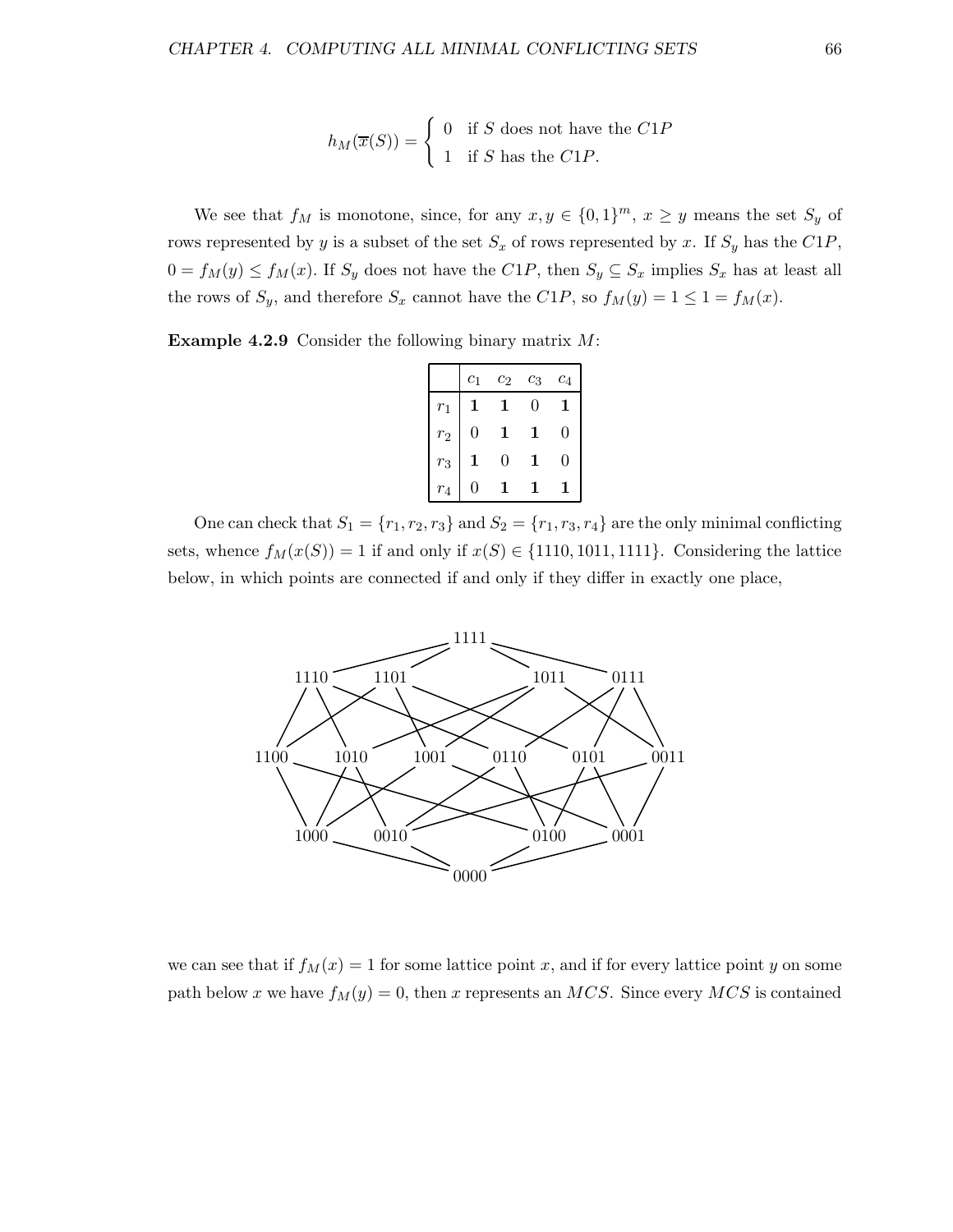in one or more conflicting sets, the set of MCS is indeed the set of prime implicants in the  $DNF$  of  $f_M$ .

We observe in this example that  $h_M(\overline{x}(S)) = 0$  if and only if  $\overline{x}(S) \in \{1110, 1011, 1111\}$  =  $\{0001, 0100, 0000\}$ , so that we have  $h_M(\overline{x}) = \overline{f_M}(x)$  for  $x \in \{1110, 1011, 1111\}$ .

**Definition 4.2.10** The dual of a function f is defined as  $f^d(x) = \overline{f}(\overline{x})$ , where  $\overline{f}$  and  $\overline{x}$  are the complement of  $f$  and  $x$  respectively.

**Proposition 4.2.11** The functions  $f_M$  and  $h_M$  from Definition 4.2.8 are mutually dual.

The proof for this proposition is trivial since by definition we have  $\overline{f_M}(x) = h_M(\overline{x})$ , which implies  $f_M(x) = \overline{h_M(x)}$  and  $\overline{f_M(x)} = h_M(x)$ .

Note that since  $f_M$  is a monotone function, all prime implicates and prime implicants of  $f_M$  are monotone; moreover, since  $h_M = f_M^d$ ,  $h_M$  is also monotone [14].

Let  $F_M$  and  $H_M$  be the set of prime implicants of  $f_M$  and  $h_M$  respectively, and consider the *DNF* of  $f_M$  and  $h_M$ :

$$
f_M = \bigvee_{I \in F_M} \bigwedge_{i \in I} x_i \qquad h_M = \bigvee_{J \in H_M} \bigwedge_{j \in J} x_j.
$$

We know that for any Boolean function  $f$  with prime implicates  $C$  and prime implicants D, there are bijections  $C \rightleftharpoons Max\{x : f(x) = 0\}$  and  $D \rightleftharpoons Min\{x : f(x) = 1\}$  [21]. Therefore we have:

$$
F_M \rightleftharpoons Min\{x(S) : f_M(x(S)) = 1\} \rightleftharpoons Min\{x(S) : S \text{ is conflicting}\} \rightleftharpoons \{\text{MCS}\}\
$$
  

$$
H_M \rightleftharpoons Min\{\overline{x}(S) : h_M(\overline{x}(S)) = 1\} \rightleftharpoons Min\{\overline{x}(S) : S \text{ has the } C1P\}
$$
  

$$
\rightleftharpoons \overline{Max\{x(S) : S \text{ has the } C1P\}} \rightleftharpoons \{\overline{M C1P}\},
$$

where  $MC1P$  denotes a subset of the rows of a binary matrix that has the  $C1P$  and is maximal in that respect, and  $\overline{MC1P}$  denotes the complement of such a set of rows. We also denote the set of all  $MC1P$   $(\overline{MC1P})$  by  $MC1P$   $(\overline{MC1P})$ .

We can write the  $DNF$  of  $f_M$  and  $h_M$  as:

$$
f_M = \bigvee_{I \in MCS} \bigwedge_{i \in I} x_i \qquad h_M = \bigvee_{J \in \overline{MCIP}} \bigwedge_{j \in J} x_j
$$

We now consider the Dual Problem: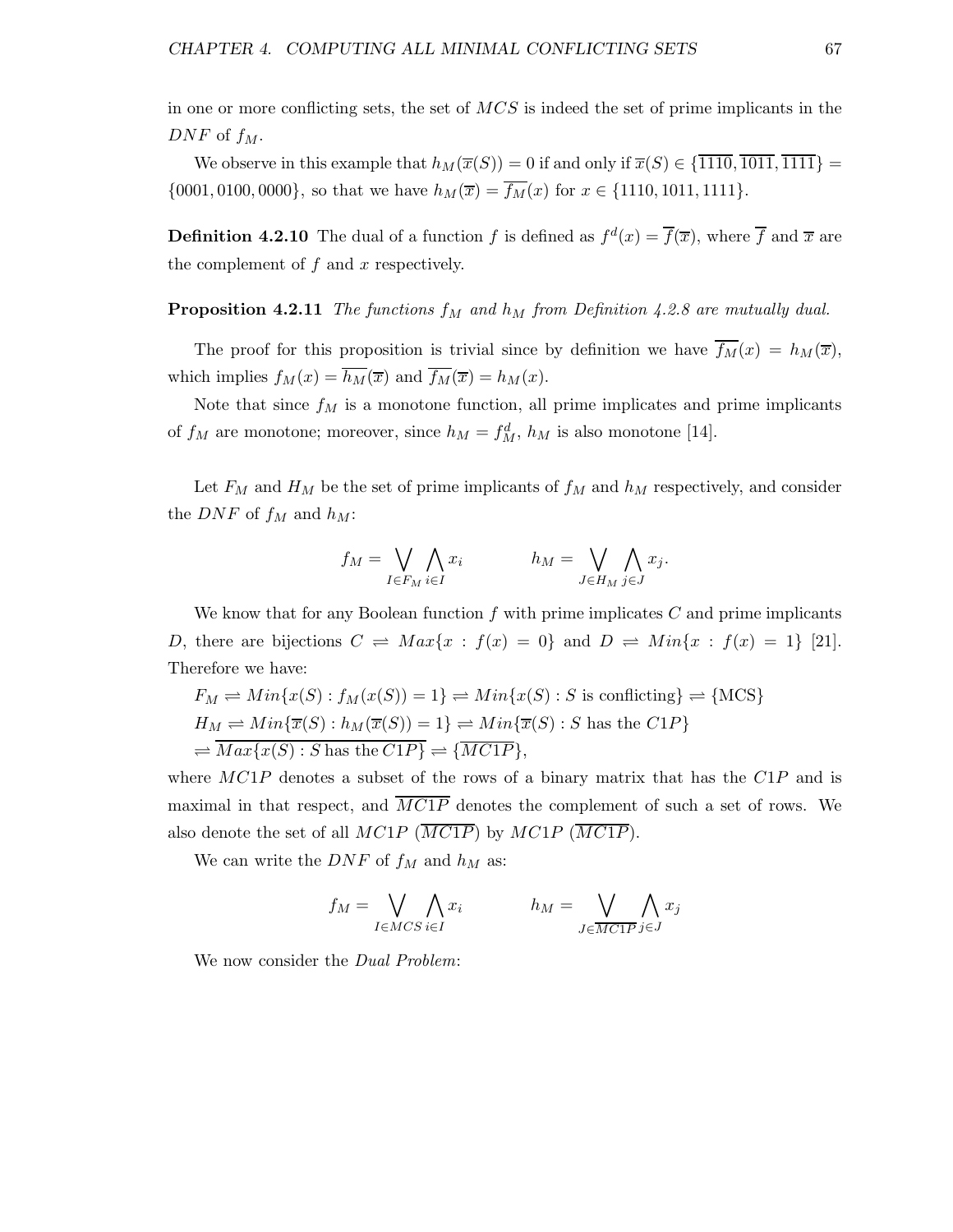For a given pair of irredundant DNFs

$$
DNF[C'] = \bigvee_{I \in C'} \bigwedge_{i \in I} x_i \qquad \qquad DNF[D'] = \bigvee_{J \in D'} \bigwedge_{j \in J} x_j,
$$

check if they satisfy Condition (4.1) (in which case they are dual); otherwise find a Boolean vector  $x^*$  satisfying Condition  $(4.2)$  (thereby certifying that the DNFs are not dual).

$$
DNF[C'](x_1, x_2, ..., x_m) = \overline{DNF[B]}(\overline{x_1}, \overline{x_2}, ..., \overline{x_m}) \text{ for all } x = (x_1, x_2, ..., x_m) \in \{0, 1\}^m.
$$
\n(4.1)

$$
DNF[C'](\overline{x_1^*}, \overline{x_2^*}, \dots, \overline{x_m^*}) = DNF[D'](x_1^*, x_2^*, \dots, x_m^*)
$$
\n(4.2)

**Lemma 4.2.12** Any dual disjunctive normal forms  $DNF[C']$  and  $DNF[D']$  must satisfy the condition:

$$
I \cap J \neq \emptyset, \qquad \text{for all } I \in C' \quad \text{and} \quad \text{for all } J \in D'. \tag{4.3}
$$

*Proof.* Suppose to the contrary that there exist  $I \in C'$  and  $J \in D'$  such that  $I \cap J = \emptyset$ . Let  $x(J) = (x_1, x_2, ..., x_m)$  be the characteristic vector of J. Since  $I \subseteq \overline{J}$ ,  $x(J)$  will satisfy Condition (4.2), which contradicts the duality of  $DNF[C']$  and  $DNF[D']$  $\Box$ 

It is not hard to see that  $f_M$  and  $h_M$  satisfy Condition (4.3), i.e. any MCS intersects any  $MC1P$ , since for any row that does not belong to a  $MC1P$ , it will belong to some MCS.

Let  $H' \subseteq H = \{ \overline{M C 1 P} \}$  and  $F' \subseteq F = \{ \text{MCS} \}$ . Then  $CNF[H'](x) \ge CNF[H](x)$  and  $DNF[F](x) \geq DNF[F'](x)$ . Along with Remark (4.2.6), we will have:

$$
CNF[H'](x) \ge CNF[H](x) = CNF(x) = f(x) = DNF(x) = DNF[F](x) \ge DNF[F'](x).
$$
\n(4.4)

Therefore  $(H', F') = (H, F)$  if and only if  $CNF[H'](x) = DNF[F'](x)$ . Moreover, we have:

$$
CNF[H'](x) = \bigwedge_{I \in H'} \bigvee_{i \in I} x_i
$$

which implies

$$
\overline{CNF}[H'](x) = \bigvee_{I \in H'} \bigwedge_{i \in I} \overline{x_i}
$$

and

$$
CNFd[H'](x) = \overline{[CNF]}[H'](\overline{x}) = \bigvee_{I \in H'} \bigwedge_{i \in I} x_i = DNF[H'].
$$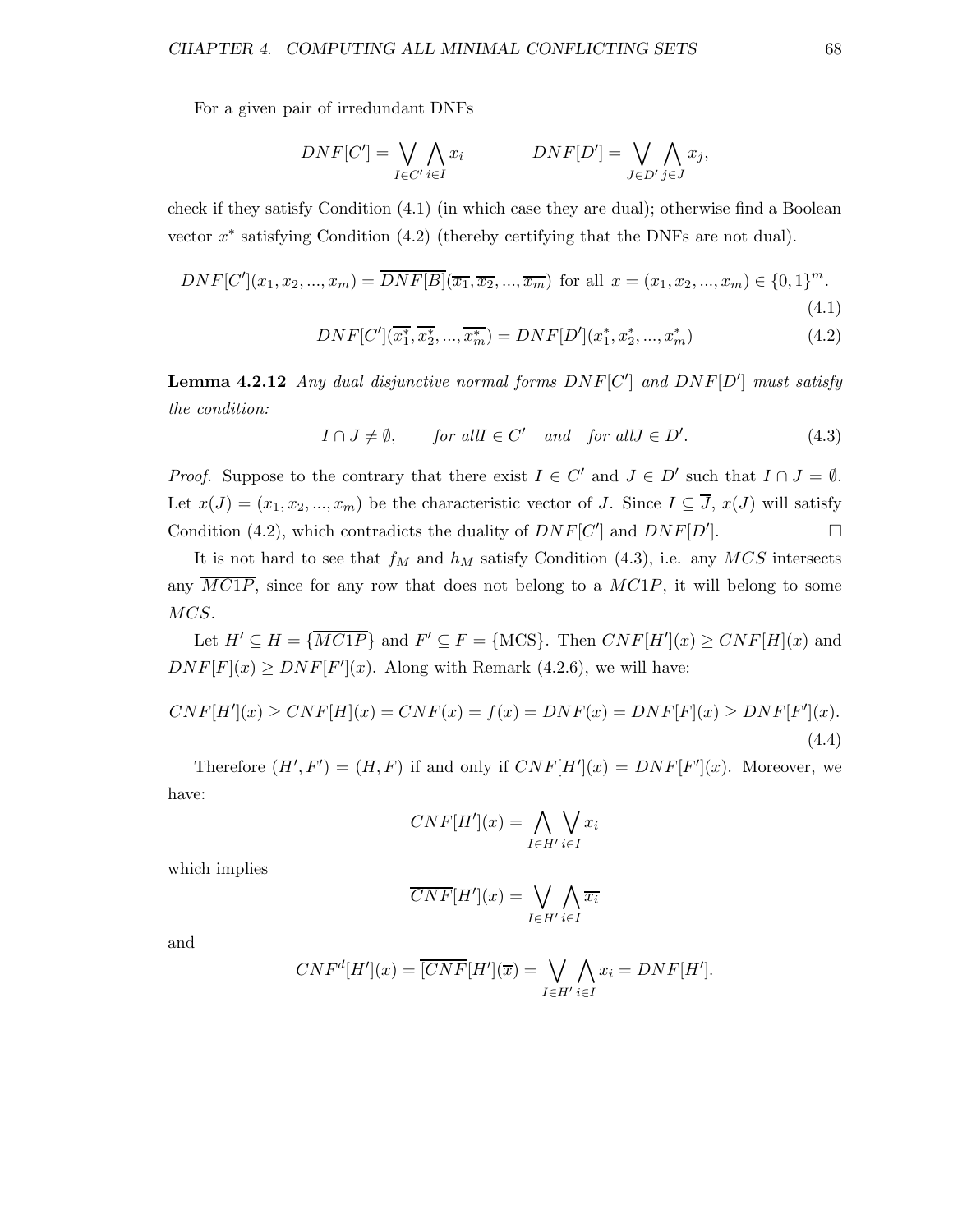Therefore  $(H', F') = (H, F)$  if and only if  $DNF[H'](x)$  and  $DNF[F'](x)$  are mutually dual.

Corollary 4.2.13 [21] If  $DNF[C']$  and  $DNF[D']$  satisfy Condition (4.3), then the Dual Problem can be solved in time  $T = O(m^2) + (|C'| + |D'|)^{o(log(|C'| + |D'|))}$ .

By the previous corollary, we have a way to check whether  $DNF[F']$  and  $DNF[H']$ are mutually dual. If they are dual, then we learn that  $(F', H') = (F, H)$  and we get all the MCS. If they are not dual, then instead we get a Boolean vector  $x^*$  which satisfies Condition (4.2). Now  $x^* \notin F'$  implies  $DNF[F'](x^*) = 0$ , so that  $DNF[H'](\overline{x^*}) = 0$ , and  $CNF[H'](x^*) = \overline{DNF}[F'](\overline{x^*}) = 1.$ 

Now evaluating  $f_M(x^*)$  we split into two possible cases:

- 1.  $f_M(x^*) = 0$ . Then the set of rows represented by  $x^*$  has the  $C1P$ , but is not maximal. But  $x^* \notin C'$  implies there is some  $y^* \in Max\{x : f_M(x) = 0\}$  such that  $x^* \leq y^*$ . Now  $I = \{i : y_i^* = 0\} \in C \backslash C'$ , and therefore we can obtain a new prime implicate of  $f_M$ .
- 2.  $f_M(x^*) = 1$ . Then the set of rows represented by  $x^*$  is conflicting, but not minimal. Then we can find a  $y^* \in Min\{x : f_M(x) = 1\}$  such that  $y^* \leq x^*$ . Now the set  $J = \{j : y_j^* = 1\} \in D\backslash D'$ , therefore we obtained a new prime implicant of  $f_M$ .

Thus we have the following theorem:

**Theorem 4.2.14** [16] Let  $f : \{0,1\}^m \rightarrow \{0,1\}$  be a monotone Boolean function whose value at any point  $x \in \{0,1\}^m$  can be determined in time t, and let C and D be the sets of the prime implicates and prime implicants of f respectively. Given two subsets  $C' \subset C$  and  $D' \subset D$  of total size  $|C'| + |D'| < |C| + |D|$ , a new element in  $(C \setminus C') \cup (D \setminus D')$  can be found in time  $O(m(t+m) + (|C'|+|D'|)^{o(log(|C'|+|D'|))}).$ 

In our case,  $t$  is the time to test whether a given set has the  $C1P$  or not, and this can be done in linear time. We start with  $F' = \emptyset = H'$ , and then in each iteration we generate a new element either in  $F\backslash F'$  or in  $H\backslash H'$ , and repeat this process until we get the whole sets  $F = \{\text{MCS}\}\$ and  $H = \{\overline{MCIP}\}\$ . We call this process  $Gen(F, H, F', H')$ .

**Proposition 4.2.15** [5]  $Gen(F,H,F',H')$  can be completed in time  $m(poly(|F'| + |H'|) +$  $O(m)$  + T.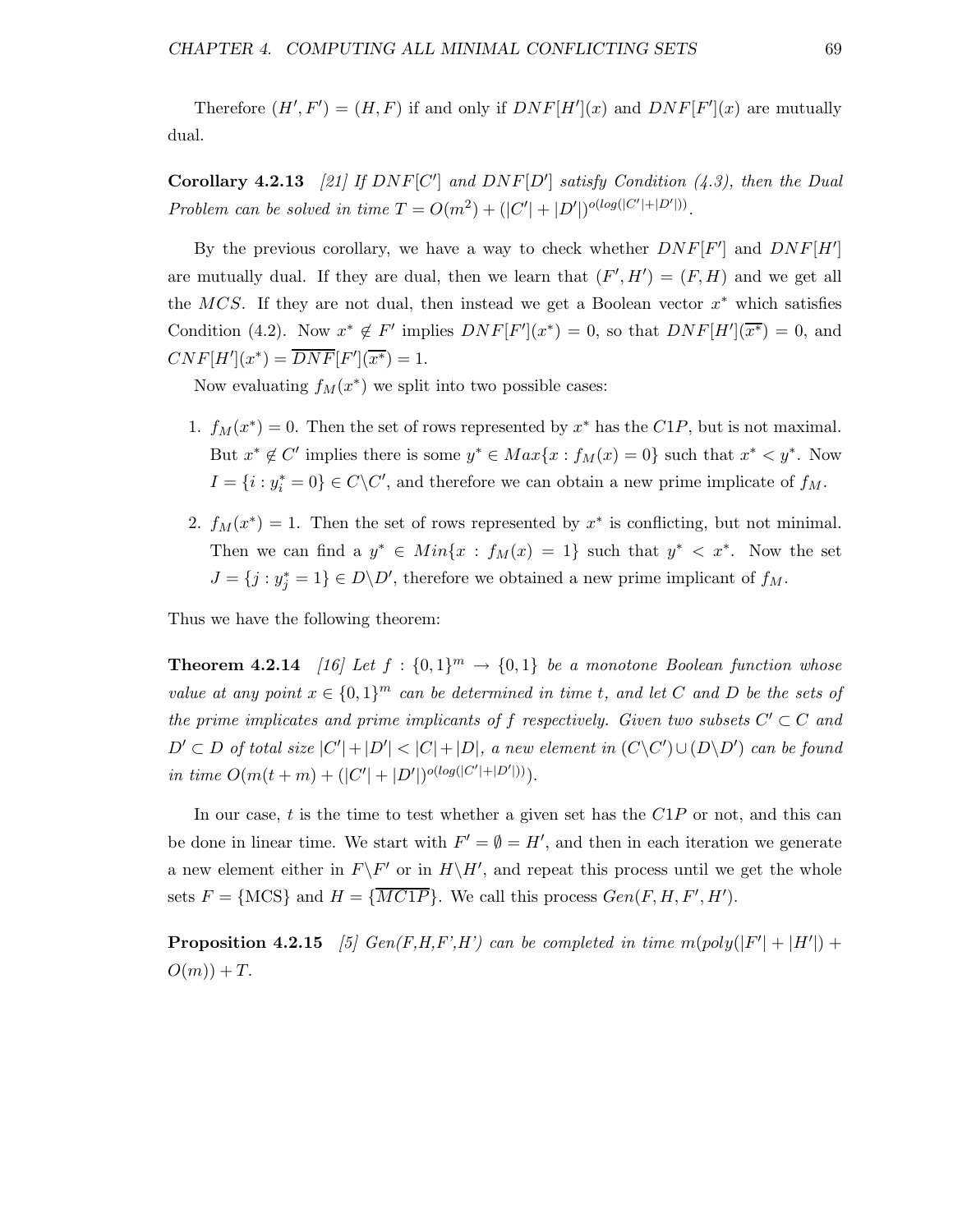Thus, for any given binary matrix  $M$ , we can use the Boolean approach to generate all the minimal conflicting sets. This is a joint generation method, which generates all the complements of the  $MC1P$  sets at the same time. It is an improvement over the algorithm of Stoye and Wittler described in previous section, which, after finding the complete list S of  $MCS$ , will continue to check whether the  $MCIP$  as candidate conflicting sets before terminating. Moreover, as this does not keep the  $MC1P$  sets explicitly, but instead uses backtracking, it may generate the same candidates repeatedly.

### 4.3 An Efficient Backtracking Approach for Matrices with Two 1s per Row

It appears clearly from the previous section that the monotone Boolean approach to generate all  $MCS$  suffers from a major problem that lies in the need to enumerate also all  $MCIP$ sets. We have seen in Section 1.3.2 that when the considered binary matrix  $M$  has only two 1s per row, enumerating all MCS follows easily from enumerating all claws (that are defined by exactly three rows of  $M$  and can then be computed in polynomial time) and all cycles of the graph  $B(M)$ . We describe here an algorithm of Read and Tarjan for enumerating all cycles of a graph that has a time complexity that is polynomial in the number of cycles. This gives then an algorithm that enumerates all MCS in time polynomial with the number of MCS.

Enumerating all cycles of a given graph is a classic algorithmic problem, for which four well-known methods have been introduced. The first is an algorithm by Cartwright and Gleason [7] which uses the edge-digraph of a digraph. The second approach is based on the adjacency matrix [35, 45, 1]. The two remaining methods, the vector space approach [34, 24, 30, 43, 20] and the backtracking approach [36, 27, 29, 39, 13], are more generally used. The backtracking approach is the only one that guarantees a time complexity that is polynomial in the number of cycles of the considered graph.

**Theorem 4.3.1** [36] Let G be a graph with v vertices, e edges and c cycles. It is possible to enumerate all cycles of G in worst-case time  $O(v + e + ec)$ .

**Corollary 4.3.2** Let M be an  $m \times n$  binary matrix such that each row has exactly two entries 1. If M has  $p \text{ MCS},$  it is possible to enumerate all the MCS of M in worst-case time  $O(m^3 + mp)$ .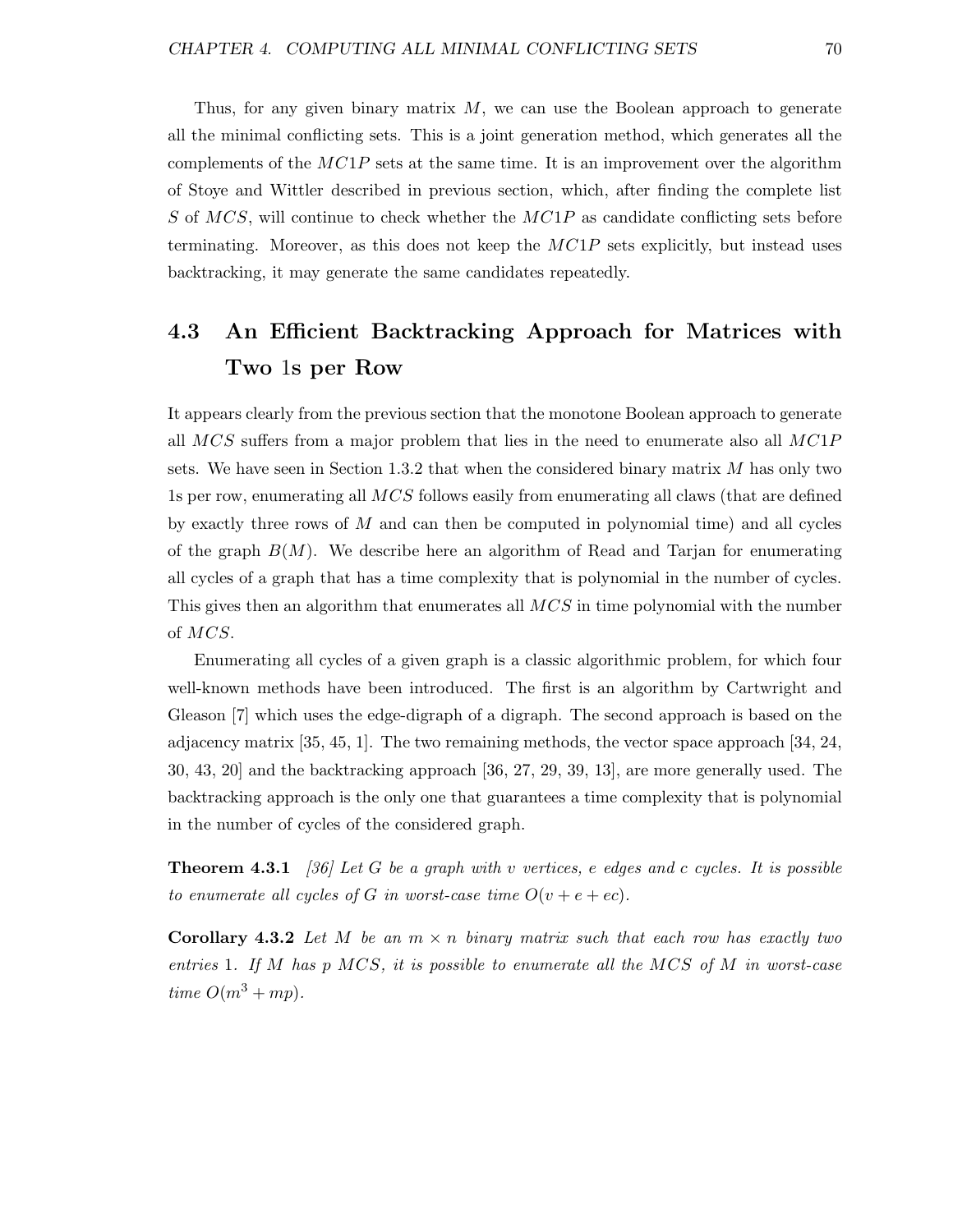*Proof.* The  $O(m^3)$  term corresponds to enumerating all triplets of rows of M that have a common 1. The  $O(mp)$  term follows from the  $O(ec)$  term in Theorem 4.3.1 when applied to  $B(M)$  that has exactly m edges.

We now present the backtracking algorithm by Read and Tarjan [36] for enumerating all cycles of a given graph, which is considered to be simpler and theoretically more efficient than others.

Given a graph  $G$  with  $v$  vertices, the original idea of the backtracking process is introduced by Tiernan [40] and the procedure for listing all cycles is as follows:

We first number the vertices from 1 to v (arbitrarily). Then, starting with vertex number 1, we pick an edge that is adjacent to this starting vertex, thus beginning to build a path from the starting vertex. Next we pick an edge adjacent to the end vertex of the current path, to extend the current path. During this extending process, we have the restrictions that the same vertex cannot appear twice on the path, and that we cannot have vertices with smaller labels than the starting vertex. Each time we extend the current path, we check whether the end vertex on this extended path is adjacent to the starting vertex. If so, we output a cycle, and we keep trying all the other possibilities to extend the path. After trying all possible ways of extending the path, we back up and delete the last edge and try another possible edge as an extension. We repeat this process with each vertex as the starting vertex, and in this way we generate all cycles of the graph.

This procedure may be inefficient as many of the path extensions may not lead to a cycle. Read and Tarjan [36] improve this backtracking procedure by giving a way to select the starting vertex for each cycle and a way to put restrictions on the backtracking. They begin as follows:

- 1. Use depth-first search to number the vertices from 1 to  $v$ , and produce a spanning tree.
- 2. Accordingly, divide the edges of G into four sets:
	- (a) The spanning tree.
	- (b) The set of all cycle-arcs: edges going from descendants to ancestors in the tree.
	- (c) The set of all forward-arcs: edges going from ancestors to descendants in the tree.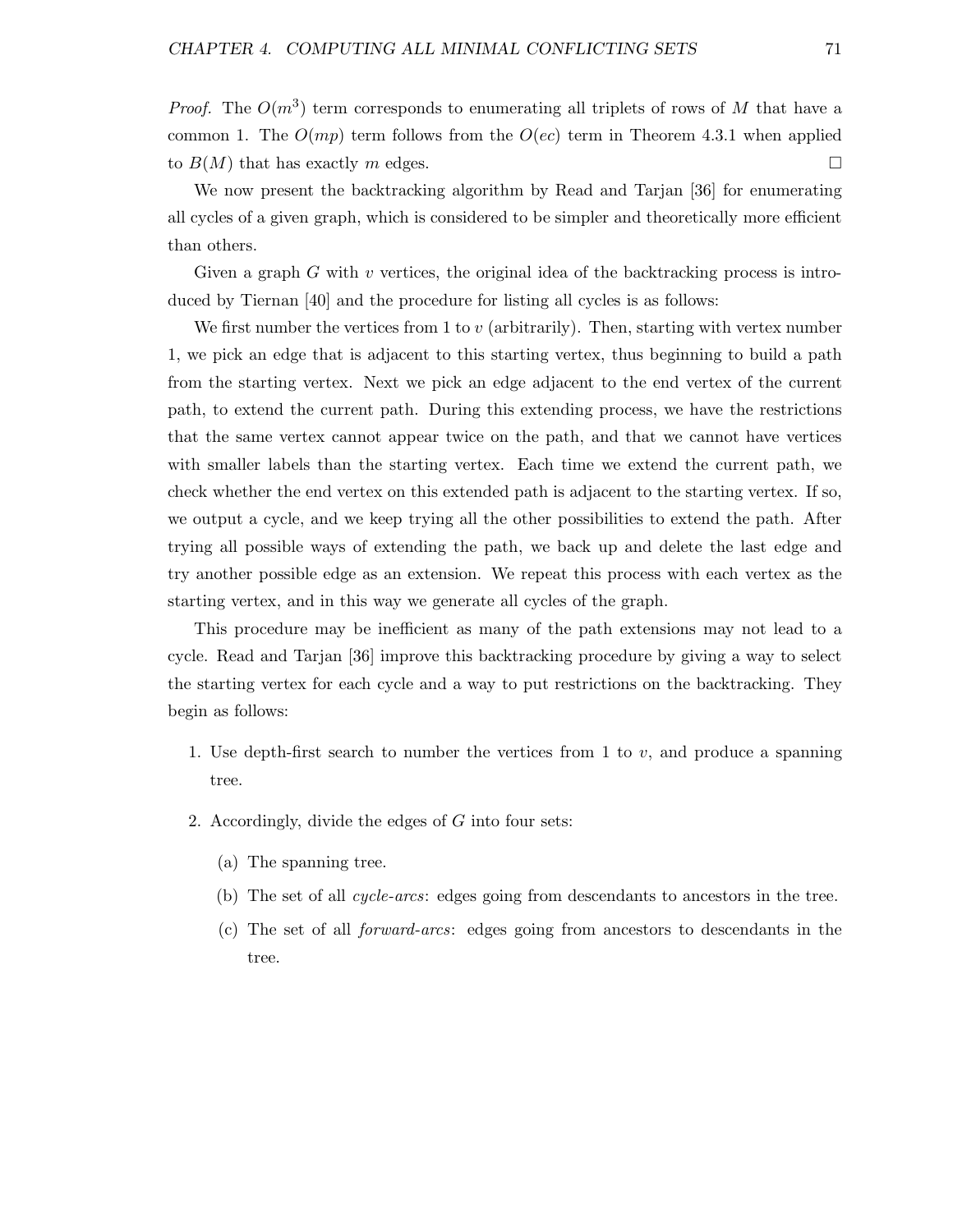(d) The set of all cross-arcs: edges joining unrelated vertices in the spanning tree, i.e. edges that go from one subtree to another subtree.

We use depth-first search repeatedly to partition  $G$  into a set of trees and non-tree arcs, and this takes time  $O(v + e)$ . From another paper of Tarjan [39], we know that tree edges and forward-arcs always go from vertices with smaller labels to vertices with larger labels, while cycle-arcs and cross-arcs always go, vice-versa, from larger to smaller vertex labels. Moreover, each cycle-arc must be contained in at least one cycle and each cycle must end with a cycle-arc. Hence we can take the set of starting vertices to be exactly the set of vertices with cycle-arcs entering into them. This is more efficient than trying each vertex as a starting vertex.

- 3. For a starting vertex s, we follow the recursive backtracking procedure presented below, to build up a path which may lead to a cycle:
	- (a) Let  $P$  be the current path and  $u$  be the last vertex on  $P$ .
	- (b) Search for a vertex w such that  $(u, w)$  is an edge and there is a path from w to s avoiding P except at s.
	- (c) Use a search to determine how far  $P + w$  can be extended uniquely toward s, i.e. extend  $P + w$  until there are two possible choices for the next extending vertex.
	- (d) Apply the backtracking procedure recursively if we have two choices for the next extending vertex.

We carry out the above process for each starting vertex in order to generate all cycles. Since in this process we do not apply backtracking recursion until two possible choices are available, this puts a restriction on the backtracking, improving the efficiency of the procedure.

Example 4.3.3 We use the backtracking method to generate all MCS of the binary matrix  $M$ :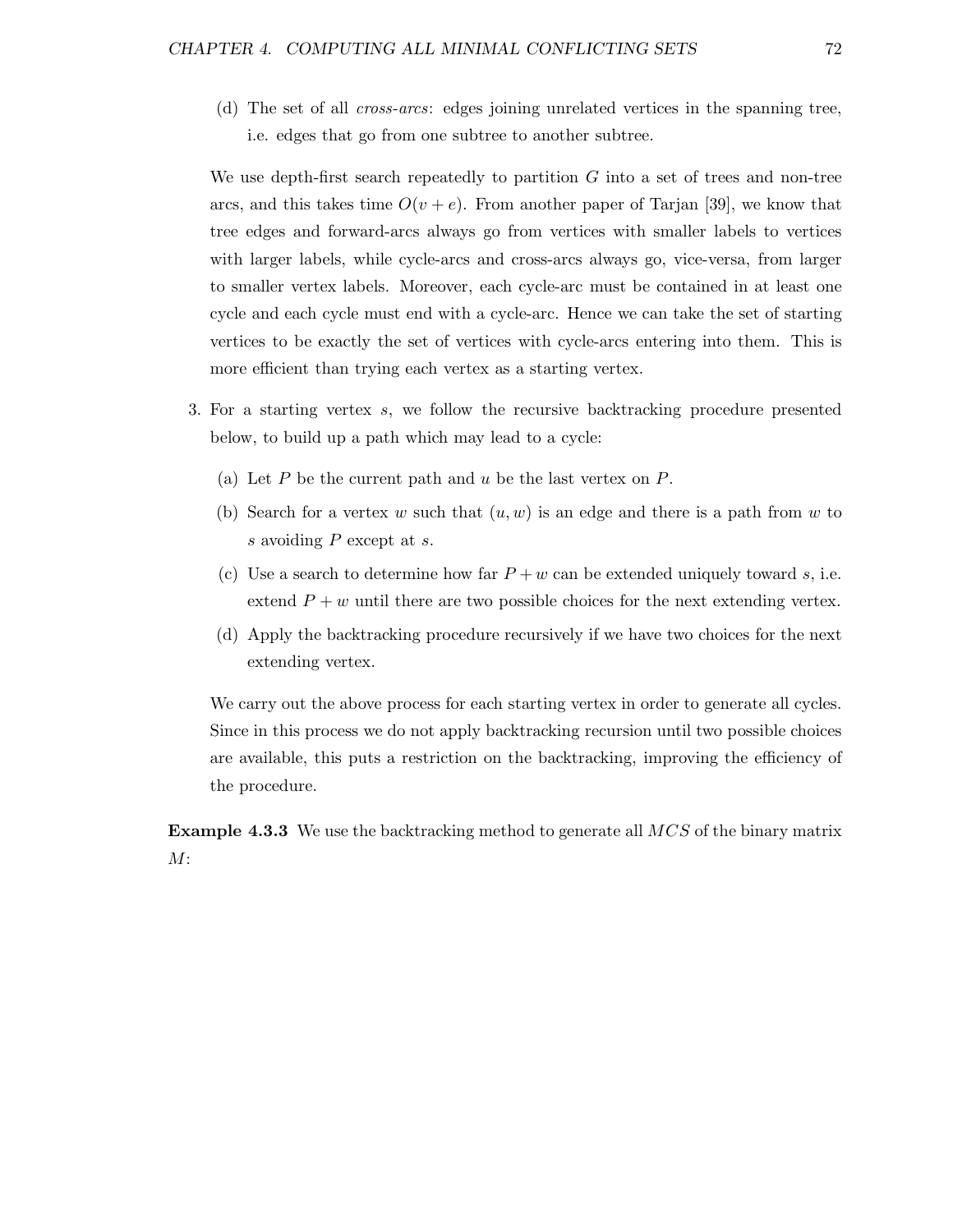|                | c <sub>1</sub> | $\scriptstyle{c_2}$ | CЗ | $c_4$ |
|----------------|----------------|---------------------|----|-------|
| $r_1$          |                |                     | 0  | 0     |
| r <sub>2</sub> | 0              | 1                   |    | 0     |
| $r_3$          |                | 0                   |    | 0     |
| $r_4$          | 0              | 0                   |    |       |
| $r_5$          |                |                     |    |       |

by computing the cycles in  $B(M)$ , which is illustrated below. We suppose the labels  $1, 2, \ldots, 9$  in round brackets were generated by a depth-first search.



We can get a directed graph from  $B(M)$  by replacing each edge by two directed edges having opposite directions. We pick the directed edges in the following way:

- 1. Let the tree edges be the directed edges selected by following the order of the depthfirst search.
- 2. For the remaining edges, we choose the directed edges that go from larger label to smaller label.

By applying the above rule, we get the directed graph corresponding to  $B(M)$  as:

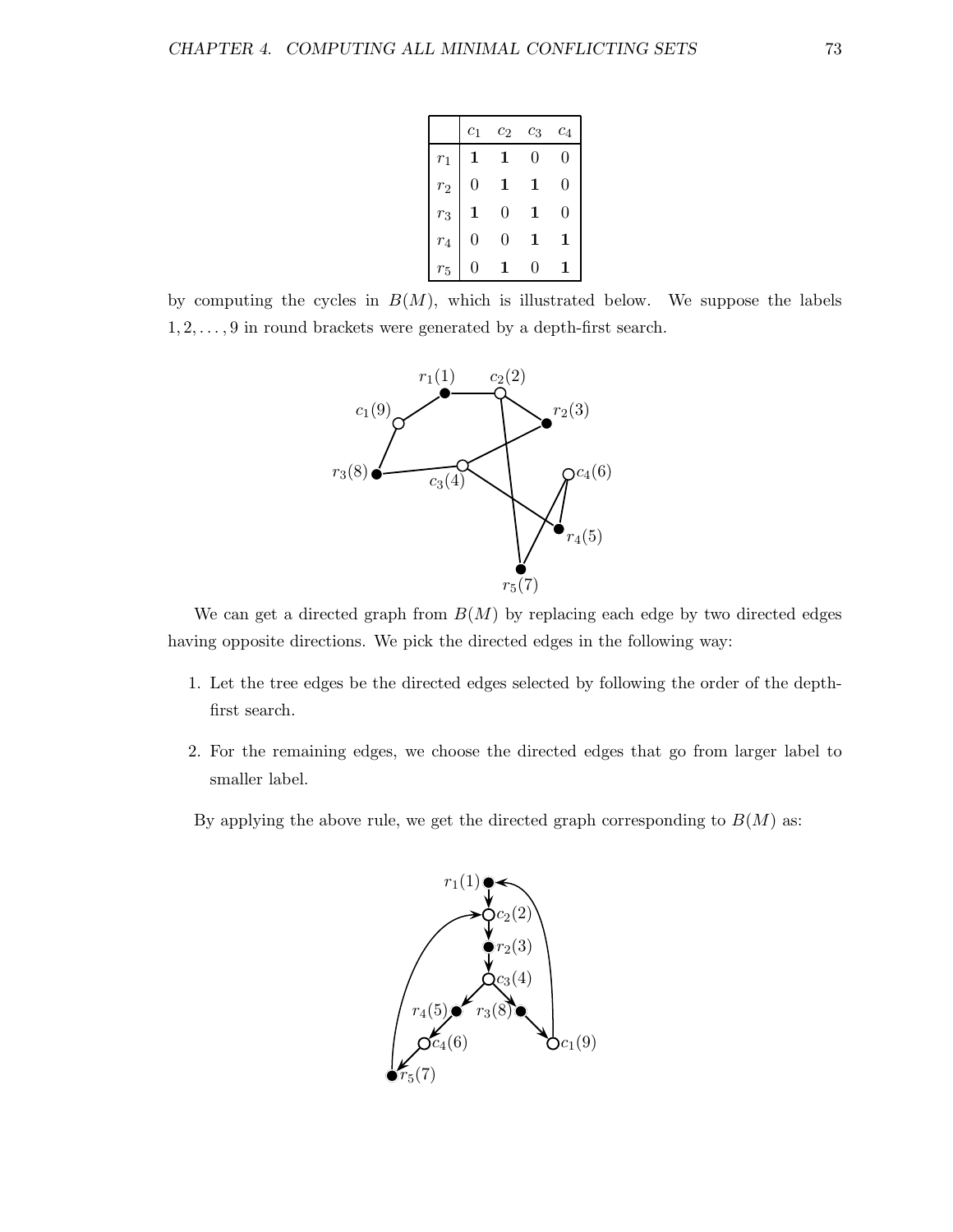We then apply the backtracking procedure. Since the only cycle-arcs are edges  $(9,1)$ and  $(7, 2)$ , the only starting vertices are 1 and 2. Starting from 1, we construct the path (1234), and then there are two possibilities for the next vertex. Since there is no path from 5 to 1, we reject 5 as the next vertex. There remains then only one way to extend the path, and we compute the cycle (1234891).

Next we consider the other possible starting vertex, 2. We first construct the path (234), and then have two possibilities for the next vertex, 5 and 8. There are paths from both vertices back to 2, but the path that involves 8 must have 1 on it, and 1 is a smaller label than 2, the starting vertex, so we must reject 8 as the next vertex. We then have only one way to extend the path, and we get the cycle (2345672).

At this point the procedure halts, and we have found that the only cycles in  $B(M)$ are (1234891) and (2345672). These correspond to the  $MCS \{r_1, r_2, r_3\}$  and  $\{r_2, r_4, r_5\}$ respectively.

#### 4.4 Experimental Results

We present in this last section some preliminary results on synthetic data (generated matrices) with two 1 per row. To compute  $MCS$ , we used the implementation of the joint generation method which is publicly available [23] with an oracle to test the  $C1P$  based on the algorithm described in [31].

We generated 10 datasets of adjacencies (the rows of the binary matrices each contain two 1s) with  $n = 40$  and  $m = 45$ . Each dataset contains exactly 39 true positive (rows  $\{i, i+1\}$  for  $i = 1, \ldots, 39$  and 6 random false positives (rows  $\{i, j\}$  with  $j > i+1$ ). These parameters were chosen to simulate moderately large datasets that resemble real datasets. For a given dataset, the *conflicting ratio* (CR) of a row is the ratio between the CI of this row and the number of  $MCS$ . Similarly, the  $MCIP$  ratio (MR) of a row is the ratio between the number of  $MC1P$  that contain the row and the total number of  $MC1P$ . The  $MCS$ rank of a row is its ranking (between 1 and 45) when rows are ranked by increasing CR. The MC1P rank of a row is its ranking when rows are ranked by increasing MR. Table 4.2 shows some statistics on these experiments. All experiments took at most a few minutes to complete.

First, we can notice the large difference between the number of  $MCS$  and the number of  $MC1P$ . This shows that most computation time, in the joint generation, is spent generating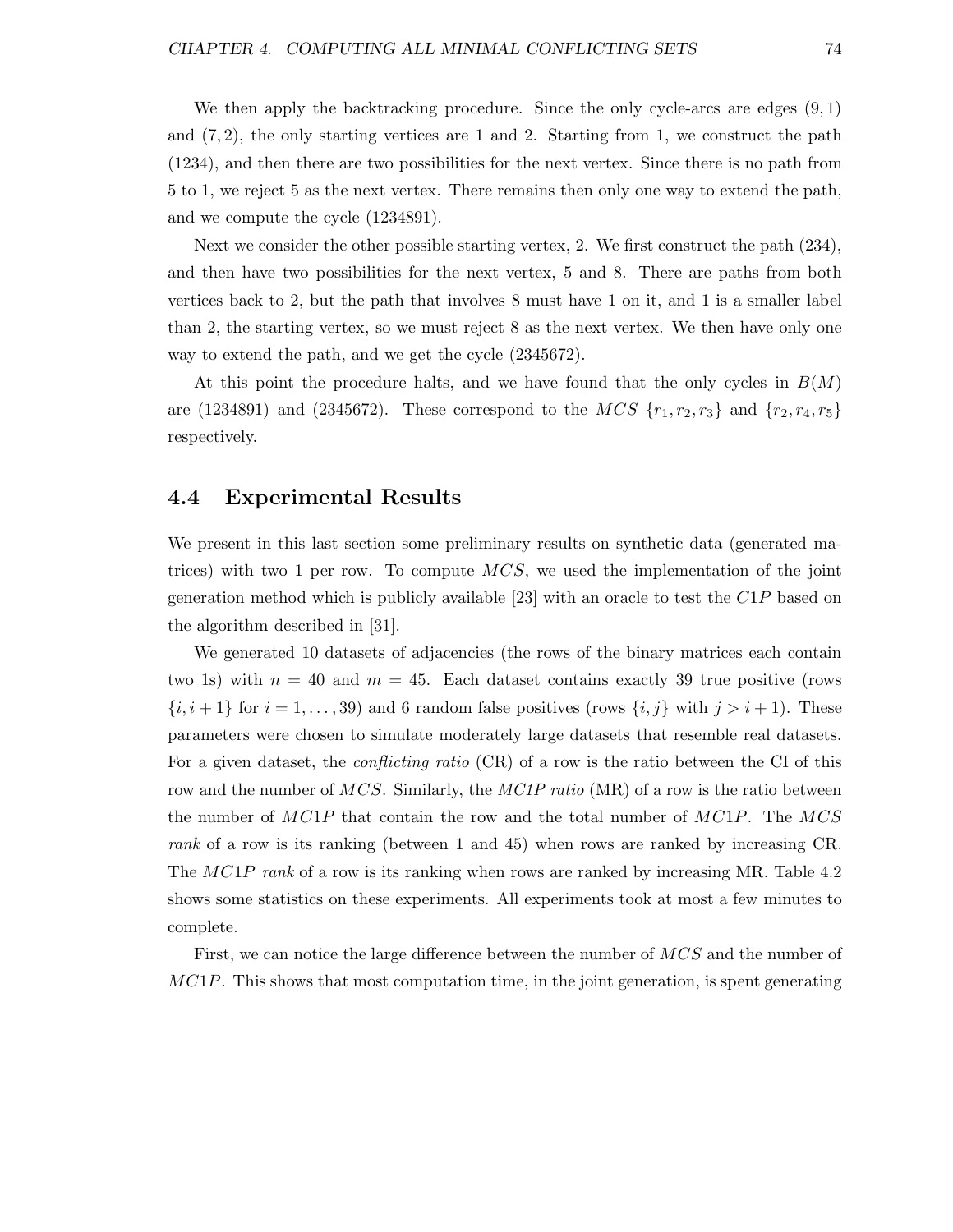| Dataset        | Number | Number    | Average | Average | Average | Average | Average FP | Average FP  |
|----------------|--------|-----------|---------|---------|---------|---------|------------|-------------|
|                | of MCS | of $MC1P$ | $FP_CR$ | TP_CR   | FP_MR   | TP_MR   | $MCS$ rank | $MC1P$ rank |
|                | 55     | 8379      | 0.41    | 0.37    | 0.34    | 0.77    | 18.83      | 6.83        |
| $\overline{2}$ | 43     | 4761      | 0.36    | 0.32    | 0.3     | 0.84    | 20.33      | 6           |
| 3              | 38     | 9917      | 0.4     | 0.22    | 0.34    | 0.79    | 33.17      | 7           |
| 4              | 46     | 4435      | 0.5     | 0.35    | 0.41    | 0.8     | 33.33      | 9           |
| $\overline{5}$ | 59     | 6209      | 0.44    | 0.3     | 0.36    | 0.76    | 28.33      | 6           |
| 6              | 45     | 13791     | 0,47    | 0.2     | 0.39    | 0.8     | 32.67      | 4.67        |
|                | 61     | 2644      | 0.44    | 0.31    | 0.37    | 0.8     | 28.83      | 5.83        |
| 8              | 50     | 3783      | 0.43    | 0.28    | 0.36    | 0.81    | 34.5       | 6.83        |
| 9              | 57     | 2575      | 0.51    | 0.37    | 0.43    | 0.81    | 32.83      | 5.17        |
| 10             | 60     | 3641      | 0.45    | 0.31    | 0.38    | 0.83    | 26.33      | 7.83        |

Table 4.2: Statistics on  $MCS$  and  $MCIP$  on simulated adjacencies datasets. FP CR is the Conflicting Ratio for False Positives, TP CR is for CR the True Positives, FP MR is the MC1P ratio for False Positives and TP\_MR is the MR for True Positives.

| Dataset    | [0, .1] | $\Omega$<br>اشتبلنا | [.2, .3] | $\cdot 3,$<br>$.4\,$ | [.4, .5] | [0.5, .6] | .6, .7 | $^{\prime}.7,$<br>$.8^{\circ}$ | [.8, .9] | .9.1 |
|------------|---------|---------------------|----------|----------------------|----------|-----------|--------|--------------------------------|----------|------|
| $MCS$ ALL  | 52      | 16                  | 75       | 205                  | 87       | 14        |        |                                |          |      |
| $MCS$ FP   |         |                     | 14       | 31                   | 13       | ച         |        |                                |          |      |
| $MCS$ TP   | 52      | 16                  | 61       | 174                  | 74       | 12        |        |                                |          |      |
| $MC1P$ ALL | 10      | റ                   |          | 18                   | 32       | 50        | 73     | 44                             | 20       | 194  |
| $MC1P$ FP  |         |                     |          |                      | 22       | 44        | 64     | 40                             | 20       | 194  |
| $MC1P$ TP  | 10      | ച                   |          | 12                   | 10       | 6         |        |                                |          |      |

Table 4.3: Distribution of the  $MCS$  and  $MCIP$  ratios for all rows (ALL), false positives (FP) and true positives (TP). Each cell of the table contains the number of rows whose ratio is in the interval for the column.

 $MC1P$ . However if, as expected, false positives have, on average, a higher conflicting ratio than true positives, and conversely a lower  $MC1P$  ratio than true positives, it is interesting that the MC1P ratio discriminates much better between false positives and true positives than the conflicting ratio. This is seen in the  $MCS$  and  $MCIP$  ranks: the false positives have an average MCS rank of 28.91, well below the rank that would be expected if they were the rows that have the highest CI  $(42.17)$ , while they have an average  $MC1P$  rank of 6.52, quite close of the 3.5 rank expected if they belonged to the fewest  $MC1P$ . To get a better understanding of the usefulness of the MCS ratio and MC1P ratio, Table 4.3 shows the rough distribution of these ratios.

These results suggest that the increased computation required by generating MC1P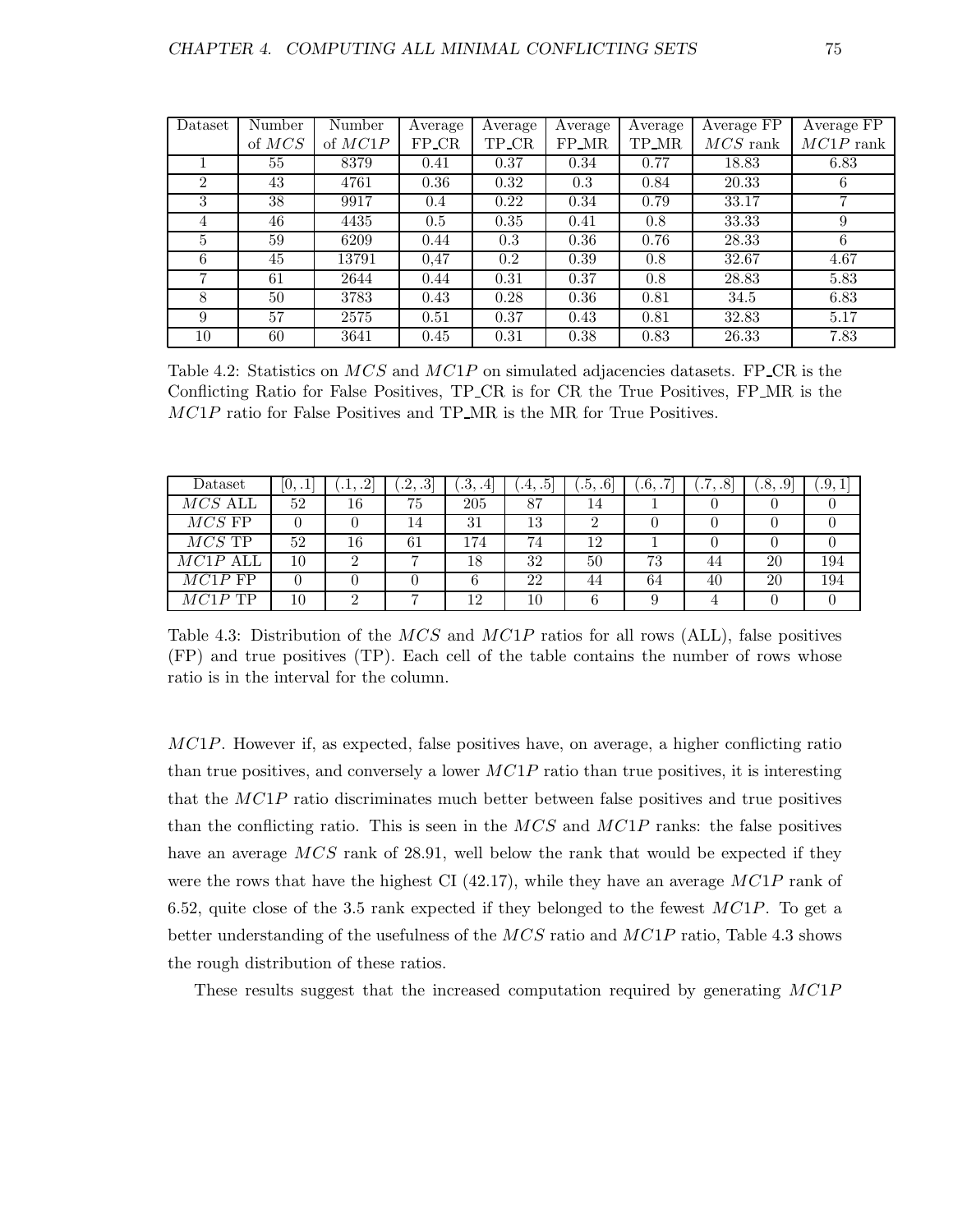brings valuable information in discriminating false positives from true positives, and that the MC1P ratio is a better information to rank rows when trying to compute a maximal MC1P subset of rows. However, more experiments are needed in order to extend these computations to more general matrices.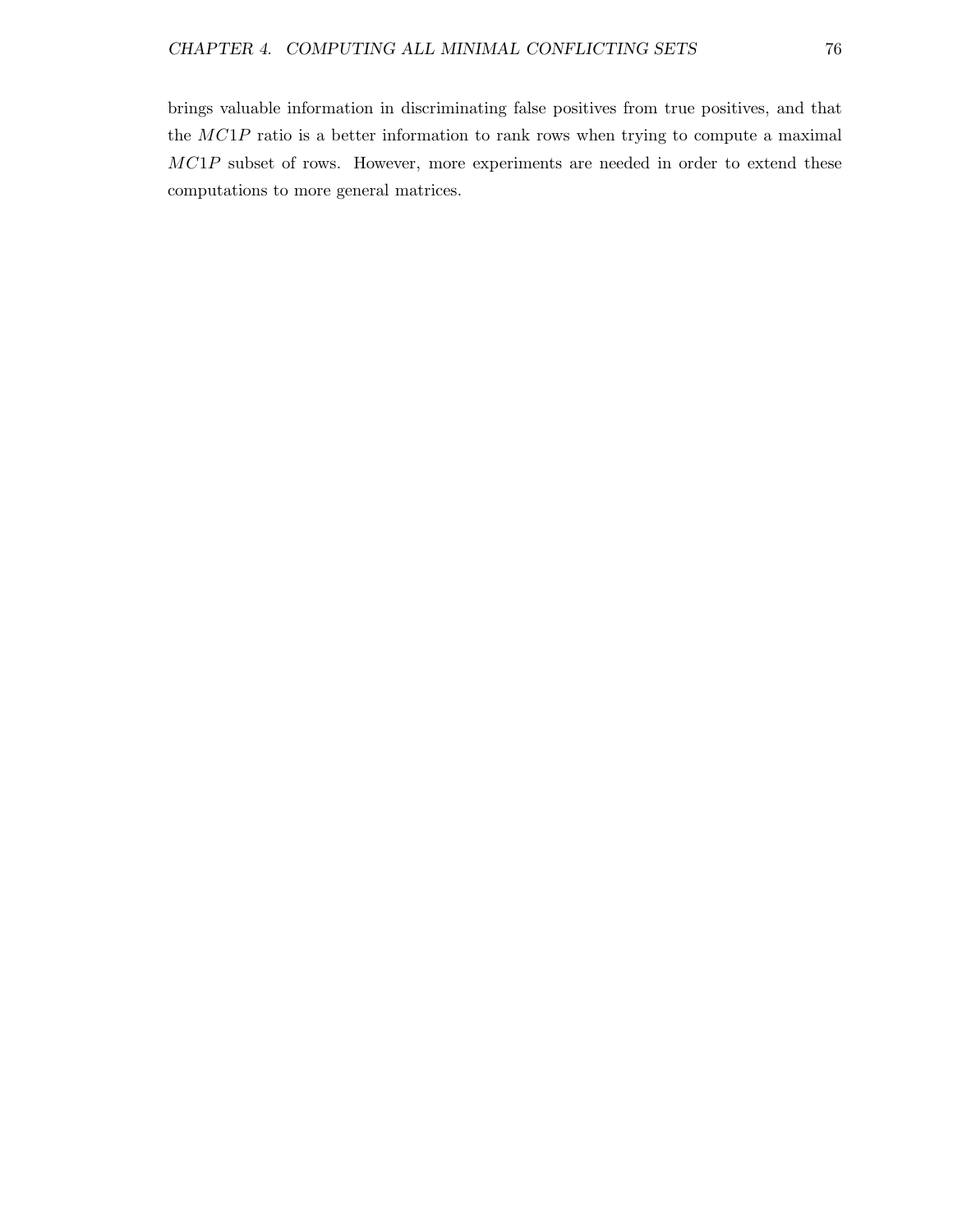## Chapter 5

# Conclusion and Perspectives

The main contribution of this thesis is twofold: a better understanding of the combinatorial nature of minimal conflicting sets for the consecutive ones property, and algorithms to study conflicting sets.

As far as we know, our algorithm based on Tucker's patterns to decide if a row of a binary matrix belongs to at least one  $MCS$  is the first to use these patterns efficiently, in solving a problem related to the  $C1P$ . However, our work relies on the assumption that the matrices have a bounded number of 1s in each row, and the complexity status of deciding whether a row belongs to an  $MCS$  when the number of 1s in each row is arbitrary, is still open.

We also described a very general approach for enumerating all  $MCS$  of a binary matrix based on the joint-generation algorithm for monotone Boolean functions. This problem is hard in general, but it remains to be seen if the monotone Boolean functions related to conflicting sets have some properties that can make it more tractable. In any case, our experimental results suggest that the number of  $MCS$  and  $MCIP$  makes this approach impractical for large binary matrices.

However, we also showed that in the cases of matrices with two 1s per row, cycle enumeration with a backtracking algorithm offers an efficient alternative to enumerate all MCS. There are two ways to extend the efficient approach (at least with respect to the number of  $MCS$  of a matrix M) described above. The first one consists in enumerating subgraphs defining  $MCS$  in the bipartite graph  $B(M)$ . However, this approach requires that we have a characterization of what is an  $MCS$  as a subgraph of  $B(M)$ , and our results on matrices with three 1s per row suggest this seems to be a hard problem. The best approach we can think about right now would consist in enumerating all Tucker patterns and then checking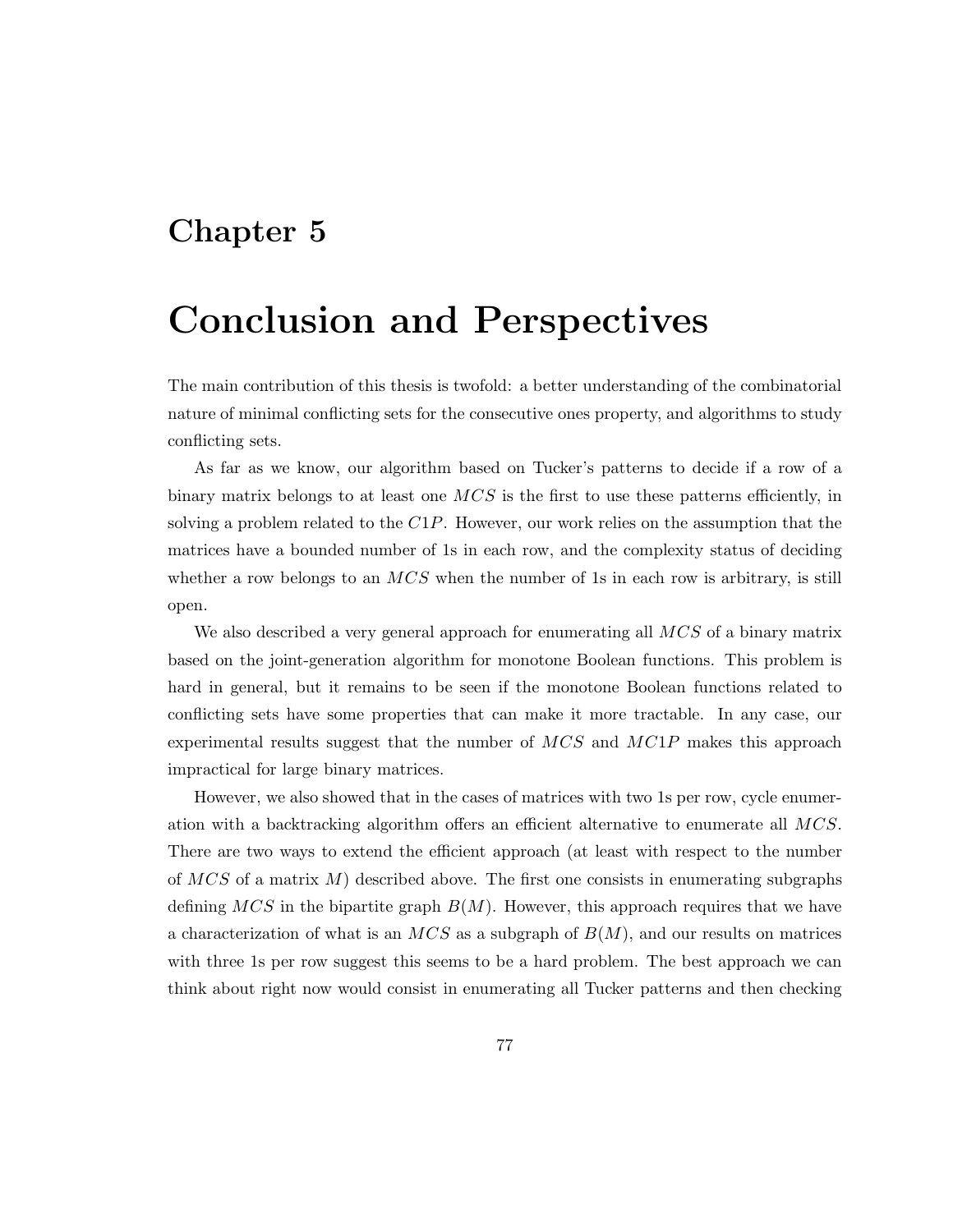for each if it is an  $MCS$  or not. Dom [11] gives algorithms for checking all Tucker patterns in polynomial time. A better understanding of the relationship between Tucker patterns and MCS could make this general approach efficient.

Another way to generalize the principle of the backtracking approach would deal directly with the rows of a matrix. One could think about a way of ordering these rows and listing them (as the edges of the graph when listing all cycles of a graph) until the set of rows did not have the  $C1P$ , in which case it would be tested for being an  $MCS$  or not. In both cases (MCS or not), it is not necessary to extend this set, as any other set of rows that contains a non- $C1P$  subset is not an MCS. An issue here would then be to test efficiently if a set of rows that does not have the  $C1P$  is an  $MCS$  as the naive approach that removes each row and tests for the  $C1P$  is relatively costly (although still tractable). Partition refinement could be a way to improve the efficiency of this test in the dynamic context of listing subsets of rows by backtracking.

A natural idea when dealing with hard counting problems such as computing the conflicting index of a row of a binary matrix is random generation. In the context of MCS the idea is then to generate such structures uniformly and at random. However, it is known that both generating cycles in a graph randomly and uniformly, and generating minimal true clauses for monotone Boolean functions, are hard problems [25] and there is little hope of this being tractable for MCS.

From a more applied point of view, it is interesting to remark that, for matrices with exactly two 1s in each row, true positive rows define a set of paths in the graph  $B(M)$ , representing ancestral genome segments, while in false positive rows  $\{i, j\}$  – unless i or j is an extremity of such a path (in which case it does not exhibit any combinatorial sign of being a false positive) – both the vertices i and j belong to a claw in  $B(M)$ . And it is easy to detect all edges in this graph with both ends belonging to a claw. In order to extend this approach to more general datasets, where not every row of a binary matrix  $M$  contains exactly two 1s, it would be helpful to understand better the impact of adding a false positive row in M. The most promising approach would be to start from the partition refinement obtained from all true positive rows and form a better understanding of the combinatorial structure of connected components of the overlap graph that do not have the C1P.

Finally, our experiments also suggest that  $MC1P$  sets provide valuable information for detecting false positives in binary matrices, and it would then be interesting to attack questions such as enumerating or sampling these structures.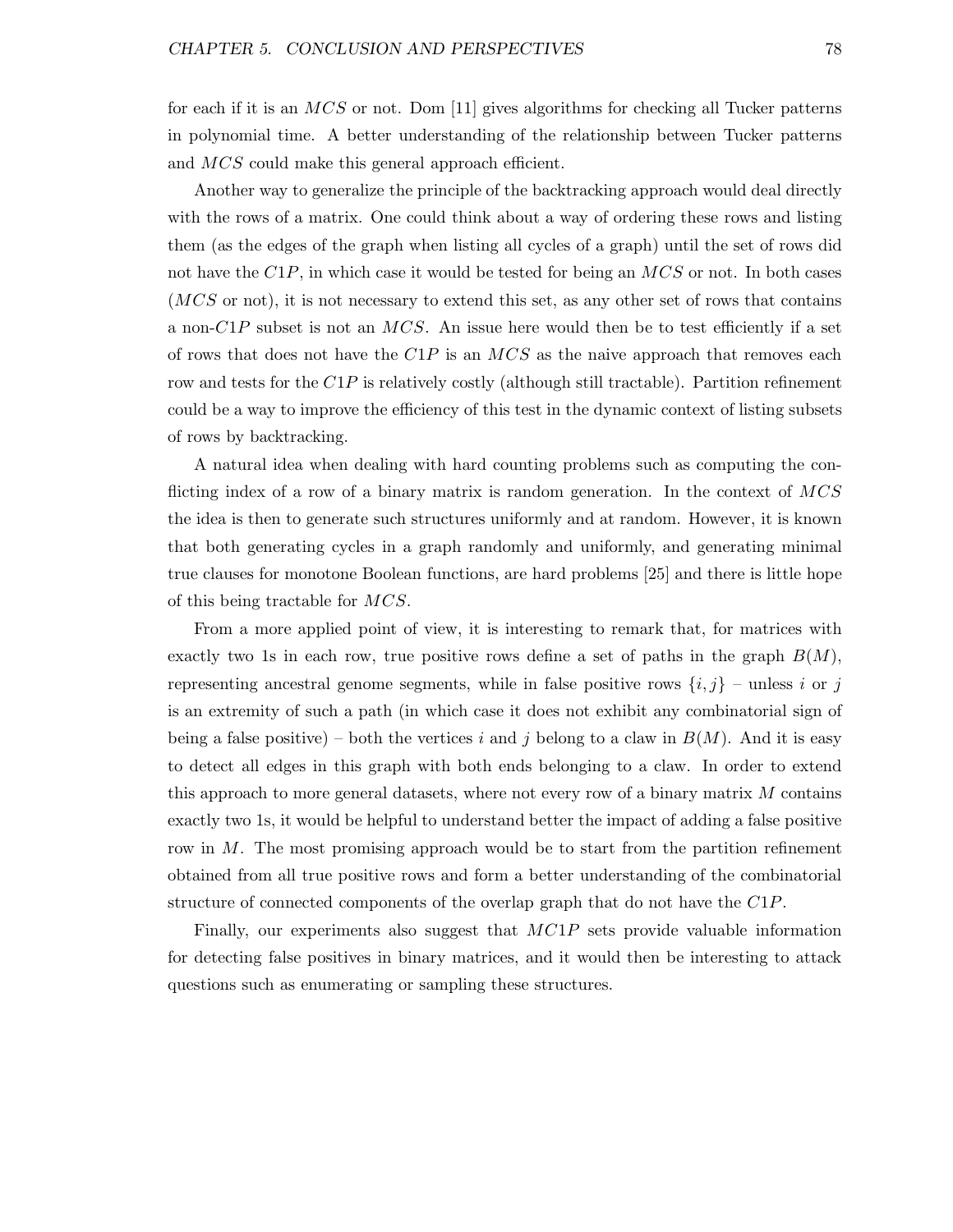# Bibliography

- [1] M. T. Ardon, N. R. Malik. A Recursive Algorithm for Generating Circuits and Related Subgraphs. 5th Asilomar Conference on Circuits and Systems, pp. 279-284. 1971.
- [2] J. C. Boland, C. G. Lekkerkerker. Representation of a Finite Graph by a Set of Intervals on the Real Line. Fundamenta Mathematicae, 51, pp. 45-64. 1962.
- [3] K.S. Booth. PQ-tree Algorithms. Ph.D. Thesis, University of California, Berkeley. 1975.
- [4] K.S. Booth, G.S. Lueker. Testing for the Consecutive Ones Property, Interval Graphs, and Graph Planarity Using PQ-tree Algorithms. Journal of Computer and System Sciences, 13, pp. 335-379. 1976.
- [5] E. Boros, K. Elbassioni, V. Gurvich, L. Khachiyan. Dual-Bounded Hypergraphs: A Survey. Proceedings of the SIAM Workshop on Discrete Mathematics and Data Mining, pp. 87-98. 2002.
- [6] F. Boyer, C. Chauve, A. McPherson, A. Ouangraoua, E. Tannier. Prediction of Contiguous Ancestral Regions in the Amniote Ancestral Genome. Proceedings of the International Symposium on Bioinformatics Research and Applications, LNB, 5542, pp. 173-185. 2009.
- [7] D. Cartwright, T. C. Gleason. The Number of Path and Cycles in a Digraph. Psychometrika, 31, pp. 179-199. 1966.
- [8] C. Chauve, U.U. Haus, T. Stephen, V.P. You. Minimal Conflicting Sets for the Consecutive Ones Property in Ancestral Genome Reconstruction. Submitted.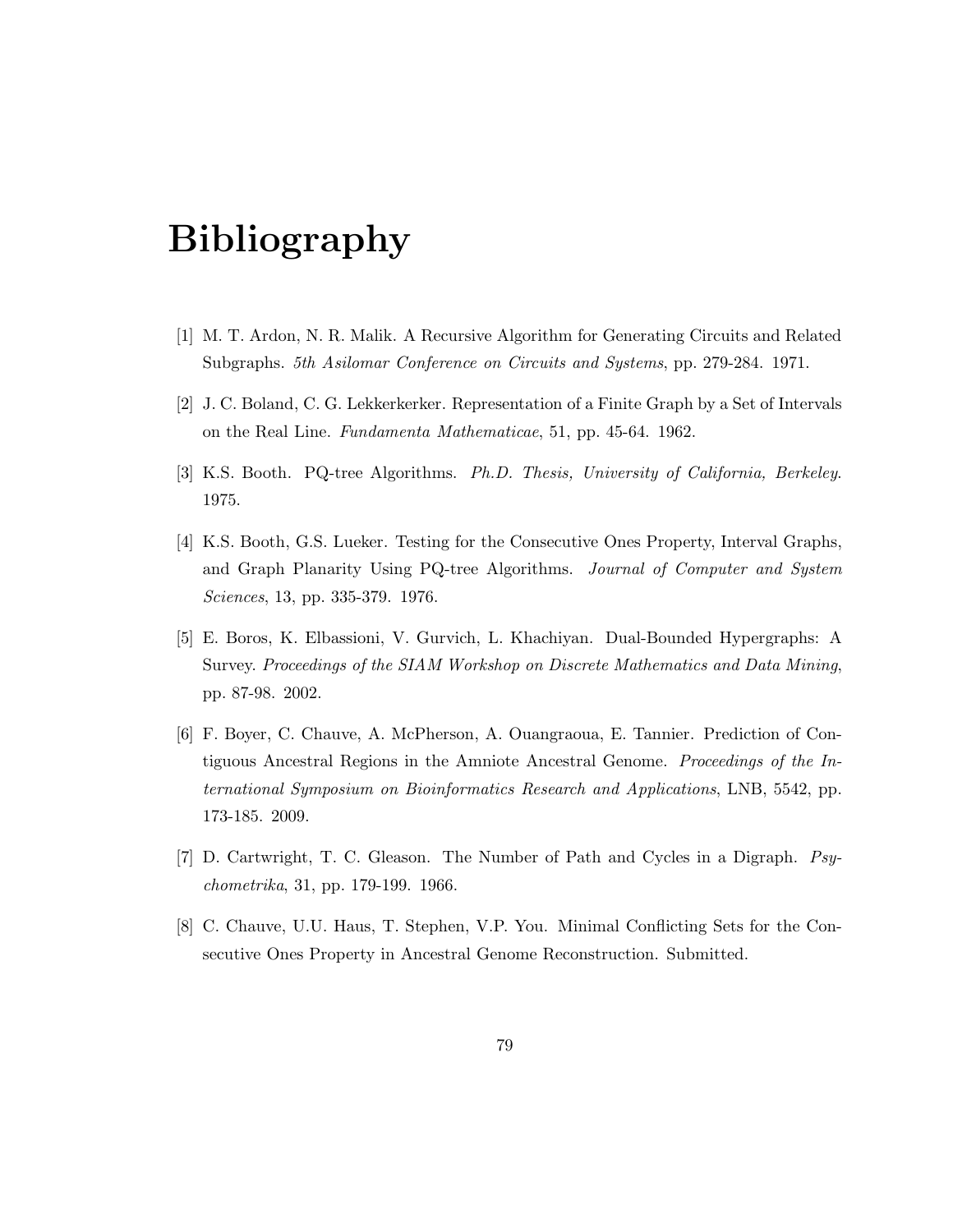- [9] C. Chauve, J. Manuch, M. Patterson. On the Gapped Consecutive-Ones Property. Proceedings of EuroComb 2009, Electronic Notes in Discrete Mathematics. To Appear.
- [10] C. Chauve and E. Tannier. A Methodological Framework for the Reconstruction of Contiguous Regions of Ancestral Genomes and Its Application to Mammalian Genomes PLoS Computational Biology, 4, e1000234. 2008.
- [11] M. Dom. Recognition, Generation, and Application of Binary Matrices with the Consecutive-Ones Property. Dissertation, Institut für Informatik, Friedrich-Schiller-Universität Jena, Germany. 2008.
- [12] M. Dom, J. Guo, and R. Niedermeier. Approximability and Parameterized Complexity of Consecutive ones Sub-matrix Problems. Proceedings of the 4th Annual Conference on Theory and Applications of Models of Computation, LNCS, 4484, pp. 680-691. 2007.
- [13] A. Ehrenfeucht, L. D. Fosdick, L. J. Osterweil. An Algorithm for Finding the Elementary Circuits of a Directed Graph. Tech. Rep. CU-CS-024-73, Department of Computer Science, University of Colorado, Boulder. 1973.
- [14] T. Eiter, K. Makino, G. Gottlob. Computational Aspects of Monotone Dualization: A Brief Survey. Discrete Applied Mathematics, 156, pp. 2035-2049. 2008.
- [15] J. Flum, M. Grohe. The Parameterized Complexity of Counting Problems. The 43rd Annual IEEE Symposium on Foundations of Computer Science, pp.538. 2002.
- [16] M.L. Fredman, L. Khachiyan. On the Complexity of Dualization of Monotone Disjunctive Normal Forms. Journal of Algorithms, 21, pp. 618628. 1996.
- [17] D. R. Fulkerson, O. A. Gross. Incidence Matrices and Interval Graphs. Pacific Journal of Mathematics, 18, pp. 835-855. 1965.
- [18] Y. Ganjali, M. T. Hajiaghayi. A Note on the Consecutive ones Sub-matrix Problem. Information Processing Letters, 83, pp. 163-166. 2001.
- [19] S. P. Ghosh. File Organization: The Consecutive Retrieval Property. Communications of the ACM, 15, pp. 802-808. 1972.
- [20] N. E. Gibbs. A Cycle Generation Algorithm for Finite Undirected Linear Graphs. Journal of the ACM, 16, pp. 564-568. 1969.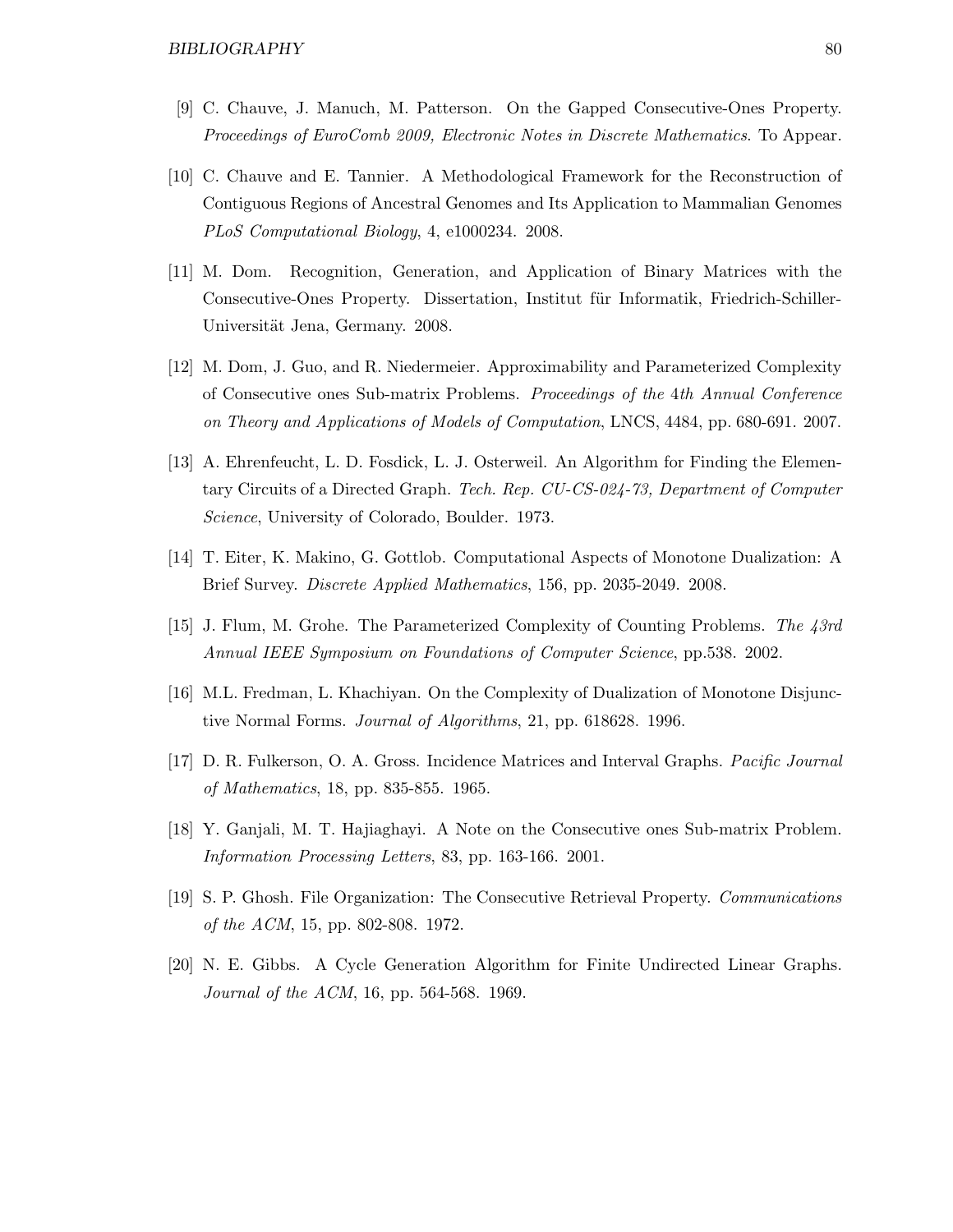- [21] V. Gurvich, L.Khachiyan. On Generating the Irredundant Conjunctive and Disjunctive Normal Forms of Monotone Boolean Functions. Discrete Applied Mathematics, 96-97, pp. 363-373. 1999.
- [22] M. Habib, R. McConnell, C. Paul, L. Viennot. Lex-BFS and Partition Refinement, with Applications to Transitive Orientation, Interval Graph Recognition and Consecutive Ones Testing. Theoretical Computer Science, 234, pp. 59-84. 2000.
- [23] U.U. Haus and T. Stephen. CL-JOINTGEN: A Common Lisp Implementation of the Joint Generation Method. Available at http://primaldual.de/cl-jointgen/. 2008.
- [24] P. A. Honkanen, H. T. Hsu. A Fast Minimal Storage Algorithm for Determining All the Elementary Cycles of a Graph. Computer Science Department, Pennsylvania State University, University Park. 1972.
- [25] M. Jerrum, L.G. Valiant, V.V. Vazirani. Random Generation of Combinatorial Structures from a Uniform Distribution. Theoretical Computer Science, 43, pp. 169-188. 1986.
- [26] Q. Ji, Z. Luo, C. Yuan, J. Wible, J. Zhang, J. Georgi. The Earliest Known Eutherian Mammal. Nature, 416, pp. 816-822. 2002.
- [27] D. B. Johnson. Finding All the Elementary Circuits of a Directed Graph. SIAM Journal of Computing, 4, pp. 77-84. 1975.
- [28] D. G. Kendall. Some Problems and Methods in Statistical Archaeology. World Archaeology, 1, pp.68-76. 1969.
- [29] P. E. Lauer, J. L. Szwarcfiter. Finding Elementary Cycles of a Directed Graph in  $O(n + m)$  per Cycle. No. 60, University of Newcastle upon Tyne, Newcastle upon Tyne, England. 1974.
- [30] L. M. Maxwell, G. B. Reed. Subgraph Identification-Segs, Circuits and Paths. 8th Midwest Symposium on Circuit Theory, Colorado State University, pp. 13.0-13.10. 1965.
- [31] R. McConnell. A Certifying Algorithm for the Consecutive Ones Property. Proceedings of the Fifteenth Annual ACM-SIAM Symposium on Discrete Algorithms, pp. 768-777. 2004.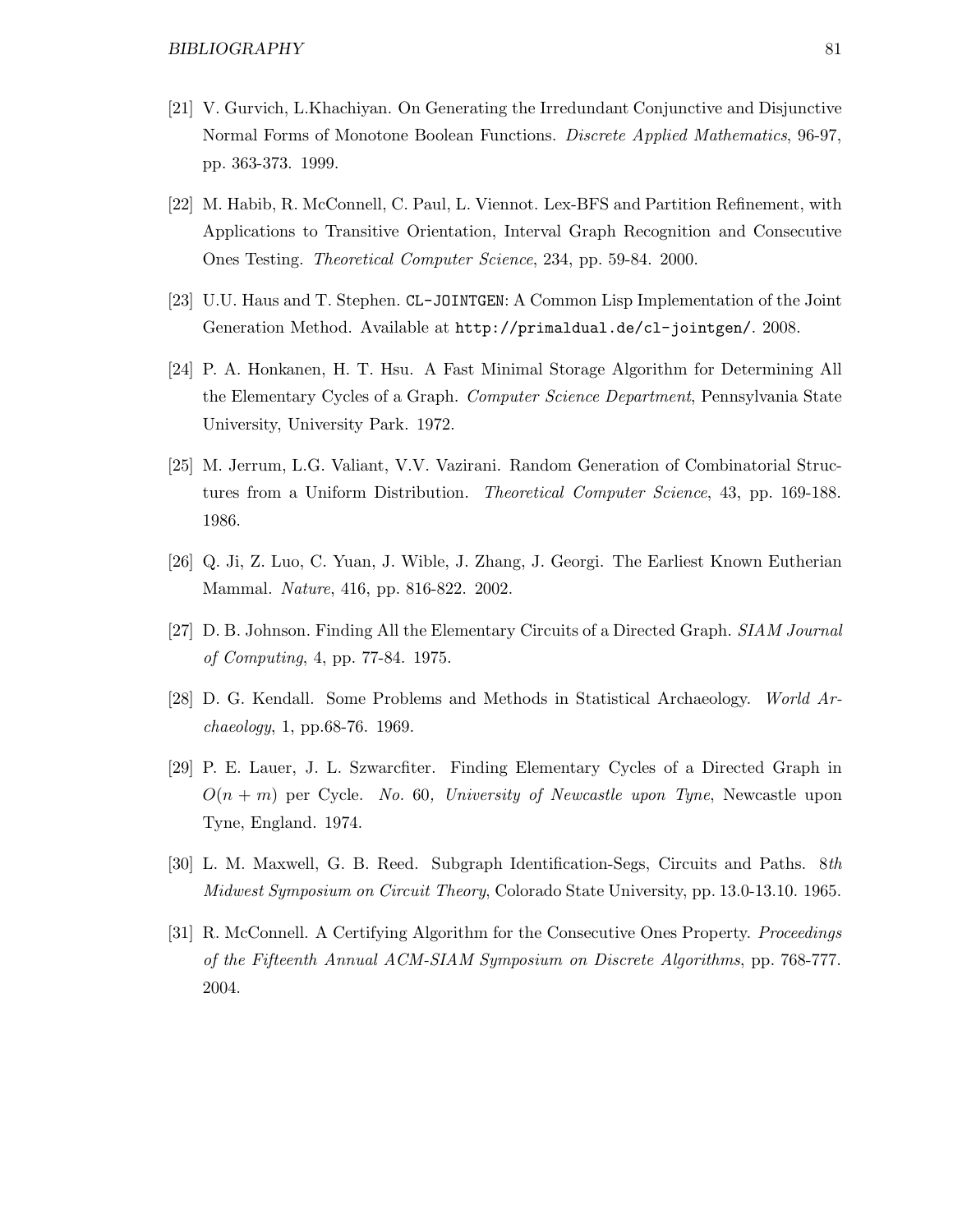- [32] J. Meidanis, O. Porto, G. P. Telles. On the Consecutive Ones Property. Discrete Applied Mathematics, 88, pp. 325-354. 1998.
- [33] J. Meidanis, J. C. Setubal. Physical Mapping of DNA. *Introduction to Computational* Molecular Biology, pp. 143-173. 1997.
- [34] V. G. K. Murti, V. V. K. Rao. Enumeration of All Circuits of a Graph. *Proceedings of* the IEEE, 57, pp. 700-701. 1969.
- [35] J. Ponstein. Self-avoiding Paths and Adjacency Matrix of a Graph. *SIAM Journal on* Applied Mathematics, 14, pp. 600-609. 1966.
- [36] R. C. Read, R. E. Tarjan. Bounds on Backtracking Algorithms for Listing Cycles, Paths, and Spanning Trees. Networks, 5, pp. 237-252. 1975.
- [37] J. Stoye, R. Wittler. A Unified Approach for Reconstructing Ancient Gene Clusters. IEEE/ACM Transactions on Computational Biology and Bioinformatics, 99. 2008.
- [38] J. Tan, L. Zhang. Approximation Algorithms for the Consecutive ones Sub-matrix Problem on Sparse Matrices. Proceedings of ISAAC, LNCS, 3341, pp. 835-846. 2004.
- [39] R. E. Tarjan. Depth-first Search and Linear Graph Algorithms. IRE Transactions, 1, pp. 146-160. 1972.
- [40] J. C. Tiernan. An Efficient Search Algorithm to Find the Elementary Cycles of a Graph. Communications of the ACM, 13, pp. 722-726. 1970.
- [41] A. Tucker. A Structure Theorem for the Consecutive 1s Property. Journal of Combinatorial Theory (B), 12, pp. 153-162. 1972.
- [42] L.G.Valiant. The Complexity of Enumeration and Reliability Problems. SIAM Journal of Computing , 8, pp. 410-421. 1979.
- [43] J. T. Welch Cycle Algorithms for Undirected Linear Graphs and Some Immediate Applications. Proceedings of the ACM National Conference, pp. 296-301. 1965.
- [44] M. Wild. Generating All Cycles, Chordless Cycles, and Hamiltonian Cycles with the Principle of Exclusion Journal of Discrete Algorithms, 6, pp. 93-102. 2008.